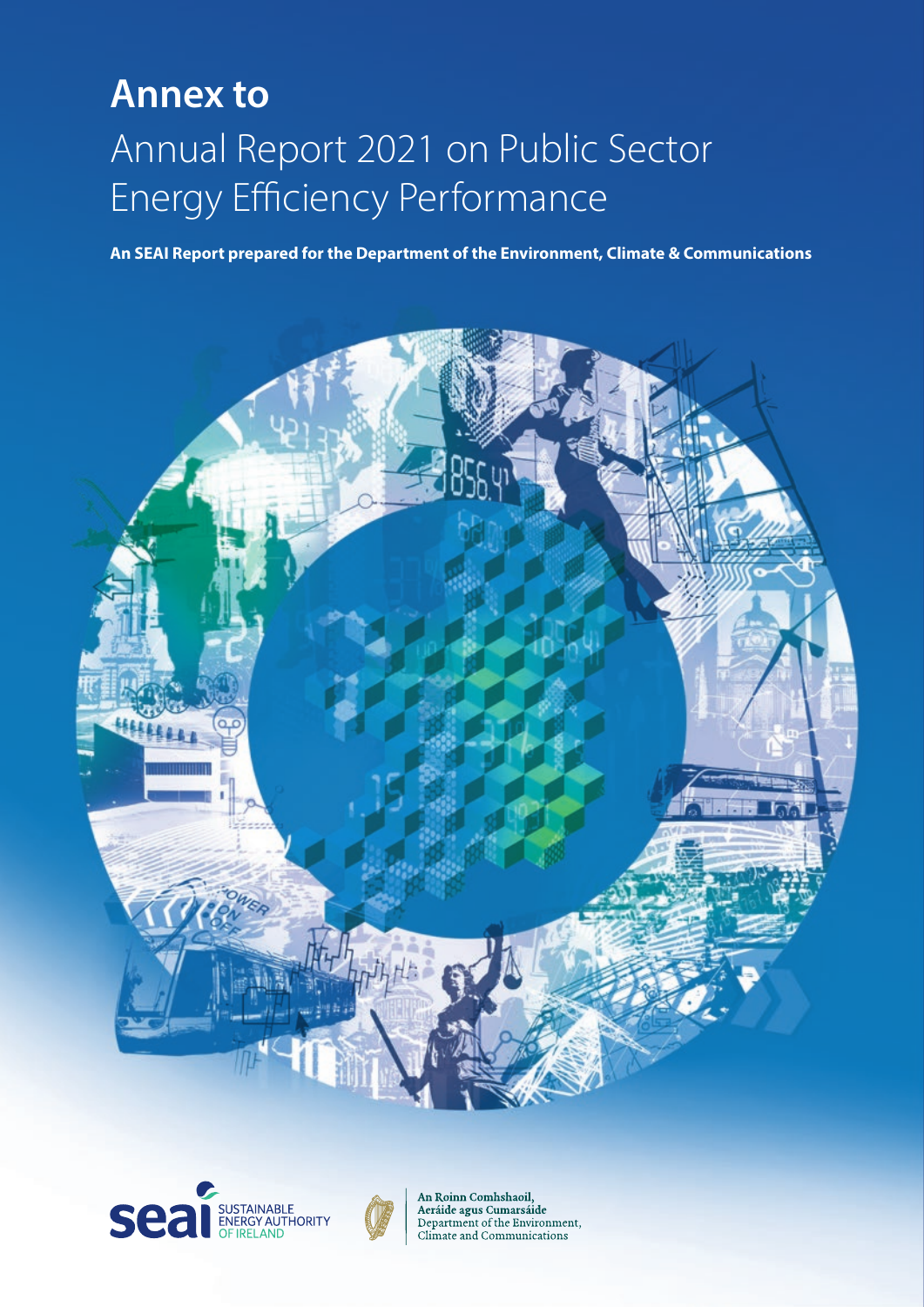SEAI would like to extend its thanks to the following 2,807 Schools, listed alphabetically by county, which made complete submissions by the reporting deadline.

Schools under the aegis of Education and Training Boards (ETBs) report their data via their parent ETBs. Individual ETB Schools are not listed here. The ETBs are listed in section 6.2.1 of the Annual Report 2021 on Public Sector Energy Efficiency Performance.

| <b>School name</b>                   | <b>Roll Number</b> |
|--------------------------------------|--------------------|
| <b>Carlow</b>                        |                    |
| Ballinabranna Mixed NS               | 17756D             |
| Bennekerry NS                        | 17501Q             |
| <b>Bishop Foley Memorial School</b>  | 17053P             |
| <b>Borris NS</b>                     | 00651R             |
| Carlow ETNS                          | 20295K             |
| Fr Cullen Memorial NS                | 16938E             |
| Gaelscoil Eoghain Uí Thuairisc       | 19811S             |
| Holy Family BNS                      | 19477J             |
| Holy Family GNS                      | 19478L             |
| Leighlinbridge NS                    | 19784S             |
| Newtown Dunleckney MIXED             | 01215C             |
| Presentation College Askea           | 61141M             |
| Oueen Of The Universe NS             | 18183K             |
| Saplings Carlow Special School       | 20370V             |
| Scoil N Moling-Glynn                 | 17330P             |
| Scoil Phadraig Rathoe NS             | 01415K             |
| SN Ceatharlach                       | 18615N             |
| SN Cill Damhain                      | 18090D             |
| SN Cluain Na Gall                    | 17514C             |
| SN Fhoirtcheirn/Fhinin               | 17994T             |
| SN losef Naofa                       | 18424G             |
| <b>SN Mhichil</b>                    | 17462J             |
| SN Mhuire                            | 09320Q             |
| <b>SN Molaise</b>                    | 02124E             |
| <b>SN Muire Lourdes</b>              | 135071             |
| SN Naomh Fhiach                      | 19958C             |
| SN Nmh Fhingin                       | 17096K             |
| SN Peadar Agus Pol Ballon            | 14837L             |
| SN Phadraig Naofa Patrician Brothers | 16080N             |
| St Brendan's NS Drummond             | 17481N             |
| St Brigid's Monastery                | 13105L             |
| St Columba's NS                      | 13607M             |
| St Joseph's NS Hacketstown           | 17127S             |
| St Laserian's Special SC             | 19315G             |
| St Leo's College                     | 61140K             |
| St Mary's Academy CBS                | 61120E             |
| St Mary's Knockbeg College           | 61130H             |
| St Mary's NS Muinebeag               | 11135K             |
| St Patrick's NS                      | 18510W             |

| <b>Legend</b> |                                  |
|---------------|----------------------------------|
| <b>BNS</b>    | <b>Boys National School</b>      |
| <b>GNS</b>    | Girls National School            |
| <b>NS</b>     | National School                  |
| <b>PS</b>     | Primary School                   |
| <b>SN</b>     | Scoil Naisiunta                  |
| 55            | Secondary School                 |
| <b>FTNS</b>   | Educate Together National School |

| <b>School name</b>            | <b>Roll Number</b> |
|-------------------------------|--------------------|
| St Patrick's NS Rathvilly     | 17663T             |
| Tullow CS                     | 91356F             |
| Cavan                         |                    |
| Aughadreena NS                | 18355N             |
| Baile Na Mona                 | 17531C             |
| Bailieborough CS              | 91351S             |
| <b>Ballyconell Central NS</b> | 11409V             |
| <b>Ballynarry NS</b>          | 19378H             |
| <b>Billis NS</b>              | 120990             |
| Cabra Central NS              | 19527V             |
| Castlerahan Central NS        | 19418Q             |
| Cavan 1 NS                    | 11517B             |
| Cnoc An Teampaill             | 17625L             |
| Convent Of Mercy NS Belturbet | 16057S             |
| Corlea NS                     | 14320U             |
| Corliss NS                    | 10146K             |
| Crosserlough NS               | 19596R             |
| Crosskeys Central NS          | 19432K             |
| Darley NS                     | 12312L             |
| Drumkilly NS                  | 19202Q             |
| Drung No 2 NS                 | 19921C             |
| Fairgreen NS                  | 13271F             |
| Farnham NS                    | 11541V             |
| Holy Family SS Cootehill      | 19439B             |
| Kildallon NS                  | 15452T             |
| Killeshandra NS (COfI)        | 11205F             |
| Killinkere NS                 | 155021             |
| Killyconnan NS                | 15120R             |
| Killygarry NS                 | 14399N             |
| Kilmore Central NS            | 19322D             |
| Loreto College Cavan          | 61070P             |
| Milltown NS                   | 08948L             |
| Mullahoran Central NS         | 19363R             |
| Royal School Cavan            | 61080S             |
| Scoil Mhuire Lacken           | 17479D             |
| Searcog INS                   | 14336M             |
| SN Aodhain Naofa              | 19679V             |
| SN Beal Atha Na Neach         | 16921K             |
| SN Carraig A Bruis            | 188570             |
| <b>SN Cillin</b>              | 18393V             |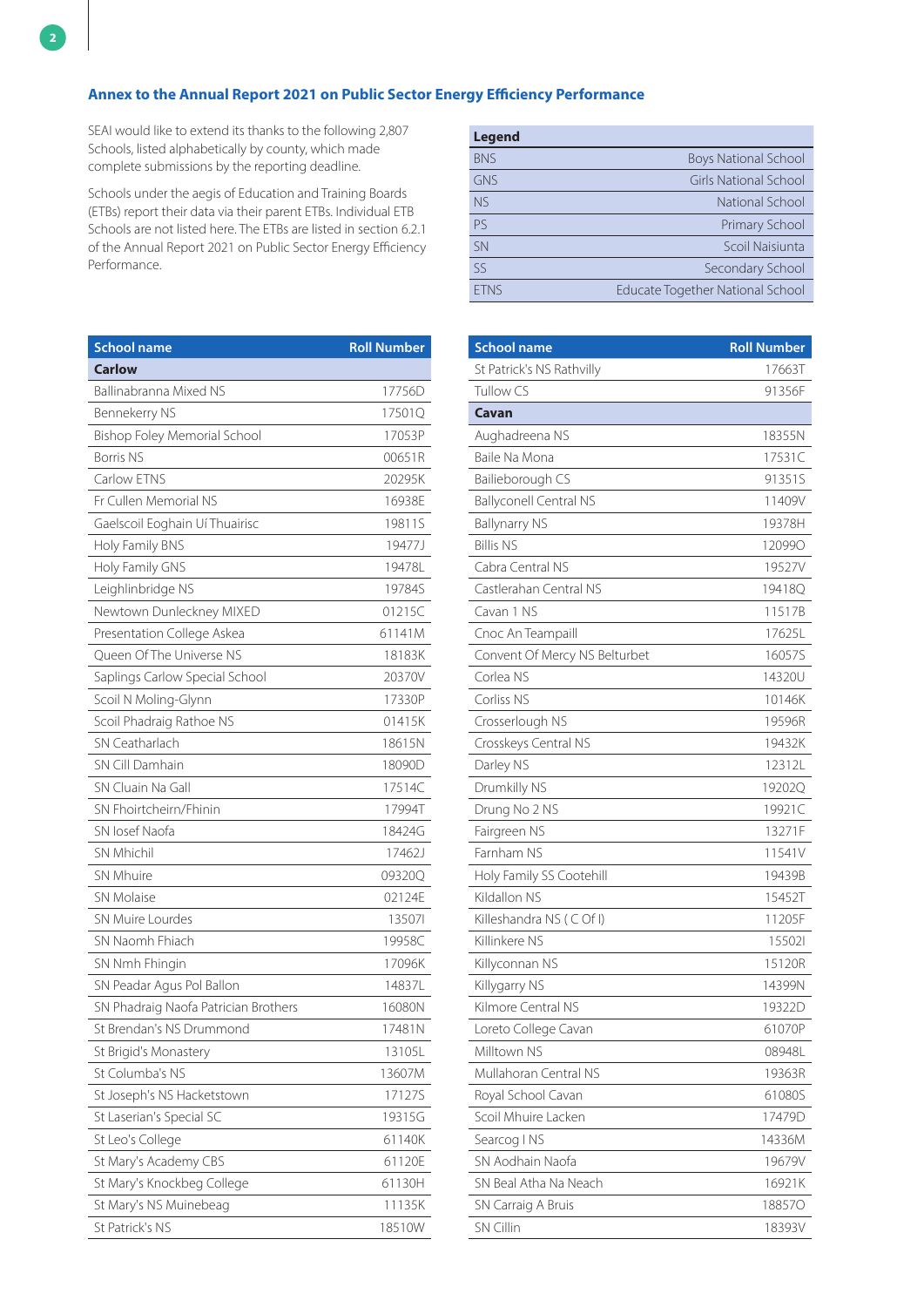| <b>School name</b>              | <b>Roll Number</b> |
|---------------------------------|--------------------|
| SN Corr Lorgan                  | 18518P             |
| SN Corrabha                     | 16959M             |
| SN Cruabanai                    | 08453H             |
| SN Doire Na Ceise               | 17601U             |
| SN Drom Cnamh                   | 17990L             |
| SN Greach Rathain               | 18346M             |
| SN Lathrach 2                   | 14211P             |
| <b>SN</b> Leitir                | 18564W             |
| SN Mhuire Muileann Larainn      | 08143P             |
| SN Naomh Feidhlim               | 17326B             |
| SN Naomh Maodhog                | 17440W             |
| SN Tamhnach Dhuibh              | 172400             |
| St Aidan's Comprehensive School | 81005Q             |
| St Brigid's NS                  | 17230L             |
| St Clare's NS                   | 19983B             |
| St Clare's PS                   | 08490N             |
| St Joseph's NS Kingscourt       | 20172R             |
| St Killian's NS                 | 19608V             |
| St Mary's                       | 17780A             |
| St Mary's BNS                   | 18127A             |
| St Mary's NS Drung              | 16520P             |
| St Matthias NS                  | 20134J             |
| St Patrick's Bruskey            | 19568M             |
| St Patrick's College Cavan      | 61060M             |
| St Patrick's Mixed NS           | 13203L             |
| <b>St Patrick's NS</b>          | 06998Q             |
| St Patrick's NS Castletara      | 14073G             |
| St Patrick's NS Killinagh       | 19871N             |
| Virginia Mixed NS               | 16083T             |
| <b>Clare</b>                    |                    |
| Annagh NS                       | 15221A             |
| <b>Ballycar NS</b>              | 185260             |
| Bansha NS Kilkee                | 11714D             |
| Barefield Mixed NS              | 14830U             |
| Bodyke NS                       | 11990E             |
| <b>Boston NS</b>                | 10763L             |
| Broadford & Kilbane NS          | 20452A             |
| <b>Burrane NS</b>               | 13738E             |
| Carrigaholt Mixed NS            | 18630J             |
| Clarecastle NS                  | 17026M             |
| Clohanbegns                     | 11234M             |
| Clohanes NS                     | 13730L             |
| Cluain Draighneach              | 185401             |
| Coláiste Muire                  | 61930Q             |
| Connolly NS                     | 15408Q             |
| Convent of Mercy NS             | 20041C             |
| Coolmeen NS                     | 126331             |
| Cooraclare BNS                  | 17816S             |
| Coore NS                        | 20404M             |
| Cratloe NS                      | 04919H             |
| Doonaha NS                      | 12848G             |

| <b>School name</b>           | <b>Roll Number</b> |
|------------------------------|--------------------|
| Doora NS                     | 18696Q             |
| Dromindoora NS               | 18950E             |
| Eidhneach NS                 | 14622N             |
| Ennis NS                     | 15042A             |
| Ennistymon NS                | 20245S             |
| Flagmount Central NS         | 19338S             |
| Forgleann NS                 | 18768P             |
| Gaelscoil Donncha Rua        | 19849U             |
| Gaelscoil Mhicíl Cíosóg      | 19838P             |
| Gaelscoil Ui Choimin         | 19999Q             |
| Inch NS                      | 16186G             |
| Inchicronan Central NS       | 19551S             |
| Kildysart NS                 | 15301V             |
| Kilkishen NS                 | 13870E             |
| Killaloe BNS                 | 15370R             |
| Kilmaley NS                  | 14468G             |
| Kilmihil NS                  | 13826B             |
| Kilmurry McMahon NS          | 20447H             |
| Kilnaboy NS                  | 17832Q             |
| Kilnamona NS                 | 136250             |
| Kilrush CS                   | 91448K             |
| Lisdoonvarna NS              | 19700J             |
| Lissycasey NS                | 18555V             |
| Mary Immaculate SS           | 62000W             |
| Meánscoil Na mBráithre       | 61940T             |
| Mercy Convent Killaloe       | 186240             |
| Miltown Malbay NS            | 18720K             |
| Mol An Oige                  | 20313J             |
| Mullach NS                   | 03928D             |
| Naomh Tola                   | 19552U             |
| New Quay NS                  | 19043W             |
| Ogonnelloe NS                | 17563P             |
| Quilty NS                    | 17020A             |
| Rice College New Road        | 61910K             |
| Rineen NS                    | 09425H             |
| Rockmount Mixed NS           | 093900             |
| Ruan Central NS              | 19442N             |
| Saint Mary's NS Lahinch      | 18753C             |
| Scariff Central NS           | 19366A             |
| Scoil An Sraith SN           | 16930L             |
| Scoil Mhichil Cahermurphy    | 20434V             |
| Scoil Mhuire Ennistymon      | 61950W             |
| Scoil Mhuire Naisiunta       | 18227E             |
| Scoil Na Mainistreach        | 204760             |
| Scoil Seanáin Naofa          | 04548V             |
| Shannon Airport No 2 NS      | 18740Q             |
| Shannon Comprehensive School | 81007U             |
| SN Aibhistin Naofa           | 17847G             |
| SN An Chrioch                | 181680             |
| SN An Phairtin Mixed         | 16946D             |
| SN Baile An Droichid         | 18467B             |
|                              |                    |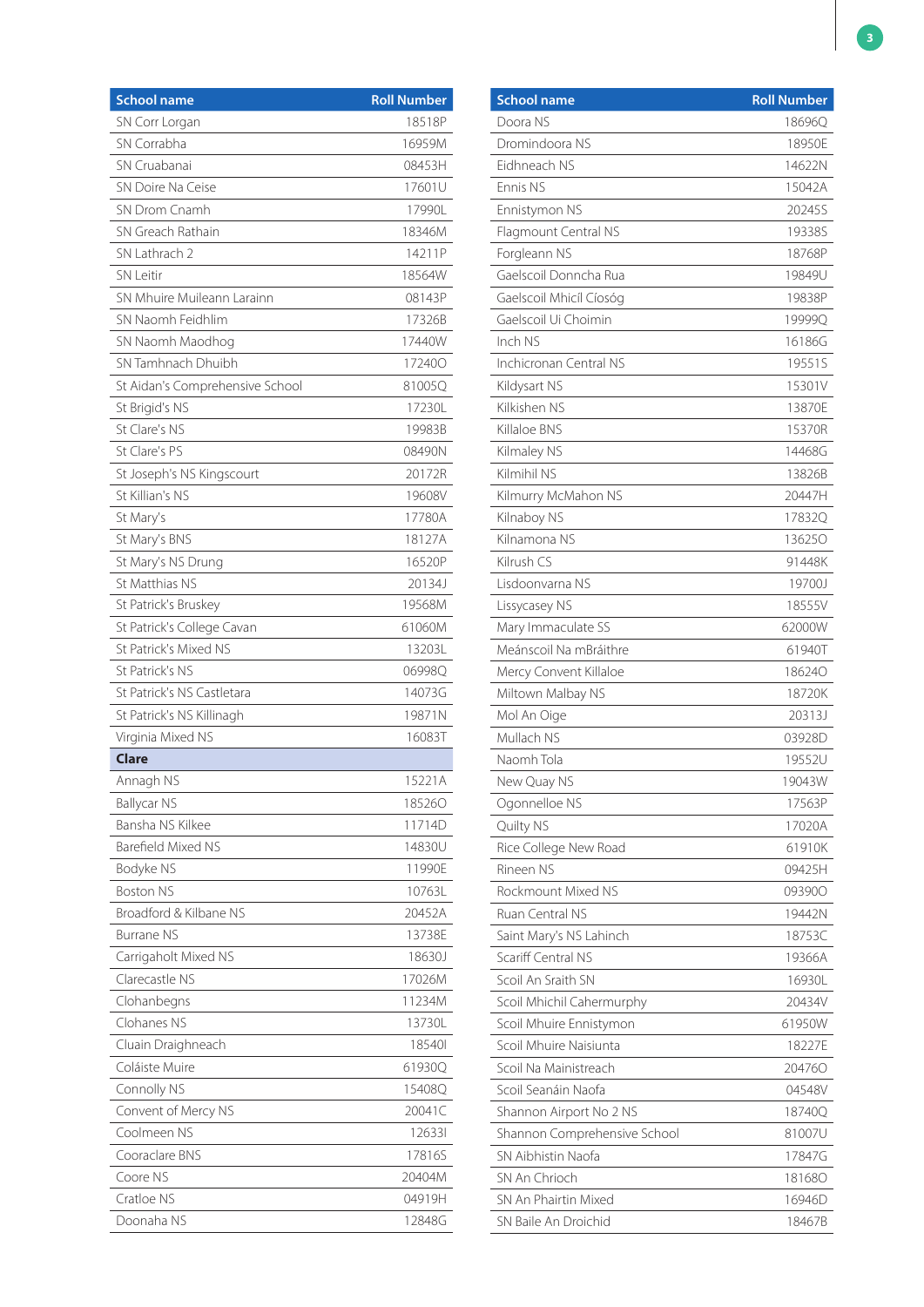| <b>School name</b>                   | <b>Roll Number</b> |
|--------------------------------------|--------------------|
| SN Baile Na Cailli                   | 18639E             |
| SN Cathair Aodha                     | 18541K             |
| SN Cluain Muinge                     | 18032M             |
| SN Cnoc An Fin                       | 17583V             |
| <b>SN Cnoc Doire</b>                 | 183271             |
| SN Colm Cille                        | 17270A             |
| SN Cronain Nfa An Carn               | 18190H             |
| SN Cuan                              | 18359V             |
| SN losef Naofa                       | 18339P             |
| SN Mhuire Feakle                     | 02439G             |
| SN Mhuire Miliuc                     | 18225A             |
| SN Na Crannaighe                     | 13804O             |
| SN Padraig Nfa Fanoir                | 13379C             |
| St Aidan's NS                        | 19698C             |
| St Anne's NS                         | 19414              |
| St Caimin's CS                       | 914471             |
| St Conaire's NS                      | 19274S             |
| St Flannan's College                 | 61920N             |
| St Joseph's SS Spanish Point         | 62010C             |
| St Joseph's SS Tulla                 | 62020F             |
| St McCreehy's NS                     | 18410S             |
| Stonehall NS                         | 15350L             |
| Tomgraney NS                         | 14571W             |
| Toonagh NS                           | 03898U             |
| Tubber NS                            | 10886E             |
| <b>Cork</b>                          |                    |
| Abbeystrewry NS                      | 14433k             |
| Adrigole NS                          | 16885j             |
| Ardagh BNS                           | 12598j             |
| Árdscoil Uí Urmoltaigh               | 62050o             |
| Ashton School                        | 81008w             |
| Ath Treasna GNS                      | 16648s             |
| <b>Ballinadee NS</b>                 | 09537s             |
| <b>Ballinagree Mixed NS</b>          | 15140a             |
| Ballincarriga Mixed NS               | 107390             |
| <b>Ballincollig CS</b>               | 913860             |
| Ballindangan Mixed NS                | 04054t             |
| <b>Ballinspittle NS</b>              | 00467b             |
| Ballyclough NS (Scoil Eoin Naofa)    | 07006a             |
| Ballygarvan NS                       | 16746s             |
| <b>Ballyhass Mixed NS</b>            | 04953h             |
| Ballyheeda NS                        | 15550t             |
| <b>Ballyvongane Mixed NS</b>         | 04578h             |
| <b>Bandon BNS</b>                    | 19977g             |
| Bandon Grammar School                | 62060r             |
| Bandonbridge NS                      | 18431d             |
| <b>Banteer NS</b>                    | 02803b             |
| Bartlemy NS                          | 15701o             |
| Beara CS                             | 91387q             |
|                                      | 16683u             |
| <b>Bishop Murphy Memorial School</b> |                    |
| <b>Bishopstown CS</b>                | 91397t             |

| <b>School name</b>                     | <b>Roll Number</b> |
|----------------------------------------|--------------------|
| Boherbue Comprehensive School          | 81009b             |
| <b>Boherbue NS</b>                     | 16396r             |
| <b>Bun Scoil Muire</b>                 | 20024c             |
| <b>Bunscoil Chriost Ri</b>             | 20388r             |
| Bunscoil Rinn An Chabhlaigh            | 13450f             |
| <b>Burnfort NS</b>                     | 11249c             |
| Caheragh NS                            | 19557h             |
| Canon Sheehan PS                       | 204930             |
| Canovee Mixed NS                       | 12292i             |
| Carrigaline CS                         | 91388s             |
| Carrigboy NS                           | 16286k             |
| Castlemartyr NS                        | 13647b             |
| Castletownroche NS                     | 14107u             |
| Castletownsend Mixed NS                | 13728b             |
| Christ King Girls SS                   | 62692i             |
| Christian Brothers College Sidney Hill | 62520c             |
| Christian Brothers SS Castleredmond    | 62360g             |
| Christian Brothers SS Mitchelstown     | 62420v             |
| Churchtown NS                          | 17527              |
| Clogheen Mixed NS                      | 12676d             |
| Cloghoola Mixed NS                     | 09872j             |
| Cloghroe Mixed NS                      | 07242m             |
| Cloughduv NS                           | 13234w             |
| Coachford NS                           | 14022m             |
| Cobh Mixed NS                          | 10771k             |
| Coláiste An Chroí Naofa                | 62130m             |
| Coláiste An Spioraid Naoimh            | 62580u             |
| Coláiste Cholmáin Mainistir Fhearmuí   | 62260c             |
| Coláiste Chríost Rí                    | 62560o             |
| Colaiste Muire                         | 62200h             |
| Colaiste Na Toirbhirte                 | 62061t             |
| Conna NS                               | 17528n             |
| Convent of Mercy NS Kanturk            | 17087i             |
| Coomhola NS                            | 15646j             |
| Cork FTNS                              | 19906g             |
| Curraghagalla NS                       | 17790d             |
| Curriglass NS                          | 12382j             |
| Darrara NS/Scoil Dhairbhre             | 13125r             |
| De La Salle College Macroom            | 62310o             |
| Deerpark CBS                           | 62540i             |
| Derrinagree NS                         | 19307h             |
| Derrycreha NS                          | 14430e             |
| Douglas CS                             | 91396r             |
| Drimoleague Junior School              | 19801p             |
| Dripsey NS                             | 17245b             |
| Dromclough NS                          | 16246v             |
| Dromdhallagh NS                        | 18296a             |
| Dundar Mhuighe NS                      | 169400             |
| Dunmanway Convent Inf                  | 13662u             |
| Dunmanway Convent NS                   | 13661s             |
| Dunmanway Model NS                     | 05636a             |
|                                        |                    |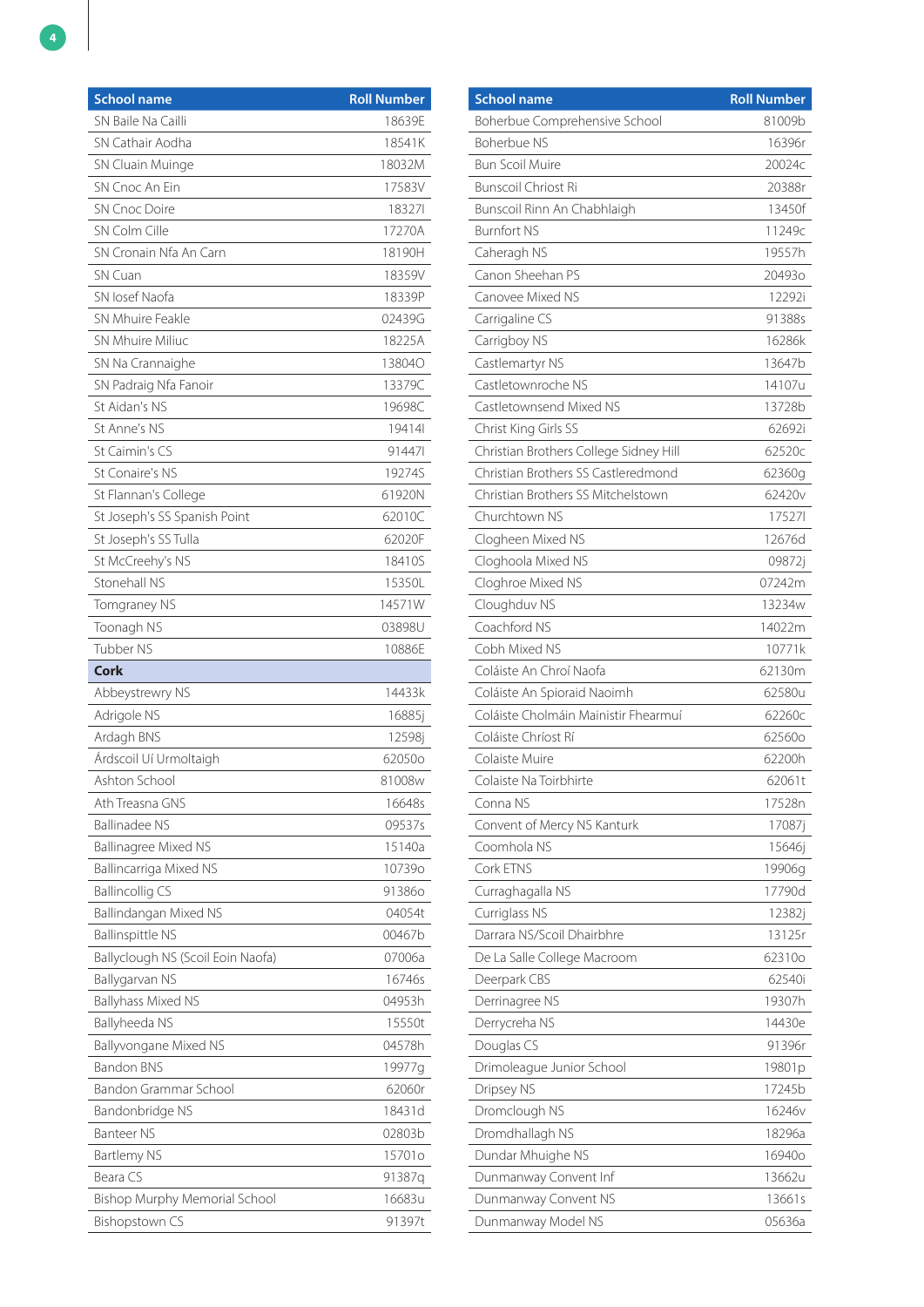| <b>School name</b>                   | <b>Roll Number</b> |
|--------------------------------------|--------------------|
| Edmund Rice College                  | 68264r             |
| Educate Together Carrigaline         | 20310d             |
| Fermoy Adair NS                      | 105230             |
| Fermoy ETNS                          | 20511n             |
| Freemount Mixed NS                   | 06295f             |
| Gael Scoil Ui Riordain               | 19839r             |
| Gaelscoil An Ghoirt Alainn           | 19993e             |
| Gaelscoil An Teaghlaigh Naofa        | 18292p             |
| Gaelscoil Bheanntrai                 | 20001n             |
| Gaelscoil Carrig Ui Leighinn         | 19881q             |
| Gaelscoil Choráin                    | 19833f             |
| Gaelscoil De Hide Mainistir Fhearmai | 19851h             |
| Gaelscoil Mhachan                    | 19908k             |
| Gaelscoil Mhuscraí                   | 20151j             |
| Gaelscoil Peig Sayers                | 19909m             |
| Gaelscoil Ui Drisceoil               | 20239a             |
| Gaelscoil Ui Riada                   | 19852j             |
| Glantane BNS                         | 17823p             |
| Glounthaune Mixed NS                 | 15484j             |
| Goggins Hill NS                      | 12263b             |
| Grange Fermoy NS                     | 15594q             |
| Greenmount Monastery NS              | 12473m             |
| Hollymount NS                        | 17324u             |
| Holy Family NS Shanagarry            | 17950w             |
| losef Naofa                          | 18377a             |
| Kealkil NS                           | 16087e             |
| Kilbarry NS                          | 12505w             |
| Kilcolman NS                         | 16259h             |
| Kilcorney Mixed NS                   | 08828b             |
| Kilcrohane NS                        | 15410d             |
| Killavullen NS                       | 15903d             |
| Kilmagner NS                         | 11337w             |
| Kinsale CS                           | 91499e             |
| Kinsale NS                           | 14726с             |
| Knockraha NS                         | 13402r             |
| Laragh NS                            | 05477g             |
| Leamlara Mixed NS                    | 04118t             |
| Lios Maighir                         | 17300g             |
| Lisavaird Mixed NS                   | 18659k             |
| Lisgriffin NS Buttevant              | 16945b             |
| Lisheen Mixed NS                     | 15563f             |
| Loreto SS Fermoy                     | 62270f             |
| Lower Glanmire NS                    | 13663 <sub>w</sub> |
| Macroom BNS                          | 15597w             |
| Macroom Convent NS                   | 10047i             |
| Maulatrahane Central NS              | 19978i             |
| Mhichil Naofa                        | 19525r             |
| Mhuire Ar Chnoc hAoine               | 19714u             |
| Midleton College Boarding School     | 62370j             |
| Midleton Convent NS                  | 00512d             |
| Millstreet Convent NS                | 02278i             |

| <b>School name</b>               | <b>Roll Number</b> |
|----------------------------------|--------------------|
| Millstreet CS                    | 91390f             |
| Monkstown NS                     | 17323s             |
| Mount Mercy College              | 62661u             |
| Muire Gan Smal Cluain Dilleain   | 17955j             |
| Naomh Mhuire B                   | 18000w             |
| Newcestown NS                    | 19348v             |
| Newmarket Boys' School           | 11236q             |
| North Monastery SS               | 62530f             |
| North Presentation PS            | 20036j             |
| North Presentation SS            | 62621i             |
| Our Lady Of Good Counsel NS      | 18208a             |
| Our Lady Of Lourdes NS           | 17313p             |
| Our Lady Of Mercy NS             | 09161 <sub>w</sub> |
| Ovens NS                         | 17251t             |
| Patrician Academy                | 62330u             |
| Pobalscoil Na Trionoide          | 91513s             |
| Presentation Brothers College    | 62570r             |
| Presentation PS                  | 05257p             |
| Presentation SS Ballyphehane     | 62693k             |
| Presentation SS Mitchelstown     | 62421a             |
| Rathduff NS                      | 08393p             |
| Rathmore NS                      | 19381t             |
| Riverstown NS                    | 13747f             |
| Rockchapel NS                    | 17763a             |
| Roscarbery Con NS                | 14813u             |
| Rusheen NS                       | 12395s             |
| Rushnacahara NS                  | 12685e             |
| SN Sean Baile Mor                | 03704e             |
| SN Seosamh Cobh                  | 15718i             |
| Sacred Heart SS Convent Of Mercy | 62170b             |
| School Of The Divine Child       | 18483w             |
| (Scoil An Linbh Íosa)            |                    |
| Scoil Abán Naofa                 | 15346u             |
| Scoil Aiseiri Chriost            | 20038n             |
| Scoil An Croi Ro Naofa           | 20004t             |
| Scoil An Spioraid Naomh (Boys)   | 20077a             |
| Scoil Barra                      | 19771j             |
| Scoil Bernadettes SS             | 18458a             |
| Scoil Bhride Ballydehob          | 14225d             |
| Scoil Bhride Cros Mhathuna       | 13375r             |
| Scoil Bhríde Eglantine           | 18563u             |
| Scoil Bhríde Rathcormac          | 17609n             |
| Scoil Chaitigheirn               | 19507p             |
| Scoil Chros Tseáin               | 17363h             |
| Scoil Eanna Montenotte           | 18586j             |
| Scoil Eoin                       | 17754w             |
| Scoil Fionnbarra                 | 19637f             |
| Scoil Freastogail Muire          | 17868o             |
| Scoil losagain                   | 18883p             |
| Scoil losagain Farranree         | 18786r             |
| Scoil Lachtain Naofa             | 14816d             |
|                                  |                    |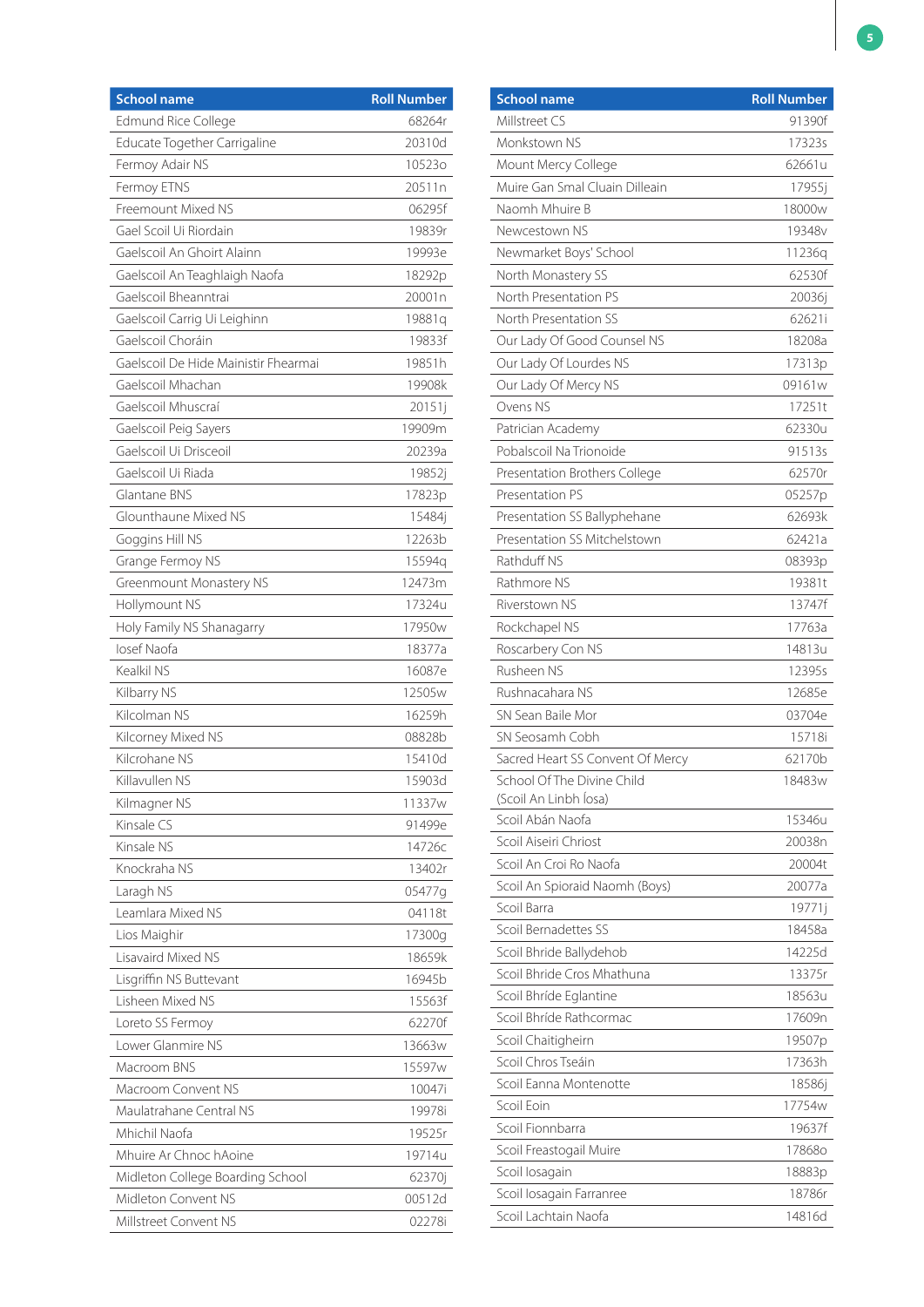| <b>School name</b>                   | <b>Roll Number</b> |
|--------------------------------------|--------------------|
| Scoil Mhuire 1-3 Sidney Place        | 62690e             |
| Scoil Mhuire Agus Eoin               | 20497w             |
| Scoil Mhuire Caislean Ui Dhonnabhain | 18468d             |
| Scoil Mhuire Fatima                  | 20140e             |
| Scoil Mhuire Gan Smal B              | 17993r             |
| Scoil Mhuire Kanturk                 | 622901             |
| Scoil Mhuire Milford                 | 17829e             |
| Scoil Mhuire Na nGrast               | 19672h             |
| Scoil Na Croise Naofa                | 17024i             |
| Scoil Na mBraithre Midleton          | 16684w             |
| Scoil Na mBraithre Mitchelstown      | 17639w             |
| Scoil Na mBraithre Rathluirc         | 16681q             |
| Scoil Na mBuachailli                 | 20022v             |
| Scoil Naomh Eltin                    | 20435a             |
| Scoil Naomh Eoin Baiste              | 19342j             |
| Scoil Naomh Eoin Ballincurrig        | 04230n             |
| Scoil Naomh Mhuire C                 | 17755b             |
| Scoil Naomh Micheal Church Road      | 18388f             |
| Scoil Nioclais                       | 20106e             |
| Scoil Phadraig Naofa Foxwood         | 20335t             |
| Scoil Realt Na Mara Ballycotton      | 16109              |
| Scoil Triest                         | 19760e             |
| Shandrum NS                          | 11496t             |
| Skibbereen CS                        | 91516b             |
| SN Achadh Bolg                       | 17515e             |
| SN Achadh Eochaille                  | 10243i             |
| SN An Aird                           | 12147w             |
| SN An Droma Mhoir                    | 130951             |
| SN An Ghoilin                        | 05656g             |
| SN An Mhaoilinn                      | 17706              |
| SN An Phairc                         | 17794              |
| SN Ath Fhada                         | 17579h             |
| SN Ath Na Lionta                     | 13483u             |
| SN Athair Maitiu C                   | 18566d             |
| SN B Togher Cork                     | 139801             |
| SN Baile Deasmumhan                  | 14014n             |
| <b>SN Baile Muine</b>                | 18246i             |
| SN Baile Ui Ghiblin                  | 02114b             |
| SN Barra Naofa Bhuach                | 19231a             |
| SN Barra Naofa Cailini               | 19232c             |
| SN Bhreanndain C                     | 19427r             |
| SN Breandan Naofa Rathcool           | 17362f             |
| <b>SN Caipin</b>                     | 16876i             |
| SN Carraig An Ime                    | 17079k             |
| SN Chaisleáin Uí Liatháin            | 01867w             |
| SN Chobh Chionn Tsaile               | 18829j             |
| SN Chuan Doir                        | 012720             |
| <b>SN Cill Bonain</b>                | 17338i             |
| SN Cill Dairbhre                     | 19526t             |
| SN Cill Mhic Abhaidh                 | 11245r             |
| <b>SN Cleire</b>                     | 14303u             |

| <b>School name</b>                     | <b>Roll Number</b> |
|----------------------------------------|--------------------|
| SN Clogach                             | 18444m             |
| SN Cnoc Na Croighe                     | 18549d             |
| SN Cnoc Na Manach                      | 17804              |
| SN Cuilinn Ui Chaoimh                  | 17171v             |
| SN Dhrom Athain                        | 13779s             |
| SN Fearghail Naofa                     | 17297u             |
| SN Fhiachna                            | 19420d             |
| SN Fhursa Ladhar                       | 18316d             |
| SN Fionan Na Reanna                    | 18713n             |
| SN Garran An Easaigh                   | 18491 <sub>v</sub> |
| SN Gleann Na Huladh                    | 12446j             |
| <b>SN Inis</b>                         | 18567f             |
| SN Inis Eoghanain                      | 17168j             |
| SN losef Naofa Mardyke                 | 16339f             |
| SN loseph                              | 119311             |
| SN Mharcuis B                          | 19426p             |
| SN Mhuire Araglinn                     | 17761t             |
| SN Mhuire Ballyhooley                  | 19404f             |
| SN Mhuire Rathpeacon                   | 17360b             |
| SN Na Mona Fliche                      | 16955e             |
| SN Na Scairte Leithe                   | 17600s             |
| SN Naomh Antaine                       | 12203g             |
| SN Naomh Lachtin                       | 17602w             |
| SN Naomh Muire Fearann P31 E443        | 18487h             |
| SN Oir Cheann                          | 12259k             |
| SN Padraig Naofa C                     | 18153b             |
| SN Padraig Naofa Whitechurch           | 17667e             |
| SN Rae Na nDoiri                       | 14993c             |
| <b>SN Rathain</b>                      | 17533g             |
| SN Re Na Scrine                        | 17765e             |
| St Aloysius College Carrigtwohill      | 62140p             |
| St Aloysius School                     | 62630j             |
| St Angela's College                    | 62640m             |
| St Brendan's NS                        | 10548h             |
| St Catherine's NS                      | 18253F             |
| St Colman's NS                         | 02452V             |
| St Columba's NS With Facility For Deaf | 055080             |
| Children                               |                    |
| St Enda's NS                           | 20182U             |
| St Fin Barre's NS                      | 18356P             |
| St Finbarr's BNS                       | 15135H             |
| St Gabriel's Special School            | 20074R             |
| St John The Baptist NS                 | 12041G             |
| St Joseph's Convent NS                 | 130311             |
| St Joseph's GNS                        | 07651G             |
| St Kevin's School                      | 19788D             |
| St Luke's Mixed NA                     | 13648D             |
| St Marie's Of The Isle PS              | 14000C             |
| St Mary's Central School               | 19595P             |
| St Mary's Church Of Ireland NS         | 18279A             |
| St Mary's High School                  | 62380M             |
|                                        |                    |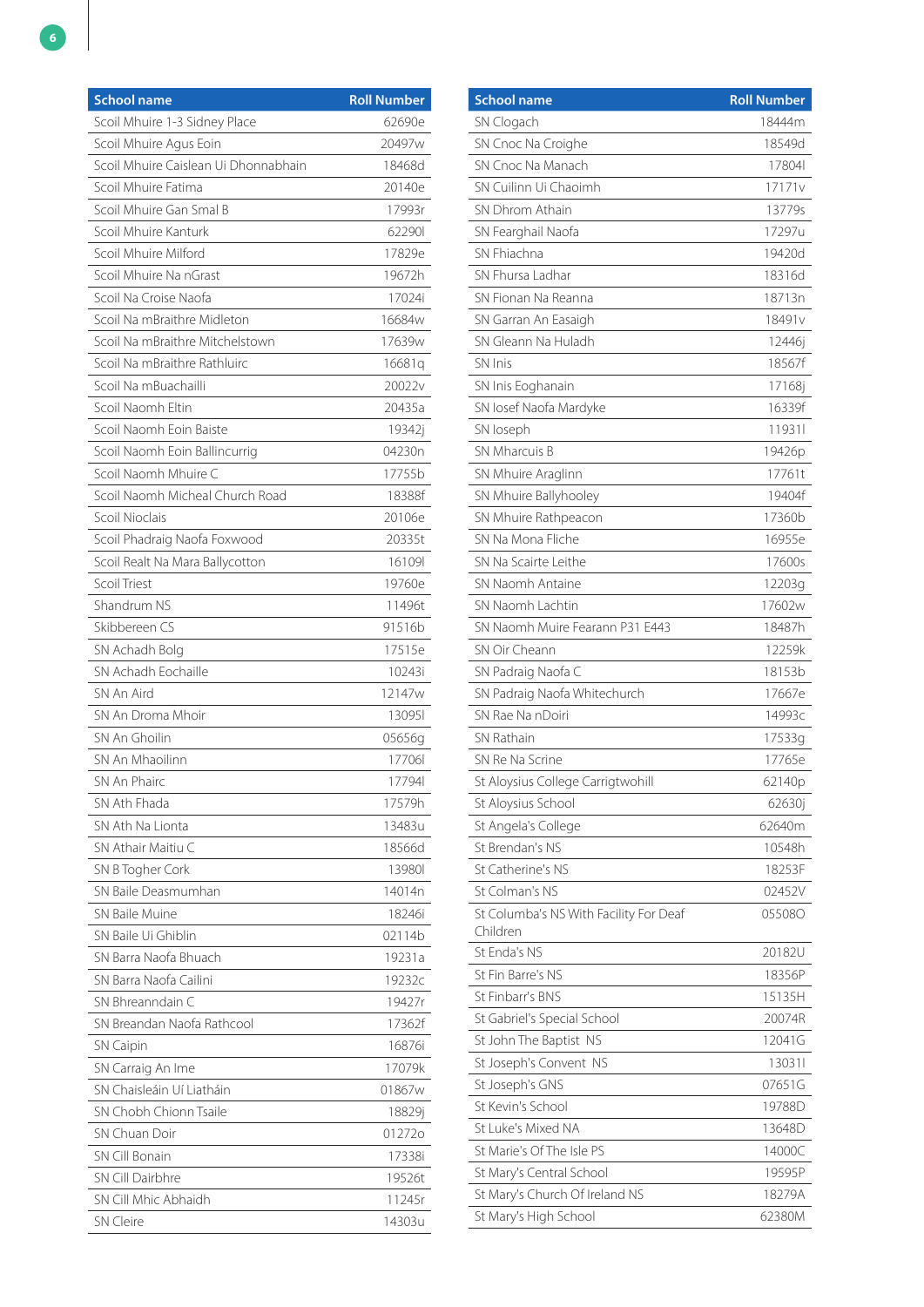| <b>School name</b>                   | <b>Roll Number</b> |
|--------------------------------------|--------------------|
| St Mary's NS Orilia Terrace          | 16377N             |
| St Mary's SS                         | 62350D             |
| St Mary's SS Macroom                 | 62320R             |
| St Matthias NS                       | 13976U             |
| St Patrick's BNS                     | 17045Q             |
| St Patrick's BNS                     | 20477Q             |
| St Patrick's College Gardiner's Hill | 62730N             |
| St Patrick's NS                      | 18196T             |
| St Peter's CS                        | 91391H             |
| St Vincent's Convent NS              | 136960             |
| Star Of The Sea PS                   | 20105C             |
| Sundays Well GNS                     | 02707F             |
| Templebrady NS                       | 12169J             |
| Timoleague NS                        | 12456M             |
| <b>Tirelton NS Mixed</b>             | 13286S             |
| Togher NS                            | 17281F             |
| <b>Trafrask Mixed NS</b>             | 05565D             |
| Tullaslease Mixed NS                 | 09815U             |
| Union Hall Mixed NS                  | 12383L             |
| Upper Glanmire NS                    | 15792U             |
| Vicarstown Mixed NS                  | 06342L             |
| Walterstown NS                       | 12281D             |
| Whitegate NS                         | 119921             |
| <b>Donegal</b>                       |                    |
| Ardara Mixed NS                      | 01733B             |
| Ayr Hill NS Ramelton                 | 18251B             |
| Brownknowe NS                        | 07464H             |
| <b>Buncrana NS</b>                   | 16854V             |
| Carndonagh CS                        | 91406R             |
| Clochar Padraig Naofa                | 16821G             |
| Coláiste Cholmcille                  | 91506V             |
| Creeslough NS                        | 10062E             |
| Croaghross NS                        | 15532R             |
| Dooish NS                            | 193331             |
| Drumfad NS                           | 16137Q             |
| Dunfanaghy NS                        | 18086M             |
| Fintra NS                            | 16357H             |
| Frosses NS                           | 16375J             |
| Gaelscoil Adhamhnain                 | 19971R             |
| Gaelscoil Cois Feabhail              | 20144M             |
| Gaelscoil Na gCeithre Maistri        | 20096E             |
| Gartan NS                            | 13755E             |
| Glebe NS Dun Na nGall                | <b>178310</b>      |
| Gleneely NS                          | 18172F             |
| Glenmaquin No 2 NS                   | 097481             |
| Glenswilly NS                        | 19313C             |
| Glentogher Con NS                    | 16611S             |
| Gortnacart NS                        | 15554E             |
| Holy Family NS The Rock              | 20150H             |
| Inver <sub>NS</sub>                  | 16458N             |
| Kilbarron NS                         | 10595Q             |

| <b>School name</b>                 | <b>Roll Number</b> |
|------------------------------------|--------------------|
| Killaghtee NS                      | 19089A             |
| Killybegs Commons NS               | 16608G             |
| Killygordon NS                     | <b>188740</b>      |
| Little Angels SS                   | 19724A             |
| Min A Ghabhann NS                  | 16823K             |
| Monreagh NS                        | 07143K             |
| Moyle NS                           | 19633U             |
| Murroe NS                          | 14704P             |
| Naomh Bodain                       | 196140             |
| Naomh Bridhid                      | 16836T             |
| Niall Mór NS                       | 118430             |
| Pobalscoil Chloich Cheannfhaola    | 91408V             |
| Pobalscoil Ghaoth Dobhair          | 91409A             |
| Ray NS                             | 14941G             |
| Robertson NS Ballintra             | 138721             |
| Robertson NS Ballybofey PO         | 18731P             |
| Rockfield NS                       | 09009Q             |
| Rosses CS                          | 91407T             |
| SN Seiseadh Ui Neill               | 17607J             |
| Saint Eunans NS                    | 18508M             |
| Scoil Fhionáin                     | 17704H             |
| Scoil An Aingil Choimheádaí        | 04809A             |
| Scoil An Gcillin                   | 16603T             |
| Scoil An Linbh Íosa                | 17260U             |
| Scoil An tSratha Mhóir             | 152081             |
| Scoil Aodh Rua Agus Nuala          | 19963S             |
| Scoil Bhrighde Min A Chladhaigh    | 17822N             |
| Scoil Cholmchille                  | 146310             |
| Scoil Cholmcille                   | 186250             |
| Scoil Cholmcille Acres             | 18286U             |
| Scoil Cholmcille an Tearmann       | 14194S             |
| Scoil Cholmcille Droim An Mhaoir   | 18791K             |
| Scoil Cholmcille Dubhlinn Riabhach | 18766L             |
| Scoil Cholmcille Naofa             | 17956L             |
| Scoil Cholmcille Newtowncunningham | 16820E             |
| Scoil Choluim                      | 16279N             |
| Scoil Chróine                      | 20421M             |
| Scoil Mhuire an Craosloch          | 18371L             |
| Scoil Mhuire Belcruit              | 18844F             |
| Scoil Mhuire Caiseal Ceanndroma    | 18120J             |
| Scoil Mhuire Dristearnain          | 18517N             |
| Scoil Mhuire Pettigo               | 17837D             |
| Scoil Mhuire Rathmealltain         | 19491D             |
| Scoil Mhuire SS                    | 62770C             |
| Scoil Naomh Aonghus                | 19359D             |
| Scoil Naomh Brid Muff              | 19280N             |
| Scoil Naomh Chaitriona             | 17945G             |
| Scoil Naomh Cholmcille Drumman     | 18241V             |
| Scoil Naomh Colmchille             | 16880W             |
| Scoil Naomh Earnan                 | 19310T             |
| Scoil Naomh Fionán                 | 19959E             |
|                                    |                    |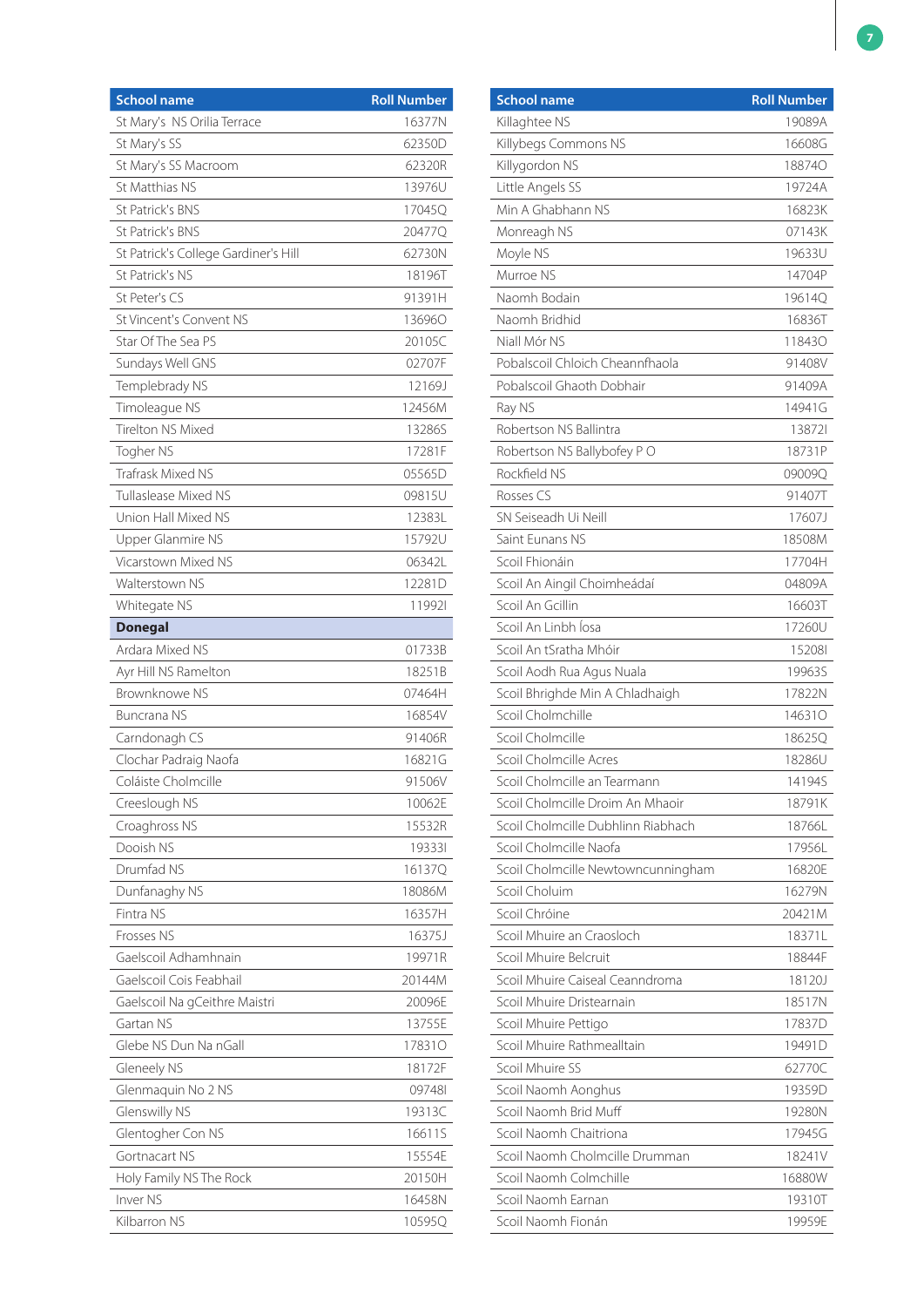| <b>School name</b>                | <b>Roll Number</b> |
|-----------------------------------|--------------------|
| Scoil Naomh Iósaf                 | 01574H             |
| Scoil Naomh Mhuire Ceann Mhalanna | 18446O             |
| Scoil Naomh Peadar                | 18129E             |
| Scoil Naomh Proinnseas            | 17729A             |
| Scoil Naomh Seosamh Rathdomhnaill | 18058H             |
| Scoil Naomh Treasa C              | 16108J             |
| Scoil Phádraig                    | 17057A             |
| Scoil Phadraig Dobhar             | 17018N             |
| Scoil Roisin                      | 17328F             |
| Scoil Treasa Naofa Malainn        | 17721H             |
| SN Crannaighe Buidhe              | 17447N             |
| SN Adhamhnain                     | 17503U             |
| SN An Bhreacaigh                  | 16869L             |
| SN An Br M O Cleirigh             | 17268N             |
| SN An Chaiseal                    | 18652T             |
| SN An Choimin                     | 17564R             |
| SN An Droim Mor                   | 163491             |
| SN An Iorball Riabaigh            | 07626H             |
| SN Arainn Mhor li                 | 16384K             |
| SN Baile An Bhailsig              | 18703K             |
| SN Baile An Caislean              | 18700E             |
| SN Baile Mor                      | 18250W             |
| SN Caiseal Na Gcorr               | 03294L             |
| SN Ceathru Caol                   | 17549V             |
| SN Chill Coinnigh                 | 13563S             |
| <b>SN Chonaill</b>                | 18219F             |
| SN Dhubhthaigh                    | 19343L             |
| SN Domhnach Mor                   | 172410             |
| SN Donaigh                        | 18939Q             |
| SN Duchoraidh                     | 16837V             |
| SN Dun Ceannfhaolaidh             | 18421A             |
| SN Eadan Fhionnfhaoich            | 171221             |
| SN Fothar                         | 169031             |
| SN Glasain                        | 16763S             |
| SN Gleann Coimhead                | 17575W             |
| SN Leitir Mhic an Bhaird          | 15847T             |
| SN Loch An Jubhair                | 16829W             |
| SN Mhin Teineadh De               | 17035N             |
| SN Mhuire Baile An nGalloglach    | 18151U             |
| SN Muire Gan Smál                 | 18076J             |
| SN Muire Gan Smal Ard Aratha      | 181310             |
| SN Muire Gan Smal Clochar Loreto  | 18052S             |
| SN Na Carraige                    | 18611F             |
| SN Na Croise Naofa                | 18710H             |
| SN Naomh Naille                   | 15770K             |
| SN Naomh Baoithin                 | 19518U             |
| SN Naomh Brid Na Dunaibh          | 19228L             |
| SN Naomh Eighneach                | 181140             |
| SN Naomh Padraig Drumfries PO     | 01572D             |
| SN Olibhear Pluinceid             | 18007N             |
| SN Talamh Na Coille               | 17728V             |

| <b>School name</b>                        | <b>Roll Number</b> |
|-------------------------------------------|--------------------|
| <b>SN Trianta</b>                         | 18319J             |
| St Columba's College Stranorlar           | 62861F             |
| St Columba's Comprehensive School         | 81010J             |
| St Conal's                                | 19756N             |
| St Davaddog's NS                          | 16471F             |
| St Eunan's College                        | 62830R             |
| St Francis' NS                            | 09660R             |
| St Garvan's NS Drum Halla                 | 16850N             |
| St Joseph's NS                            | 15729N             |
| <b>St Macartan's Central</b>              | 19686S             |
| St Mary's NS                              | 14910S             |
| St Mura's NS                              | 15627F             |
| St Oran's NS                              | 16789N             |
| St Patrick's NS Lurgybrack                | 16672P             |
| St Patrick's NS Murlog                    | 16054M             |
| St Riaghan's NS                           | 177160             |
| The Royal And Prior School                | 81011L             |
| Umlagh NS                                 | 192521             |
| <b>Dublin (County)</b>                    |                    |
| Adamstown Castle ETNS                     | 20268H             |
| All Saints' NS                            | 10494K             |
| Assumption Senior Girls NS                | 18170B             |
| Balbriggan ETNS                           | 20202A             |
| Ballyowen Meadows Special School          | 19355S             |
| Balscadden NS                             | 09492W             |
| <b>Blackrock College</b>                  | 60030V             |
| Booterstown Boys                          | 062000             |
| Booterstown NS                            | 19901T             |
| <b>Bracken ETNS</b>                       | 20282B             |
| Brackenstown Senior NS                    | 19535U             |
| <b>Bremore ETSS</b>                       | 68262N             |
| Brighde Naofa                             | 17820J             |
| Cabinteely CS                             | 91310E             |
| Caisleain Nua Liamhna                     | 16461C             |
| Carysfort NS                              | 14586M             |
| Christian Brothers College Monkstown Park | 60180R             |
| Cill Coscain                              | 17595F             |
| City West ETNS                            | 204021             |
| Clochar San Dominic                       | 05600C             |
| Clonkeen College                          | 60092U             |
| Coláiste Choilm                           | 603831             |
| Colaiste Iosagain                         | 60042F             |
| Coláiste Phádraig CBS                     | 60264A             |
| Corduff NS Lusk                           | 15650A             |
| Dalkey NS (2)                             | 14647G             |
| Dalkey School Project                     | 19612M             |
| Divine Mercy Junior NS                    | 19865S             |
| Divine Mercy Senior NS                    | 20187H             |
| Donabate/Portrane Educate Together        | 20161M             |
| <b>Esker ETNS</b>                         | 20274C             |
| Gaelscoil An Duinninigh                   | 19898K             |
|                                           |                    |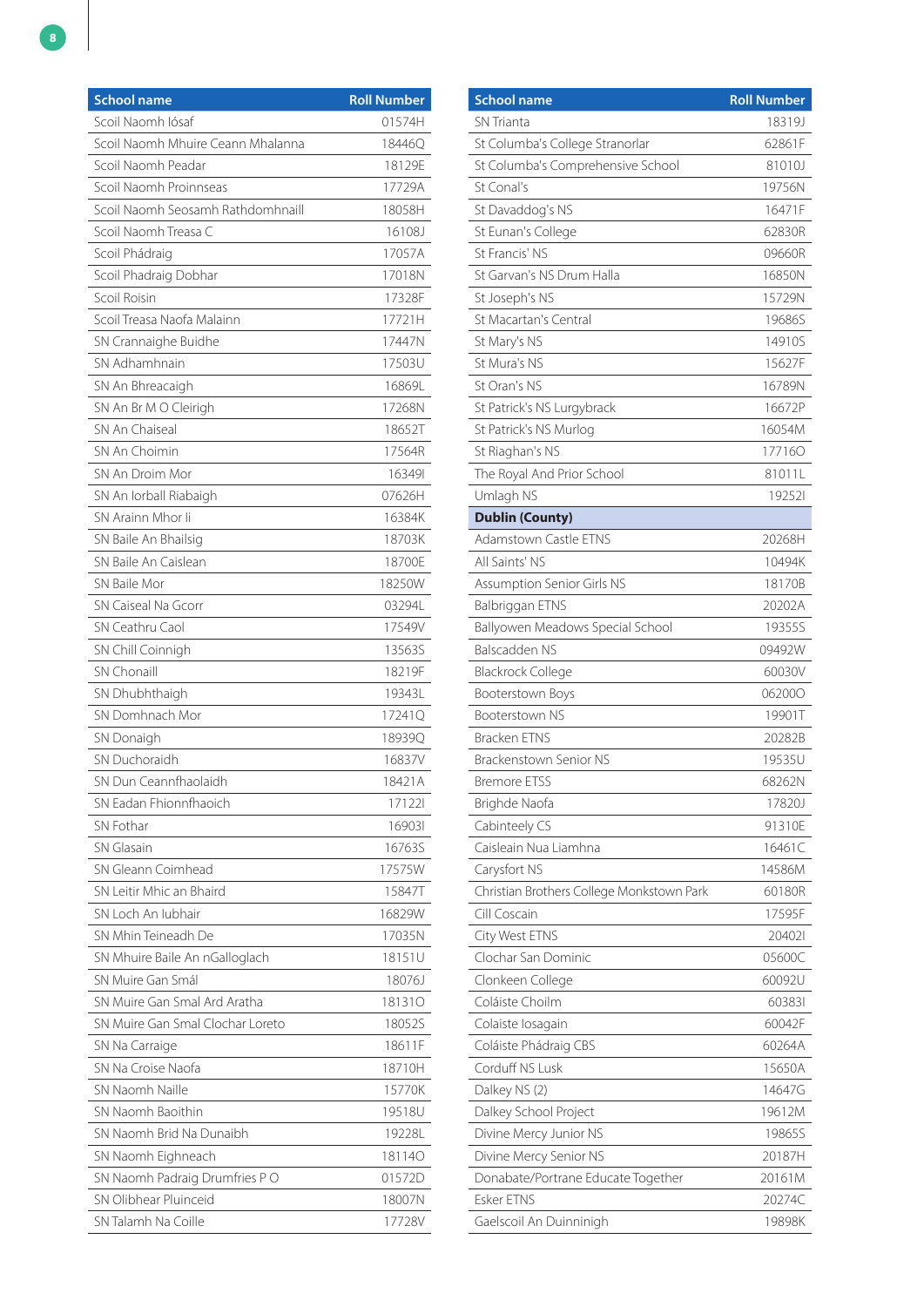| <b>School name</b>               | <b>Roll Number</b> |
|----------------------------------|--------------------|
| Gaelscoil Bhaile Brigin          | 20252P             |
| Gaelscoil Bhrian Bóroimhe        | 20095C             |
| Gaelscoil Eiscir Riada           | 202231             |
| Gaelscoil Naomh Padraig          | 19940G             |
| Gaelscoil Shliabh Rua            | 20425U             |
| Griffeen Valley ETNS             | 20166w             |
| Harold Boys NS                   | 15132B             |
| Holy Child CS                    | 91330K             |
| Holy Child SS                    | 60250M             |
| Holy Family CS                   | 91301D             |
| Holy Family Junior NS            | 19721R             |
| Holy Family NS                   | 13217W             |
| Holy Family School Dunedin Park  | 19840C             |
| Holy Family Senior NS            | 19877C             |
| Holywell ETNS                    | 20348F             |
| John Paul Ii NS                  | 19627C             |
| John Scottus SS                  | 68071G             |
| Kill-O-The-Grange NS             | 18886V             |
| Loreto Abbey SS                  | 60130C             |
| Loreto College Swords            | 60810B             |
| Loreto NS                        | 19066L             |
| Loreto SS Balbriggan             | 60010P             |
| Lucan BNS                        | 00714P             |
| Lucan East ETNS                  | 20303G             |
| Lucan ETNS                       | 200665             |
| Lusk Senior NS - St Maccullin's  | 17961E             |
| Malahide C.S                     | 91325R             |
| Mary Queen Of Ireland NS         | 19693P             |
| Monkstown ETNS                   | 20060G             |
| Mount Anville PS                 | 17979A             |
| Newpark Comprehensive School     | 810011             |
| Oatlands College                 | 60050E             |
| Our Lady Good Counsel GNS        | 19321B             |
| Our Lady Of Mercy Convent School | 17970F             |
| Our Lady Of The Wayside NS       | 18806U             |
| Portmarnock CS                   | 91324P             |
| Rockford Manor SS                | 60081P             |
| Rush And Lusk ETNS               | 20176C             |
| Rush NS                          | 19660A             |
| SN San Treasa                    | 18647D             |
| Scoil Aine Naofa Esker           | 19676P             |
| Scoil Caoimhin Naofa             | 17954H             |
| Scoil Chronain                   | 19503H             |
| Scoil Íosa NS                    | 19577N             |
| Scoil Lorcain                    | 18451J             |
| Scoil Lorcan Naofa Kilmacud      | 168931             |
| Scoil Mhuire Lucan               | 13447Q             |
| Scoil Mhuire Mixed               | 18080A             |
| Scoil Mhuire Shankill            | 19497P             |
| Scoil Padraig Naofa B Hollypark  | 19258U             |
| Scoil Phadraic Cailini           | 18412W             |

| <b>School name</b>                     | <b>Roll Number</b> |
|----------------------------------------|--------------------|
| Scoil Réalt Na Mara                    | 19625V             |
| <b>Skerries ETNS</b>                   | 203070             |
| <b>SN Briotas</b>                      | 18173H             |
| SN Cholmcille C                        | 18977B             |
| SN Cholmille B                         | 18976W             |
| SN Gleann Na Gcaorach Cill Iníon Léiín | 19400U             |
| SN Na h-Aille                          | 01170G             |
| SN Na nAingeal Coimhdeachta            | 19335M             |
| SN Nsailbheastar Nfa                   | 17928G             |
| SN Peadar Agus Pol N                   | 16972E             |
| St Andrew's College                    | 60650F             |
| St Andrew's NS Malahide                | 115830             |
| St Anne's Mixed NS                     | 19888H             |
| St Augustine's School                  | 184990             |
| St Columbanus NS                       | 20218P             |
| St Cronan                              | 19456B             |
| St George's NS                         | 15315J             |
| St Helen's Junior NS                   | 19578P             |
| St Helen's Senior NS                   | 197621             |
| St John's NS Ballybrack                | 19960M             |
| St Joseph Of Cluny SS                  | 60260P             |
| St Joseph's College Lucan              | 60263V             |
| St Joseph's SS Convent Lane            | 60343T             |
| St Joseph's Tivoli Road                | 19938T             |
| St Kevin's BNS                         | 19197D             |
| St Louise De Marillac PS               | 20397S             |
| St Marnock's NS                        | 10296G             |
| St Mary's NS                           | 17263D             |
| St Molaga Senior NS                    | 16970A             |
| St Oliver Plunkett Sp Sc               | 19499T             |
| St Oliver Plunkett's NS                | 17569E             |
| St Patricks Boys NS                    | 16267G             |
| <b>St Patricks GNS</b>                 | 19259W             |
| St Patrick's Jnr Mixed                 | 16333Q             |
| St Raphaela's NS                       | 174701             |
| St Raphaela's SS                       | 60361V             |
| St Teresa's PS                         | 195150             |
| St Thomas Junior NS                    | 19542R             |
| Swords Borough NS                      | 12358M             |
| Swords FTNS                            | 201450             |
| The Harold School                      | 20141G             |
| The High School                        | 60670L             |
| Thornleigh ETNS                        | 20302E             |
| Willow Park School                     | 60040B             |
| <b>Dublin 1</b>                        |                    |
| An tAonad Reamhscoile                  | 19361N             |
| Belvedere College SJ                   | 60520P             |
| Gaelscoil Cholaiste Mhuire             | 19926M             |
| Gardiner Street PS                     | 12448N             |
| Henrietta Street School                | 20021T             |
| Mount Carmel SS                        | 60853T             |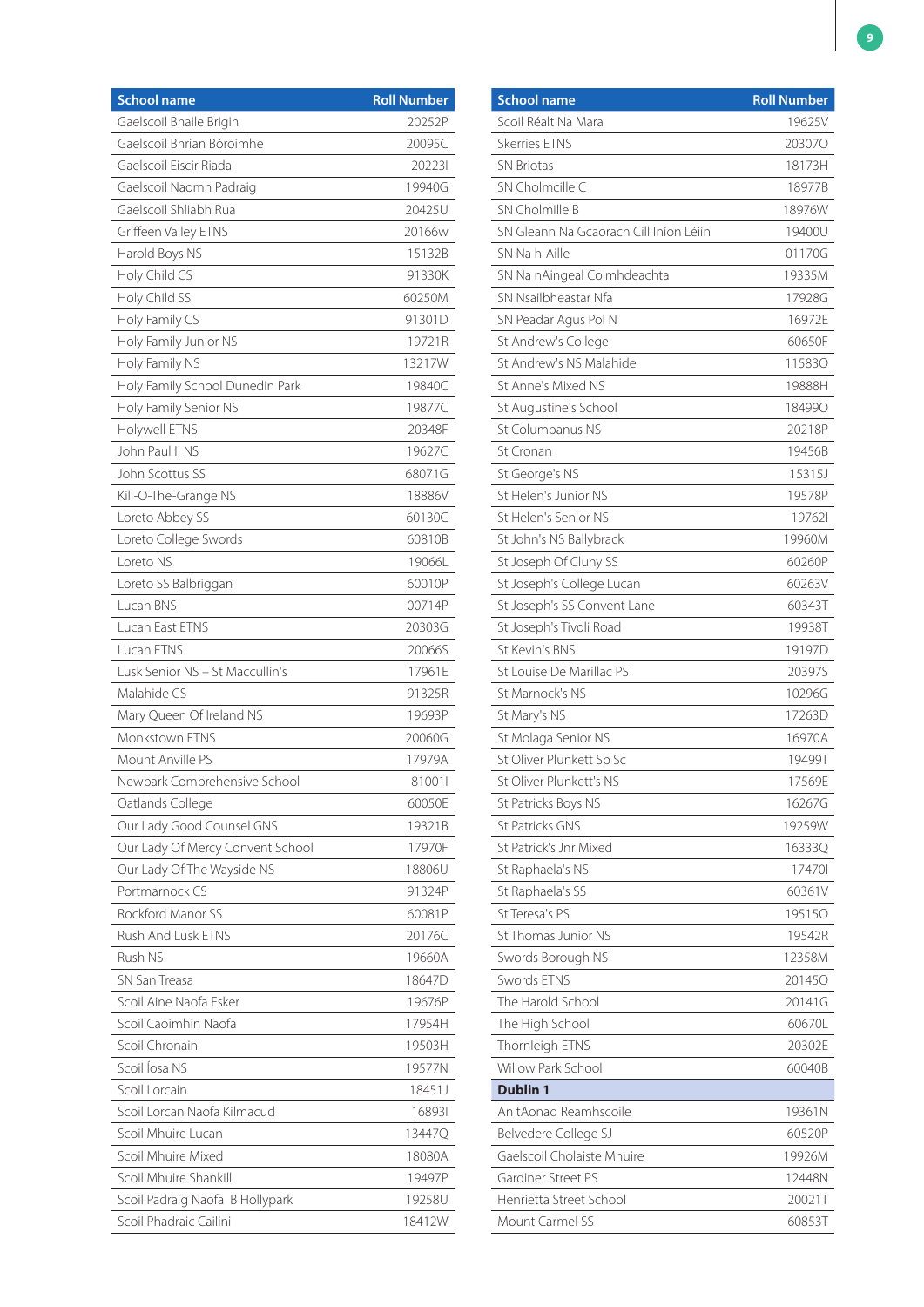| <b>School name</b>                  | <b>Roll Number</b> |
|-------------------------------------|--------------------|
| <b>Rutland NS</b>                   | 19946S             |
| SN San Vinseann Cailin              | 15056L             |
| Scoil Ui Chonaill                   | 17881G             |
| St L O Toole's 2 Spec               | 19819L             |
| St Vincent's Inf Boys               | 15816i             |
| <b>Dublin 2</b>                     |                    |
| City Quay BNS                       | 11578V             |
| <b>Dublin 3</b>                     |                    |
| Eoin Baisde B Sois                  | 19006Q             |
| Eoin Baisde C Naoidh                | 19007S             |
| Holy Faith SS                       | 60750J             |
| Howth Rd Mixed NS                   | 13815T             |
| SN Seosamh Na mBrathar              | 18726W             |
| SS Eoin Baisde G Sen                | 17148D             |
| SN Na Lanai Glasa                   | 177301             |
| St Columba's NS Mixed               | 14463T             |
| St Joseph's CBS SS                  | 60390F             |
| St Joseph's Mixed NS                | 19774P             |
| St Mary's NS Windsor Ave            | 19981U             |
| <b>Dublin 4</b>                     |                    |
| Dominican College Muckross Park     | 60710U             |
| Marian College                      | 60500J             |
| Naomh Padraig Boys                  | 03917V             |
| SN Paroiste Maitiu Nfa              | 18282M             |
| St Conleth's College                | 60590N             |
| St Declans Special Sch              | 18569J             |
| St Mary's Central NS                | 19727G             |
| St Michael's College Ailesbury Road | 60561G             |
| St Patrick's Girls NS               | 15253N             |
| Star Of The Sea                     | 15995L             |
| The Teresian School                 | 60892G             |
| <b>Dublin 5</b>                     |                    |
| Árdscoil La Salle                   | 60291D             |
| Chanel College                      | 60550B             |
| Gaelscoil Mide                      | 19777V             |
| Manor House School                  | 60300B             |
| Naiscoil Ide                        | 17978V             |
| North Bay ETNS                      | 19954R             |
| Our Lady Of Consolation NS          | 200640             |
| Scoil Aine                          | 17977T             |
| Scoil Bhreandain                    | 18360G             |
| Scoil Eoin Greendale Road           | 19935N             |
| Scoil Neasain                       | 19309L             |
| SN Ide Cailini                      | 19298J             |
| Springdale NS                       | 18646B             |
| St Brigid's Boys NS                 | 19308J             |
| St David's NS                       | 19919P             |
| St Fiachra's Junior School          | 19496N             |
| St Fiachra's Sen NS                 | 19628E             |
| St John Of God GNS                  | 19920A             |
| St Malachy's BNS                    | 18968A             |

| <b>School name</b>                       | <b>Roll Number</b> |
|------------------------------------------|--------------------|
| St Mary's SS Brookwood Meadow            | 60791A             |
| St Michael's Hse Sp Sch                  | 19373U             |
| St Monica's NS                           | 19037E             |
| St Paul's College                        | 60290B             |
| St Brigid's Convent NS                   | 16792C             |
| <b>Dublin 6</b>                          |                    |
| Clochar Lughaidh Cailin                  | 17210F             |
| Gaelscoil Lios Na nOg                    | 20048Q             |
| Gonzaga College SJ                       | 60530S             |
| Kildare Place NS                         | 12755W             |
| Ranelagh Multi Denom NS                  | 19928Q             |
| Rathgar NS                               | 14717B             |
| <b>SN Stratford</b>                      | 16966J             |
| Sandford Parish NS                       | 15618E             |
| Sandford Park School Ltd                 | 60640C             |
| SN Brighde Cullenswood House             | 18817C             |
| St Joseph's Boys NS                      | 09750S             |
| St Louis High School                     | 60890C             |
| St Mary's College Rathmines              | 60560E             |
| St Peter's Special Sch                   | 18904U             |
| St Pius X GNS                            | 19178W             |
| St Pius X NS Boys                        | 19177U             |
| <b>Stratford College</b>                 | 61020A             |
| Zion Parish PS                           | 14917J             |
| <b>Dublin 6W</b>                         |                    |
| Harolds Cross NS                         | 199241             |
| Our Lady's School                        | 60860Q             |
| Presentation PS Terenure                 | 13612F             |
| Templeogue College                       | 605621             |
| Terenure College                         | 60570H             |
| Dublin 7                                 |                    |
| Broombridge ETNS                         | 20453C             |
| Casa Caterina SS                         | 19409P             |
| Christ The King Schools                  | 17459U             |
| Coláiste Mhuire                          | 60450U             |
| Dominican Convent Girls                  | 17465P             |
| Fionnbarra Naofa BNS                     | 17464N             |
| Holy Family School For The Deaf          | 20495S             |
| North Dublin Muslim NS Project           | 20152L             |
| Scoil Na mBrathar North Brunswick Street | 16695E             |
| SN Eoin Bosco Nai Buac                   | 18632N             |
| St Catherine's Infant School             | 17466R             |
| St Declan's College                      | 60491L             |
| St Dominic's College                     | 60731F             |
| St Gabriel's NS                          | 20035H             |
|                                          |                    |
| St Joseph's SS Stanhope St               | 60843Q             |
| St Mary's PS Dorset Street               | 20436C             |
| St Paul's CBS                            | 604300             |
| St Peter's NS Phibsboro                  | 20091R             |
| Stanhope Street PS                       | 09932B             |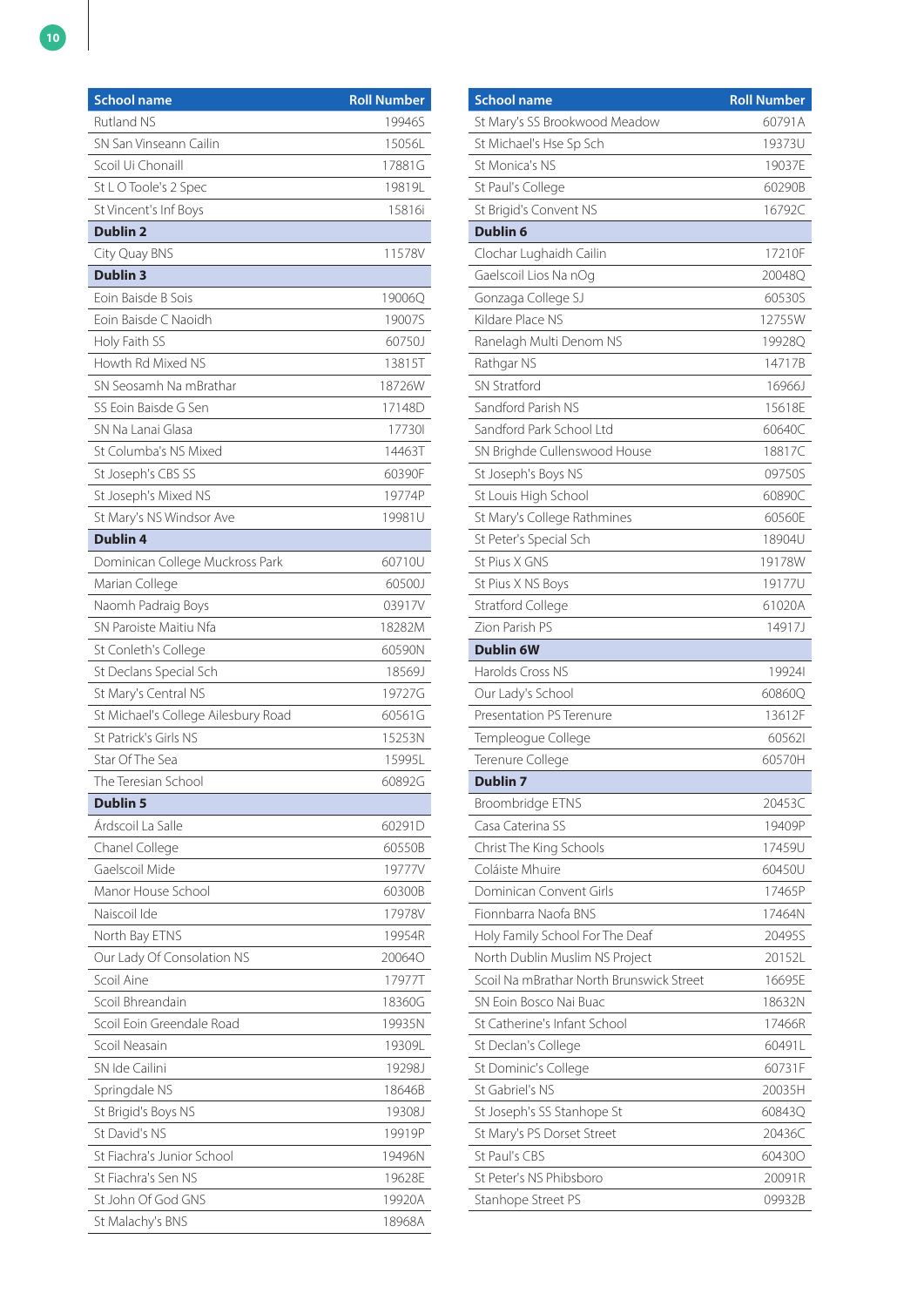| <b>School name</b>               | <b>Roll Number</b> |
|----------------------------------|--------------------|
| <b>Dublin 8</b>                  |                    |
| Canalway Educate Together School | 20430N             |
| <b>CBS James Street</b>          | 604101             |
| Christian Brothers, Synge St     | 60470D             |
| Gaelscoil Inse Chor              | 19589U             |
| Griffith Barracks Multi D School | 20012S             |
| Mercy SS Goldenbridge            | 60872A             |
| Our Lady Of Lourdes NS           | 07546J             |
| Presentation SS Warrenmount      | 60792C             |
| Scoil Na mBrathar Francis Street | 18477E             |
| St Brigid's PS The Coombe        | 16786H             |
| St Catherine's West NS           | 15625B             |
| St John Of God Special School    | 19151C             |
| <b>Dublin 9</b>                  |                    |
| Árdscoil Rís                     | 60420L             |
| Bantiarna Na mBuanna Girls       | 18911R             |
| Corpus Christi NS                | 16860Q             |
| Dominican College Griffith Ave   | 60690R             |
| Drumcondra NS                    | 15895H             |
| Glasnevin NS                     | 14980Q             |
| <b>Grace Park ETNS</b>           | 20486R             |
| Holy Child NS                    | 20338C             |
| Lindsay Road NS                  | 16177F             |
| Maryfield College                | 60840K             |
| North Dublin NS Project          | 19845M             |
| Our Lady Of Mercy College        | 60870T             |
| Rosmini CS                       | 91344V             |
| Scoil An Leinbh Iosa B           | 17318C             |
| Scoil Chaitriona Bóthar Mobhí    | 60700R             |
| Scoil Mobhí                      | 19395H             |
| SN Mhuire Na mBrathar            | 16759E             |
| St Aidans CBS                    | 604811             |
| St Columba's Con G & I           | 16659A             |
| St Josephs For Children With Vi  | 18417J             |
| St Patricks NS                   | 11525A             |
| Trinity Comprehensive School     | 81017A             |
| Virgin Mary Girls' NS            | 19303W             |
| <b>Dublin 10</b>                 |                    |
| Bainrion Na n-Aingal 2           | 18843D             |
| Caritas College                  | 60732H             |
| Inchicore NS                     | 20139T             |
| Saint Dominics SS                | 60720A             |
| St Gabriel's NS                  | 19661C             |
| St John's College De La Salle    | 60510M             |
| <b>Dublin 11</b>                 |                    |
| Beneavin De La Salle College     | 605110             |
| Finglas Parochial NS             | 18205R             |
| Glasnevin ETNS                   | 20168D             |
| Holy Spirit BNS                  | 19208F             |
| Mother Of Divine Grace           | 20059V             |
| Scoil An Croi Naofa              | 04992R             |

| <b>School name</b>               | <b>Roll Number</b> |
|----------------------------------|--------------------|
| Scoil An tSeachtar Laoch         | 19430G             |
| SN An Spioraid Naiomh C          | 19209H             |
| SN Naomh Feargal                 | 18137D             |
| SN Naomh Finnin                  | 19489Q             |
| St Brigid's GNS                  | 16577V             |
| St Brigid's Infant NS            | 20029M             |
| St Ciaran's Spec Sch             | 19325J             |
| St Joseph's Jnr                  | 194311             |
| St Kevin's College               | 60581M             |
| St Michael's SS                  | 607411             |
| St Oliver Plunkett NS            | 19546C             |
| St Vincent's PS                  | 17214N             |
| St Vincent's SS Glasnevin        | 60400F             |
| Youth Encounter Project          | 19594N             |
| <b>Dublin 12</b>                 |                    |
| Assumption Junior School         | 20450T             |
| <b>Assumption SS</b>             | 60851P             |
| Holy Spirit Junior PS            | 20463F             |
| Holy Spirit Senior PS            | 20464H             |
| Loreto College Crumlin Road      | 60800V             |
| Marist NS                        | 18386B             |
| Meánscoil lognáid Rís            | 60480G             |
| Muire Og 2 Loreto Con            | 17683C             |
| Our Lady Of Mercy SS             | 609911             |
| Our Lady Of Wayside NS           | 19764M             |
| <b>Riverview ETNS</b>            | 20494Q             |
| Rosary College                   | 60841M             |
| Scoil Eoin Armagh Rd             | 19382V             |
| Scoil Una Naofa                  | 20488V             |
| St Damian's NS                   | 19943M             |
| St Pauls' SS Greenhills          | 60902G             |
| <b>Dublin 13</b>                 |                    |
| Belmayne ETNS                    | 20308Q             |
| <b>Burrow School</b>             | 09642P             |
| Holy Trinity Sen NS              | 19406J             |
| Pobalscoil Neasáin               | 91342R             |
| Santa Sabina Dominican College   | 60380C             |
| Scoil Bhride Jns                 | 19473B             |
| Scoil Naomh Colmcille            | 19611K             |
| SN Muire Agus losef              | 19533Q             |
| St Fintan's High School          | 60370W             |
| St Laurence's NS Brookstone Road | 20437E             |
| St Mary's SS Baldoyle            | 60021U             |
| Sutton Park School               | 60381E             |
| The Donahies CS                  | 91318U             |
| <b>Dublin 14</b>                 |                    |
| Clochar Loreto NS                | 00729F             |
| De La Salle College              | 60310E             |
| Gaelscoil Na Fuinseoige          | 20487T             |
| Holy Cross NS                    | 19904C             |
| <b>Islamic NS</b>                | 19949B             |
|                                  |                    |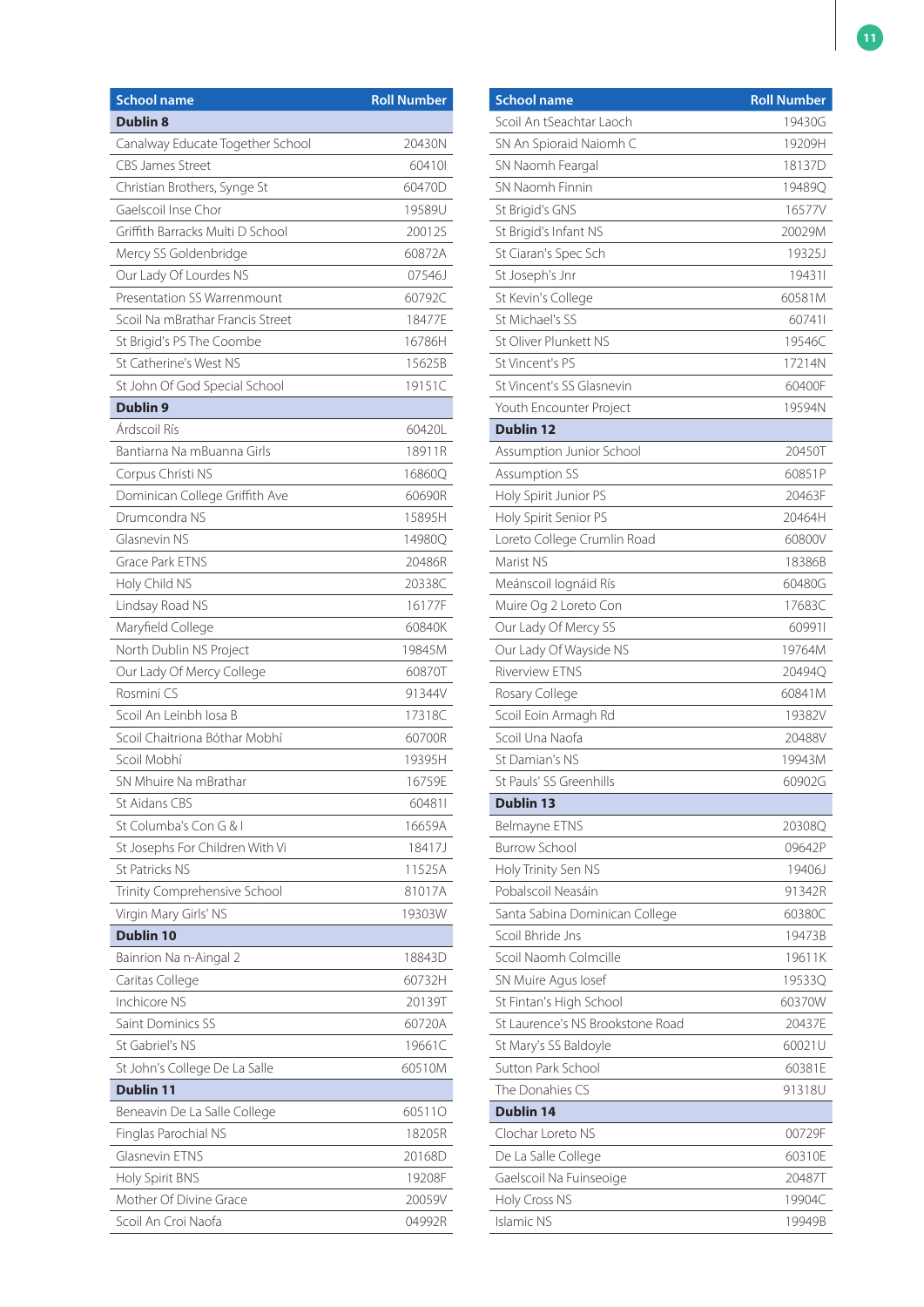| <b>School name</b>                      | <b>Roll Number</b> |
|-----------------------------------------|--------------------|
| Jesus And Mary College                  | 60891E             |
| Loreto High School                      | 60340N             |
| Our Lady's Grove PS                     | 19374W             |
| Rathfarnham Educate Together            | 19945Q             |
| Rathfarnham Parish NS                   | 14939T             |
| Scoil Mhuire Boys                       | 19446V             |
| SN An Dea Aoire                         | 19939V             |
| St Attracta's Senior NS                 | 19716B             |
| St Kilian's Deutsche Schule             | 60630W             |
| Taney NS                                | 15284B             |
| <b>Dublin 15</b>                        |                    |
| <b>Blakestown CS</b>                    | 91316Q             |
| Castaheany ETNS                         | 20186F             |
| Castleknock College                     | 60100Q             |
| Castleknock ETNS                        | 200981             |
| Hansfield ETNS                          | 20383H             |
| Hansfield ETSS                          | 68101M             |
| Hartstown CS                            | 91339F             |
| Ladyswell NS                            | 19850F             |
| Mary Mother Of Hope Jns                 | 20309S             |
| Pelletstown ETNS                        | 203921             |
| Sacred Heart NS Huntstown               | 19755L             |
| Scoil Bhríde B                          | 18046A             |
| Scoil Bhríde C Blanchardstown           | 18047C             |
| Scoil Mhuire Sin                        | 19694R             |
| Scoil Naisunta Chnuacha                 | 18623M             |
| Scoil Naomh Lucais                      | 16675V             |
| Scoil Phobail Chuil Mhin                | 913150             |
| Scoil Thomais                           | 19769W             |
| SN Naomh Mochta                         | 18778S             |
| SN Oilibheir                            | 19505L             |
| St Benedict's NS                        | 20231H             |
| St Brigid's Mixed NS                    | 00697S             |
| St Ciaran's NS                          | 19644C             |
| St Patrick's NS                         | 20130B             |
| St Patrick's Senior School              | 19636D             |
| St Philip The Apostle Junior NS         | 19601H             |
| St Philips Senior NS                    | 19643A             |
| St Patrick's Junior School              | 19545A             |
| <b>Dublin 16</b>                        |                    |
| <b>Ballinteer CS</b>                    | 91305L             |
| <b>Ballyroan BNS</b>                    | 03359N             |
| Coláiste Éanna                          | 60342R             |
| Gaelscoil Chnoc Liamhna                 | 20043G             |
| Marley Grange NS                        | 19574H             |
| Na Maighdine Muire Girl                 | 19396J             |
| Queen Of Angels PS                      | 19723V             |
| Rockbrook Park School                   | 60321J             |
| Sancta Maria College Ballyroan Crescent | 60341P             |
| Scoil Mhuire Ballyboden                 | 19490B             |
| Scoil Naithi                            | 19437U             |

| <b>School name</b>                   | <b>Roll Number</b> |
|--------------------------------------|--------------------|
| SN Bhaile Famonn                     | 17953F             |
| St Attracta's Junior NS              | 19537B             |
| St Colmcille's CS                    | 91510M             |
| St Colmcille's NS                    | 19742C             |
| St Columba's College Whitechurch     | 60320H             |
| St Olaf's NS                         | 193190             |
| <b>St Patrick GNS</b>                | 19114T             |
| St Tiernan's CS                      | 91343T             |
| Wesley College                       | 61010U             |
| Whitechurch NS                       | 11638N             |
| <b>Dublin 17</b>                     |                    |
| San Nioclas Myra                     | 17785K             |
| St Francis Senior NS                 | 19668Q             |
| St Joseph's NS Macroom Road          | 19913D             |
| <b>Dublin 18</b>                     |                    |
| Gaelscoil Thaobh Na Coille           | 20020R             |
| Goatstown/Stillorgan ETNS            | 20523U             |
| Kilternan Church Of Ireland NS       | 166290             |
| Loreto College Foxrock               | 60240J             |
| Rosemont School                      | 60930L             |
| St Brigid's Boys NS Foxrock          | 16352U             |
| St Mary's NS Lamb's Cross            | 02872U             |
| <b>Dublin 20</b>                     |                    |
| Chapelizod NS                        | 10653E             |
| Mount Sackville SS                   | 60120W             |
| Pobailscoil losolde                  | 91302F             |
| Scoil Bride C Palmerstown            | 18324C             |
| Scoil Lorcain B                      | 18323A             |
| Scoil Mhuire Mount Sackville Convent | 17891J             |
| St Michael's Spec School             | 17971H             |
| St Patrick's NS Chapelizod Village   | 15622S             |
| <b>Dublin 22</b>                     |                    |
| Coláiste Bríde                       | 60122D             |
| Gaelscoil Na Camoige                 | 19991A             |
| Moyle Park College                   | 60121B             |
| Our Lady Queen Of Apostles           | 195661             |
| Sacred Heart NS Sruleen              | 197991             |
| Scoil Ide Clondalkin                 | 19220S             |
| Scoil Mhuire Clondalkin              | 18602E             |
| Scoil Nano Nagle                     | 19509T             |
| Scoil Naomh Aine Clondalkin          | 19221U             |
| Scoil Naomh Seosamh Clondalkin       | 18655C             |
| SN Naomh Eoin Tower Road             | 18642Q             |
| St Bernadette's Junior NS            | 19743E             |
| St Mary's Junior NS                  | 19575J             |
| St Mary's Sen NS                     | 196471             |
| St Peter Apostle Junior NS           | 195690             |
| St Peter Apostle Sen NS              | 19642V             |
| St Ronan's NS                        | 19707A             |
| Talbot Senior NS                     | 19510E             |
|                                      |                    |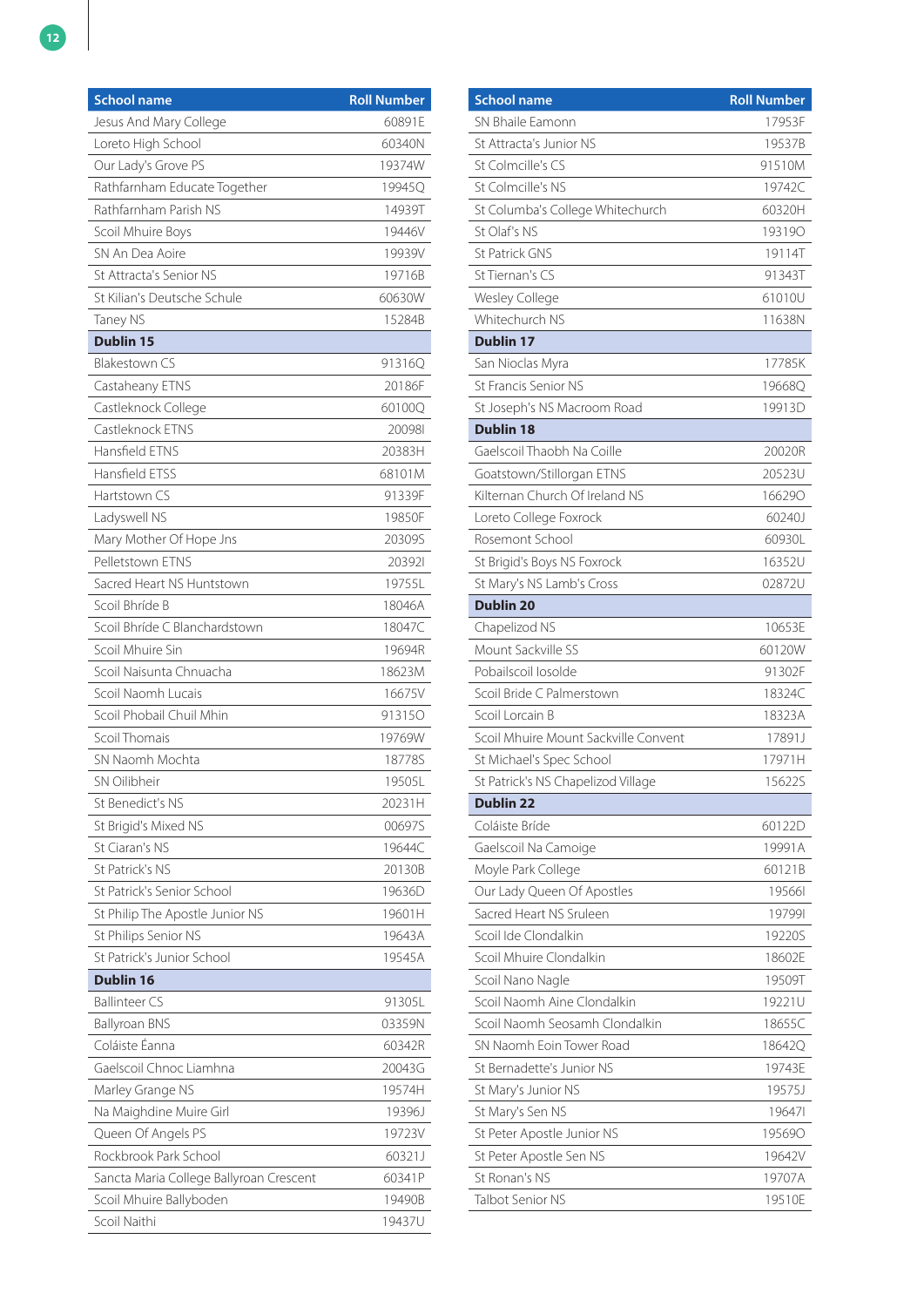| <b>Dublin 24</b><br>Abacas Special School For Children With<br>203780<br>Autism<br>Belgard Heights NS<br>19541P<br>Cnoc Mhuire Senior School<br>196130<br>Firhouse ETSS<br>68307J<br>Glen Na Smol NS<br>17996A<br>Holy Rosary PS<br>19878E<br>Knockmore Junior School<br>19775R<br>Scoil Aenghusa Jun NS<br>19502F<br>Scoil Maelruain Junior<br>19462T<br>Scoil Maelruain Senior<br>19463V<br>Scoil Santain<br>19646G<br>Scoil Treasa Firhouse<br>19565G<br>St Aidan's SNS Brookfield Tallaght<br>19834H<br>St Brigid's JNS Brookfield<br>197820<br>St Dominic's NS<br>20468P<br>19520H<br>St Joseph's Special School Balrothery<br>St Kevin's Boys' School<br>19465C<br>St Kevin's Girls<br>19466E<br>St Kilian's Senior NS<br>19893A<br>St Killian's Junior School<br>19556F<br>St Maelruain's Church Of Ireland NS<br>19582G<br>St Mark's CS<br>913320<br>St Mark's Junior NS<br>19472W<br>St Mark's Sen NS<br>19390U<br>St Martin De Porres NS<br>19617W<br>St Mary's School<br>18411U<br>St Thomas Junior NS<br>19702N<br>St Thomas' Senior NS<br>197650<br>Tallaght CS<br>91335U<br><b>Galway</b><br>Abalta Special School<br>20371A<br>Aibhistin Naofa<br>17919F<br>Annagh Hill NS<br>20448J<br>Ardscoil Mhuire<br>62890M<br>Athenry Boys NS<br>17280D<br>Attymon NS<br>16121B<br><b>Ballinderry NS</b><br>164101<br><b>Ballycushion NS</b><br>18876S<br>Ballymana NS<br>106750<br>Barnaderg Central Sch<br>19275U<br><b>Brierfield NS</b><br>14294W<br>Bunscoil Naomh Chuana<br>12782C<br>13856K<br>Bushy Park NS<br>Calasanctius College<br>631001<br>Cappatagle Central Sch<br>19506N<br>Carnain NS<br>14031N<br>Castleblakeney NS<br>164641<br>Ceathru Na nGarrdhanta<br>17631G<br>Cloghans Hill NS<br>17922R | <b>School name</b> | <b>Roll Number</b> |
|--------------------------------------------------------------------------------------------------------------------------------------------------------------------------------------------------------------------------------------------------------------------------------------------------------------------------------------------------------------------------------------------------------------------------------------------------------------------------------------------------------------------------------------------------------------------------------------------------------------------------------------------------------------------------------------------------------------------------------------------------------------------------------------------------------------------------------------------------------------------------------------------------------------------------------------------------------------------------------------------------------------------------------------------------------------------------------------------------------------------------------------------------------------------------------------------------------------------------------------------------------------------------------------------------------------------------------------------------------------------------------------------------------------------------------------------------------------------------------------------------------------------------------------------------------------------------------------------------------------------------------------------------------------------------------------------------------------------------|--------------------|--------------------|
|                                                                                                                                                                                                                                                                                                                                                                                                                                                                                                                                                                                                                                                                                                                                                                                                                                                                                                                                                                                                                                                                                                                                                                                                                                                                                                                                                                                                                                                                                                                                                                                                                                                                                                                          |                    |                    |
|                                                                                                                                                                                                                                                                                                                                                                                                                                                                                                                                                                                                                                                                                                                                                                                                                                                                                                                                                                                                                                                                                                                                                                                                                                                                                                                                                                                                                                                                                                                                                                                                                                                                                                                          |                    |                    |
|                                                                                                                                                                                                                                                                                                                                                                                                                                                                                                                                                                                                                                                                                                                                                                                                                                                                                                                                                                                                                                                                                                                                                                                                                                                                                                                                                                                                                                                                                                                                                                                                                                                                                                                          |                    |                    |
|                                                                                                                                                                                                                                                                                                                                                                                                                                                                                                                                                                                                                                                                                                                                                                                                                                                                                                                                                                                                                                                                                                                                                                                                                                                                                                                                                                                                                                                                                                                                                                                                                                                                                                                          |                    |                    |
|                                                                                                                                                                                                                                                                                                                                                                                                                                                                                                                                                                                                                                                                                                                                                                                                                                                                                                                                                                                                                                                                                                                                                                                                                                                                                                                                                                                                                                                                                                                                                                                                                                                                                                                          |                    |                    |
|                                                                                                                                                                                                                                                                                                                                                                                                                                                                                                                                                                                                                                                                                                                                                                                                                                                                                                                                                                                                                                                                                                                                                                                                                                                                                                                                                                                                                                                                                                                                                                                                                                                                                                                          |                    |                    |
|                                                                                                                                                                                                                                                                                                                                                                                                                                                                                                                                                                                                                                                                                                                                                                                                                                                                                                                                                                                                                                                                                                                                                                                                                                                                                                                                                                                                                                                                                                                                                                                                                                                                                                                          |                    |                    |
|                                                                                                                                                                                                                                                                                                                                                                                                                                                                                                                                                                                                                                                                                                                                                                                                                                                                                                                                                                                                                                                                                                                                                                                                                                                                                                                                                                                                                                                                                                                                                                                                                                                                                                                          |                    |                    |
|                                                                                                                                                                                                                                                                                                                                                                                                                                                                                                                                                                                                                                                                                                                                                                                                                                                                                                                                                                                                                                                                                                                                                                                                                                                                                                                                                                                                                                                                                                                                                                                                                                                                                                                          |                    |                    |
|                                                                                                                                                                                                                                                                                                                                                                                                                                                                                                                                                                                                                                                                                                                                                                                                                                                                                                                                                                                                                                                                                                                                                                                                                                                                                                                                                                                                                                                                                                                                                                                                                                                                                                                          |                    |                    |
|                                                                                                                                                                                                                                                                                                                                                                                                                                                                                                                                                                                                                                                                                                                                                                                                                                                                                                                                                                                                                                                                                                                                                                                                                                                                                                                                                                                                                                                                                                                                                                                                                                                                                                                          |                    |                    |
|                                                                                                                                                                                                                                                                                                                                                                                                                                                                                                                                                                                                                                                                                                                                                                                                                                                                                                                                                                                                                                                                                                                                                                                                                                                                                                                                                                                                                                                                                                                                                                                                                                                                                                                          |                    |                    |
|                                                                                                                                                                                                                                                                                                                                                                                                                                                                                                                                                                                                                                                                                                                                                                                                                                                                                                                                                                                                                                                                                                                                                                                                                                                                                                                                                                                                                                                                                                                                                                                                                                                                                                                          |                    |                    |
|                                                                                                                                                                                                                                                                                                                                                                                                                                                                                                                                                                                                                                                                                                                                                                                                                                                                                                                                                                                                                                                                                                                                                                                                                                                                                                                                                                                                                                                                                                                                                                                                                                                                                                                          |                    |                    |
|                                                                                                                                                                                                                                                                                                                                                                                                                                                                                                                                                                                                                                                                                                                                                                                                                                                                                                                                                                                                                                                                                                                                                                                                                                                                                                                                                                                                                                                                                                                                                                                                                                                                                                                          |                    |                    |
|                                                                                                                                                                                                                                                                                                                                                                                                                                                                                                                                                                                                                                                                                                                                                                                                                                                                                                                                                                                                                                                                                                                                                                                                                                                                                                                                                                                                                                                                                                                                                                                                                                                                                                                          |                    |                    |
|                                                                                                                                                                                                                                                                                                                                                                                                                                                                                                                                                                                                                                                                                                                                                                                                                                                                                                                                                                                                                                                                                                                                                                                                                                                                                                                                                                                                                                                                                                                                                                                                                                                                                                                          |                    |                    |
|                                                                                                                                                                                                                                                                                                                                                                                                                                                                                                                                                                                                                                                                                                                                                                                                                                                                                                                                                                                                                                                                                                                                                                                                                                                                                                                                                                                                                                                                                                                                                                                                                                                                                                                          |                    |                    |
|                                                                                                                                                                                                                                                                                                                                                                                                                                                                                                                                                                                                                                                                                                                                                                                                                                                                                                                                                                                                                                                                                                                                                                                                                                                                                                                                                                                                                                                                                                                                                                                                                                                                                                                          |                    |                    |
|                                                                                                                                                                                                                                                                                                                                                                                                                                                                                                                                                                                                                                                                                                                                                                                                                                                                                                                                                                                                                                                                                                                                                                                                                                                                                                                                                                                                                                                                                                                                                                                                                                                                                                                          |                    |                    |
|                                                                                                                                                                                                                                                                                                                                                                                                                                                                                                                                                                                                                                                                                                                                                                                                                                                                                                                                                                                                                                                                                                                                                                                                                                                                                                                                                                                                                                                                                                                                                                                                                                                                                                                          |                    |                    |
|                                                                                                                                                                                                                                                                                                                                                                                                                                                                                                                                                                                                                                                                                                                                                                                                                                                                                                                                                                                                                                                                                                                                                                                                                                                                                                                                                                                                                                                                                                                                                                                                                                                                                                                          |                    |                    |
|                                                                                                                                                                                                                                                                                                                                                                                                                                                                                                                                                                                                                                                                                                                                                                                                                                                                                                                                                                                                                                                                                                                                                                                                                                                                                                                                                                                                                                                                                                                                                                                                                                                                                                                          |                    |                    |
|                                                                                                                                                                                                                                                                                                                                                                                                                                                                                                                                                                                                                                                                                                                                                                                                                                                                                                                                                                                                                                                                                                                                                                                                                                                                                                                                                                                                                                                                                                                                                                                                                                                                                                                          |                    |                    |
|                                                                                                                                                                                                                                                                                                                                                                                                                                                                                                                                                                                                                                                                                                                                                                                                                                                                                                                                                                                                                                                                                                                                                                                                                                                                                                                                                                                                                                                                                                                                                                                                                                                                                                                          |                    |                    |
|                                                                                                                                                                                                                                                                                                                                                                                                                                                                                                                                                                                                                                                                                                                                                                                                                                                                                                                                                                                                                                                                                                                                                                                                                                                                                                                                                                                                                                                                                                                                                                                                                                                                                                                          |                    |                    |
|                                                                                                                                                                                                                                                                                                                                                                                                                                                                                                                                                                                                                                                                                                                                                                                                                                                                                                                                                                                                                                                                                                                                                                                                                                                                                                                                                                                                                                                                                                                                                                                                                                                                                                                          |                    |                    |
|                                                                                                                                                                                                                                                                                                                                                                                                                                                                                                                                                                                                                                                                                                                                                                                                                                                                                                                                                                                                                                                                                                                                                                                                                                                                                                                                                                                                                                                                                                                                                                                                                                                                                                                          |                    |                    |
|                                                                                                                                                                                                                                                                                                                                                                                                                                                                                                                                                                                                                                                                                                                                                                                                                                                                                                                                                                                                                                                                                                                                                                                                                                                                                                                                                                                                                                                                                                                                                                                                                                                                                                                          |                    |                    |
|                                                                                                                                                                                                                                                                                                                                                                                                                                                                                                                                                                                                                                                                                                                                                                                                                                                                                                                                                                                                                                                                                                                                                                                                                                                                                                                                                                                                                                                                                                                                                                                                                                                                                                                          |                    |                    |
|                                                                                                                                                                                                                                                                                                                                                                                                                                                                                                                                                                                                                                                                                                                                                                                                                                                                                                                                                                                                                                                                                                                                                                                                                                                                                                                                                                                                                                                                                                                                                                                                                                                                                                                          |                    |                    |
|                                                                                                                                                                                                                                                                                                                                                                                                                                                                                                                                                                                                                                                                                                                                                                                                                                                                                                                                                                                                                                                                                                                                                                                                                                                                                                                                                                                                                                                                                                                                                                                                                                                                                                                          |                    |                    |
|                                                                                                                                                                                                                                                                                                                                                                                                                                                                                                                                                                                                                                                                                                                                                                                                                                                                                                                                                                                                                                                                                                                                                                                                                                                                                                                                                                                                                                                                                                                                                                                                                                                                                                                          |                    |                    |
|                                                                                                                                                                                                                                                                                                                                                                                                                                                                                                                                                                                                                                                                                                                                                                                                                                                                                                                                                                                                                                                                                                                                                                                                                                                                                                                                                                                                                                                                                                                                                                                                                                                                                                                          |                    |                    |
|                                                                                                                                                                                                                                                                                                                                                                                                                                                                                                                                                                                                                                                                                                                                                                                                                                                                                                                                                                                                                                                                                                                                                                                                                                                                                                                                                                                                                                                                                                                                                                                                                                                                                                                          |                    |                    |
|                                                                                                                                                                                                                                                                                                                                                                                                                                                                                                                                                                                                                                                                                                                                                                                                                                                                                                                                                                                                                                                                                                                                                                                                                                                                                                                                                                                                                                                                                                                                                                                                                                                                                                                          |                    |                    |
|                                                                                                                                                                                                                                                                                                                                                                                                                                                                                                                                                                                                                                                                                                                                                                                                                                                                                                                                                                                                                                                                                                                                                                                                                                                                                                                                                                                                                                                                                                                                                                                                                                                                                                                          |                    |                    |
|                                                                                                                                                                                                                                                                                                                                                                                                                                                                                                                                                                                                                                                                                                                                                                                                                                                                                                                                                                                                                                                                                                                                                                                                                                                                                                                                                                                                                                                                                                                                                                                                                                                                                                                          |                    |                    |
|                                                                                                                                                                                                                                                                                                                                                                                                                                                                                                                                                                                                                                                                                                                                                                                                                                                                                                                                                                                                                                                                                                                                                                                                                                                                                                                                                                                                                                                                                                                                                                                                                                                                                                                          |                    |                    |
|                                                                                                                                                                                                                                                                                                                                                                                                                                                                                                                                                                                                                                                                                                                                                                                                                                                                                                                                                                                                                                                                                                                                                                                                                                                                                                                                                                                                                                                                                                                                                                                                                                                                                                                          |                    |                    |
|                                                                                                                                                                                                                                                                                                                                                                                                                                                                                                                                                                                                                                                                                                                                                                                                                                                                                                                                                                                                                                                                                                                                                                                                                                                                                                                                                                                                                                                                                                                                                                                                                                                                                                                          |                    |                    |
|                                                                                                                                                                                                                                                                                                                                                                                                                                                                                                                                                                                                                                                                                                                                                                                                                                                                                                                                                                                                                                                                                                                                                                                                                                                                                                                                                                                                                                                                                                                                                                                                                                                                                                                          |                    |                    |
|                                                                                                                                                                                                                                                                                                                                                                                                                                                                                                                                                                                                                                                                                                                                                                                                                                                                                                                                                                                                                                                                                                                                                                                                                                                                                                                                                                                                                                                                                                                                                                                                                                                                                                                          |                    |                    |
|                                                                                                                                                                                                                                                                                                                                                                                                                                                                                                                                                                                                                                                                                                                                                                                                                                                                                                                                                                                                                                                                                                                                                                                                                                                                                                                                                                                                                                                                                                                                                                                                                                                                                                                          |                    |                    |
|                                                                                                                                                                                                                                                                                                                                                                                                                                                                                                                                                                                                                                                                                                                                                                                                                                                                                                                                                                                                                                                                                                                                                                                                                                                                                                                                                                                                                                                                                                                                                                                                                                                                                                                          |                    |                    |
|                                                                                                                                                                                                                                                                                                                                                                                                                                                                                                                                                                                                                                                                                                                                                                                                                                                                                                                                                                                                                                                                                                                                                                                                                                                                                                                                                                                                                                                                                                                                                                                                                                                                                                                          |                    |                    |
|                                                                                                                                                                                                                                                                                                                                                                                                                                                                                                                                                                                                                                                                                                                                                                                                                                                                                                                                                                                                                                                                                                                                                                                                                                                                                                                                                                                                                                                                                                                                                                                                                                                                                                                          |                    |                    |
|                                                                                                                                                                                                                                                                                                                                                                                                                                                                                                                                                                                                                                                                                                                                                                                                                                                                                                                                                                                                                                                                                                                                                                                                                                                                                                                                                                                                                                                                                                                                                                                                                                                                                                                          |                    |                    |
|                                                                                                                                                                                                                                                                                                                                                                                                                                                                                                                                                                                                                                                                                                                                                                                                                                                                                                                                                                                                                                                                                                                                                                                                                                                                                                                                                                                                                                                                                                                                                                                                                                                                                                                          |                    |                    |
|                                                                                                                                                                                                                                                                                                                                                                                                                                                                                                                                                                                                                                                                                                                                                                                                                                                                                                                                                                                                                                                                                                                                                                                                                                                                                                                                                                                                                                                                                                                                                                                                                                                                                                                          |                    |                    |
|                                                                                                                                                                                                                                                                                                                                                                                                                                                                                                                                                                                                                                                                                                                                                                                                                                                                                                                                                                                                                                                                                                                                                                                                                                                                                                                                                                                                                                                                                                                                                                                                                                                                                                                          |                    |                    |

| <b>School name</b>             | <b>Roll Number</b> |
|--------------------------------|--------------------|
| Clonberne Central Sch          | 19388K             |
| Colaiste Chroi Mhuire          | 63130R             |
| Coláiste Einde                 | 62981P             |
| Coláiste lognáid SJ            | 62970K             |
| Coláiste Mhuire Ballygar       | 62900M             |
| Colaiste Sheosaimh             | 62880J             |
| Creggs Central NS              | 19818J             |
| Croi Rónaofa Meascaithe        | 17368R             |
| Crumlin NS                     | 12606F             |
| Dominican College Taylors Hill | 629900             |
| Dominican Convent              | 19241D             |
| Dunmore CS                     | 91414Q             |
| Esker NS                       | 01000E             |
| Gaelscoil Dara                 | 19858V             |
| Gaelscoil De Hide Oran Mor     | 19998O             |
| Gaelscoil Mhic Amhlaigh        | 19994G             |
| Galway ETNS                    | 20000L             |
| Glenamaddy CS                  | 91514U             |
| Glenamaddy NS                  | 18572V             |
| Glinsk NS                      | 19841E             |
| Gort CS                        | 91498C             |
| Gurteen Central NS             | 19770H             |
| Holy Rosary College            | 630901             |
| Inishbofin NS                  | 13927H             |
| Iomair NS                      | 08512U             |
| Jesus & Mary SS, Salerno       | 63001G             |
| Kiltormer NS                   | 01328P             |
| Lawrencetown NS                | 17170T             |
| Lurga NS                       | 12574S             |
| Mercy PS (Scoil An Linbh losa) | 04515G             |
| Merlin Woods PS                | 20350P             |
| Muire Na Dea Comhairle         | 17647V             |
| Newtown NS Newtown             | 20280U             |
| Niochlas NS                    | 16943U             |
| Nioclas Naofa                  | 19744G             |
| Parochial NS                   | 16750J             |
| Portumna CS                    | 914130             |
| Presentation College Athenry   | 62870G             |
| Presentation College Currylea  | 63170G             |
| Presentation College Headford  | 630400             |
| SN Seamus Naofa                | 19803T             |
| SN Seosamh Naofa               | 17444H             |
| Scoil Aine                     | 19567K             |
| Scoil An Chroi Naofa           | 20042E             |
| Scoil Bhreandain Naofa         | 17870B             |
| Scoil Bhride Lackagh           | 12954F             |
| Scoil Chroi Naofa              | 16071M             |
| Scoil Chuimsitheach Chiaráin   | 81012N             |
| Scoil Croi Iosa                | 01013N             |
| Scoil Fhursa                   | 16937C             |
| Scoil Ide Salthill             | 18634R             |
|                                |                    |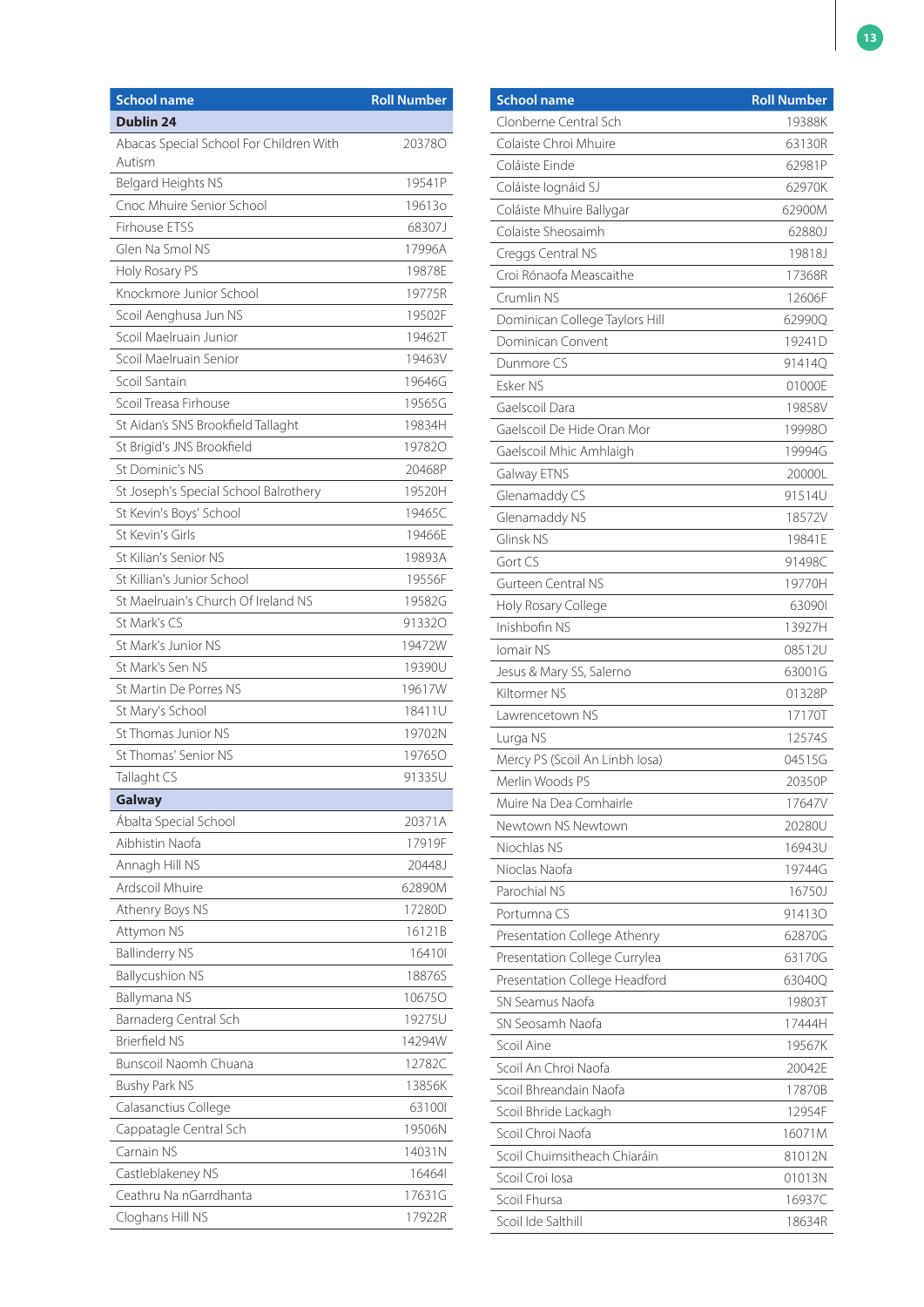| <b>School name</b>                         | <b>Roll Number</b> |
|--------------------------------------------|--------------------|
| Scoil Mhuire An Tuairin                    | 11261P             |
| Scoil Mhuire Ard Aoibhinn                  | 179801             |
| Scoil Mhuire Brierhill School              | 17845C             |
| Scoil Mhuire Clarinbridge                  | 19965W             |
| Scoil Mhuire Clifden                       | 19973V             |
| Scoil Mhuire Corr Na Mona                  | 18581W             |
| Scoil Mhuire Doire Glinne                  | 18252D             |
| Scoil Mhuire Gan Smal Ballygar             | 07455G             |
| Scoil Mhuire Gan Smál Tiernascragh         | 18043R             |
| Scoil Mhuire Maigh Cuilinn                 | 19529C             |
| Scoil Mhuire Oranmore                      | 133650             |
| Scoil Muire Naofa                          | 17877P             |
| Scoil Na Ngasur                            | 04506F             |
| Scoil Naomh Iosef Castlehackett            | 18289D             |
| Scoil Naomh Josef Rathun                   | 13914V             |
| Scoil Naomh Mhuire An Creagan              | 18125T             |
| Scoil Naomh Mhuire An Gharran              | 18089S             |
| Scoil Naomh Padraig Knockroon              | 14278B             |
| Scoil Naomh Padraig Magh Locha             | 18332B             |
| Scoil Phobail                              | 91412M             |
| Scoil Phobail Mhic Dara                    | 91411K             |
| Seamount College                           | 63050T             |
| SN Aindreis Naofa Liathdruim Coill Breac   | 03607G             |
| SN Aine Naofa                              | 17475S             |
| SN An Aill Bhreach                         | 17488E             |
| SN An Ard Mhoir                            | 105911             |
| SN An Bhain Mhoir                          | 09069L             |
| SN An Chillin Ballyshrule                  | 13665D             |
| SN An Croi Ro Naofa                        | 18021H             |
| SN An Fhairce                              | 147120             |
| SN An Leath Bhaile                         | 17197Q             |
| SN An Tsaileain                            | 06489S             |
| SN Ard Raithin                             | 170071             |
| SN Baile A Mhoinin                         | 17071R             |
| SN Baile An Mhuilinn                       | 18460K             |
| SN Baile Na Cille                          | 17273G             |
| SN Bhaile Nua                              | 15331H             |
| SN Bheanain                                | 18636V             |
| SN Bhride Leitir Caladh                    | 13952G             |
| <b>SN Bhriocain</b>                        | 17463L             |
| SN Breandain Naofa Ath Cinn                | 17648A             |
| SN Breandain Naofa Mullagh Gort Ui Mhaidin | 17154V             |
| SN Breandan Naofa Dun Doighre              | 17506D             |
| SN Caitriona Sois                          | 19401W             |
| SN Caladh Na Muc                           | 17655U             |
| SN Cathair Geal                            | 17807R             |
| SN Ceathru Na Laithigh                     | 12138V             |
| SN Chaitriona Sinsear                      | 194681             |
| SN Chlair Na Gaillimhe                     | 16804G             |
| SN Choilm Cille                            | 12946G             |
| SN Cholmcille                              | 18514H             |

| <b>School name</b>                    | <b>Roll Number</b> |
|---------------------------------------|--------------------|
| SN Cill Cuile                         | 06044D             |
| SN Cill Fheicin                       | 14394D             |
| <b>SN Cill Richill</b>                | 16293H             |
| SN Cillini Dioma                      | 15071H             |
| <b>SN Cillinin</b>                    | 182685             |
| <b>SN Colmcille</b>                   | 13699U             |
| SN Cor An Droma                       | 15796F             |
| SN Creachmhaoil                       | 05754G             |
| <b>SN Cronain</b>                     | 17645R             |
| SN Domhnach Padraig                   | 17207Q             |
| SN Foin Polli                         | 20210W             |
| SN Gort Na Leime                      | 18686N             |
| SN Ide Naofa                          | 167620             |
| SN Inis Meadhoin                      | 123391             |
| SN Iomair Naofa                       | 17529P             |
| SN Leitir Meallain                    | 20345W             |
| <b>SN Leitirgeis</b>                  | 09833W             |
| SN Lorcain Naofa                      | 174900             |
| SN M An Croi Gan Smal                 | 18490T             |
| SN Mhuire Baile Glas                  | 14642T             |
| SN Mhuire Carna                       | 18121L             |
| SN Mhuire Lisin Na Coille             | 17771W             |
| SN Mhuire Turlach Beag                | 11373D             |
| SN Muire Gan Smal                     | 11290W             |
| SN Muire Gan Smal Beal Atha Na Sluagh | 17198S             |
| SN Muire Gan Smal Cladach Dubh        | 186080             |
| SN Muire Letterfrack                  | 13621G             |
| SN Na Bhforbacha                      | 17668G             |
| SN Na Coille Glaise                   | 10863P             |
| SN Na Fuar Coilleadh                  | 170511             |
| SN Na Naomh Uile Cleggan              | 138210             |
| SN Naomh Antoine                      | 12095G             |
| SN Naomh Brid Nead An Iolraidh        | 11669B             |
| SN Naomh Ciarain                      | 17574U             |
| SN Naomh Colmain C/O Scoil Cholmain   | 17770U             |
| SN Naomh Fhursa                       | 17118R             |
| SN Naomh Josef Bothar An Chlochair    | 155230             |
| SN Naomh Padraig An Chloch Bhreac     | 121061             |
| SN Naomh Padraig Tully                | 14420B             |
| SN Naomh Thomais                      | 17502S             |
| SN Naomh Treasa Caiseal               | 17660N             |
| SN Padraig Naofa Bealach Liath        | 14383V             |
| SN Padraig Naofa Cloideach            | 17793J             |
| SN Padraig Naofa Fothaine             | 17485V             |
| SN Ronain Arainn                      | 174560             |
| SN Tir An Fhiaidh                     | 176890             |
| SN Tir Na Cille                       | 19357W             |
| <b>SN Tuairini</b>                    | 13415D             |
| SN Tullach Ui Chadhain                | 08446K             |
| St Brendan's NS Belmont               | 20040A             |
| St Brendan's NS Loughrea              | 15835M             |
|                                       |                    |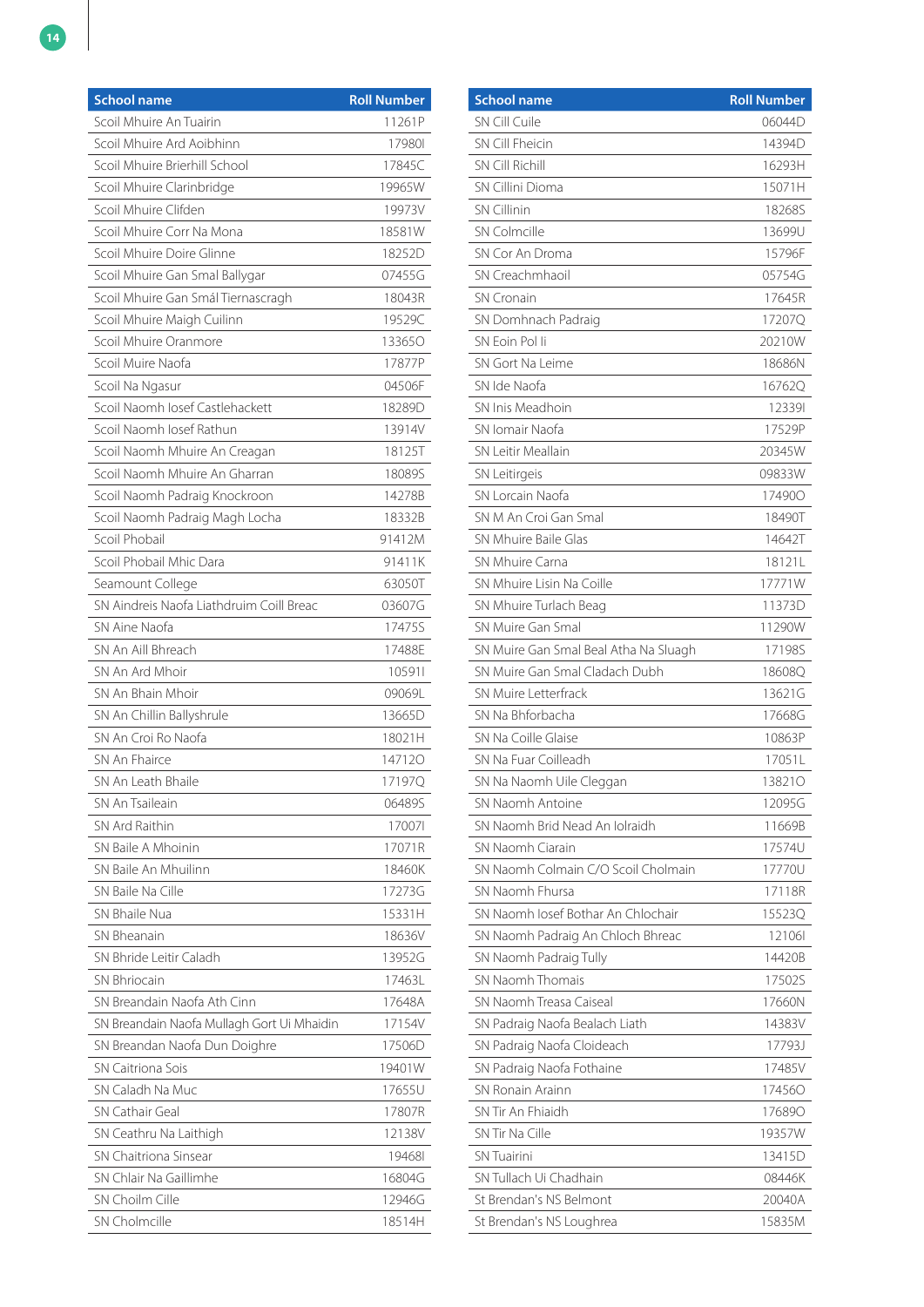| <b>School name</b>                           | <b>Roll Number</b> |
|----------------------------------------------|--------------------|
| St Brendan's NS Portumna                     | 19996K             |
| St Brigid's School Convent Of Mercy          | 63160D             |
| St Columba's NS                              | 20491K             |
| St Feichins NS                               | 16596C             |
| St Gabriel's NS                              | 14377D             |
| St Jarlath's College                         | 68074M             |
| St John The Apostle, Knocknacarra NS         | 201081             |
| St Joseph's Patrician College Nuns Island    | 62960H             |
| St Joseph's Special School Thomas Hynes Road | 19047H             |
| St Mary's College St Mary's Road             | 62980N             |
| St Michael's NS                              | 205541             |
| St Oliver Plunkett's NS Newcastle            | 19449E             |
| St Oliver's Child Education And              | 20330J             |
| Development Centre                           |                    |
| St Paul's                                    | 63101K             |
| St Raphael's College                         | 63070C             |
| St Teresa's Special School                   | 20328W             |
| The Glebe NS Aughrim                         | 15900U             |
| Tirellan Heights NS                          | 19795A             |
| <b>Tuam ETNS</b>                             | 204561             |
| <b>Kerry</b>                                 |                    |
| Aghatubrid NS                                | 09878V             |
| An Bhreac Chluain B                          | 162170             |
| <b>Ardfert Central NS</b>                    | 19384C             |
| Aughacasla NS                                | 14767Q             |
| <b>Ballyduff NS</b>                          | 20478S             |
| <b>Boheshill NS</b>                          | 167440             |
| CBS The Green SS                             | 61440W             |
| Cahir NS                                     | 187590             |
| Castledrum NS                                | 09209B             |
| Castlegregory Mixed NS                       | 11746Q             |
| Clochar Daingean                             | 00538V             |
| Clogher Mixed NS                             | 12354E             |
| Coláiste Íde                                 | 613011             |
| Coolick NS                                   | 10014Q             |
| Crochan Naofa NS                             | 10239R             |
| Curranes NS                                  | 09938N             |
| Derryquay Mixed NS                           | 15878H             |
| Douglas NS                                   | 12875J             |
| <b>Filtin Naofa</b>                          | 19461R             |
| Faha NS                                      | 11405N             |
| Fibough NS                                   | 187561             |
| Firies Mixed NS                              | 15945T             |
| Gaelscoil Lios Tuathail                      | 20013U             |
| Gaelscoil Mhic Easmainn                      | 19631Q             |
| Glounaguillagh NS                            | 015831             |
| Holy Cross PS                                | 19487M             |
| Holy Family NS Rathmore                      | 20111U             |
| Holy Family School                           | 19536W             |
| Kilgarvan Central Schl                       | 19458F             |
| Kilgobnet NS                                 | 07841L             |

| <b>School name</b>               | <b>Roll Number</b> |
|----------------------------------|--------------------|
| Kiltallagh NS                    | 17161S             |
| Knockaclarig Mixed NS            | 14002G             |
| Knockaderry NS                   | 02418V             |
| Knockanes Mixed NS               | 13150Q             |
| Lauragh NS                       | 08530W             |
| Listowel Presentation Primary    | 04062S             |
| Loughfouder NS                   | 14366V             |
| Loughquittane NS                 | 10049M             |
| Lyre A Crompane NS               | 14998M             |
| Mean Scoil Nua An Leith Triuigh  | 680750             |
| Mercy SS Mounthawk               | 68070E             |
| Muire Gan Smal Castleisland      | 14952L             |
| Muire Na Mainistreach            | 18049G             |
| Murhur NS                        | 13540G             |
| Na Minteoga NS                   | 18039D             |
| Nano Nagle School                | 19548G             |
| Naomh Charthaigh                 | 18325E             |
| Naomh Padraig Measc              | 16917T             |
| Pobalscoil Chorca Dhuibhne       | 915110             |
| Pobalscoil Inbhear Sceine        | 91503P             |
| Presentation SS Miltown          | 61410N             |
| <b>Presentation SS Tralee</b>    | 61450C             |
| Presentation SS, Castleisland    | 61260U             |
| Raheen NS                        | 09304S             |
| SN Sliabh A Mhadra               | 031321             |
| Scartaglin New Cent SC           | 197451             |
| Scoil An Fhaill Mor              | 12701W             |
| Scoil Atha Na mBlath             | 11363A             |
| Scoil Barr Dubh                  | 05970M             |
| Scoil Bhreanainn                 | 11419B             |
| Scoil Bhride, Loreto NS          | 10050U             |
| Scoil Chaitlin Naofa             | 16779K             |
| Scoil Chriost Ri Drumnacurra     | 18573A             |
| Scoil Easa Dhuibhe               | 10501E             |
| Scoil Eoin Balloonagh            | 13615L             |
| Scoil losagain                   | 201961             |
| Scoil Mhaolchéadair              | 06227L             |
| Scoil Mhuire                     | 128320             |
| Scoil Mhuire Agus nTreasa        | 20147S             |
| Scoil Mhuire B&C Oilean Chiarrai | 10394G             |
| Scoil Mhuire Gan Smal Lixnaw     | 180841             |
| Scoil Mhuire Tobar Mui Doire     | 13530D             |
| Scoil Na Mbraithre An Daingean   | 16703A             |
| Scoil Naomh Carthach             | 07990F             |
| Scoil Naomh Erc                  | 18590A             |
| Scoil Naomh Micheal Sneem        | 082515             |
| Scoil Phobail Sliabh Luachra     | 91504R             |
| Scoil Saidhbhin                  | 20112W             |
| SN An Chlocháin                  | 14987H             |
| SN An Chuilleanaig               | 17710C             |
| SN An Fhossa                     | 17012B             |
|                                  |                    |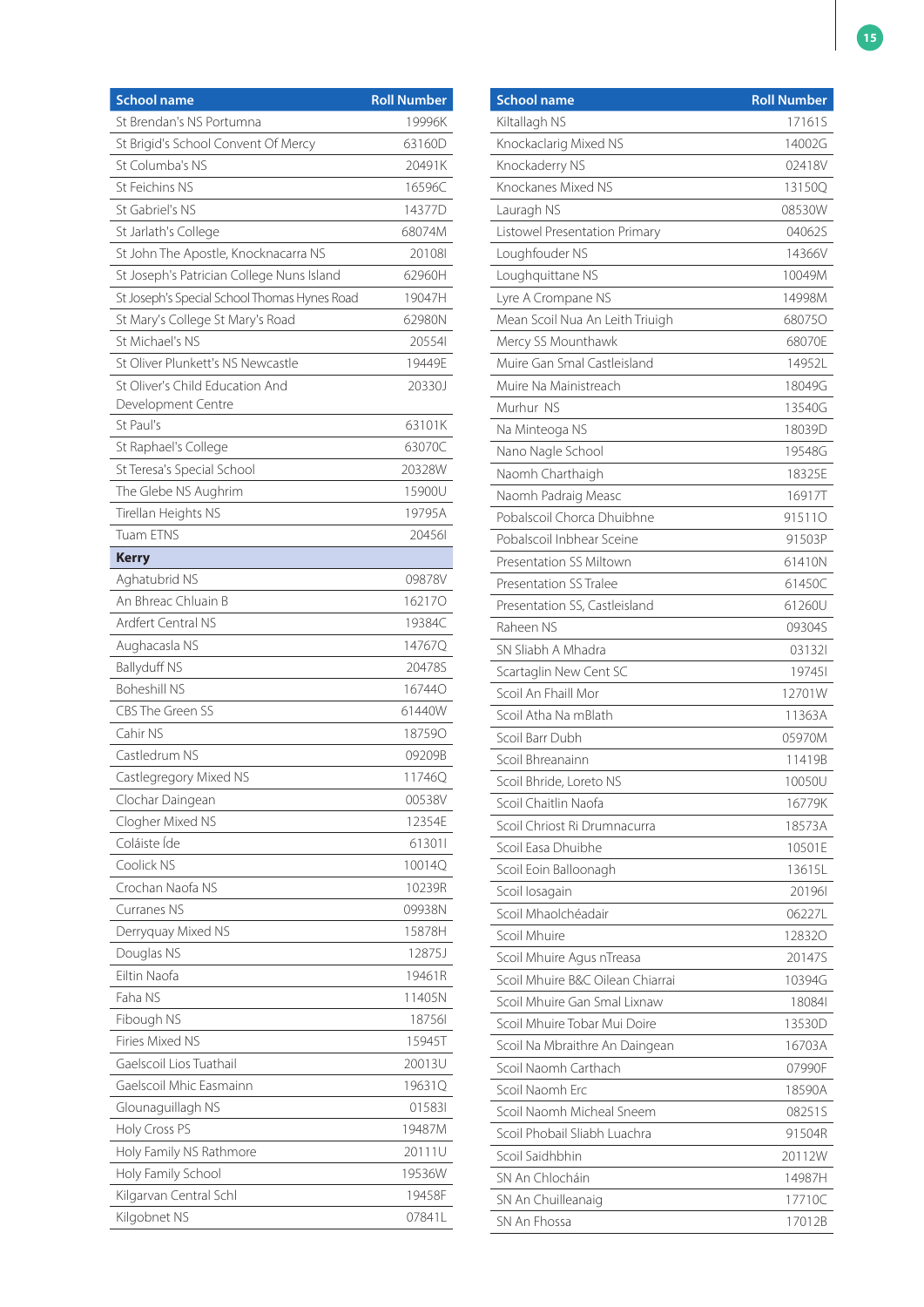| <b>School name</b>              | <b>Roll Number</b> |
|---------------------------------|--------------------|
| SN An Ghleanna An Daingean      | 11248A             |
| SN An Leana Mhoir               | 17349N             |
| SN Bhaile An Chrosaigh          | 09841V             |
| SN Breandan Naofa               | 16898S             |
| <b>SN Cill Cuimin</b>           | 17231N             |
| SN Cill Lúraigh                 | 18184M             |
| SN Cillin Liath                 | 19304B             |
| SN Dar Farca                    | 19483E             |
| <b>SN Eirc</b>                  | 16456J             |
| SN Eoin Baiste Garrai Na dTor   | 19986H             |
| SN Gleann Beithe                | 18414D             |
| SN Gniomh Go Leith B            | 17744T             |
| <b>SN Lios Teilic</b>           | 09260B             |
| SN Mhuire Na mBraithre Tralee   | 18247K             |
| SN Muire Gan Smal Na Corra      | 08687J             |
| SN Naomh Brid Dubhath           | 11067T             |
| SN Naomh Eirc                   | 173580             |
| SN Naomh Gobnait                | 16281A             |
| SN Realt Na Mara Tuath O Siosta | 19448C             |
| SN Treasa Naofa Mixed           | 15033W             |
| SN Uaimh Bhreanainn             | 17646T             |
| St Brendan's NS Fenit           | 19659P             |
| St Brigid's Presentation SS     | 61340S             |
| St Finians' NS                  | 16014A             |
| St Francis Special Sch          | 19547E             |
| St Ita's & St Joseph's NS       | 19376D             |
| St John's Parochial School      | 18233W             |
| St Joseph's SS Doon Road        | 612201             |
| St Oliver's NS Ballycasheen     | 195121             |
| Tarbert Comprehensive School    | 81006S             |
| Tarbert NS                      | 187050             |
| The Black Valley NS             | 09837H             |
| The Intermediate School         | 61360B             |
| Tralee ETNS                     | 20158A             |
| Tulloha NS                      | 01396J             |
| <b>Kildare</b>                  |                    |
| An Linbh Iosa                   | 19597T             |
| Árdscoil Na Trionóide           | 68077S             |
| Athy Model School               | 06209J             |
| Ballymany Junior NS             | 19550Q             |
| <b>Ballyroe Central NS</b>      | 19425N             |
| Ballyshannon NS                 | 15456E             |
| <b>Bunscoil Bhríde</b>          | 18018S             |
| Caragh NS                       | 18654A             |
| Castledermot NS Mixed           | 19786W             |
| Celbridge CS                    | 91614B             |
| Coláiste Naomh Mhuire           | 617301             |
| Coole NS                        | 18051Q             |
| Cross And Passion College       | 61690W             |
| Gael-Cholaiste Chill Dara       | 680721             |
| Gaelscoil Átha Í                | 20192A             |

| <b>School name</b>                 | <b>Roll Number</b> |
|------------------------------------|--------------------|
| Gaelscoil Chill Dara               | 20023A             |
| Gaelscoil Nas Na Riogh             | 20159C             |
| Hewetsons NS                       | 139020             |
| Holy Family SS                     | 61682A             |
| Kilberry NS                        | 13165G             |
| Kildare Town CS                    | 91530S             |
| Killashee Multi-Denominational NS  | 20087D             |
| Leixlip ETNS                       | 20526D             |
| Leixlip Girls NS                   | 19459H             |
| Maynooth BNS                       | 17341U             |
| Meánscoil lognáid Ris - Naas CBS   | 61710C             |
| Monasterevan Convent               | 15769C             |
| Newbridge College                  | 61680T             |
| Newbridge Educate Together         | 20177E             |
| North Kildare Educate Together Sch | 199951             |
| Patrician SS                       | 61681V             |
| <b>Presentation Girls PS</b>       | 00779U             |
| Primrose Hill NS                   | 13819E             |
| Rathcoffey NS                      | 16845U             |
| SN Scoil Treasa                    | 184450             |
| San Carlo Junior NS                | 19653D             |
| San Carlo Senior NS                | 19875V             |
| Saplings Special School Kill       | 20376K             |
| Schoil Mhichil Naofa               | 18288B             |
| Scoil An Linbh Iosa                | 18515J             |
| Scoil Bhride Leixlip               | 19407L             |
| Scoil Bhride Nurney                | 16345A             |
| Scoil Bríd                         | 20114D             |
| Scoil Bride Athgarvan NS           | 13350B             |
| Scoil Chearbhaill Uí Dhalaigh      | 19680G             |
| Scoil Chóca Naofa                  | 11976K             |
| Scoil Chonnla Phadraig             | 158700             |
| Scoil Chorbain                     | 17254C             |
| Scoil Eoin Phoil                   | 196840             |
| Scoil Mhuire Allenwood             | 20505S             |
| Scoil Mhuire CS                    | 91372D             |
| Scoil Mhuire Newbridge             | 19452Q             |
| Scoil Mochua                       | 19794V             |
| Scoil Na Mainistreach Oldtown Road | 18551N             |
| Scoil Na Naomh Uilig               | 20271T             |
| Scoil Naomh Bríd                   | 16566Q             |
| Scoil Phadraig Naofa An Tomard     | 16705E             |
| Scoil Ui Fhiaich                   | 20058T             |
| Scoil Uí Riada                     | 198971             |
| SN Baile Mhic Adaim                | 18092H             |
| SN Baile Roibeaird                 | 18430B             |
| SN Bhride                          | 19797E             |
| SN Bride Crochta Greine            | 18031K             |
| SN Bride Lackagh                   | 18179T             |
| SN Brighde Kill                    | 17662R             |
| SN Brighde Ticknevin               | 17931S             |
|                                    |                    |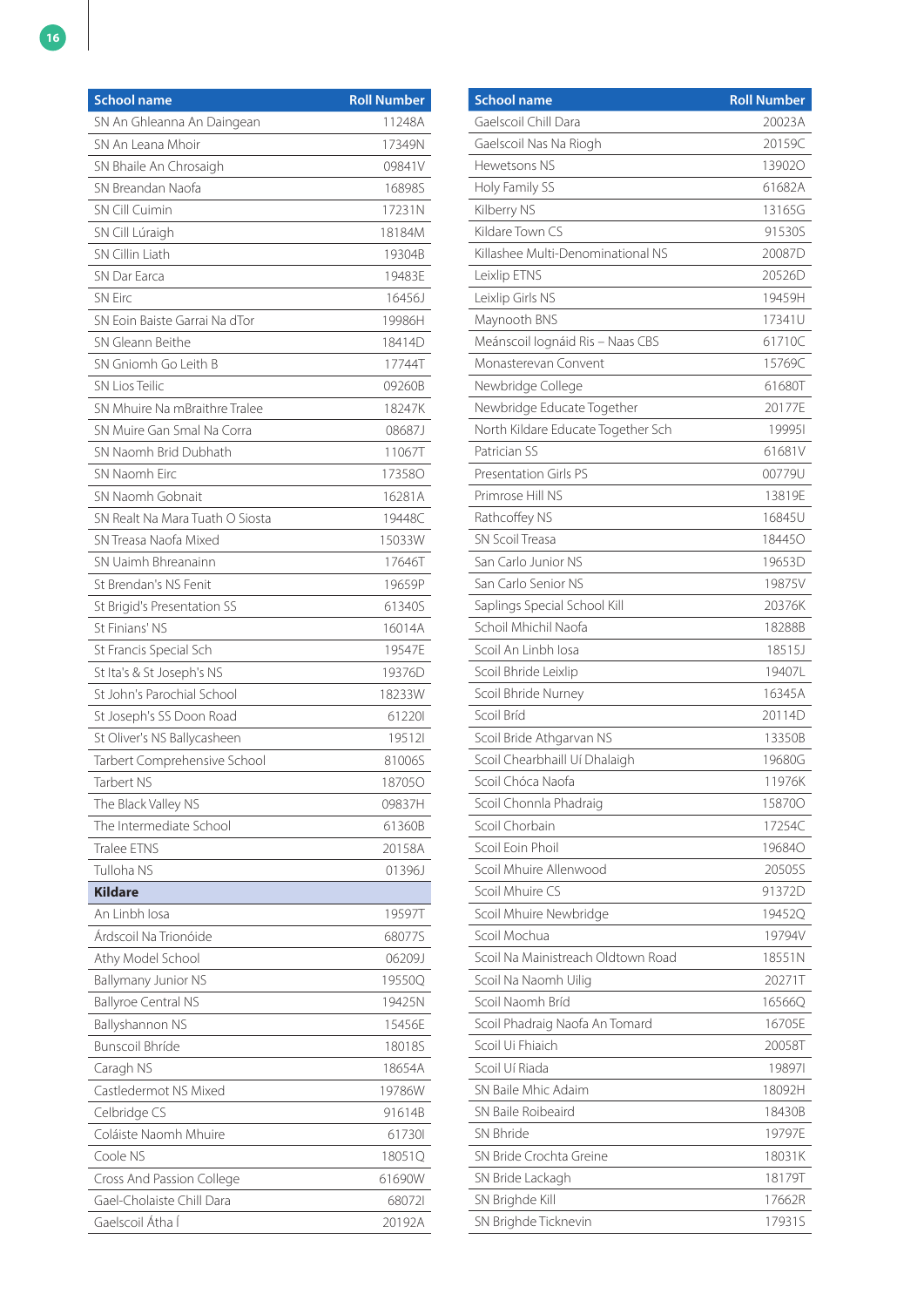| <b>School name</b>              | <b>Roll Number</b> |
|---------------------------------|--------------------|
| SN Cianog Naofa                 | 12998C             |
| SN Cill Cae                     | 17714K             |
| SN Cloch Rinnce                 | 18093J             |
| SN Coill Dubh                   | 18096P             |
| SN Ide                          | 17650K             |
| SN Mhuire Ballymore Eustace     | 18055B             |
| SN Na Cloiche Moire             | 14643V             |
| SN Naomh Joseph Baile Ailbhir   | 18378C             |
| SN Oilibhear Plunglead          | 17995V             |
| SN Rath Mor                     | 01821V             |
| St Anne's NS Ardclough          | 17674B             |
| St Brigid's NS Ballysax         | 16302F             |
| St Brigid's NS Kilcullen        | 19675N             |
| St Conleth's NS                 | 18449W             |
| St John's NS                    | 12182B             |
| St Joseph's NS                  | 16706G             |
| St Laurence's NS Crookstown     | 09414C             |
| St Laurence's NS Sallins        | 08099P             |
| St Mark's Special School        | 19455W             |
| St Patrick's BNS                | 19796C             |
| St Patrick's NS Morristown      | 133281             |
| St Paul's SS Monasterevin       | 61702D             |
| St Wolstans CS                  | 91505T             |
| Straffan NS                     | 18644U             |
| Tiermohan NS                    | 18666H             |
| Two Mile House NS               | 17968S             |
| <b>Kilkenny</b>                 |                    |
| Bealach Gabhrain                | 18064C             |
| Bennettsbridge Mixed            | 16406R             |
| Carigeen NS                     | 153401             |
| Church Hill Mixed NS            | 05927L             |
| Clontubrid Mixed NS             | 16865D             |
| Coláiste Éamann Rís             | 61510R             |
| Gaelscoil Osrai                 | 19856R             |
| Goresbridge NS                  | 19944O             |
| Graig Na Manach Buac            | 16311G             |
| Holycross NS                    | 18643S             |
| Kilkenny College                | 61570M             |
| Kilkenny Mixed NS               | 17218V             |
| Kilkenny School Project NS      | 19905E             |
| Lisdowney NS                    | 00788V             |
| Listerlin Mixed NS              | 18748J             |
| Loreto SS Granges Road          | 61580P             |
| Meánscoil Na Mbráithre Criostaí | 61550G             |
| Mother Of Fair Love Spec School | 19210P             |
| Owning NS                       | 164300             |
| Poulacapple NS                  | 14181J             |
| <b>Presentation Convent NS</b>  | 10835K             |
| Ringville NS                    | 06621P             |
| SN Seamus Naofa                 | 18158L             |
| SN Shan Nioclas                 | 18660S             |

| <b>School name</b>                       | <b>Roll Number</b> |
|------------------------------------------|--------------------|
| SN Shean Bhoth                           | 17471K             |
| Saplings Special School Goresbridge      | 20377M             |
| School Of The Holy Spirit Special School | 19523N             |
| Scoil An Chroí Ró-Naofa                  | 19930D             |
| Scoil lognaid De Ris                     | 17867M             |
| Scoil Mhuire NS                          | 20492M             |
| Scoil Mhuire Presentation Convent        | 19925K             |
| Scoil Naomh Foin Dea                     | 17314R             |
| Scoil Naomh Ioseph Clinstown             | 186070             |
| Scoil San Lionard                        | 16827S             |
| Skeoughvosteenns                         | 16140F             |
| Slieverue Mixed NS                       | 12476S             |
| SN An Moinin Rua                         | 16204F             |
| SN Baile An Fhasaigh                     | 18257N             |
| SN Baile An Phiull                       | 17357M             |
| SN Bhreandain Naofa                      | 17093E             |
| SN Bhridhe                               | 17566V             |
| SN Caislean An Cumair                    | 17253A             |
| SN Chiaran Naofa                         | 17589K             |
| SN Cholmcille Inis Teog                  | 17073V             |
| SN Chrion Choill                         | 17374M             |
| <b>SN Colmain</b>                        | 17200C             |
| SN Lisnafunchin                          | 16230G             |
| SN Muire Gan Smal Graigenamanagh         | 17224Q             |
| SN Naomh Chiarain                        | 17339K             |
| SN Naomh Padraig Mixed                   | 17628R             |
| SN Naomh Padraigh                        | 16875G             |
| SN Padraig Naofa De La Salle             | 17854D             |
| SN Teampall Loiscithe                    | 17675D             |
| SN Tobair Foin Baisde                    | 17905R             |
| SN Tulach Ruain                          | 18670V             |
| St Aidan's NS                            | 19344N             |
| St Beacon's NS                           | 19976E             |
| St Brendan's Mixed NS                    | 16485Q             |
| St Brigid's College                      | 61520U             |
| St Brigid's NS                           | 17174E             |
| St John's Junior NS                      | 171080             |
| St John's Senior NS                      | 20011Q             |
| St Kieran's College                      | 61560J             |
| St Mary's NS                             | 20272V             |
| St Michael's NS Co Kilkenny              | 01300Q             |
| St Patrick's NS Boneyarrow               | 16445E             |
| St Patrick's School                      | 19383A             |
| St Senan's NS                            | 20443W             |
| Templeorum NS                            | 19267V             |
| Wandesforde Mixed NS                     | 14476F             |
| Laois                                    |                    |
| Abbeyleix Sth NS                         | 14260F             |
| <b>Ardlios NS</b>                        | 18532J             |
| <b>Ballinakill Mixed NS</b>              | 00895W             |
| Ballyadams NS                            | 16617H             |
|                                          |                    |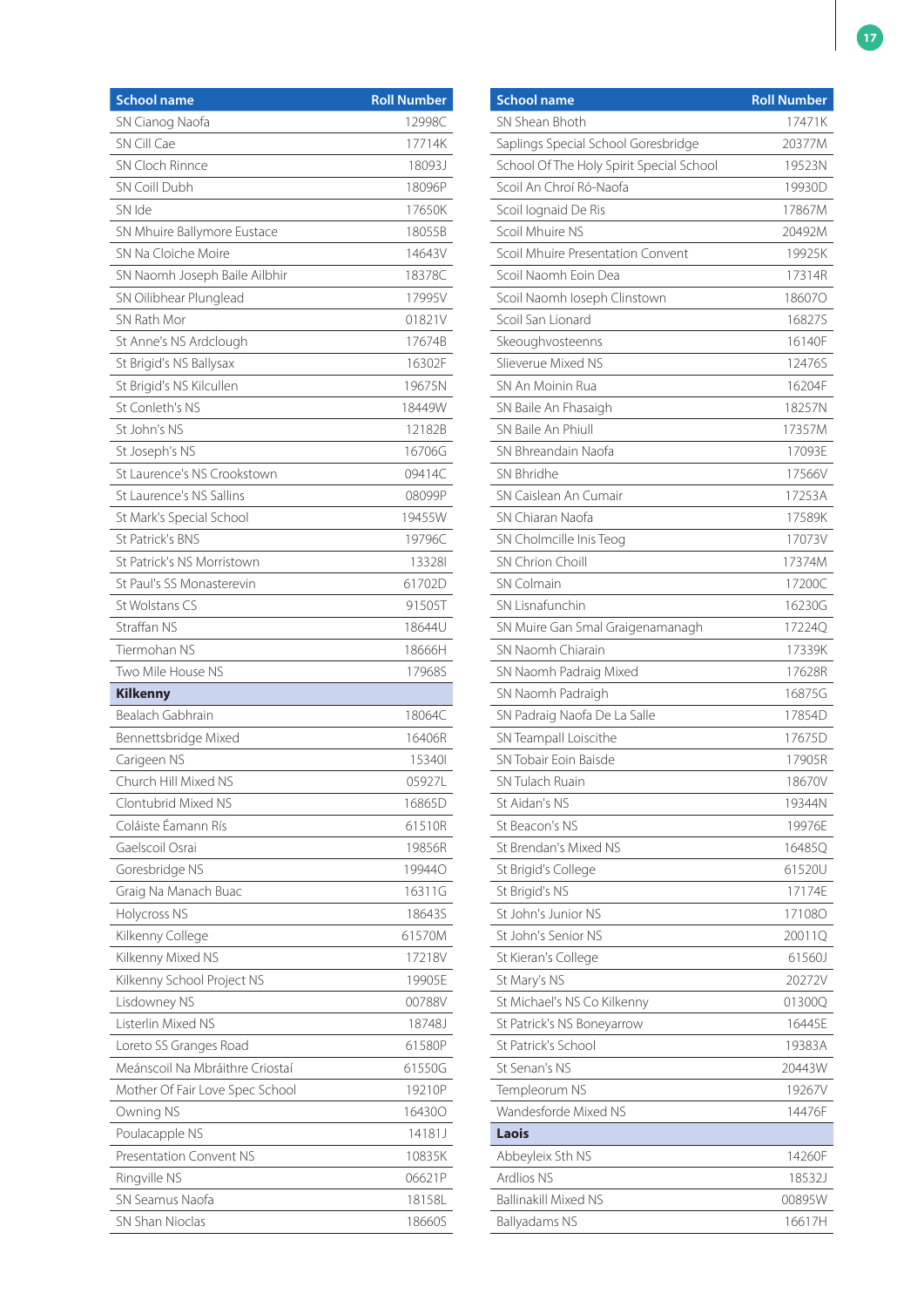| <b>School name</b>               | <b>Roll Number</b> |
|----------------------------------|--------------------|
| Barr Na Sruthan NS               | 18294T             |
| <b>Bhride NS</b>                 | 18265M             |
| Camross NS                       | 15933M             |
| Castletown Primary School        | 20169F             |
| Clonenagh NS                     | 18166K             |
| Coláiste Íosagáin Portarlington  | 68068R             |
| Cosby NS                         | 10544W             |
| <b>Fmo Mixed NS</b>              | 13643Q             |
| Gaelscoil Shlí Dala              | 20224K             |
| Holy Family Junior School        | 20270R             |
| Holy Family Senior School        | 20480F             |
| Kiladooley Mixed NS              | 12692B             |
| Knock NS                         | 17695J             |
| Maryboro NS                      | 14838N             |
| Mhuire Fatima NS                 | 18368W             |
| Mountrath CS                     | 91550B             |
| Muire Naofa Castlecuffe          | 17883K             |
| Naomh Padraigns Doire Liaim Oig  | 18513F             |
| Naomh Pius X NS                  | 18433H             |
| Our Ladys Meadow National School | 20065Q             |
| Portlaoise FTNS                  | 20347D             |
| Raithin An Uisce NS              | 17604D             |
| Rosenallis NS                    | 17493U             |
| Rush Hall Mixed NS               | 12231L             |
| Scoil Abbain Cillin              | 17557U             |
| Scoil An Fhraoich Mhóir          | 18150S             |
| Scoil Bhride Cluain Na Sli       | 20118L             |
| Scoil Bhride Rathdowney          | 20071L             |
| Scoil Bhride Still Brook         | 13343E             |
| Scoil Chomhgain Naofa            | 17617M             |
| Scoil Chriost Ri Presentation SS | 63451O             |
| Scoil Eoin Phóil Naofa           | 20485P             |
| Scoil Mhuire Muigheo             | 17271C             |
| Scoil Mhuire Wolfhill            | 17441B             |
| Scoil Naomh Abban                | 17555Q             |
| Shanganamore NS                  | 00892Q             |
| SN Naomh Colmcille Errill        | 18780F             |
| SN Naomh Eoin Portarlington      | 186410             |
| St Joseph's Girls NS             | 07183W             |
| St Joseph's NS Borris In Ossory  | 07442U             |
| St Paul's NS Mountmellick        | 19369G             |
| The Kolbe Special School         | 20100P             |
| Tobar An Leinn                   | 16667W             |
| Trummera NS                      | 15446B             |
| Leitrim                          |                    |
| Annaduff Mixed NS                | 13656C             |
| Ardvarney Mixed NS               | 15116D             |
| Ballaghameehan NS                | 13908D             |
| <b>Ballinamore CS</b>            | 91519H             |
| Carrigallen NS                   | 16474L             |
| CS Carrick-On-Shannon            | 91496V             |

| <b>School name</b>                       | <b>Roll Number</b> |
|------------------------------------------|--------------------|
| Differeen NS                             | 171250             |
| Drumkeerin Central NS                    | 19360L             |
| Drumlease NS                             | 15382B             |
| Faitima NS                               | 18741S             |
| Four Masters NS                          | 20079E             |
| Gortletteragh Central                    | 15960P             |
| Largy NS                                 | 172060             |
| Leitrim Mixed NS                         | 01125B             |
| Masterson NS                             | 08390J             |
| Naomh Caillin                            | 15194A             |
| Newtowngore NS 1                         | 093531             |
| Scoil Chlann Naofa                       | 20483L             |
| Scoil Mhuire Bornacoola                  | 19554B             |
| Scoil Mhuire Carrick On Shannon          | 20432R             |
| SN Mhic Diarmada                         | 18589P             |
| SN Naomh Brighid                         | 18492A             |
| SN Naomh Mhuire Drumlea                  | 19600F             |
| SN Naomh Padraig Tearmon Spencer Harbour | 18139H             |
| St Patrick's NS                          | 19423J             |
| St Brid's                                | 19519W             |
| St Clare's Comprehensive School          | 81013P             |
| St Clare's PS                            | 17233R             |
| St Joseph's NS Killenumery               | 16130C             |
| St Mary's NS, Leckaun                    | 18329M             |
| St Joseph's NS Aughavas                  | 14339S             |
| The Hunt NS                              | 08673V             |
| <b>Limerick</b>                          |                    |
| An Mhodh Scoil                           | 19894C             |
| Anglesboro NS                            | 17981K             |
| Ardscoil Mhuire Corbally                 | 64290V             |
| Askeaton Senior NS                       | 18530F             |
| Athea NS                                 | 15685T             |
| Athlacca NS                              | 17155A             |
| Ballyguiltenane NS                       | 11307N             |
| <b>Ballylanders NS</b>                   | 14305B             |
| <b>Ballymartin NS</b>                    | 04466T             |
| Ballysteen NS                            | 07900B             |
| <b>Banoque NS</b>                        | 07222G             |
| <b>Bilboa NS</b>                         | 15692Q             |
| <b>Bruree NS</b>                         | 08572P             |
| Bulgaden NS                              | 13790G             |
| Caherline NS                             | 15226K             |
| Castleconnell NS                         | 18161A             |
| Coláiste Nano Nagle                      | 64250J             |
| Coolcappa NS                             | 11955C             |
| Corpus Christi NS Moyross                | 19830W             |
| Crescent College Comprehensive           | 81014R             |
| Croagh NS                                | 02007A             |
| Croom NS                                 | 09306W             |
| Donoughmore NS                           | 16118M             |
| Dromtrasna NS                            | 16237U             |
|                                          |                    |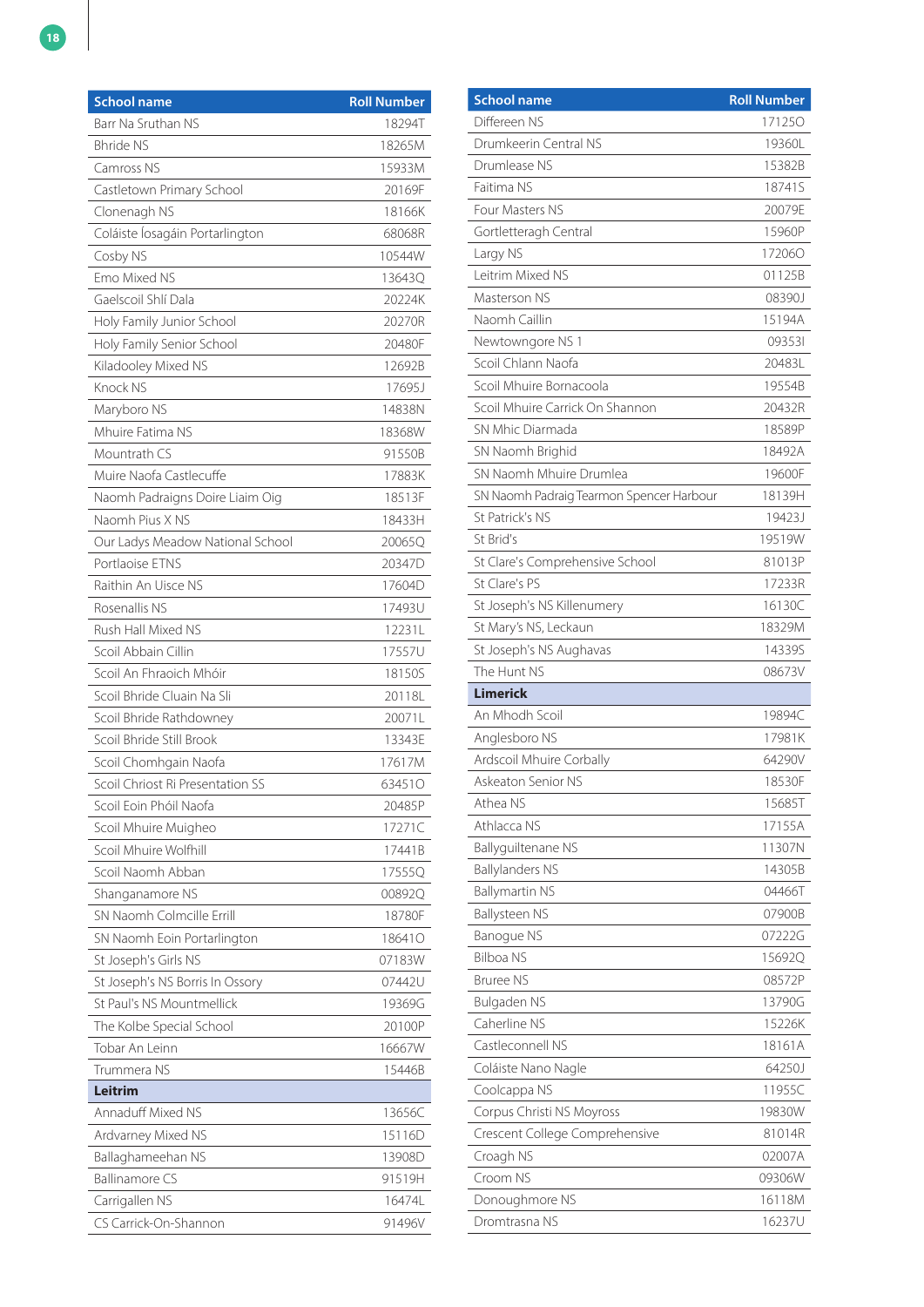| Fedamore NS<br>14067L<br>Gaelscoil Chaladh An Treoigh<br>20148U<br>Gaelscoil Sairseal<br>19956V<br>Garrydoolis NS<br>10991B<br>Gearoid Ui Ghriobhtha<br>17814o<br>Glengurt NS<br>07317R<br>Glenstal Abbey School<br>64150F<br>099271<br>Granagh NS<br>Hospital NS<br>19952N<br>JFK Memorial School<br>18991S<br>John The Baptist CS<br>91502N<br>17298W<br>Kilbehenny NS<br>Kildimo NS<br>06516S<br>18708U<br>Killoughteen NS<br>16764U<br>Kilmeedy NS<br>Knockea NS<br>06539H<br>20175A<br>Limerick City East Educate Together<br>Limerick School Project<br>19934L<br>11422N<br>Mahoonagh NS<br>Martinstown NS<br>09915B<br>Meenkilly NS<br>16239B<br>Milford Grange NS<br>19800N<br>Monogay NS<br>09401Q<br>Oola NS<br>17184H<br>Our Lady Of Lourdes NS<br>196670<br>Our Lady Queen Of Peace School<br>17737W<br>Presentation PS Sexton Street<br>20018H<br>Rathkeale NS 2<br>10929T<br>Red Hill School<br>20311F<br>SN Sheanain<br>02813E<br>Salesian PS<br>20496U<br>Salesian Secondary College<br>64180O<br>Scoil Ailbhe Cathair Ailbhe<br>180301<br>Scoil Aine Naofa Rath Caola<br>18177P<br>Scoil An Spioraid Naoimh<br>15680J<br>Scoil Athain<br>16508C<br>Scoil Baile An Aird<br>17364J |
|---------------------------------------------------------------------------------------------------------------------------------------------------------------------------------------------------------------------------------------------------------------------------------------------------------------------------------------------------------------------------------------------------------------------------------------------------------------------------------------------------------------------------------------------------------------------------------------------------------------------------------------------------------------------------------------------------------------------------------------------------------------------------------------------------------------------------------------------------------------------------------------------------------------------------------------------------------------------------------------------------------------------------------------------------------------------------------------------------------------------------------------------------------------------------------------------------|
|                                                                                                                                                                                                                                                                                                                                                                                                                                                                                                                                                                                                                                                                                                                                                                                                                                                                                                                                                                                                                                                                                                                                                                                                   |
|                                                                                                                                                                                                                                                                                                                                                                                                                                                                                                                                                                                                                                                                                                                                                                                                                                                                                                                                                                                                                                                                                                                                                                                                   |
|                                                                                                                                                                                                                                                                                                                                                                                                                                                                                                                                                                                                                                                                                                                                                                                                                                                                                                                                                                                                                                                                                                                                                                                                   |
|                                                                                                                                                                                                                                                                                                                                                                                                                                                                                                                                                                                                                                                                                                                                                                                                                                                                                                                                                                                                                                                                                                                                                                                                   |
|                                                                                                                                                                                                                                                                                                                                                                                                                                                                                                                                                                                                                                                                                                                                                                                                                                                                                                                                                                                                                                                                                                                                                                                                   |
|                                                                                                                                                                                                                                                                                                                                                                                                                                                                                                                                                                                                                                                                                                                                                                                                                                                                                                                                                                                                                                                                                                                                                                                                   |
|                                                                                                                                                                                                                                                                                                                                                                                                                                                                                                                                                                                                                                                                                                                                                                                                                                                                                                                                                                                                                                                                                                                                                                                                   |
|                                                                                                                                                                                                                                                                                                                                                                                                                                                                                                                                                                                                                                                                                                                                                                                                                                                                                                                                                                                                                                                                                                                                                                                                   |
|                                                                                                                                                                                                                                                                                                                                                                                                                                                                                                                                                                                                                                                                                                                                                                                                                                                                                                                                                                                                                                                                                                                                                                                                   |
|                                                                                                                                                                                                                                                                                                                                                                                                                                                                                                                                                                                                                                                                                                                                                                                                                                                                                                                                                                                                                                                                                                                                                                                                   |
|                                                                                                                                                                                                                                                                                                                                                                                                                                                                                                                                                                                                                                                                                                                                                                                                                                                                                                                                                                                                                                                                                                                                                                                                   |
|                                                                                                                                                                                                                                                                                                                                                                                                                                                                                                                                                                                                                                                                                                                                                                                                                                                                                                                                                                                                                                                                                                                                                                                                   |
|                                                                                                                                                                                                                                                                                                                                                                                                                                                                                                                                                                                                                                                                                                                                                                                                                                                                                                                                                                                                                                                                                                                                                                                                   |
|                                                                                                                                                                                                                                                                                                                                                                                                                                                                                                                                                                                                                                                                                                                                                                                                                                                                                                                                                                                                                                                                                                                                                                                                   |
|                                                                                                                                                                                                                                                                                                                                                                                                                                                                                                                                                                                                                                                                                                                                                                                                                                                                                                                                                                                                                                                                                                                                                                                                   |
|                                                                                                                                                                                                                                                                                                                                                                                                                                                                                                                                                                                                                                                                                                                                                                                                                                                                                                                                                                                                                                                                                                                                                                                                   |
|                                                                                                                                                                                                                                                                                                                                                                                                                                                                                                                                                                                                                                                                                                                                                                                                                                                                                                                                                                                                                                                                                                                                                                                                   |
|                                                                                                                                                                                                                                                                                                                                                                                                                                                                                                                                                                                                                                                                                                                                                                                                                                                                                                                                                                                                                                                                                                                                                                                                   |
|                                                                                                                                                                                                                                                                                                                                                                                                                                                                                                                                                                                                                                                                                                                                                                                                                                                                                                                                                                                                                                                                                                                                                                                                   |
|                                                                                                                                                                                                                                                                                                                                                                                                                                                                                                                                                                                                                                                                                                                                                                                                                                                                                                                                                                                                                                                                                                                                                                                                   |
|                                                                                                                                                                                                                                                                                                                                                                                                                                                                                                                                                                                                                                                                                                                                                                                                                                                                                                                                                                                                                                                                                                                                                                                                   |
|                                                                                                                                                                                                                                                                                                                                                                                                                                                                                                                                                                                                                                                                                                                                                                                                                                                                                                                                                                                                                                                                                                                                                                                                   |
|                                                                                                                                                                                                                                                                                                                                                                                                                                                                                                                                                                                                                                                                                                                                                                                                                                                                                                                                                                                                                                                                                                                                                                                                   |
|                                                                                                                                                                                                                                                                                                                                                                                                                                                                                                                                                                                                                                                                                                                                                                                                                                                                                                                                                                                                                                                                                                                                                                                                   |
|                                                                                                                                                                                                                                                                                                                                                                                                                                                                                                                                                                                                                                                                                                                                                                                                                                                                                                                                                                                                                                                                                                                                                                                                   |
|                                                                                                                                                                                                                                                                                                                                                                                                                                                                                                                                                                                                                                                                                                                                                                                                                                                                                                                                                                                                                                                                                                                                                                                                   |
|                                                                                                                                                                                                                                                                                                                                                                                                                                                                                                                                                                                                                                                                                                                                                                                                                                                                                                                                                                                                                                                                                                                                                                                                   |
|                                                                                                                                                                                                                                                                                                                                                                                                                                                                                                                                                                                                                                                                                                                                                                                                                                                                                                                                                                                                                                                                                                                                                                                                   |
|                                                                                                                                                                                                                                                                                                                                                                                                                                                                                                                                                                                                                                                                                                                                                                                                                                                                                                                                                                                                                                                                                                                                                                                                   |
|                                                                                                                                                                                                                                                                                                                                                                                                                                                                                                                                                                                                                                                                                                                                                                                                                                                                                                                                                                                                                                                                                                                                                                                                   |
|                                                                                                                                                                                                                                                                                                                                                                                                                                                                                                                                                                                                                                                                                                                                                                                                                                                                                                                                                                                                                                                                                                                                                                                                   |
|                                                                                                                                                                                                                                                                                                                                                                                                                                                                                                                                                                                                                                                                                                                                                                                                                                                                                                                                                                                                                                                                                                                                                                                                   |
|                                                                                                                                                                                                                                                                                                                                                                                                                                                                                                                                                                                                                                                                                                                                                                                                                                                                                                                                                                                                                                                                                                                                                                                                   |
|                                                                                                                                                                                                                                                                                                                                                                                                                                                                                                                                                                                                                                                                                                                                                                                                                                                                                                                                                                                                                                                                                                                                                                                                   |
|                                                                                                                                                                                                                                                                                                                                                                                                                                                                                                                                                                                                                                                                                                                                                                                                                                                                                                                                                                                                                                                                                                                                                                                                   |
|                                                                                                                                                                                                                                                                                                                                                                                                                                                                                                                                                                                                                                                                                                                                                                                                                                                                                                                                                                                                                                                                                                                                                                                                   |
|                                                                                                                                                                                                                                                                                                                                                                                                                                                                                                                                                                                                                                                                                                                                                                                                                                                                                                                                                                                                                                                                                                                                                                                                   |
| Scoil Chaitríona<br>20233L                                                                                                                                                                                                                                                                                                                                                                                                                                                                                                                                                                                                                                                                                                                                                                                                                                                                                                                                                                                                                                                                                                                                                                        |
| Scoil Chriost An Slanaitheoir<br>20094A                                                                                                                                                                                                                                                                                                                                                                                                                                                                                                                                                                                                                                                                                                                                                                                                                                                                                                                                                                                                                                                                                                                                                           |
| Scoil Chriost Ri B<br>19331E                                                                                                                                                                                                                                                                                                                                                                                                                                                                                                                                                                                                                                                                                                                                                                                                                                                                                                                                                                                                                                                                                                                                                                      |
| Scoil Cill Churnain<br>17871D                                                                                                                                                                                                                                                                                                                                                                                                                                                                                                                                                                                                                                                                                                                                                                                                                                                                                                                                                                                                                                                                                                                                                                     |
| Scoil Cill Colmain<br>17138A                                                                                                                                                                                                                                                                                                                                                                                                                                                                                                                                                                                                                                                                                                                                                                                                                                                                                                                                                                                                                                                                                                                                                                      |
| Scoil Cnoc Loinge B<br>18142T                                                                                                                                                                                                                                                                                                                                                                                                                                                                                                                                                                                                                                                                                                                                                                                                                                                                                                                                                                                                                                                                                                                                                                     |
| Scoil Cre Cumhra<br>17101A                                                                                                                                                                                                                                                                                                                                                                                                                                                                                                                                                                                                                                                                                                                                                                                                                                                                                                                                                                                                                                                                                                                                                                        |
| Scoil Dean Cussen<br>20133H                                                                                                                                                                                                                                                                                                                                                                                                                                                                                                                                                                                                                                                                                                                                                                                                                                                                                                                                                                                                                                                                                                                                                                       |
| Scoil Ide Corbally<br>18872K                                                                                                                                                                                                                                                                                                                                                                                                                                                                                                                                                                                                                                                                                                                                                                                                                                                                                                                                                                                                                                                                                                                                                                      |
|                                                                                                                                                                                                                                                                                                                                                                                                                                                                                                                                                                                                                                                                                                                                                                                                                                                                                                                                                                                                                                                                                                                                                                                                   |
| Scoil Iosagain Sraid Seasnain<br>16910F                                                                                                                                                                                                                                                                                                                                                                                                                                                                                                                                                                                                                                                                                                                                                                                                                                                                                                                                                                                                                                                                                                                                                           |
| Scoil Mháthair Dé<br>18677M                                                                                                                                                                                                                                                                                                                                                                                                                                                                                                                                                                                                                                                                                                                                                                                                                                                                                                                                                                                                                                                                                                                                                                       |
| Scoil Mhuire & Íde<br>64170L                                                                                                                                                                                                                                                                                                                                                                                                                                                                                                                                                                                                                                                                                                                                                                                                                                                                                                                                                                                                                                                                                                                                                                      |
| Scoil Mhuire Achadh Lin<br>18612H                                                                                                                                                                                                                                                                                                                                                                                                                                                                                                                                                                                                                                                                                                                                                                                                                                                                                                                                                                                                                                                                                                                                                                 |

| 20193C<br>Scoil Mocheallóg<br>Scoil Moin A Lin<br>17937H<br>Scoil Na mBearnan<br>16439J<br>16713D<br>Scoil Na mBraithre Doon<br>Scoil Na Naoinean<br>16913L<br>Scoil Na Trionoide Naofa Doon<br>68121S<br>Scoil Naomh Ide Ath Na Fuinnseoige<br>168960<br>Scoil Naomh Iosaf Adare<br>16712B<br>Scoil Naomh losef Dromcollogher<br>19966B<br>Scoil Naomh Josef Rathkeale<br>18653V<br>Scoil Neassain<br>14409N<br>Scoil O Curain B<br>17951B<br>Scoil Padraig Naofa B Dublin Road<br>16443A<br>Scoil Phoil Naofa<br>193360<br>Scoil Pól<br>64130W<br>Scoil Sean tSraide<br>17068F<br>Scoil Tobar Padraig<br>17738B<br>Shanagolden NS<br>17438M<br>SN Ailbhe<br>07857D<br>SN Cathair Chinn Lis<br>17487C<br><b>SN Ciarain</b><br>18717V<br><b>SN Cnoc Aine</b><br>17212J<br>SN Cnoch A Deaga<br>118090<br>SN Fiodhnach<br>04469C<br>SN Gallbhaile<br>13459A<br>SN Lios Na Groi<br>18516L<br>SN Loch Guir<br>07117J<br>SN Ma Rua<br>18600A<br>SN Molua B<br>14075K<br>SN Muire Na Heireann<br>19332G<br>SN Naomh Iosef<br>192720<br>SN Toinn An Tairbh<br>18367U<br>St Augustine's Spec Sch<br>19587Q<br>19475F<br>St Brigid's NS<br>St Fergu's PS<br>20102T<br>St James NS<br>09702H<br>St John The Baptist Boys NS<br>16715H<br>St John's Convent<br>06936R<br>St Joseph's Convent Newcastle West<br>12975N<br>St Michael's NS<br>12834S<br>St Michael's NS CBS Grounds<br>15320C<br>St Munchin's College<br>64240G<br>St Nicholas Church Of Ireland School<br>08926B<br>02358G<br>Templeglantine NS<br>Thomond PS<br>20460W<br><b>Villiers SS</b><br>64310B<br>Longford<br>Cloontagh Mixed NS<br>14650S<br>Cnoc Mhuire<br>63730S<br>Colehill Mixed NS<br>14672F<br>Forgney NS<br>00860D | <b>School name</b> | <b>Roll Number</b> |
|-----------------------------------------------------------------------------------------------------------------------------------------------------------------------------------------------------------------------------------------------------------------------------------------------------------------------------------------------------------------------------------------------------------------------------------------------------------------------------------------------------------------------------------------------------------------------------------------------------------------------------------------------------------------------------------------------------------------------------------------------------------------------------------------------------------------------------------------------------------------------------------------------------------------------------------------------------------------------------------------------------------------------------------------------------------------------------------------------------------------------------------------------------------------------------------------------------------------------------------------------------------------------------------------------------------------------------------------------------------------------------------------------------------------------------------------------------------------------------------------------------------------------------------------------------------------------------------------------------------------------------------------------------------------------------------------|--------------------|--------------------|
|                                                                                                                                                                                                                                                                                                                                                                                                                                                                                                                                                                                                                                                                                                                                                                                                                                                                                                                                                                                                                                                                                                                                                                                                                                                                                                                                                                                                                                                                                                                                                                                                                                                                                         |                    |                    |
|                                                                                                                                                                                                                                                                                                                                                                                                                                                                                                                                                                                                                                                                                                                                                                                                                                                                                                                                                                                                                                                                                                                                                                                                                                                                                                                                                                                                                                                                                                                                                                                                                                                                                         |                    |                    |
|                                                                                                                                                                                                                                                                                                                                                                                                                                                                                                                                                                                                                                                                                                                                                                                                                                                                                                                                                                                                                                                                                                                                                                                                                                                                                                                                                                                                                                                                                                                                                                                                                                                                                         |                    |                    |
|                                                                                                                                                                                                                                                                                                                                                                                                                                                                                                                                                                                                                                                                                                                                                                                                                                                                                                                                                                                                                                                                                                                                                                                                                                                                                                                                                                                                                                                                                                                                                                                                                                                                                         |                    |                    |
|                                                                                                                                                                                                                                                                                                                                                                                                                                                                                                                                                                                                                                                                                                                                                                                                                                                                                                                                                                                                                                                                                                                                                                                                                                                                                                                                                                                                                                                                                                                                                                                                                                                                                         |                    |                    |
|                                                                                                                                                                                                                                                                                                                                                                                                                                                                                                                                                                                                                                                                                                                                                                                                                                                                                                                                                                                                                                                                                                                                                                                                                                                                                                                                                                                                                                                                                                                                                                                                                                                                                         |                    |                    |
|                                                                                                                                                                                                                                                                                                                                                                                                                                                                                                                                                                                                                                                                                                                                                                                                                                                                                                                                                                                                                                                                                                                                                                                                                                                                                                                                                                                                                                                                                                                                                                                                                                                                                         |                    |                    |
|                                                                                                                                                                                                                                                                                                                                                                                                                                                                                                                                                                                                                                                                                                                                                                                                                                                                                                                                                                                                                                                                                                                                                                                                                                                                                                                                                                                                                                                                                                                                                                                                                                                                                         |                    |                    |
|                                                                                                                                                                                                                                                                                                                                                                                                                                                                                                                                                                                                                                                                                                                                                                                                                                                                                                                                                                                                                                                                                                                                                                                                                                                                                                                                                                                                                                                                                                                                                                                                                                                                                         |                    |                    |
|                                                                                                                                                                                                                                                                                                                                                                                                                                                                                                                                                                                                                                                                                                                                                                                                                                                                                                                                                                                                                                                                                                                                                                                                                                                                                                                                                                                                                                                                                                                                                                                                                                                                                         |                    |                    |
|                                                                                                                                                                                                                                                                                                                                                                                                                                                                                                                                                                                                                                                                                                                                                                                                                                                                                                                                                                                                                                                                                                                                                                                                                                                                                                                                                                                                                                                                                                                                                                                                                                                                                         |                    |                    |
|                                                                                                                                                                                                                                                                                                                                                                                                                                                                                                                                                                                                                                                                                                                                                                                                                                                                                                                                                                                                                                                                                                                                                                                                                                                                                                                                                                                                                                                                                                                                                                                                                                                                                         |                    |                    |
|                                                                                                                                                                                                                                                                                                                                                                                                                                                                                                                                                                                                                                                                                                                                                                                                                                                                                                                                                                                                                                                                                                                                                                                                                                                                                                                                                                                                                                                                                                                                                                                                                                                                                         |                    |                    |
|                                                                                                                                                                                                                                                                                                                                                                                                                                                                                                                                                                                                                                                                                                                                                                                                                                                                                                                                                                                                                                                                                                                                                                                                                                                                                                                                                                                                                                                                                                                                                                                                                                                                                         |                    |                    |
|                                                                                                                                                                                                                                                                                                                                                                                                                                                                                                                                                                                                                                                                                                                                                                                                                                                                                                                                                                                                                                                                                                                                                                                                                                                                                                                                                                                                                                                                                                                                                                                                                                                                                         |                    |                    |
|                                                                                                                                                                                                                                                                                                                                                                                                                                                                                                                                                                                                                                                                                                                                                                                                                                                                                                                                                                                                                                                                                                                                                                                                                                                                                                                                                                                                                                                                                                                                                                                                                                                                                         |                    |                    |
|                                                                                                                                                                                                                                                                                                                                                                                                                                                                                                                                                                                                                                                                                                                                                                                                                                                                                                                                                                                                                                                                                                                                                                                                                                                                                                                                                                                                                                                                                                                                                                                                                                                                                         |                    |                    |
|                                                                                                                                                                                                                                                                                                                                                                                                                                                                                                                                                                                                                                                                                                                                                                                                                                                                                                                                                                                                                                                                                                                                                                                                                                                                                                                                                                                                                                                                                                                                                                                                                                                                                         |                    |                    |
|                                                                                                                                                                                                                                                                                                                                                                                                                                                                                                                                                                                                                                                                                                                                                                                                                                                                                                                                                                                                                                                                                                                                                                                                                                                                                                                                                                                                                                                                                                                                                                                                                                                                                         |                    |                    |
|                                                                                                                                                                                                                                                                                                                                                                                                                                                                                                                                                                                                                                                                                                                                                                                                                                                                                                                                                                                                                                                                                                                                                                                                                                                                                                                                                                                                                                                                                                                                                                                                                                                                                         |                    |                    |
|                                                                                                                                                                                                                                                                                                                                                                                                                                                                                                                                                                                                                                                                                                                                                                                                                                                                                                                                                                                                                                                                                                                                                                                                                                                                                                                                                                                                                                                                                                                                                                                                                                                                                         |                    |                    |
|                                                                                                                                                                                                                                                                                                                                                                                                                                                                                                                                                                                                                                                                                                                                                                                                                                                                                                                                                                                                                                                                                                                                                                                                                                                                                                                                                                                                                                                                                                                                                                                                                                                                                         |                    |                    |
|                                                                                                                                                                                                                                                                                                                                                                                                                                                                                                                                                                                                                                                                                                                                                                                                                                                                                                                                                                                                                                                                                                                                                                                                                                                                                                                                                                                                                                                                                                                                                                                                                                                                                         |                    |                    |
|                                                                                                                                                                                                                                                                                                                                                                                                                                                                                                                                                                                                                                                                                                                                                                                                                                                                                                                                                                                                                                                                                                                                                                                                                                                                                                                                                                                                                                                                                                                                                                                                                                                                                         |                    |                    |
|                                                                                                                                                                                                                                                                                                                                                                                                                                                                                                                                                                                                                                                                                                                                                                                                                                                                                                                                                                                                                                                                                                                                                                                                                                                                                                                                                                                                                                                                                                                                                                                                                                                                                         |                    |                    |
|                                                                                                                                                                                                                                                                                                                                                                                                                                                                                                                                                                                                                                                                                                                                                                                                                                                                                                                                                                                                                                                                                                                                                                                                                                                                                                                                                                                                                                                                                                                                                                                                                                                                                         |                    |                    |
|                                                                                                                                                                                                                                                                                                                                                                                                                                                                                                                                                                                                                                                                                                                                                                                                                                                                                                                                                                                                                                                                                                                                                                                                                                                                                                                                                                                                                                                                                                                                                                                                                                                                                         |                    |                    |
|                                                                                                                                                                                                                                                                                                                                                                                                                                                                                                                                                                                                                                                                                                                                                                                                                                                                                                                                                                                                                                                                                                                                                                                                                                                                                                                                                                                                                                                                                                                                                                                                                                                                                         |                    |                    |
|                                                                                                                                                                                                                                                                                                                                                                                                                                                                                                                                                                                                                                                                                                                                                                                                                                                                                                                                                                                                                                                                                                                                                                                                                                                                                                                                                                                                                                                                                                                                                                                                                                                                                         |                    |                    |
|                                                                                                                                                                                                                                                                                                                                                                                                                                                                                                                                                                                                                                                                                                                                                                                                                                                                                                                                                                                                                                                                                                                                                                                                                                                                                                                                                                                                                                                                                                                                                                                                                                                                                         |                    |                    |
|                                                                                                                                                                                                                                                                                                                                                                                                                                                                                                                                                                                                                                                                                                                                                                                                                                                                                                                                                                                                                                                                                                                                                                                                                                                                                                                                                                                                                                                                                                                                                                                                                                                                                         |                    |                    |
|                                                                                                                                                                                                                                                                                                                                                                                                                                                                                                                                                                                                                                                                                                                                                                                                                                                                                                                                                                                                                                                                                                                                                                                                                                                                                                                                                                                                                                                                                                                                                                                                                                                                                         |                    |                    |
|                                                                                                                                                                                                                                                                                                                                                                                                                                                                                                                                                                                                                                                                                                                                                                                                                                                                                                                                                                                                                                                                                                                                                                                                                                                                                                                                                                                                                                                                                                                                                                                                                                                                                         |                    |                    |
|                                                                                                                                                                                                                                                                                                                                                                                                                                                                                                                                                                                                                                                                                                                                                                                                                                                                                                                                                                                                                                                                                                                                                                                                                                                                                                                                                                                                                                                                                                                                                                                                                                                                                         |                    |                    |
|                                                                                                                                                                                                                                                                                                                                                                                                                                                                                                                                                                                                                                                                                                                                                                                                                                                                                                                                                                                                                                                                                                                                                                                                                                                                                                                                                                                                                                                                                                                                                                                                                                                                                         |                    |                    |
|                                                                                                                                                                                                                                                                                                                                                                                                                                                                                                                                                                                                                                                                                                                                                                                                                                                                                                                                                                                                                                                                                                                                                                                                                                                                                                                                                                                                                                                                                                                                                                                                                                                                                         |                    |                    |
|                                                                                                                                                                                                                                                                                                                                                                                                                                                                                                                                                                                                                                                                                                                                                                                                                                                                                                                                                                                                                                                                                                                                                                                                                                                                                                                                                                                                                                                                                                                                                                                                                                                                                         |                    |                    |
|                                                                                                                                                                                                                                                                                                                                                                                                                                                                                                                                                                                                                                                                                                                                                                                                                                                                                                                                                                                                                                                                                                                                                                                                                                                                                                                                                                                                                                                                                                                                                                                                                                                                                         |                    |                    |
|                                                                                                                                                                                                                                                                                                                                                                                                                                                                                                                                                                                                                                                                                                                                                                                                                                                                                                                                                                                                                                                                                                                                                                                                                                                                                                                                                                                                                                                                                                                                                                                                                                                                                         |                    |                    |
|                                                                                                                                                                                                                                                                                                                                                                                                                                                                                                                                                                                                                                                                                                                                                                                                                                                                                                                                                                                                                                                                                                                                                                                                                                                                                                                                                                                                                                                                                                                                                                                                                                                                                         |                    |                    |
|                                                                                                                                                                                                                                                                                                                                                                                                                                                                                                                                                                                                                                                                                                                                                                                                                                                                                                                                                                                                                                                                                                                                                                                                                                                                                                                                                                                                                                                                                                                                                                                                                                                                                         |                    |                    |
|                                                                                                                                                                                                                                                                                                                                                                                                                                                                                                                                                                                                                                                                                                                                                                                                                                                                                                                                                                                                                                                                                                                                                                                                                                                                                                                                                                                                                                                                                                                                                                                                                                                                                         |                    |                    |
|                                                                                                                                                                                                                                                                                                                                                                                                                                                                                                                                                                                                                                                                                                                                                                                                                                                                                                                                                                                                                                                                                                                                                                                                                                                                                                                                                                                                                                                                                                                                                                                                                                                                                         |                    |                    |
|                                                                                                                                                                                                                                                                                                                                                                                                                                                                                                                                                                                                                                                                                                                                                                                                                                                                                                                                                                                                                                                                                                                                                                                                                                                                                                                                                                                                                                                                                                                                                                                                                                                                                         |                    |                    |
|                                                                                                                                                                                                                                                                                                                                                                                                                                                                                                                                                                                                                                                                                                                                                                                                                                                                                                                                                                                                                                                                                                                                                                                                                                                                                                                                                                                                                                                                                                                                                                                                                                                                                         |                    |                    |
|                                                                                                                                                                                                                                                                                                                                                                                                                                                                                                                                                                                                                                                                                                                                                                                                                                                                                                                                                                                                                                                                                                                                                                                                                                                                                                                                                                                                                                                                                                                                                                                                                                                                                         |                    |                    |
|                                                                                                                                                                                                                                                                                                                                                                                                                                                                                                                                                                                                                                                                                                                                                                                                                                                                                                                                                                                                                                                                                                                                                                                                                                                                                                                                                                                                                                                                                                                                                                                                                                                                                         |                    |                    |
|                                                                                                                                                                                                                                                                                                                                                                                                                                                                                                                                                                                                                                                                                                                                                                                                                                                                                                                                                                                                                                                                                                                                                                                                                                                                                                                                                                                                                                                                                                                                                                                                                                                                                         |                    |                    |
|                                                                                                                                                                                                                                                                                                                                                                                                                                                                                                                                                                                                                                                                                                                                                                                                                                                                                                                                                                                                                                                                                                                                                                                                                                                                                                                                                                                                                                                                                                                                                                                                                                                                                         |                    |                    |
|                                                                                                                                                                                                                                                                                                                                                                                                                                                                                                                                                                                                                                                                                                                                                                                                                                                                                                                                                                                                                                                                                                                                                                                                                                                                                                                                                                                                                                                                                                                                                                                                                                                                                         |                    |                    |
|                                                                                                                                                                                                                                                                                                                                                                                                                                                                                                                                                                                                                                                                                                                                                                                                                                                                                                                                                                                                                                                                                                                                                                                                                                                                                                                                                                                                                                                                                                                                                                                                                                                                                         |                    |                    |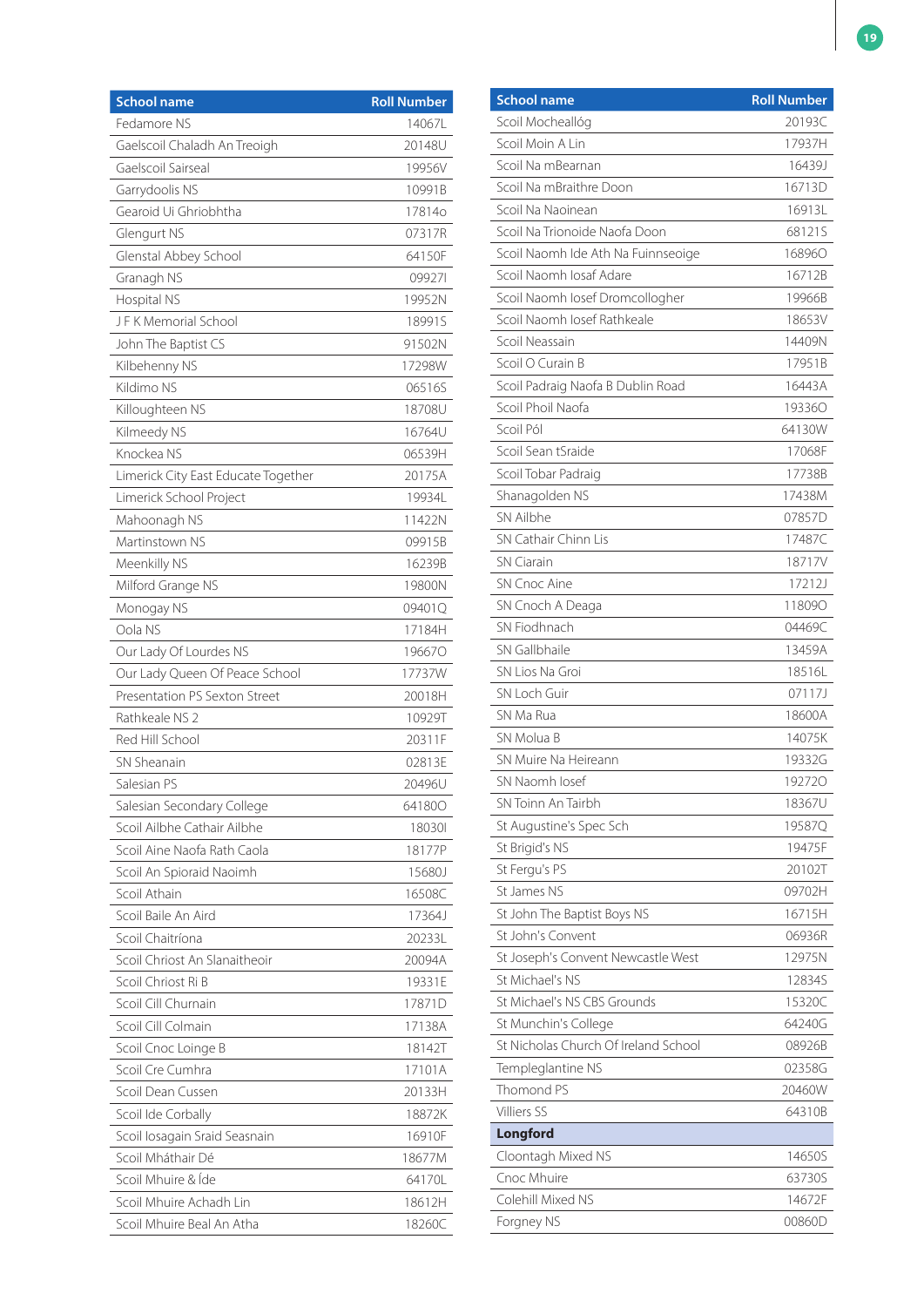| <b>School name</b>                    | <b>Roll Number</b> |
|---------------------------------------|--------------------|
| Gaelscoil Longfoirt                   | 20083S             |
| Killasonna Mixed NS                   | 143000             |
| Lanesborough PS                       | 18259R             |
| Longford Mixed NS                     | 12683A             |
| Meánscoil Mhuire                      | 63760E             |
| Melview NS                            | 07518E             |
| Mercy SS Ballymahon                   | 63710M             |
| Moyne CS                              | 91436D             |
| Naomh Earnain NS                      | 18258P             |
| Naomh Guasachta NS                    | 12736S             |
| Saint Mel's                           | 19467G             |
| Samhthann NS                          | 17561L             |
| Scoil Bhríde Glen                     | 12136R             |
| Scoil Mhuire NS                       | 19987J             |
| Scoil Naomh Micheal Longford          | 00856M             |
| SN An Leana Mor                       | 05115S             |
| SN Mhuire Cluain De Rath              | 18733T             |
| SN Naomh Colmcille Aughnacliffe       | 19296F             |
| SN Naomh Mhuire Baile Nua An Chaisil  | 191711             |
| SN Naomh Treasa Clontumpher           | 19279F             |
| St Bernard's Mixed NS                 | 15122V             |
| St Christopher's SS                   | 19429V             |
| St Emer's                             | 19753H             |
| St John's NS Ballinalee Road          | 13313S             |
| St Joseph's Convent Longford          | 18178R             |
| St Mary's Mixed NS                    | 16665S             |
| St Matthew's Mixed NS                 | 201280             |
| St Mel's College                      | 63750B             |
| St Patrick's Ballinamuck              | 19975C             |
| St Patrick's NS Longford              | 193530             |
| Tashinny NS                           | 10223C             |
| Whitehall NS                          | 14049J             |
| Louth                                 |                    |
| Ardee CS                              | 91441T             |
| Ardee ETNS                            | 20171P             |
| Ardee Monastery                       | 17124M             |
| Aston Village ETNS                    | 202941             |
| <b>Ballapousta NS</b>                 | 01554B             |
| Ballymakenny College                  | 91573N             |
| Bellurgan NS                          | 16249E             |
| Callystown Mixed NS                   | 14252G             |
| <b>CBS Primary</b>                    | 17195M             |
| Coláiste Rís                          | 638800             |
| De La Salle College Castleblaney Road | 63891T             |
| Drogheda Abacas School                | 20374G             |
| Drogheda Grammar School               | 63870L             |
| Dromin NS                             | 06576N             |
| Dromiskin Mixed NS                    | 16760M             |
| Dun Dealgan NS                        | 14069P             |
| Dundalk Grammar School                | 63920A             |
| Gaelscoil Dhún Dealgan                | 19892V             |

| <b>School name</b>             | <b>Roll Number</b> |
|--------------------------------|--------------------|
| Kilkerley Mixed NS             | 16749B             |
| Knockbridge Mixed NS           | 15101N             |
| Le Cheile Educate Together     | 20146Q             |
| Muire Na nGael NS              | 19598V             |
| Naomh Seosamh                  | 18069M             |
| Our Ladys College              | 63850F             |
| Rathmullen NS                  | 19479N             |
| SN San Nioclas Tigh Banan      | 18126V             |
| Sacred Heart SS Sunnyside      | 638601             |
| Sc Na gCreagacha Dubha         | 15285D             |
| Scoil Bhride Lann Leire        | 181481             |
| Scoil Bhride Siolach           | 18382Q             |
| Scoil Dairbhre Mixed           | 17315T             |
| Scoil Fhursa                   | 17550G             |
| Scoil Naomh Fainche            | 14578N             |
| Scoil Naomh Feichin            | 16208N             |
| Scoil Oilibhéir Naofa          | 20349H             |
| Scoil Phadraig Naofa Kilcurry  | 18186Q             |
| SN Ard Mhuire C                | 19215C             |
| SN Chaoimhin Naofa             | 18019U             |
| SN Chill Sarain                | 14207B             |
| <b>SN Colmcille</b>            | 014340             |
| SN Muire Na Trocaire           | 18099V             |
| SN Muire Pairc Na Rian         | 18101F             |
| SN Mullach Bui                 | 02793B             |
| SN N Maolmhaodhagh B           | 18504E             |
| SN N Maolmhaodhagh C           | 15259C             |
| SN N Maolmhaodhagh N           | 15260K             |
| SN Naomh Fhionain              | 17952D             |
| SN Naomh Lorcan Omeath         | 18001B             |
| SN Naomh Peadar                | 11072M             |
| SN Oilibear Beannaithe         | 16431Q             |
| SN Padraig Baile Ui Ir         | 19223B             |
| SN Rath Corr                   | 18471P             |
| SN Talamh Na Manach            | 18312S             |
| SN Tigh An lubhair             | 18635T             |
| SN Tulach Aluinn               | 17726R             |
| St Brighid's Special Sch       | 18772G             |
| St Brigid's & St Patrick's NS  | 20508B             |
| St Francis NS Rock Road        | 20259G             |
| St Ita's Special School        | 18936K             |
| St Joseph's NS                 | 19673J             |
| St Joseph's SS Newfoundwell Rd | 63840C             |
| St Louis SS                    | 63910U             |
| St Mary's Special Sch          | 19214A             |
| St Mochta's NS                 | 01553W             |
| St Oliver's NS Carlingford     | 023221             |
| St Paul's Senior NS            | 19678T             |
| St Vincent's SS Seatown Place  | 63900R             |
| Tallonstown NS                 | 02745N             |
| Walshestown NS                 | 03787L             |
|                                |                    |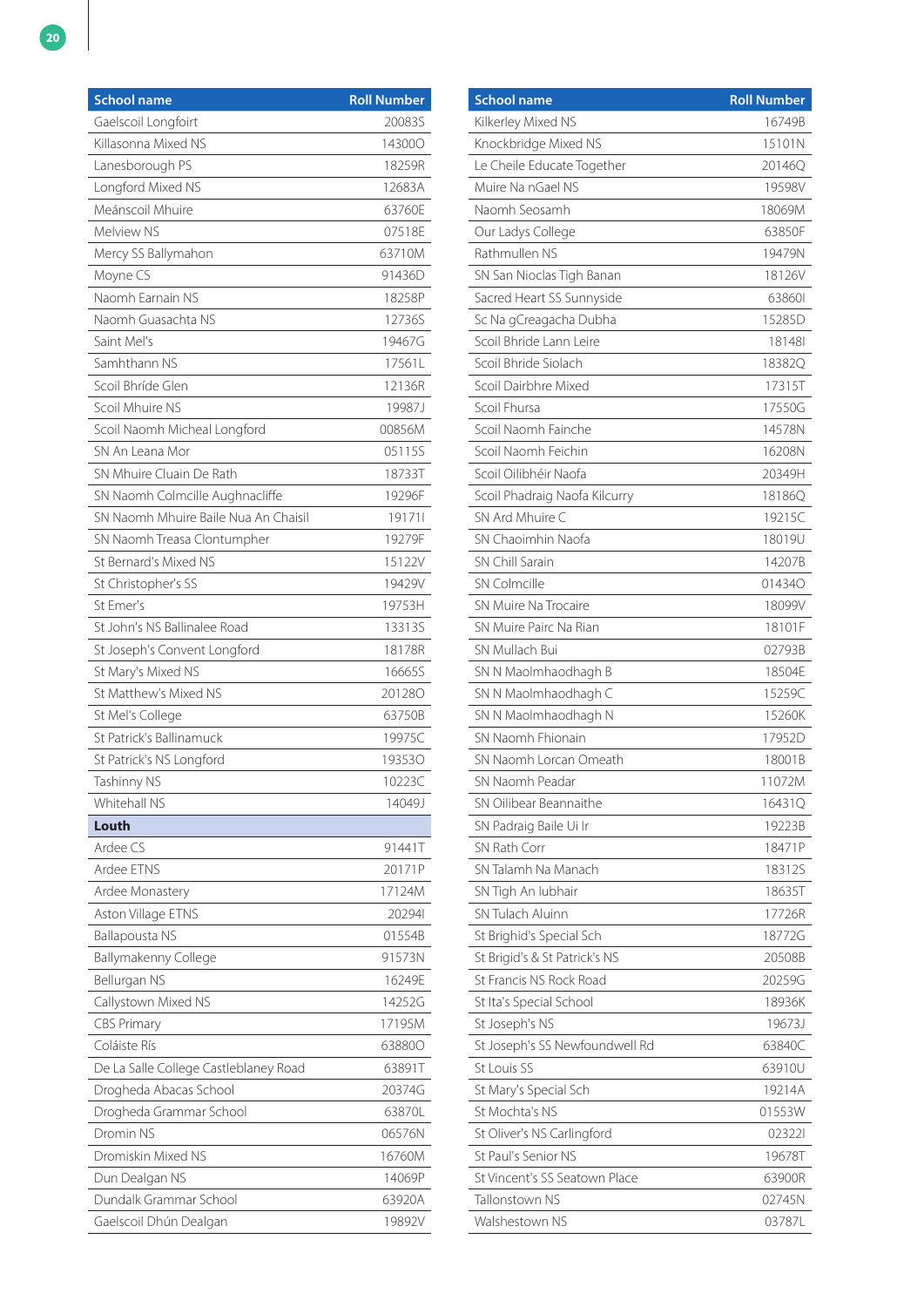| <b>School name</b>             | <b>Roll Number</b> |
|--------------------------------|--------------------|
| <b>Mayo</b>                    |                    |
| <b>Achill Sound Convent NS</b> | 14863M             |
| <b>Balla SS</b>                | 64500G             |
| <b>Ballindine BNS</b>          | 01676P             |
| <b>Ballinrobe CS</b>           | 91462E             |
| <b>Ballyhaunis CS</b>          | 91461C             |
| <b>Ballyvary Central NS</b>    | 19402B             |
| <b>Barnacarroll Central NS</b> | 19710M             |
| Barnatra NS                    | 14188A             |
| Beacan Mixed NS                | 136591             |
| Behy NS                        | 117251             |
| <b>Brackloon NS</b>            | 04796R             |
| <b>Burriscarra NS</b>          | 05756K             |
| Carrakennedy NS                | 15866A             |
| Castlebar ETNS                 | 20457K             |
| Cill Mhor Iorrais              | 14258S             |
| Claremorris Boys NS            | 19915H             |
| Cloghans NS                    | 161700             |
| Cloondaff NS                   | 11834N             |
| Coláiste Cholmáin Claremorris  | 64610N             |
| Coláiste Muire                 | 646910             |
| Convent Of Mercy               | 18694M             |
| Cooneal NS                     | 17209U             |
| Cormaic Nfa                    | 13225V             |
| Craggagh NS                    | 12467R             |
| Crimlin NS                     | 15967G             |
| Crossmolina NS                 | 201251             |
| Cullens NS                     | 07054L             |
| Dookinella NS                  | 14873P             |
| Drumgallagh NS                 | 18002D             |
| Gaelscoil Na Cruaiche          | 20046M             |
| Gaelscoil Na gCeithre Maol     | 20084U             |
| Garracloon NS                  | 06852L             |
| Glencorribns                   | 17874J             |
| Gortjordan NS                  | 14534Q             |
| Holy Angels NS, Clogher        | 17482P             |
| Holy Trinity NS Newport Road   | 08302J             |
| Irishtown NS                   | 14808E             |
| Jesus & Mary SS Gortnor Abbey  | 64630T             |
| Killala NS                     | 16811D             |
| Kilmovee NS                    | 13080V             |
| Kinaffe NS                     | 16173U             |
| <b>Knock NS</b>                | 16122D             |
| Knockanillo NS                 | 165621             |
| Lacken NS                      | 20512P             |
| Lahardane NS                   | 16911H             |
| Lecanvey NS                    | 13797U             |
| Lehinch NS                     | 05120L             |
| Lisaniska NS                   | 16021U             |
| Meelickmore NS                 | 12173A             |
| Mount Palmer NS                | 20217N             |

| <b>School name</b>                         | <b>Roll Number</b> |
|--------------------------------------------|--------------------|
| Mount Pleasant NS                          | 13500R             |
| Mount St Michael Convent Of Mercy          | 64620Q             |
| Muirisc NS                                 | 16832L             |
| Mulranny NS                                | 171761             |
| Myna NS                                    | 16618J             |
| Our Ladys SS Belmullet                     | 64570E             |
| Rathbane NS                                | 15996N             |
| Robeen Central NS                          | 19394F             |
| <b>SN Sheamais</b>                         | 15113U             |
| Sacred Heart School                        | 64710R             |
| Saint Michaels NS                          | 12792F             |
| Sancta Maria College Louisburgh            | 64660F             |
| Scoil Chomain Naofa                        | 17082W             |
| Scoil Iosa Ballyhaunis                     | 201421             |
| Scoil Mhuire Gan Smál, Convent Of Mercy NS | 18070U             |
| Scoil Muire Agus Padraig                   | 646900             |
| Scoil Na gCoillini                         | 02912G             |
| Scoil Naomh Brid Ballycastle               | 142900             |
| Scoil Naomh Feichin                        | <b>194880</b>      |
| Scoil Neifinn                              | 20431P             |
| Scoil Raifteiri                            | 19832D             |
| SN Muine Chonallain                        | 13667H             |
| SN Achadh An Ghlaisin                      | 185941             |
| SN An Coill Mhor                           | 173210             |
| SN An tSraith                              | 13383Q             |
| SN Beal An Mhuirthead                      | 17923T             |
| SN Beal Caradh                             | 17585C             |
| SN Brighde Tuirin                          | 16756V             |
| SN Chluain Luifin                          | 18922W             |
| SN Cnoc Ruscaighe                          | 18712L             |
| SN Coill An Bhaile                         | 14064F             |
| SN Coill Mor                               | 17039V             |
| SN Colm Naofa                              | 17682A             |
| <b>SN Croi Muire</b>                       | 17727T             |
| <b>SN Druim Slaod</b>                      | 17532E             |
| SN Dumhach                                 | 18082E             |
| SN Faitche                                 | 13555T             |
| SN Fiondalbha                              | 17678J             |
| SN Gleann A Chaisil                        | 13222P             |
| SN Gleann Na Muaidhe                       | 13882L             |
| SN Gort Sceiche                            | 18880J             |
| SN Inbhear                                 | 12568A             |
| SN Lainn Cille                             | 16904K             |
| SN Muire Gan Smal Ceathru Thaidgh          | 15032U             |
| SN Na Haille Ballinrobe                    | 12350T             |
| SN Naomh Brid C                            | 18503C             |
| SN Naomh Colm Cille                        | 13145A             |
| SN Naomh Ioseph Raithini                   | 18561Q             |
| SN Naomh Padraig Castlebar                 | 18542M             |
| SN Naomh Padraig Saile                     | 160521             |
| SN Oilean Eadaigh                          | 17562N             |
|                                            |                    |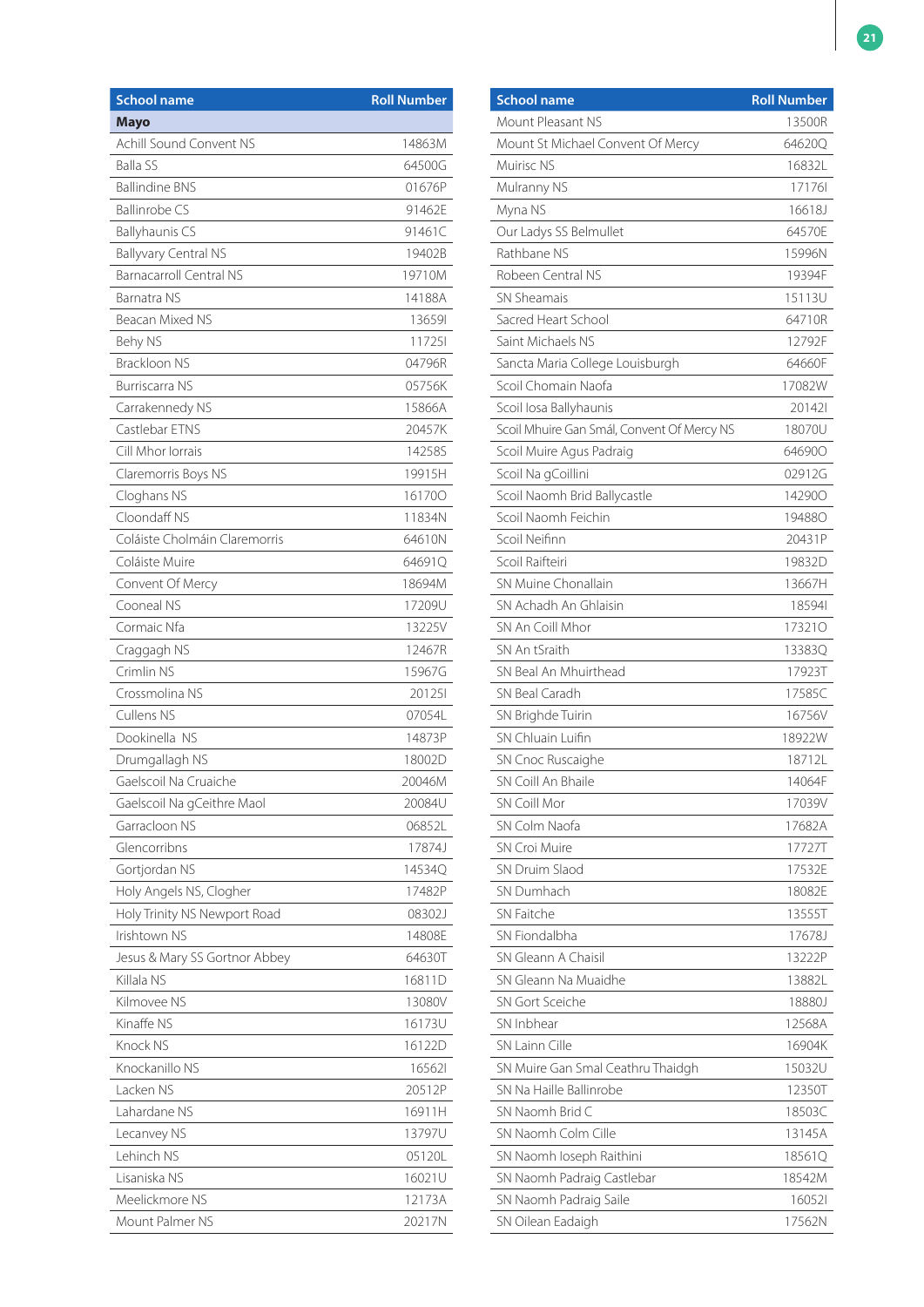| <b>School name</b>          | <b>Roll Number</b> |
|-----------------------------|--------------------|
| SN Padraig Naofa Louisburgh | 20037L             |
| SN Peadair Agus Pol         | 18848N             |
| SN Pol A Tsomais            | 16283E             |
| SN Ros Dumhach              | 12569C             |
| SN Tamhnighan Fheadha       | 12938H             |
| <b>SN Teach Caoin</b>       | 173011             |
| SN Teaghlaigh Naofa         | 19324H             |
| SN Thola                    | 19914F             |
| SN Thuar Mhic Eadaigh       | 20256A             |
| SN Tighearnain Naofa        | 17098O             |
| SN Toin Na Gaoithe          | 16113C             |
| SN Uileog De Burca          | 19972T             |
| St Anthonys Special Sc      | 19248R             |
| St Brids Special School     | 19375B             |
| St Colman's NS              | 19798G             |
| St Columba's NS Inishturk   | 13174H             |
| St Dympna's Spec School     | 193871             |
| St Gerald's College         | 64580H             |
| St Joseph's NS Ballinrobe   | 20089H             |
| St Josephs NS Derrywash     | 13152U             |
| St Joseph's SS              | 64640W             |
| St Louis CS                 | 91494R             |
| St Mary's NS                | 20499D             |
| St Mary's SS Ballina        | 64520M             |
| St Muredach's College       | 64510J             |
| St Nicholas Spec Sch        | 19773N             |
| St Patrick's NS             | 17129W             |
| St Patricks NS Clare Island | 133110             |
| Swinford NS                 | 19951L             |
| Tavraun Central NS          | 19808G             |
| Templemary NS               | 13758K             |
| Valley NS                   | 16379R             |
| Meath                       |                    |
| Ashbourne CS                | 91495T             |
| Athboy CS                   | 91517D             |
| Ballinlough NS Kells        | 092381             |
| Boyne CS                    | 91508C             |
| Bride Naofa NS              | 15104T             |
| Carnaross NS                | 169911             |
| Carrickleck NS              | 14348T             |
| Castlejordan Central NS     | 19300Q             |
| Dangan Mixed NS             | 19018A             |
| Drumbaragh NS               | 10801Q             |
| Dunboyne Junior NS          | 20032B             |
| Dunboyne Senior NS          | 20033D             |
| Eureka SS                   | 64410F             |
| Flowerfield NS              | 12788O             |
| Franciscan College          | 644201             |
| Gaelscoil An Bhradáin Feasa | 20258E             |
| Gaelscoil Eanna             | 19725C             |
| Gaelscoil Na Boinne         | 20051F             |

| <b>School name</b>                   | <b>Roll Number</b> |
|--------------------------------------|--------------------|
| Kells Parochial NS                   | 05062A             |
| Kilbegns                             | 110390             |
| Kildalkey Central NS                 | 19813W             |
| Killyon NS                           | 07120V             |
| Kilmainham Wood NS                   | 17123K             |
| Kilmessan Mixed NS                   | 04210H             |
| Kilskyre Mixed NS                    | 01421F             |
| Loreto SS Navan                      | 64370T             |
| Newtown NS Ardee                     | 03275H             |
| Ogrowney NS                          | 17623H             |
| Oldcastle Mixed NS                   | 12488C             |
| Rathfeigh NS                         | 17964K             |
| Ratoath Senior NS                    | 20200T             |
| SN Seachnaill Naofa                  | 17930Q             |
| Scoil Bhríde                         | 168250             |
| Scoil Cholmcille Navan Road          | 16722F             |
| Scoil Mhuire                         | 183441             |
| Scoil Mhuire Ashbourne               | 19768U             |
| Scoil Mhuire Carlanstown             | 181320             |
| Scoil Mhuire Convent Of Mercy        | 64450R             |
| Scoil Mhuire NS                      | 119780             |
| Scoil N Na Trionoide Naofa           | 18106P             |
| Scoil Na Rithe                       | 19867W             |
| Scoil Naoimh Pio                     | 16549Q             |
| Scoil Naomh Barra                    | 19253K             |
| Scoil Naomh Bride                    | 17947K             |
| Scoil Naomh Eoin Clonmagadden Valley | 20180Q             |
| Scoil Naomh Treasa Bellewstown       | 18413B             |
| Scoil Oilibheir Naofa Bettystown     | 202161             |
| Scoil Oilibheir Naofa Coillcluana    | 176520             |
| Scoil Uí Ghramhnaigh                 | 17088L             |
| SN Aindreis Naofa Curraha            | 17857J             |
| <b>SN Aitinn Bhui</b>                | 17741N             |
| SN Baile Cheant                      | 17480L             |
| SN Bheinn Naofa B                    | 17839H             |
| SN Bhrighde Baile Corr               | 17162U             |
| SN Bhrighde Meath Hill               | 172201             |
| SN Cul An Mhuilinn                   | 17312N             |
| SN Deaglain                          | 19486K             |
| SN Dun Uabhair                       | 17856H             |
| SN Finin Naofa                       | 16067V             |
| SN Mhichil Naofa Cill                | 18453N             |
| SN Mhuire An Uaimh                   | 17969U             |
| SN Mhuire Baile Ui Earain            | 18037W             |
| SN Mhuire Cul Ronain                 | 18429Q             |
| SN Mhuire Ma Nealta                  |                    |
|                                      | 17213L             |
| SN Mhuire Naofa                      | 17742P             |
| SN Naomh Aine                        | 179461             |
| SN Naomh Cianain                     | 17029S             |
| SN Naomh Colmcille Cnoc Hanobhar     | 18500T             |
| SN Naomh Padraig Baile Bacuin        | 02905J             |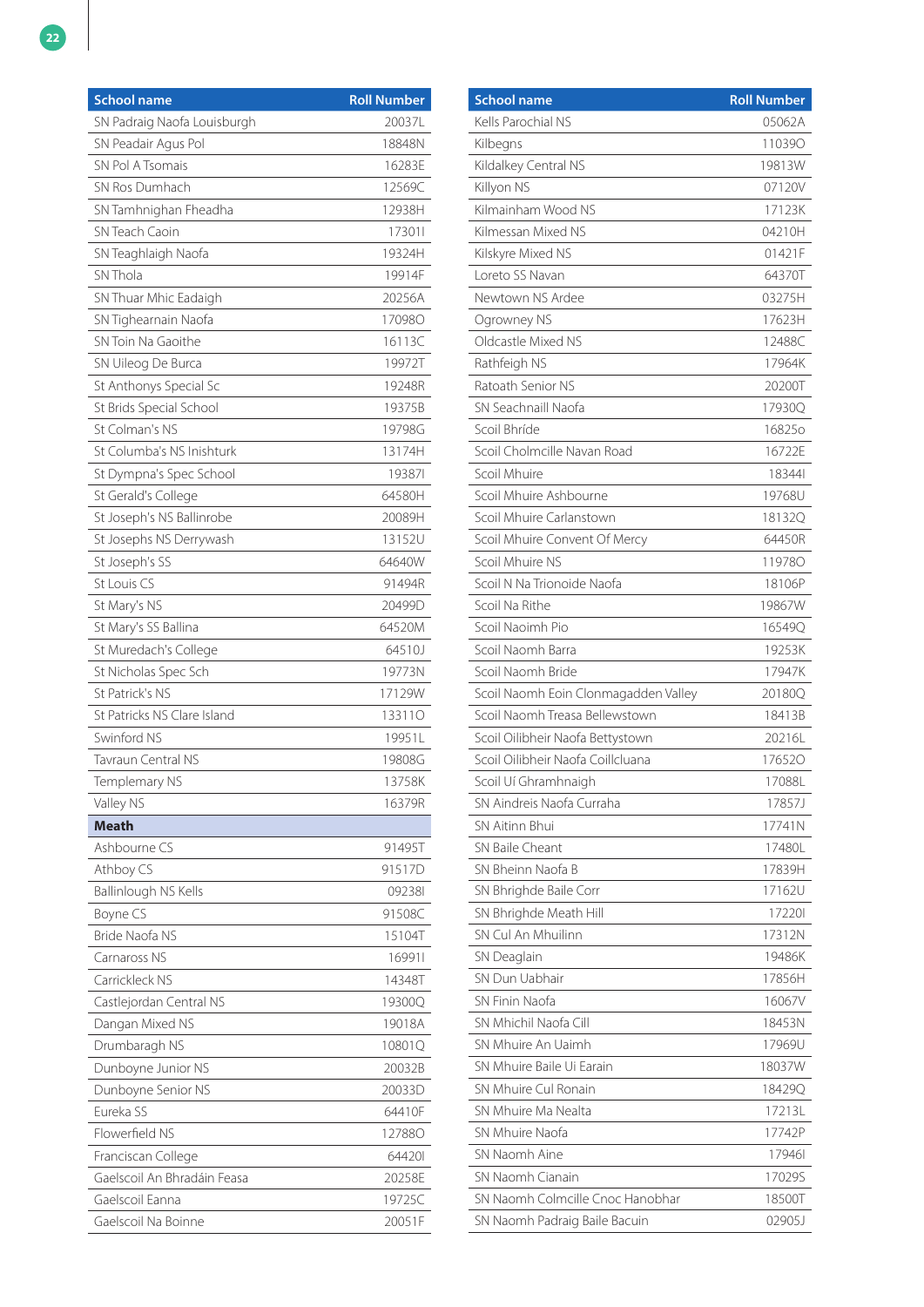| <b>School name</b>             | <b>Roll Number</b> |
|--------------------------------|--------------------|
| SN Naomh Padraig Stamullen     | 18044T             |
| SN Naomh Seosamh Dunsany       | 16790V             |
| SN Nmh Sheosamh                | 17986U             |
| SN Pheadair Agus Phoil         | 16143L             |
| SN Rath Beagain                | 18448U             |
| SN Rath Riagain                | 18169Q             |
| SN Ultain Naofa                | 172031             |
| St Anne's Loreto PS            | 00883P             |
| St Ciaran's CS                 | 91456J             |
| St Columbanus' NS              | 180160             |
| St Joseph's NS                 | 18887A             |
| St Joseph's SS, Navan,         | 64360Q             |
| St Louis NS                    | 15483H             |
| St Mary's Convent NS Trim      | 166460             |
| St Mary's PS Enfield           | 17821L             |
| St Mary's Special School       | 19560T             |
| St Nicholas PS                 | 16655P             |
| St Oliver Plunkett NS          | 19476H             |
| St Patrick's Classical School  | 64350N             |
| St Patrick's NS Trim           | 13775K             |
| St Paul's NS                   | 20215J             |
| St Paul's NS Abbeylands        | 19671F             |
| St Stephen's NS Johnstown      | 201791             |
| Stackallen NS                  | 01309L             |
| Stepping Stones Special School | 20379Q             |
| Trim ETNS                      | 20444B             |
| Monaghan                       |                    |
| Annalitten NS                  | 13632L             |
| <b>Ballybay Central NS</b>     | 19884W             |
| Bun Scoil Louis Naofa          | 15329U             |
| Castleblayney Cent NS          | 19737J             |
| Convent Junior School          | 16319W             |
| Corcaghan NS                   | 16129R             |
| Corcreagh NS                   | 13811L             |
| Corr A Chrainn NS              | 18028V             |
| Deravoy NS                     | 00373P             |
| Doohamlet NS                   | 06117E             |
| Drumacruttin NS                | 10282S             |
| Drumcorrin NS                  | 19703P             |
| Drumgossett NS                 | 14071C             |
| Edenmore NS                    | 20337A             |
| Gaelscoil Ultain               | 19936P             |
| Killeevan Central NS           | 19364T             |
| Knockconnon NS                 | 15654              |
| Latnamard NS                   | 16769H             |
| Latton NS                      | <b>194340</b>      |
| Monaghan Collegiate School     | 64830E             |
| Monaghan Model School          | 07751K             |
| Naomh Oliver Plunkett          | 19469K             |
| Our Ladys SS Castleblayney     | 64770M             |
| Patrician High School          | 64750G             |

| <b>School name</b>                | <b>Roll Number</b> |
|-----------------------------------|--------------------|
| Rockcorry NS                      | 06028F             |
| Scoil Bhlaithin Iosa              | 16968N             |
| Scoil Bhrighde Silverstream       | 18256L             |
| Scoil Bride Mullaghrafferty       | 19780K             |
| Scoil Eanna Ballybay              | 20174V             |
| Scoil Mhichil Rackwallace         | 16954C             |
| Scoil Mhuire BNS                  | 176861             |
| Scoil Mhuire Glasloch             | 18401R             |
| Scoil Mhuire Machaire Airne       | 09186P             |
| Scoil Naoimh Eanna                | 05501A             |
| Scoil Naomh Deagha                | 19251G             |
| Scoil Naomh Padraig Eo-Dhruim     | 18234B             |
| Scoil Phadraig Garrann            | 19036C             |
| Scoil Rois                        | 19857T             |
| SN Ath Na Bh-Fearcon              | 18023L             |
| SN Cholmcille Taithe Bui          | 18820o             |
| St Dympna's NS                    | 19738L             |
| St Joseph's NS Knockatallon       | 20067U             |
| St Louis Girls' NS                | 00359V             |
| St Louis Infant School            | 18494E             |
| St Louis SS                       | 64820B             |
| St Louis SS Carrickmacross        | 64760J             |
| St Macartan's College             | 64810V             |
| St Mary's BNS                     | 17150N             |
| St Michael's NS                   | 15142E             |
| <b>St Patrick NS</b>              | 19736H             |
| St Patrick's NS Broomfield        | 17735S             |
| St Patrick's NS Clara             | 19362P             |
| St Tiarnach's PS                  | 20120V             |
| The Billis NS                     | 20246U             |
| Threemilehouse NS                 | 19162H             |
| Urbleshanny NS                    | 169230             |
| <b>Offaly</b>                     |                    |
| Arden Boys NS                     | 19713S             |
| <b>Ballykilmurry NS</b>           | 15656M             |
| Ceann Eitigh NS                   | 16802C             |
| Charleville NS                    |                    |
|                                   | 10353P<br>15325M   |
| Clonbullogue NS                   |                    |
| Cloneyhurke NS<br>Colaiste Choilm | 15923J             |
|                                   | 65610S             |
| Coolderry Central NS              | 19638H             |
| Daingean NS                       | 16620T             |
| Edenderry 2 NS                    | 15638K             |
| Edenderry Convent NS              | 16013V             |
| Gaelscoil Éadan Doire             | 20332N             |
| Gaelscoil Na Laochra              | 20461B             |
| Gallen Cs                         | 91515W             |
| Geashill 1 NS                     | 091911             |
| High St Mixed NS                  | 13191H             |
| Killina Presentation SS           | 65630B             |
| Mercy PS                          | 03220F             |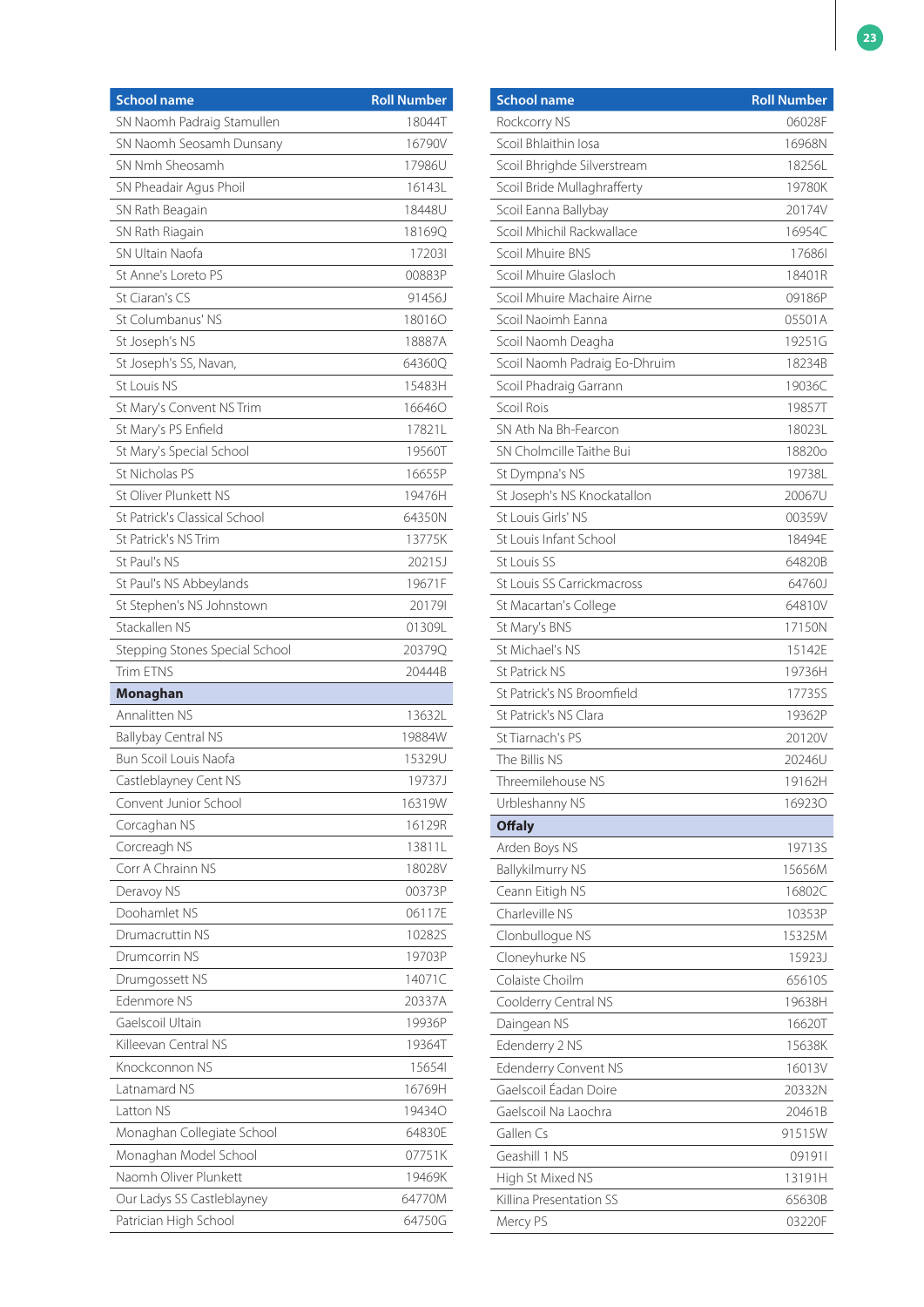| Mount Bolus NS<br>15395K<br>Naomh Mhuire NS<br>17616K<br>Offaly School Of Special Education<br>20099K<br>SN Seosamh Gortnamona<br>07191V<br>SN Seosamh Muine Ghall<br>17003A<br>SN Sheosaimh Naofa<br>17637S<br>Scoil Bhride<br>13118U<br>Scoil Bhride An Cruachan<br>18690E<br>Scoil Colmain Naofa<br>17746A<br>Scoil Mhuire Agus Chormaic<br>20387P<br>Scoil Mhuire Tullamore<br>18057F<br>Seir Kierans NS<br>11203B<br>Shinchill NS<br>17031F<br>Shinrone Mixed NS<br>12343W<br>SN An Cillin Birr<br>171790<br>SN Bhride Baile Bui<br>18399K<br>SN Caoimhin Naofa<br>18331W<br>SN Chiarain Naofa Clonmacnois NS<br>17188P<br>SN Lomchluana<br>18777Q<br>SN Mhanachain<br>17540D<br>SN Mhuire Cluain Na nGamhain<br>18115Q<br>SN Mhuire Cul An Airne<br>18795S<br>SN Muire Bainrion<br>18364O<br>SN Muire Naofa<br>17069H<br>SN Naomh Brighde Buach<br>18524K<br>SN Naomh Callin<br>16990G<br>SN Naomh Cholumchille<br>17508H<br>SN Naomh Eoin An Rath<br>02413L<br>SN Naomh Philomena<br>16928B<br>SN Naomh Seosamh<br>18797W<br>079491<br>SN Osmann<br>SN Peadar Agus Pol Ath An Urchair<br>18068K<br>SN Ros Com Rua<br>18537T<br>St Brendan's Monastery<br>12370C<br>St Ciaran's Mixed NS<br>16435B<br>St Colman's NS Cappagh<br>19354Q<br>St Cronan's Mixed NS<br>12294M<br>St Cynoc's NS<br>20289P<br>20068W<br>St Mary's NS Cloghan<br>65582Q<br>St Mary's SS Edenderry<br>St Rynagh's NS<br>18157J<br>St Brendan's CS<br>91491L<br><b>Roscommon</b><br>Abbeycarton NS<br>198091<br>Athleague NS<br>15308M<br>17849K<br>Ballagh NS<br><b>Ballanagare NS</b><br>17266J<br>Ballinlough NS Roscommon<br>11943S<br><b>Ballintleva NS</b><br>18729F<br>19534S<br><b>Ballybay Central</b> | <b>School name</b>         | <b>Roll Number</b> |
|---------------------------------------------------------------------------------------------------------------------------------------------------------------------------------------------------------------------------------------------------------------------------------------------------------------------------------------------------------------------------------------------------------------------------------------------------------------------------------------------------------------------------------------------------------------------------------------------------------------------------------------------------------------------------------------------------------------------------------------------------------------------------------------------------------------------------------------------------------------------------------------------------------------------------------------------------------------------------------------------------------------------------------------------------------------------------------------------------------------------------------------------------------------------------------------------------------------------------------------------------------------------------------------------------------------------------------------------------------------------------------------------------------------------------------------------------------------------------------------------------------------------------------------------------------------------------------------------------------------------------------------------------------------------------------------------|----------------------------|--------------------|
|                                                                                                                                                                                                                                                                                                                                                                                                                                                                                                                                                                                                                                                                                                                                                                                                                                                                                                                                                                                                                                                                                                                                                                                                                                                                                                                                                                                                                                                                                                                                                                                                                                                                                             |                            |                    |
|                                                                                                                                                                                                                                                                                                                                                                                                                                                                                                                                                                                                                                                                                                                                                                                                                                                                                                                                                                                                                                                                                                                                                                                                                                                                                                                                                                                                                                                                                                                                                                                                                                                                                             |                            |                    |
|                                                                                                                                                                                                                                                                                                                                                                                                                                                                                                                                                                                                                                                                                                                                                                                                                                                                                                                                                                                                                                                                                                                                                                                                                                                                                                                                                                                                                                                                                                                                                                                                                                                                                             |                            |                    |
|                                                                                                                                                                                                                                                                                                                                                                                                                                                                                                                                                                                                                                                                                                                                                                                                                                                                                                                                                                                                                                                                                                                                                                                                                                                                                                                                                                                                                                                                                                                                                                                                                                                                                             |                            |                    |
|                                                                                                                                                                                                                                                                                                                                                                                                                                                                                                                                                                                                                                                                                                                                                                                                                                                                                                                                                                                                                                                                                                                                                                                                                                                                                                                                                                                                                                                                                                                                                                                                                                                                                             |                            |                    |
|                                                                                                                                                                                                                                                                                                                                                                                                                                                                                                                                                                                                                                                                                                                                                                                                                                                                                                                                                                                                                                                                                                                                                                                                                                                                                                                                                                                                                                                                                                                                                                                                                                                                                             |                            |                    |
|                                                                                                                                                                                                                                                                                                                                                                                                                                                                                                                                                                                                                                                                                                                                                                                                                                                                                                                                                                                                                                                                                                                                                                                                                                                                                                                                                                                                                                                                                                                                                                                                                                                                                             |                            |                    |
|                                                                                                                                                                                                                                                                                                                                                                                                                                                                                                                                                                                                                                                                                                                                                                                                                                                                                                                                                                                                                                                                                                                                                                                                                                                                                                                                                                                                                                                                                                                                                                                                                                                                                             |                            |                    |
|                                                                                                                                                                                                                                                                                                                                                                                                                                                                                                                                                                                                                                                                                                                                                                                                                                                                                                                                                                                                                                                                                                                                                                                                                                                                                                                                                                                                                                                                                                                                                                                                                                                                                             |                            |                    |
|                                                                                                                                                                                                                                                                                                                                                                                                                                                                                                                                                                                                                                                                                                                                                                                                                                                                                                                                                                                                                                                                                                                                                                                                                                                                                                                                                                                                                                                                                                                                                                                                                                                                                             |                            |                    |
|                                                                                                                                                                                                                                                                                                                                                                                                                                                                                                                                                                                                                                                                                                                                                                                                                                                                                                                                                                                                                                                                                                                                                                                                                                                                                                                                                                                                                                                                                                                                                                                                                                                                                             |                            |                    |
|                                                                                                                                                                                                                                                                                                                                                                                                                                                                                                                                                                                                                                                                                                                                                                                                                                                                                                                                                                                                                                                                                                                                                                                                                                                                                                                                                                                                                                                                                                                                                                                                                                                                                             |                            |                    |
|                                                                                                                                                                                                                                                                                                                                                                                                                                                                                                                                                                                                                                                                                                                                                                                                                                                                                                                                                                                                                                                                                                                                                                                                                                                                                                                                                                                                                                                                                                                                                                                                                                                                                             |                            |                    |
|                                                                                                                                                                                                                                                                                                                                                                                                                                                                                                                                                                                                                                                                                                                                                                                                                                                                                                                                                                                                                                                                                                                                                                                                                                                                                                                                                                                                                                                                                                                                                                                                                                                                                             |                            |                    |
|                                                                                                                                                                                                                                                                                                                                                                                                                                                                                                                                                                                                                                                                                                                                                                                                                                                                                                                                                                                                                                                                                                                                                                                                                                                                                                                                                                                                                                                                                                                                                                                                                                                                                             |                            |                    |
|                                                                                                                                                                                                                                                                                                                                                                                                                                                                                                                                                                                                                                                                                                                                                                                                                                                                                                                                                                                                                                                                                                                                                                                                                                                                                                                                                                                                                                                                                                                                                                                                                                                                                             |                            |                    |
|                                                                                                                                                                                                                                                                                                                                                                                                                                                                                                                                                                                                                                                                                                                                                                                                                                                                                                                                                                                                                                                                                                                                                                                                                                                                                                                                                                                                                                                                                                                                                                                                                                                                                             |                            |                    |
|                                                                                                                                                                                                                                                                                                                                                                                                                                                                                                                                                                                                                                                                                                                                                                                                                                                                                                                                                                                                                                                                                                                                                                                                                                                                                                                                                                                                                                                                                                                                                                                                                                                                                             |                            |                    |
|                                                                                                                                                                                                                                                                                                                                                                                                                                                                                                                                                                                                                                                                                                                                                                                                                                                                                                                                                                                                                                                                                                                                                                                                                                                                                                                                                                                                                                                                                                                                                                                                                                                                                             |                            |                    |
|                                                                                                                                                                                                                                                                                                                                                                                                                                                                                                                                                                                                                                                                                                                                                                                                                                                                                                                                                                                                                                                                                                                                                                                                                                                                                                                                                                                                                                                                                                                                                                                                                                                                                             |                            |                    |
|                                                                                                                                                                                                                                                                                                                                                                                                                                                                                                                                                                                                                                                                                                                                                                                                                                                                                                                                                                                                                                                                                                                                                                                                                                                                                                                                                                                                                                                                                                                                                                                                                                                                                             |                            |                    |
|                                                                                                                                                                                                                                                                                                                                                                                                                                                                                                                                                                                                                                                                                                                                                                                                                                                                                                                                                                                                                                                                                                                                                                                                                                                                                                                                                                                                                                                                                                                                                                                                                                                                                             |                            |                    |
|                                                                                                                                                                                                                                                                                                                                                                                                                                                                                                                                                                                                                                                                                                                                                                                                                                                                                                                                                                                                                                                                                                                                                                                                                                                                                                                                                                                                                                                                                                                                                                                                                                                                                             |                            |                    |
|                                                                                                                                                                                                                                                                                                                                                                                                                                                                                                                                                                                                                                                                                                                                                                                                                                                                                                                                                                                                                                                                                                                                                                                                                                                                                                                                                                                                                                                                                                                                                                                                                                                                                             |                            |                    |
|                                                                                                                                                                                                                                                                                                                                                                                                                                                                                                                                                                                                                                                                                                                                                                                                                                                                                                                                                                                                                                                                                                                                                                                                                                                                                                                                                                                                                                                                                                                                                                                                                                                                                             |                            |                    |
|                                                                                                                                                                                                                                                                                                                                                                                                                                                                                                                                                                                                                                                                                                                                                                                                                                                                                                                                                                                                                                                                                                                                                                                                                                                                                                                                                                                                                                                                                                                                                                                                                                                                                             |                            |                    |
|                                                                                                                                                                                                                                                                                                                                                                                                                                                                                                                                                                                                                                                                                                                                                                                                                                                                                                                                                                                                                                                                                                                                                                                                                                                                                                                                                                                                                                                                                                                                                                                                                                                                                             |                            |                    |
|                                                                                                                                                                                                                                                                                                                                                                                                                                                                                                                                                                                                                                                                                                                                                                                                                                                                                                                                                                                                                                                                                                                                                                                                                                                                                                                                                                                                                                                                                                                                                                                                                                                                                             |                            |                    |
|                                                                                                                                                                                                                                                                                                                                                                                                                                                                                                                                                                                                                                                                                                                                                                                                                                                                                                                                                                                                                                                                                                                                                                                                                                                                                                                                                                                                                                                                                                                                                                                                                                                                                             |                            |                    |
|                                                                                                                                                                                                                                                                                                                                                                                                                                                                                                                                                                                                                                                                                                                                                                                                                                                                                                                                                                                                                                                                                                                                                                                                                                                                                                                                                                                                                                                                                                                                                                                                                                                                                             |                            |                    |
|                                                                                                                                                                                                                                                                                                                                                                                                                                                                                                                                                                                                                                                                                                                                                                                                                                                                                                                                                                                                                                                                                                                                                                                                                                                                                                                                                                                                                                                                                                                                                                                                                                                                                             |                            |                    |
|                                                                                                                                                                                                                                                                                                                                                                                                                                                                                                                                                                                                                                                                                                                                                                                                                                                                                                                                                                                                                                                                                                                                                                                                                                                                                                                                                                                                                                                                                                                                                                                                                                                                                             |                            |                    |
|                                                                                                                                                                                                                                                                                                                                                                                                                                                                                                                                                                                                                                                                                                                                                                                                                                                                                                                                                                                                                                                                                                                                                                                                                                                                                                                                                                                                                                                                                                                                                                                                                                                                                             |                            |                    |
|                                                                                                                                                                                                                                                                                                                                                                                                                                                                                                                                                                                                                                                                                                                                                                                                                                                                                                                                                                                                                                                                                                                                                                                                                                                                                                                                                                                                                                                                                                                                                                                                                                                                                             |                            |                    |
|                                                                                                                                                                                                                                                                                                                                                                                                                                                                                                                                                                                                                                                                                                                                                                                                                                                                                                                                                                                                                                                                                                                                                                                                                                                                                                                                                                                                                                                                                                                                                                                                                                                                                             |                            |                    |
|                                                                                                                                                                                                                                                                                                                                                                                                                                                                                                                                                                                                                                                                                                                                                                                                                                                                                                                                                                                                                                                                                                                                                                                                                                                                                                                                                                                                                                                                                                                                                                                                                                                                                             |                            |                    |
|                                                                                                                                                                                                                                                                                                                                                                                                                                                                                                                                                                                                                                                                                                                                                                                                                                                                                                                                                                                                                                                                                                                                                                                                                                                                                                                                                                                                                                                                                                                                                                                                                                                                                             |                            |                    |
|                                                                                                                                                                                                                                                                                                                                                                                                                                                                                                                                                                                                                                                                                                                                                                                                                                                                                                                                                                                                                                                                                                                                                                                                                                                                                                                                                                                                                                                                                                                                                                                                                                                                                             |                            |                    |
|                                                                                                                                                                                                                                                                                                                                                                                                                                                                                                                                                                                                                                                                                                                                                                                                                                                                                                                                                                                                                                                                                                                                                                                                                                                                                                                                                                                                                                                                                                                                                                                                                                                                                             |                            |                    |
|                                                                                                                                                                                                                                                                                                                                                                                                                                                                                                                                                                                                                                                                                                                                                                                                                                                                                                                                                                                                                                                                                                                                                                                                                                                                                                                                                                                                                                                                                                                                                                                                                                                                                             |                            |                    |
|                                                                                                                                                                                                                                                                                                                                                                                                                                                                                                                                                                                                                                                                                                                                                                                                                                                                                                                                                                                                                                                                                                                                                                                                                                                                                                                                                                                                                                                                                                                                                                                                                                                                                             |                            |                    |
|                                                                                                                                                                                                                                                                                                                                                                                                                                                                                                                                                                                                                                                                                                                                                                                                                                                                                                                                                                                                                                                                                                                                                                                                                                                                                                                                                                                                                                                                                                                                                                                                                                                                                             |                            |                    |
|                                                                                                                                                                                                                                                                                                                                                                                                                                                                                                                                                                                                                                                                                                                                                                                                                                                                                                                                                                                                                                                                                                                                                                                                                                                                                                                                                                                                                                                                                                                                                                                                                                                                                             |                            |                    |
|                                                                                                                                                                                                                                                                                                                                                                                                                                                                                                                                                                                                                                                                                                                                                                                                                                                                                                                                                                                                                                                                                                                                                                                                                                                                                                                                                                                                                                                                                                                                                                                                                                                                                             |                            |                    |
|                                                                                                                                                                                                                                                                                                                                                                                                                                                                                                                                                                                                                                                                                                                                                                                                                                                                                                                                                                                                                                                                                                                                                                                                                                                                                                                                                                                                                                                                                                                                                                                                                                                                                             |                            |                    |
|                                                                                                                                                                                                                                                                                                                                                                                                                                                                                                                                                                                                                                                                                                                                                                                                                                                                                                                                                                                                                                                                                                                                                                                                                                                                                                                                                                                                                                                                                                                                                                                                                                                                                             |                            |                    |
|                                                                                                                                                                                                                                                                                                                                                                                                                                                                                                                                                                                                                                                                                                                                                                                                                                                                                                                                                                                                                                                                                                                                                                                                                                                                                                                                                                                                                                                                                                                                                                                                                                                                                             |                            |                    |
|                                                                                                                                                                                                                                                                                                                                                                                                                                                                                                                                                                                                                                                                                                                                                                                                                                                                                                                                                                                                                                                                                                                                                                                                                                                                                                                                                                                                                                                                                                                                                                                                                                                                                             |                            |                    |
|                                                                                                                                                                                                                                                                                                                                                                                                                                                                                                                                                                                                                                                                                                                                                                                                                                                                                                                                                                                                                                                                                                                                                                                                                                                                                                                                                                                                                                                                                                                                                                                                                                                                                             |                            |                    |
|                                                                                                                                                                                                                                                                                                                                                                                                                                                                                                                                                                                                                                                                                                                                                                                                                                                                                                                                                                                                                                                                                                                                                                                                                                                                                                                                                                                                                                                                                                                                                                                                                                                                                             |                            |                    |
|                                                                                                                                                                                                                                                                                                                                                                                                                                                                                                                                                                                                                                                                                                                                                                                                                                                                                                                                                                                                                                                                                                                                                                                                                                                                                                                                                                                                                                                                                                                                                                                                                                                                                             | <b>Ballyforan Mixed NS</b> | 01866U             |

| <b>School name</b>                     | <b>Roll Number</b> |
|----------------------------------------|--------------------|
| <b>Brideswell NS</b>                   | 15413J             |
| Camcloon NS                            | 15980V             |
| Carrick Mixed NS                       | 16009H             |
| Carrick NS                             | 13839K             |
| Castleplunkett NS                      | 15545D             |
| Castlerea Cs                           | 91493P             |
| Cbs Roscommon                          | 65080P             |
| Clochar Na Trocaire                    | 15043C             |
| Clonown NS                             | 16427C             |
| Cloonbonniff NS                        | 11242L             |
| Clooncagh NS                           | 16291D             |
| Clooneyquinn NS                        | 18027T             |
| Cloonfour NS                           | 13498K             |
| Coláiste Chiaráin                      | 68325L             |
| Dangan NS                              | 175710             |
| Don NS                                 | 15255R             |
| Fairymount NS                          | 15425Q             |
| Gorthaganny NS                         | 16127N             |
| Grange NS                              | 15584N             |
| Granlahan NS                           | 15664L             |
| Lisacul NS                             | 13047A             |
| Lisaniskey NS                          | 14356S             |
| Lismoil NS                             | 11466K             |
| Mns Cluain Tuaiscirt                   | 18116S             |
| N Micheal Agus Padraig                 | 19720P             |
| Naomh Atrachta                         | 181821             |
| Our Lady Of Mount Carmel NS            | 04800F             |
| Roxboro NS                             | 18742U             |
| Scoil Mhuire Gan Smal Fiobhach Diseart | 18005J             |
| Scoil Muire Gan Smal Convent Of Mercy  | 65090S             |
| Slatta NS                              | 13879W             |
| SN An Gleann Duibh                     | 18626S             |
| SN Baile Ui Fhidhne                    | 18432F             |
| <b>SN Brusna</b>                       | 17904P             |
| SN Cill Cruain                         | 17539S             |
| SN Cill Ronain                         | 06100K             |
| <b>SN Cill Trostain</b>                | 17353E             |
| SN Cluain Na Cille                     | 18395C             |
| SN Cnoc An Chrocaire                   | 18571T             |
| SN Cnoc An Samhraidh                   | 12754U             |
| SN Cor Na Fola B                       | 01607T             |
| <b>SN Cruachain</b>                    | 18012G             |
| SN Lasair Naofa                        | 17622F             |
| SN Mhuire Ballyleague                  | 18061T             |
| SN Mhuire Lourdes                      | 18536R             |
| SN Michil Naofa Woodbrook              | 05220P             |
| SN Naomh Ceitheach                     | 16815L             |
| SN Naomh Mhuire Drumboylan             | 17709R             |
| SN Naomh Padraig Beal Atha Fearnan     | 13978B             |
| SN Naomh Padraig Beal Atha Na Mbuilli  | 15045G             |
| SN Naomh Padraig Scrabbagh NS          | 11201U             |
|                                        |                    |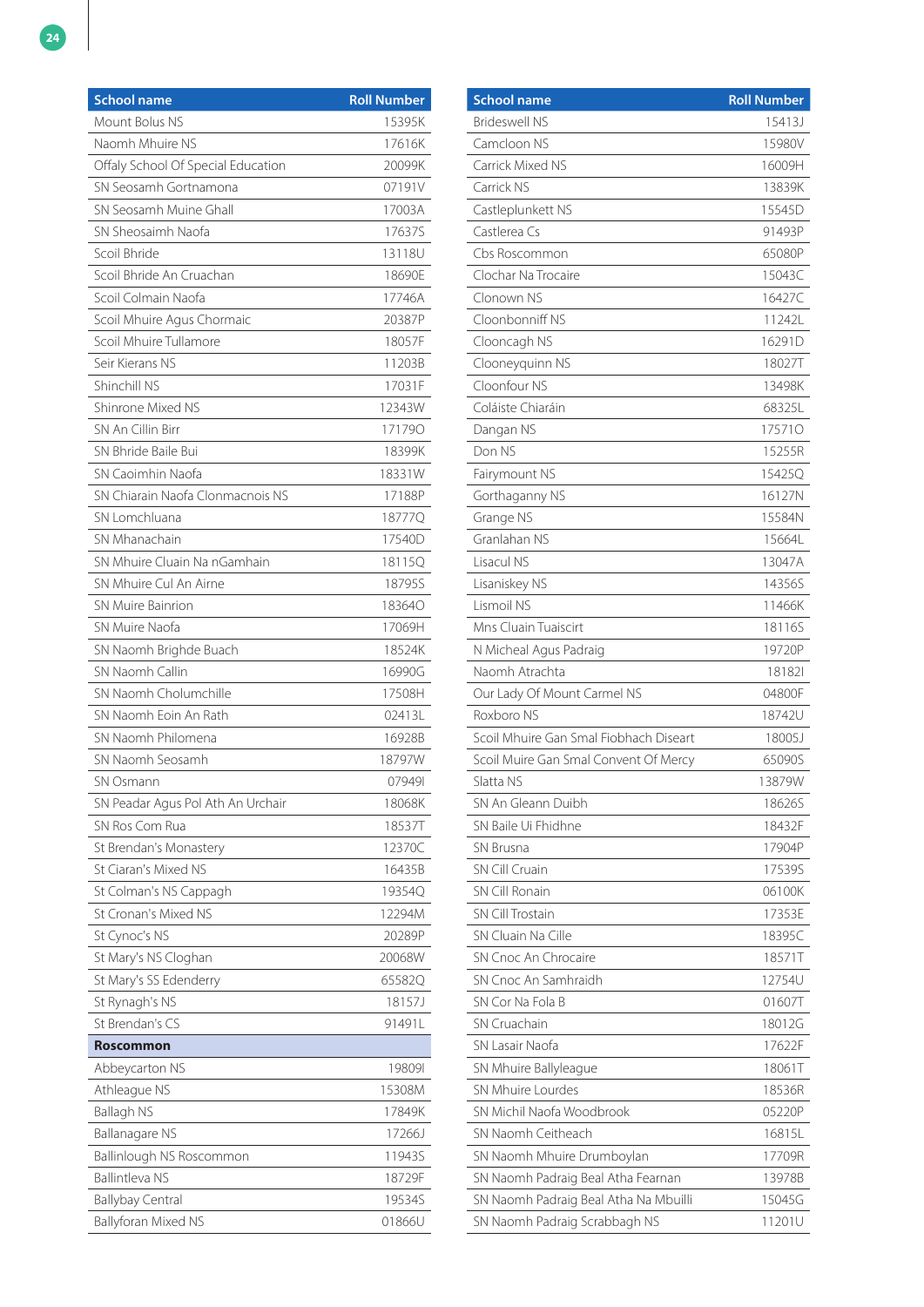| <b>School name</b>               | <b>Roll Number</b> |
|----------------------------------|--------------------|
| SN Naomh Seosamh Ballymurray     | 129641             |
| SN Padraig Naofa Dungar          | 17748E             |
| SN Paroisteach                   | 17329H             |
| SN Pol Naofa                     | 01086R             |
| SN Rath Aradh                    | 17100V             |
| SN Ronain Caislean Samsain       | 12003V             |
| St Anne's Con NS                 | 13198V             |
| St Attracta's NS                 | 19980S             |
| St Bride's NS, Ballintubber      | 16334S             |
| St Ciaran's NS                   | 19368E             |
| St Comán's Wood PS               | 20498B             |
| St Joseph's BNS                  | 15628H             |
| St Mary's Primary                | 17808T             |
| St Nathy's College               | 68067P             |
| Threen NS                        | 10967E             |
| Tibohine NS                      | 15543W             |
| Tisrara NS                       | 181651             |
| Tulsk NS                         | 16034G             |
| <b>Roscommon</b>                 |                    |
| Ardkeerin NS                     | 15217J             |
| Ballintogher NS                  | 02013S             |
| Carbury NS                       | 19495L             |
| Carn NS                          | 12537M             |
| Carraroe NS                      | 14636B             |
| Castlerock NS                    | 13242V             |
| Cliffoney NS                     | 161360             |
| Colaiste Muire                   | 65140H             |
| Coolbock NS                      | 16781U             |
| Corballa NS                      | 12171T             |
| Dromore West Central NS          | 19688W             |
| Holy Family School Tubbercurry   | 20019J             |
| Jesus & Mary SS Enniscrone       | 65150K             |
| Kilglass NS                      | 15571E             |
| Killaville NS                    | 15431L             |
| Kilross NS                       | 16044J             |
| Leaffoney NS                     | 15496Q             |
| Mercy College Chapel Hill        | 65181V             |
| Moylough NS                      | 13831R             |
| Our Lady Of Mercy PS Pearse Road | 19985F             |
| Our Ladys NS Banada              | 20385L             |
| Owenbegns                        | 03924S             |
| Ransboro New Central             | 19635B             |
| Rathcormack NS                   | 19408N             |
| Rathlee NS                       | 16492N             |
| Rockfield NS Coolaney            | 15378K             |
| Scoil Asicus                     | 15004P             |
| Scoil Chríost Ri, Enniscrone     | 13940W             |
| Scoil Croi Naofa                 | 20113B             |
| Scoil Eoin Naofa                 | 19974A             |
| Scoil Mhuire Agus Iosaf          | 20122C             |
| Scoil Mhuire Gan Smal Ballymote  | 19964U             |

| <b>School name</b>                         | <b>Roll Number</b> |
|--------------------------------------------|--------------------|
| Scoil Naomh Aodain                         | 19392B             |
| Sligo Grammar School                       | 65190W             |
| Sligo Project School                       | 19910U             |
| SN Aodain                                  | 18366S             |
| SN Baile An Luig                           | 17599N             |
| SN Bhride Carn                             | 17725P             |
| SN Clochog                                 | 185430             |
| <b>SN Cnoc Mionna</b>                      | 18334F             |
| SN Culfadda                                | 18298E             |
| SN Lissara Naofa                           | 17774F             |
| SN Muire Gan Smal                          | 19389M             |
| SN Muire Gan Smal Cill Ruis Jochtar        | 18580U             |
| SN Muire Gan Smal Druimeanna               | 18029A             |
| SN Mullach Rua                             | 17967Q             |
| SN Naithi Naofa                            | 04487E             |
| SN Naomh Josef Ard Chill                   | 18592E             |
| SN Naomh Mhuire Ceis Chorainn              | 15342M             |
| SN Naomh Sheosaimh                         | 16927W             |
| SN Padraig Naofa Ballyweelin               | 17021C             |
| SN Padraig Naofa Geevagh                   | 17283j             |
| <b>SN Pairc Ard</b>                        | 18715R             |
| SN Realt Na Mara Rosses Point              | 17641J             |
| SN Ronain Naofa                            | 12767G             |
| St Attracta's CS                           | 91512Q             |
| St Cecilias School                         | 19206B             |
| St Edwards NS                              | 172770             |
| St Josephs NS                              | 121401             |
| St Michael's NS                            | 04802J             |
| St Patricks NS Calry Coolgagh              | 19942K             |
| Stokane NS                                 | 14051T             |
| Summerhill College                         | 651700             |
| <b>Tipperary</b>                           |                    |
| Annacarty NS                               | 18528S             |
| Ardfinnan NS                               | 16077B             |
| Árdscoil Na mBráithre                      | 65320J             |
| <b>Ballycahill NS</b>                      | 015690             |
| Ballydrehid NS                             | 10533R             |
| <b>Ballylooby NS</b>                       | 18582B             |
| <b>Ballyneale NS</b>                       | 18085K             |
| <b>Ballysloe NS</b>                        | 17140k             |
| Ballytarsna NS                             | 15970S             |
| Bansha NS Bansha                           | 19689B             |
| <b>CBS Thurles</b>                         | 65450W             |
| Cappawhite NS                              | 14791N             |
| Carrigns Ballycommon                       | 16276H             |
| Carrigns Birr, Co Offaly                   | 16166A             |
| Cashel CS                                  | 91497A             |
| Cashel Deanery                             | 19696V             |
| Castle Iny NS                              | 17653Q             |
| Clochar Na Toirbhirte Presentation Convent | 11872V             |
| Clogheen Central NS                        | 19540N             |
|                                            |                    |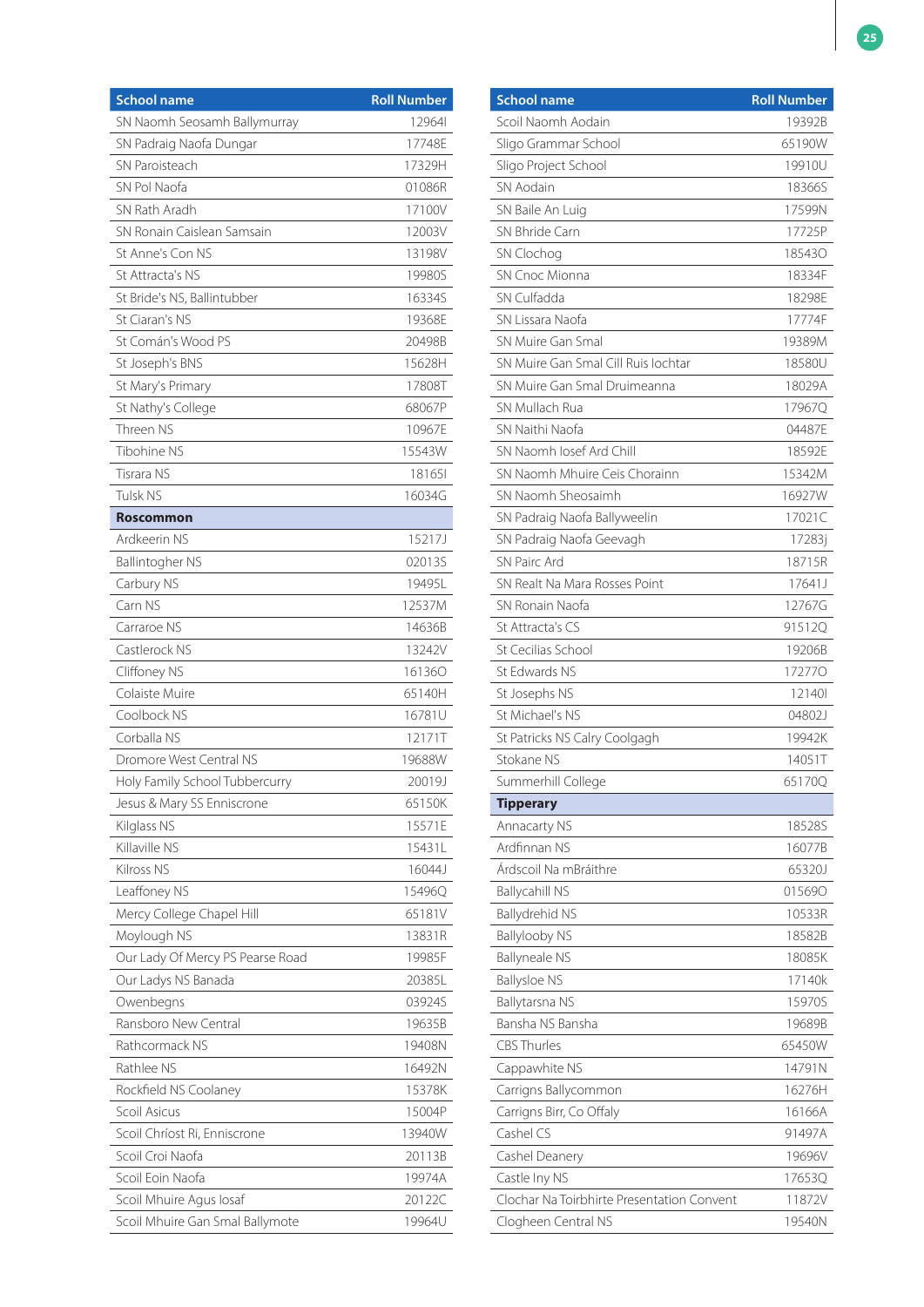| 12540B<br>Clonmore NS<br>Cloughjordan No 1 NS<br>19422H<br>Convent Of Mercy Newport<br>04067F<br>Cullen NS<br>07245S<br>Eochaille Ara NS<br>16810B<br>Gaelscoil Aonach<br>19937R<br>Gaelscoil Charraig Na Siuire<br>20085W<br>Gaelscoil Durlas Eile<br>19968F<br>Gaelscoil Thiobraid Arann<br>200271<br>Gaile NS<br>152990<br>Grangemockler NS<br>18501V<br>Hollyford NS<br>13847J<br>Holy Trinity NS Rocklow Road<br>20355C<br>Kiladangan NS<br>06658P<br>Killenaule NS<br>19356U<br>13678M<br>Killurney NS<br>Killusty NS<br>16111V<br>Lackamore NS<br>02428B<br>Lisnamrock NS<br>11453B<br>Lisronagh NS<br>06789H<br>19294B<br>Lisvernane NS<br>Loch Mor Maigh NS<br>16933R<br>Loreto SS Coleville Rd<br>65330M<br>Monard NS<br>00606M<br>Mount Bruis NS<br>15157R<br>Moyglass NS<br>04075E<br>Naomh Padraig Junior<br>19879G<br>Naomh Padraig Senior<br>198800<br>New Inn BNS<br>05144C<br>Our Lady's NS, Ballingarry<br>20475M<br>Our Ladys SS<br>65440T<br>Patrician Presentation<br>65350S<br>Powerstown NS<br>17779P<br>Presentation PS<br>19874T<br>Presentation PS Clonmel<br>12180U<br>65240L<br>Presentation SS Ballingarry<br>Presentation SS Clonmel<br>65340P<br>Presentation SS Thurles<br>65460C<br>Rearcross NS<br>12124K<br>Rockwell College<br>65300D<br>S Nsceichin A Rince<br>073581<br>Sacred Heart PS<br>18435L<br>San Isadoir<br>026701<br>Scoil Ailbhe Thurles<br>17634M<br>Scoil Angela<br>18135W<br>19615S<br>Scoil Aonghusa<br>Scoil Cormaic<br>19230V<br>Scoil Iosagain Upperchurch Central NS<br>19677R<br>Scoil Mhuire Borrisokane<br>20062K<br>Scoil Mhuire Caislean Nua<br>18538V | <b>School name</b>         | <b>Roll Number</b> |
|---------------------------------------------------------------------------------------------------------------------------------------------------------------------------------------------------------------------------------------------------------------------------------------------------------------------------------------------------------------------------------------------------------------------------------------------------------------------------------------------------------------------------------------------------------------------------------------------------------------------------------------------------------------------------------------------------------------------------------------------------------------------------------------------------------------------------------------------------------------------------------------------------------------------------------------------------------------------------------------------------------------------------------------------------------------------------------------------------------------------------------------------------------------------------------------------------------------------------------------------------------------------------------------------------------------------------------------------------------------------------------------------------------------------------------------------------------------------------------------------------------------------------------------------------------------------------------------------------------------------|----------------------------|--------------------|
|                                                                                                                                                                                                                                                                                                                                                                                                                                                                                                                                                                                                                                                                                                                                                                                                                                                                                                                                                                                                                                                                                                                                                                                                                                                                                                                                                                                                                                                                                                                                                                                                                     |                            |                    |
|                                                                                                                                                                                                                                                                                                                                                                                                                                                                                                                                                                                                                                                                                                                                                                                                                                                                                                                                                                                                                                                                                                                                                                                                                                                                                                                                                                                                                                                                                                                                                                                                                     |                            |                    |
|                                                                                                                                                                                                                                                                                                                                                                                                                                                                                                                                                                                                                                                                                                                                                                                                                                                                                                                                                                                                                                                                                                                                                                                                                                                                                                                                                                                                                                                                                                                                                                                                                     |                            |                    |
|                                                                                                                                                                                                                                                                                                                                                                                                                                                                                                                                                                                                                                                                                                                                                                                                                                                                                                                                                                                                                                                                                                                                                                                                                                                                                                                                                                                                                                                                                                                                                                                                                     |                            |                    |
|                                                                                                                                                                                                                                                                                                                                                                                                                                                                                                                                                                                                                                                                                                                                                                                                                                                                                                                                                                                                                                                                                                                                                                                                                                                                                                                                                                                                                                                                                                                                                                                                                     |                            |                    |
|                                                                                                                                                                                                                                                                                                                                                                                                                                                                                                                                                                                                                                                                                                                                                                                                                                                                                                                                                                                                                                                                                                                                                                                                                                                                                                                                                                                                                                                                                                                                                                                                                     |                            |                    |
|                                                                                                                                                                                                                                                                                                                                                                                                                                                                                                                                                                                                                                                                                                                                                                                                                                                                                                                                                                                                                                                                                                                                                                                                                                                                                                                                                                                                                                                                                                                                                                                                                     |                            |                    |
|                                                                                                                                                                                                                                                                                                                                                                                                                                                                                                                                                                                                                                                                                                                                                                                                                                                                                                                                                                                                                                                                                                                                                                                                                                                                                                                                                                                                                                                                                                                                                                                                                     |                            |                    |
|                                                                                                                                                                                                                                                                                                                                                                                                                                                                                                                                                                                                                                                                                                                                                                                                                                                                                                                                                                                                                                                                                                                                                                                                                                                                                                                                                                                                                                                                                                                                                                                                                     |                            |                    |
|                                                                                                                                                                                                                                                                                                                                                                                                                                                                                                                                                                                                                                                                                                                                                                                                                                                                                                                                                                                                                                                                                                                                                                                                                                                                                                                                                                                                                                                                                                                                                                                                                     |                            |                    |
|                                                                                                                                                                                                                                                                                                                                                                                                                                                                                                                                                                                                                                                                                                                                                                                                                                                                                                                                                                                                                                                                                                                                                                                                                                                                                                                                                                                                                                                                                                                                                                                                                     |                            |                    |
|                                                                                                                                                                                                                                                                                                                                                                                                                                                                                                                                                                                                                                                                                                                                                                                                                                                                                                                                                                                                                                                                                                                                                                                                                                                                                                                                                                                                                                                                                                                                                                                                                     |                            |                    |
|                                                                                                                                                                                                                                                                                                                                                                                                                                                                                                                                                                                                                                                                                                                                                                                                                                                                                                                                                                                                                                                                                                                                                                                                                                                                                                                                                                                                                                                                                                                                                                                                                     |                            |                    |
|                                                                                                                                                                                                                                                                                                                                                                                                                                                                                                                                                                                                                                                                                                                                                                                                                                                                                                                                                                                                                                                                                                                                                                                                                                                                                                                                                                                                                                                                                                                                                                                                                     |                            |                    |
|                                                                                                                                                                                                                                                                                                                                                                                                                                                                                                                                                                                                                                                                                                                                                                                                                                                                                                                                                                                                                                                                                                                                                                                                                                                                                                                                                                                                                                                                                                                                                                                                                     |                            |                    |
|                                                                                                                                                                                                                                                                                                                                                                                                                                                                                                                                                                                                                                                                                                                                                                                                                                                                                                                                                                                                                                                                                                                                                                                                                                                                                                                                                                                                                                                                                                                                                                                                                     |                            |                    |
|                                                                                                                                                                                                                                                                                                                                                                                                                                                                                                                                                                                                                                                                                                                                                                                                                                                                                                                                                                                                                                                                                                                                                                                                                                                                                                                                                                                                                                                                                                                                                                                                                     |                            |                    |
|                                                                                                                                                                                                                                                                                                                                                                                                                                                                                                                                                                                                                                                                                                                                                                                                                                                                                                                                                                                                                                                                                                                                                                                                                                                                                                                                                                                                                                                                                                                                                                                                                     |                            |                    |
|                                                                                                                                                                                                                                                                                                                                                                                                                                                                                                                                                                                                                                                                                                                                                                                                                                                                                                                                                                                                                                                                                                                                                                                                                                                                                                                                                                                                                                                                                                                                                                                                                     |                            |                    |
|                                                                                                                                                                                                                                                                                                                                                                                                                                                                                                                                                                                                                                                                                                                                                                                                                                                                                                                                                                                                                                                                                                                                                                                                                                                                                                                                                                                                                                                                                                                                                                                                                     |                            |                    |
|                                                                                                                                                                                                                                                                                                                                                                                                                                                                                                                                                                                                                                                                                                                                                                                                                                                                                                                                                                                                                                                                                                                                                                                                                                                                                                                                                                                                                                                                                                                                                                                                                     |                            |                    |
|                                                                                                                                                                                                                                                                                                                                                                                                                                                                                                                                                                                                                                                                                                                                                                                                                                                                                                                                                                                                                                                                                                                                                                                                                                                                                                                                                                                                                                                                                                                                                                                                                     |                            |                    |
|                                                                                                                                                                                                                                                                                                                                                                                                                                                                                                                                                                                                                                                                                                                                                                                                                                                                                                                                                                                                                                                                                                                                                                                                                                                                                                                                                                                                                                                                                                                                                                                                                     |                            |                    |
|                                                                                                                                                                                                                                                                                                                                                                                                                                                                                                                                                                                                                                                                                                                                                                                                                                                                                                                                                                                                                                                                                                                                                                                                                                                                                                                                                                                                                                                                                                                                                                                                                     |                            |                    |
|                                                                                                                                                                                                                                                                                                                                                                                                                                                                                                                                                                                                                                                                                                                                                                                                                                                                                                                                                                                                                                                                                                                                                                                                                                                                                                                                                                                                                                                                                                                                                                                                                     |                            |                    |
|                                                                                                                                                                                                                                                                                                                                                                                                                                                                                                                                                                                                                                                                                                                                                                                                                                                                                                                                                                                                                                                                                                                                                                                                                                                                                                                                                                                                                                                                                                                                                                                                                     |                            |                    |
|                                                                                                                                                                                                                                                                                                                                                                                                                                                                                                                                                                                                                                                                                                                                                                                                                                                                                                                                                                                                                                                                                                                                                                                                                                                                                                                                                                                                                                                                                                                                                                                                                     |                            |                    |
|                                                                                                                                                                                                                                                                                                                                                                                                                                                                                                                                                                                                                                                                                                                                                                                                                                                                                                                                                                                                                                                                                                                                                                                                                                                                                                                                                                                                                                                                                                                                                                                                                     |                            |                    |
|                                                                                                                                                                                                                                                                                                                                                                                                                                                                                                                                                                                                                                                                                                                                                                                                                                                                                                                                                                                                                                                                                                                                                                                                                                                                                                                                                                                                                                                                                                                                                                                                                     |                            |                    |
|                                                                                                                                                                                                                                                                                                                                                                                                                                                                                                                                                                                                                                                                                                                                                                                                                                                                                                                                                                                                                                                                                                                                                                                                                                                                                                                                                                                                                                                                                                                                                                                                                     |                            |                    |
|                                                                                                                                                                                                                                                                                                                                                                                                                                                                                                                                                                                                                                                                                                                                                                                                                                                                                                                                                                                                                                                                                                                                                                                                                                                                                                                                                                                                                                                                                                                                                                                                                     |                            |                    |
|                                                                                                                                                                                                                                                                                                                                                                                                                                                                                                                                                                                                                                                                                                                                                                                                                                                                                                                                                                                                                                                                                                                                                                                                                                                                                                                                                                                                                                                                                                                                                                                                                     |                            |                    |
|                                                                                                                                                                                                                                                                                                                                                                                                                                                                                                                                                                                                                                                                                                                                                                                                                                                                                                                                                                                                                                                                                                                                                                                                                                                                                                                                                                                                                                                                                                                                                                                                                     |                            |                    |
|                                                                                                                                                                                                                                                                                                                                                                                                                                                                                                                                                                                                                                                                                                                                                                                                                                                                                                                                                                                                                                                                                                                                                                                                                                                                                                                                                                                                                                                                                                                                                                                                                     |                            |                    |
|                                                                                                                                                                                                                                                                                                                                                                                                                                                                                                                                                                                                                                                                                                                                                                                                                                                                                                                                                                                                                                                                                                                                                                                                                                                                                                                                                                                                                                                                                                                                                                                                                     |                            |                    |
|                                                                                                                                                                                                                                                                                                                                                                                                                                                                                                                                                                                                                                                                                                                                                                                                                                                                                                                                                                                                                                                                                                                                                                                                                                                                                                                                                                                                                                                                                                                                                                                                                     |                            |                    |
|                                                                                                                                                                                                                                                                                                                                                                                                                                                                                                                                                                                                                                                                                                                                                                                                                                                                                                                                                                                                                                                                                                                                                                                                                                                                                                                                                                                                                                                                                                                                                                                                                     |                            |                    |
|                                                                                                                                                                                                                                                                                                                                                                                                                                                                                                                                                                                                                                                                                                                                                                                                                                                                                                                                                                                                                                                                                                                                                                                                                                                                                                                                                                                                                                                                                                                                                                                                                     |                            |                    |
|                                                                                                                                                                                                                                                                                                                                                                                                                                                                                                                                                                                                                                                                                                                                                                                                                                                                                                                                                                                                                                                                                                                                                                                                                                                                                                                                                                                                                                                                                                                                                                                                                     |                            |                    |
|                                                                                                                                                                                                                                                                                                                                                                                                                                                                                                                                                                                                                                                                                                                                                                                                                                                                                                                                                                                                                                                                                                                                                                                                                                                                                                                                                                                                                                                                                                                                                                                                                     |                            |                    |
|                                                                                                                                                                                                                                                                                                                                                                                                                                                                                                                                                                                                                                                                                                                                                                                                                                                                                                                                                                                                                                                                                                                                                                                                                                                                                                                                                                                                                                                                                                                                                                                                                     |                            |                    |
|                                                                                                                                                                                                                                                                                                                                                                                                                                                                                                                                                                                                                                                                                                                                                                                                                                                                                                                                                                                                                                                                                                                                                                                                                                                                                                                                                                                                                                                                                                                                                                                                                     |                            |                    |
|                                                                                                                                                                                                                                                                                                                                                                                                                                                                                                                                                                                                                                                                                                                                                                                                                                                                                                                                                                                                                                                                                                                                                                                                                                                                                                                                                                                                                                                                                                                                                                                                                     |                            |                    |
|                                                                                                                                                                                                                                                                                                                                                                                                                                                                                                                                                                                                                                                                                                                                                                                                                                                                                                                                                                                                                                                                                                                                                                                                                                                                                                                                                                                                                                                                                                                                                                                                                     |                            |                    |
|                                                                                                                                                                                                                                                                                                                                                                                                                                                                                                                                                                                                                                                                                                                                                                                                                                                                                                                                                                                                                                                                                                                                                                                                                                                                                                                                                                                                                                                                                                                                                                                                                     |                            |                    |
|                                                                                                                                                                                                                                                                                                                                                                                                                                                                                                                                                                                                                                                                                                                                                                                                                                                                                                                                                                                                                                                                                                                                                                                                                                                                                                                                                                                                                                                                                                                                                                                                                     |                            |                    |
|                                                                                                                                                                                                                                                                                                                                                                                                                                                                                                                                                                                                                                                                                                                                                                                                                                                                                                                                                                                                                                                                                                                                                                                                                                                                                                                                                                                                                                                                                                                                                                                                                     |                            |                    |
|                                                                                                                                                                                                                                                                                                                                                                                                                                                                                                                                                                                                                                                                                                                                                                                                                                                                                                                                                                                                                                                                                                                                                                                                                                                                                                                                                                                                                                                                                                                                                                                                                     |                            |                    |
|                                                                                                                                                                                                                                                                                                                                                                                                                                                                                                                                                                                                                                                                                                                                                                                                                                                                                                                                                                                                                                                                                                                                                                                                                                                                                                                                                                                                                                                                                                                                                                                                                     |                            |                    |
|                                                                                                                                                                                                                                                                                                                                                                                                                                                                                                                                                                                                                                                                                                                                                                                                                                                                                                                                                                                                                                                                                                                                                                                                                                                                                                                                                                                                                                                                                                                                                                                                                     |                            |                    |
|                                                                                                                                                                                                                                                                                                                                                                                                                                                                                                                                                                                                                                                                                                                                                                                                                                                                                                                                                                                                                                                                                                                                                                                                                                                                                                                                                                                                                                                                                                                                                                                                                     | Scoil Mhuire Cill Mheanman | 18459C             |

| <b>School name</b>                     | <b>Roll Number</b> |
|----------------------------------------|--------------------|
| Scoil Mhuire Gan Smál                  | 13404V             |
| Scoil Mhuire Greenhill                 | 65280A             |
| Scoil Mhuire Lismackin                 | 19640R             |
| Scoil Mochaomhog                       | 16211C             |
| Scoil Na mBraithre Nenagh              | 167270             |
| Scoil Na mBraithre Tipperary           | 17276M             |
| Scoil Naomh Cualán                     | 20451V             |
| Shronell NS                            | 15008A             |
| Slieveardagh NS                        | 11470B             |
| SN An Droma                            | 18322V             |
| SN An Ghabhailin                       | 17114J             |
| SN Ard Croine                          | 17703F             |
| SN Baile An Atha                       | 18207V             |
| SN Baile An Jubhair                    | 17511T             |
| SN Baile Na Hinse                      | 17296S             |
| SN Bhride Dun Na Sciath                | 14008S             |
| SN Buirgheas                           | 18164G             |
| SN Chaoimhghin                         | 18343G             |
| SN Chiarda Naofa                       | 17712G             |
| SN Chluainin                           | 17694H             |
| SN Chuirt Doighte                      | 17783G             |
| SN Cill Barfhionn                      | 17237C             |
| SN Cill Chuimin                        | <b>18285S</b>      |
| <b>SN Cill Siolain</b>                 | 18486F             |
| SN Cleireachain                        | 17486A             |
| SN Cronain Naofa                       | 17523D             |
| SN Gleann Guail                        | 17665A             |
| SN Gort Na Huaighe                     | 17580P             |
| SN Josef Naofa Cor An Bhile            | 18345K             |
| SN losef Naofa Eaglais                 | 18443K             |
| SN losef Naofa Templemore              | 17731K             |
| SN Leamhach                            | 18213Q             |
| SN Lios An Halla                       | 18465U             |
| SN Lua Naofa                           | 17608L             |
| SN Mhuire Na mBraithre Carrick On Suir | 16725K             |
| SN Mhuire Na Trocaire                  | 10120P             |
| SN Micheal Naofa                       | 18775M             |
| SN Michil Naofa Mullinahone            | 15362S             |
| SN Muire Na Naingeal                   | 12349L             |
| SN Na Haille An Mhoin Ard              | 17799V             |
| SN Na Hinse                            | 18350D             |
| SN Na Maighne                          | 17681V             |
| SN Naomh Padraig Cill Chais            | 18326G             |
| SN Naomh Peadar Horse And Jockey       | 04005G             |
| SN Naomh Ruadhain                      | 17244W             |
| SN Naomh Sheosamh Toomevara            | 17498H             |
| SN Phadraig Naofa Pairc Na Coille      | 17850S             |
| SN Rath Eilte                          | 18396E             |
| <b>SN Rois Mhoir</b>                   | 20504Q             |
| SN Teampall Doire                      | 18557C             |
| St Ailbe's NS                          | 20467N             |
|                                        |                    |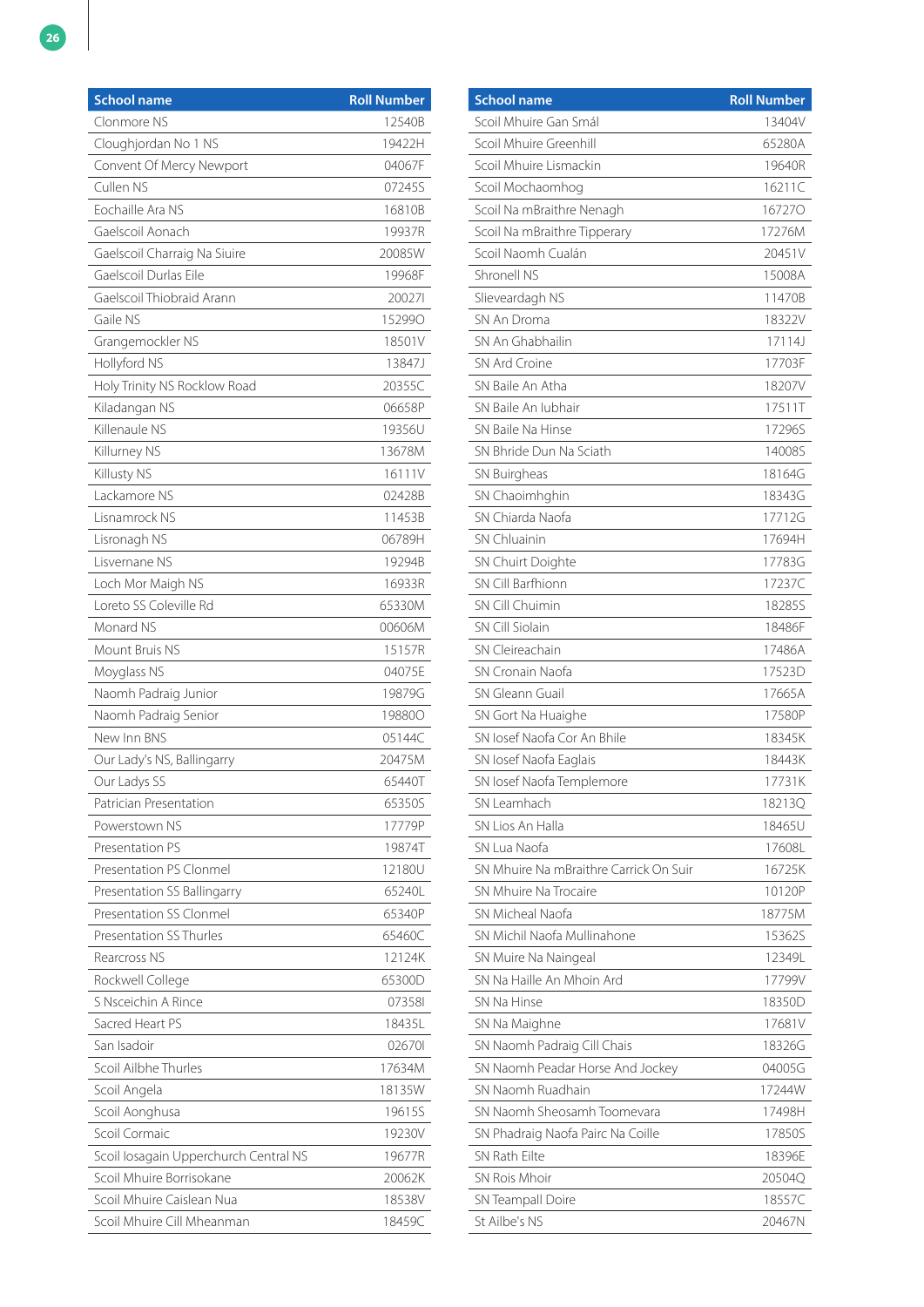| <b>School name</b>                | <b>Roll Number</b> |
|-----------------------------------|--------------------|
| St Anne's SS                      | 65500L             |
| St Cronan's NS                    | 13867P             |
| St John The Baptist               | 19692N             |
| St Joseph's CBS Summerhill        | 65370B             |
| St Joseph's College Borrisoleigh  | 65241N             |
| St Joseph's PS                    | 09432E             |
| St Mary's No.2 NS Nenagh          | 15778D             |
| St Mary's NS Templemore           | 15795D             |
| St Mary's Parochial School        | 17332T             |
| St Mary's SS Nenagh               | 65380E             |
| St Oliver Plunkett's Nsheywood Rd | 19645E             |
| St Peter And Paul CBS             | 16729S             |
| Stmary's Convent PS               | 16112A             |
| The Abbey School                  | 65490L             |
| Thomastown NS                     | 04620D             |
| <b>Tipperary GNS</b>              | 01862M             |
| Tipperary Jnr BNS                 | 01285A             |
| Upper Newtown NS                  | 09967U             |
| Ursuline SS Thurles               | 65470F             |
| <b>Waterford</b>                  |                    |
| Aglish NS                         | 01395H             |
| An Teaghlaigh Naofa               | 185090             |
| Ard Scoil Na nDeise               | 64900W             |
| <b>Ballycurrane NS</b>            | 07441S             |
| Ballyduff NS Kilmeaden            | 13635R             |
| <b>Ballymacarbry NS</b>           | 19345P             |
| <b>Blackwater CS</b>              | 91509E             |
| Bun Scoil Bhothar Na Naomh        | 20076V             |
| Bunscoil Gleann Sidheain          | 20157V             |
| Carrickbegns                      | 11969N             |
| Christ Church NS                  | 18681D             |
| Clonea NS                         | 19443P             |
| De La Salle College Newtown       | 649500             |
| Fenor NS                          | 17535K             |
| Gaelcholaiste Phort Lairge        | 68078U             |
| Glenbegns                         | 15318P             |
| Glor Na Mara NS                   | 20116H             |
| Holy Cross School                 | 19629G             |
| Knockanore NS                     | 17522B             |
| Light Of Christ NS                | 17525H             |
| Mount Sion Cbs SS                 | 649301             |
| Mount Sion PS                     | 19947U             |
| Newtown Junior School             | 20261Q             |
| Our Lady Of Good Counsel GNS      | 12007G             |
| Our Lady Of Mercy NS Stradbally   | 13020D             |
| Our Lady Of Mercy Senior PS       | 18689T             |
| Our Lady Of Mercy SS Ozanam St    | 64971W             |
| Passage East NS                   | 14989L             |
| Portlaw NS                        | 19970P             |
| Presentation PS Slievekeale Road  | 19955T             |
| Presentation SS Cannon Street     | 64970U             |

| <b>School name</b>                       | <b>Roll Number</b> |
|------------------------------------------|--------------------|
| Rathgormack BNS                          | 15963V             |
| Sc Naomh Foin Le Dia                     | 187930             |
| Scoil Choill Mhic Thomaisin              | 20170N             |
| Scoil Lorcain BNS                        | 184620             |
| Scoil Mhuire                             | 14679T             |
| Scoil Mhuire Tallow                      | 19616U             |
| Scoil Na mBraithre Dungarvan             | 64880T             |
| Scoil Naomh Seosamh Dungarvan            | 16732H             |
| SN Aine Nfa Seafield                     | 18167M             |
| SN An Baile Nua                          | 17133N             |
| SN An Carraig Liath                      | 16950R             |
| SN An Chlais Mhor                        | 028890             |
| SN Bhaile Mhic Airt                      | 05548D             |
| SN Cill Bhriain                          | 17643N             |
| SN Cnoc Machan                           | 18077L             |
| SN Deaglan                               | 16976M             |
| SN Dun Aill                              | 17536M             |
| SN Dun Na Mainistreach                   | 18094L             |
| SN Faiche Liag                           | 18380M             |
| SN Lios Mor Mochuda                      | 14164J             |
| SN Muire An Port Mor                     | 18235D             |
| SN Muire Magh Deilge                     | 18321T             |
| SN Na Bhfiodh                            | 17570M             |
| SN Na Cille                              | 16748W             |
| SN Na Leanai                             | 16818R             |
| SN Na Rinne                              | 17295Q             |
| SN Naomh Deaglan                         | 18048E             |
| SN Naomh Mhuire Baile Mhic Gonair        | 17351A             |
| SN Naomh Parthalan                       | 18318H             |
| SN Ursula Naofa                          | 125351             |
| St Angela's Ursuline Convent             | 64990D             |
| St Augustine's College                   | 64890W             |
| St John's Special Sch                    | 19282R             |
| St Joseph's Special Schoolparnell Street | 19244J             |
| St Mary's Touraneena NS                  | 18779U             |
| St Mary's NS Dungarvan                   | 19953P             |
| St Mary's NS Grange                      | 17997C             |
| St Saviour's NS                          | 19511G             |
| Tramore ETNS                             | 20446F             |
| Villierstown NS                          | 07737Q             |
| Waterpark NS                             | 20143K             |
| Waterpark College                        | 64940L             |
| Whitechurch NS                           | 18108T             |
| Westmeath                                |                    |
| An Ghrianan NS                           | 18679Q             |
| Ard Na Gcraith NS                        | 18764H             |
| Athlone Mixed NS                         | 16092U             |
| <b>Baile Coireil NS</b>                  | 16914N             |
| <b>Ballinagore Mixed NS</b>              | 16340N             |
| <b>Ballynacargy NS</b>                   | 01731U             |
| Boher NS Streamstown                     | 17236A             |
|                                          |                    |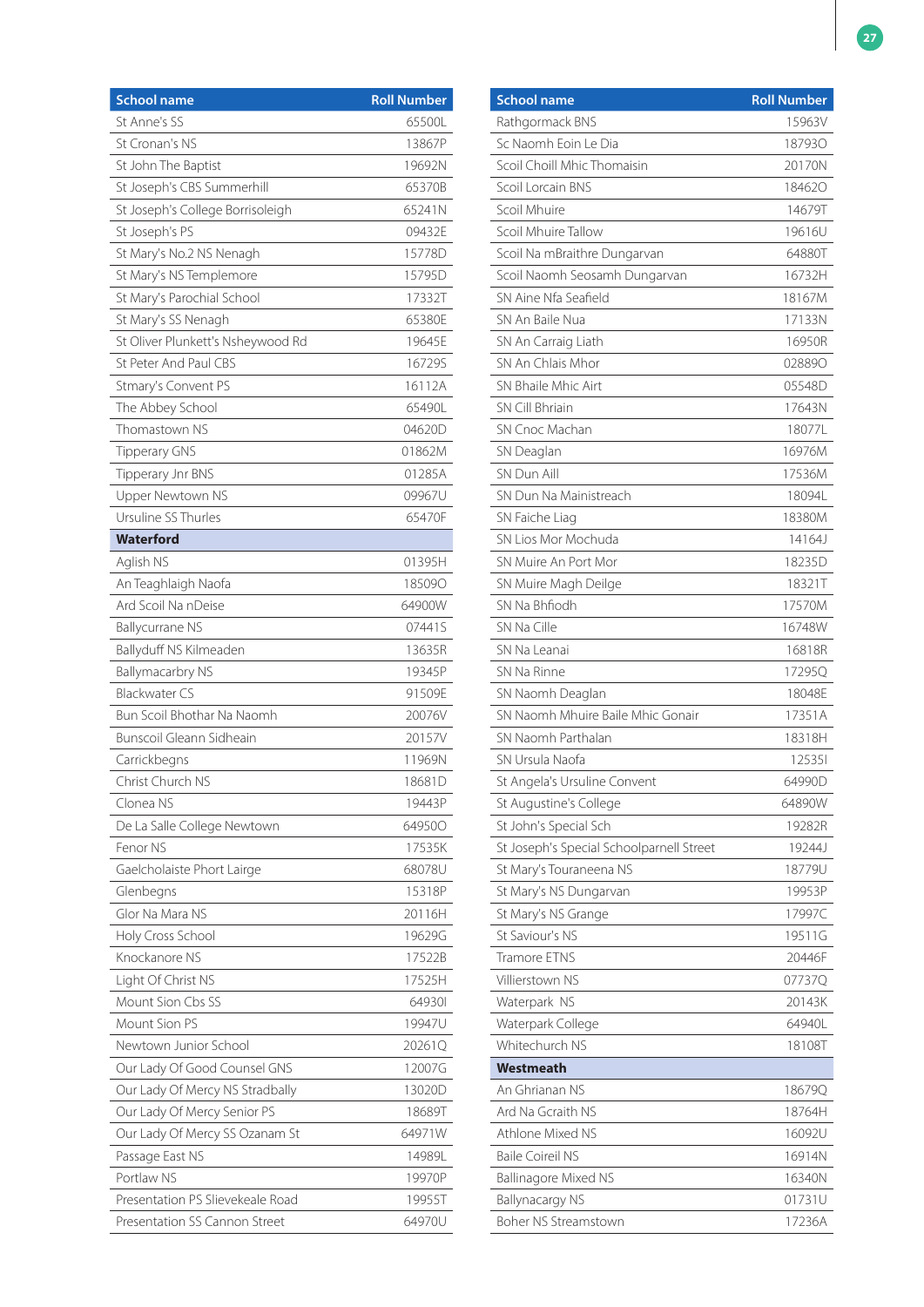| <b>School name</b>                          | <b>Roll Number</b> |
|---------------------------------------------|--------------------|
| Castlepollard Mixed NS                      | 05513H             |
| Castlepollard Paroc NS                      | 10857U             |
| Cluain Maolain NS                           | 17089N             |
| Colaiste Mhuire                             | 63270K             |
| Corr Na Madadh NS                           | 17903N             |
| Crowenstown NS                              | 02263S             |
| Dalystown NS                                | 15307K             |
| Diarmada NS                                 | 18036U             |
| Drumraney NS                                | 13571R             |
| Dysart NS                                   | 17290G             |
| Earnain Mixed NS                            | 18598Q             |
| Eoin Naofa NS                               | 17991N             |
| Kilcumeragh NS                              | 16961W             |
| Loch An Ghair NS                            | 18812P             |
| Loreto College Mullingar                    | 632900             |
| Meán Scoil An Chlochair                     | 63221U             |
| Mhuire NS                                   | 18484B             |
| Milltownpass NS                             | 16304J             |
| Moate Cs                                    | 91501L             |
| Mullingar ETNS                              | 20188J             |
| Naomh Clar NS                               | 18505G             |
| Naomh Mhuire                                | 18534N             |
| Naomh Micheal NS                            | 17606H             |
| Naomh Muire NS                              | 17743R             |
| Naomh Tola NS                               | 19205W             |
| Naomh Tomas NS                              | 18591C             |
| Our Ladys Bower                             | 63210P             |
| Presentation Convent (Jnr)                  | 00934G             |
| Rath Eoghan NS                              | 17189R             |
| Saplings Special School Austin Friar Street | 20373E             |
| <b>SC Ciarain</b>                           | 17708P             |
| SC Na Gceithre Maistri                      | 19948W             |
| Scoil An Chlochair Cill Bheagan             | 20063M             |
| Scoil Mhuire Teach Munna                    | 18533L             |
| Scoil Na Maighdine Mhuire Pobox 8           | 182120             |
| Scoil Na mBraithre Mullingar                | 183810             |
| Scoil Phadraig Baile An Mhuileann           | 19008U             |
| SN An Chuil                                 | 03936C             |
| SN Chruimin Naofa                           | 193501             |
| SN Deaghan O Ceallaigh                      | 16639R             |
| SN Na Naomh Uile Mullingar                  | 18744B             |
| SN Na Ndun                                  | 17025K             |
| SN Naomh Fiontan                            | 18193N             |
| SN Phoil Naofa                              | 18405C             |
| St Brigids PS An Bhun Scoil                 | 15512L             |
| St Brigids Spec Sch                         | 19792R             |
| St Colmcilles NS                            | 16838A             |
| St Etchen's                                 | 19848S             |
| St Feighan's Mixed NS                       | 14450K             |
| St Finian's College, Mullingar              | 63280N             |
| St Joseph's SS Rochfortbridge               | 63310T             |

| <b>School name</b>                     | <b>Roll Number</b> |
|----------------------------------------|--------------------|
| St Mary's NS Gracepark Rd              | 20073P             |
| St Oliver Plunkett BNS                 | 17167H             |
| St Peter's NS Snr                      | 07722D             |
| Streamstown NS                         | 15291V             |
| Tangns                                 | 08037Q             |
| Wilsons Hospital School                | 63300Q             |
| <b>Wexford</b>                         |                    |
| <b>Ballycanew NS</b>                   | 15420G             |
| Ballyduff NS Ballyduff                 | 18687P             |
| Ballyoughter NS                        | 10780L             |
| Boolavogue NS                          | 18336J             |
| <b>Bunscoil Loreto</b>                 | 16145P             |
| Caim NS                                | 11380A             |
| Camolin NS                             | 15354T             |
| Carrigduff NS                          | 15177A             |
| Castlebridge NS                        | 18707S             |
| Catherine McAuley Junior School        | 20481H             |
| Christian Brothers SS Thomas St        | 63640R             |
| Clongeen Mixed NS                      | 16992K             |
| Clonroche NS                           | 06959G             |
| Colaiste Bride Enniscorthy             | 63570W             |
| Convent Of Mercy Pairc An Chinneideach | 11986N             |
| Davidstown PS                          | 18010C             |
| Faythe Convent                         | 11361T             |
| FCJ SS                                 | 63550Q             |
| Gaelscoil Charman                      | 20008E             |
| Gaelscoil Mhoshiolog                   | 20165U             |
| Glenbrien NS                           | 13299E             |
| Good Counsel College                   | 636101             |
| Gorey Central School                   | 19419S             |
| Gorey CS                               | 91492N             |
| Gusserane NS                           | 14900P             |
| Kilmyshall NS                          | 14777T             |
| Kilrane NS                             | 16605A             |
| Kiltealy NS                            | 16833N             |
| Marshalstown NS                        | 12741L             |
| Meánscoil Gharman                      | 68080H             |
| Monaseed NS                            | 15937U             |
| Naomh Maodhogns                        | 19890R             |
| <b>Oulart NS</b>                       | 15419V             |
| Our Lady Of Fatima Sp S                | 19266T             |
| Our Lady Of Lourdes SS                 | 636300             |
| Presentation SS Grogans Road           | 63661C             |
| Raheen NS                              | 18191J             |
| Ramsgrange Central NS                  | 19528A             |
| Ramsgrange CS                          | 91431Q             |
| Rathangan NS                           | 19317K             |
| Rathgarogue NS                         | 16023B             |
| Riverchapel NS                         | 15367F             |
| SN Seosamh Nfa                         | 17800D             |
| Sacred Heart NS                        | 160720             |
|                                        |                    |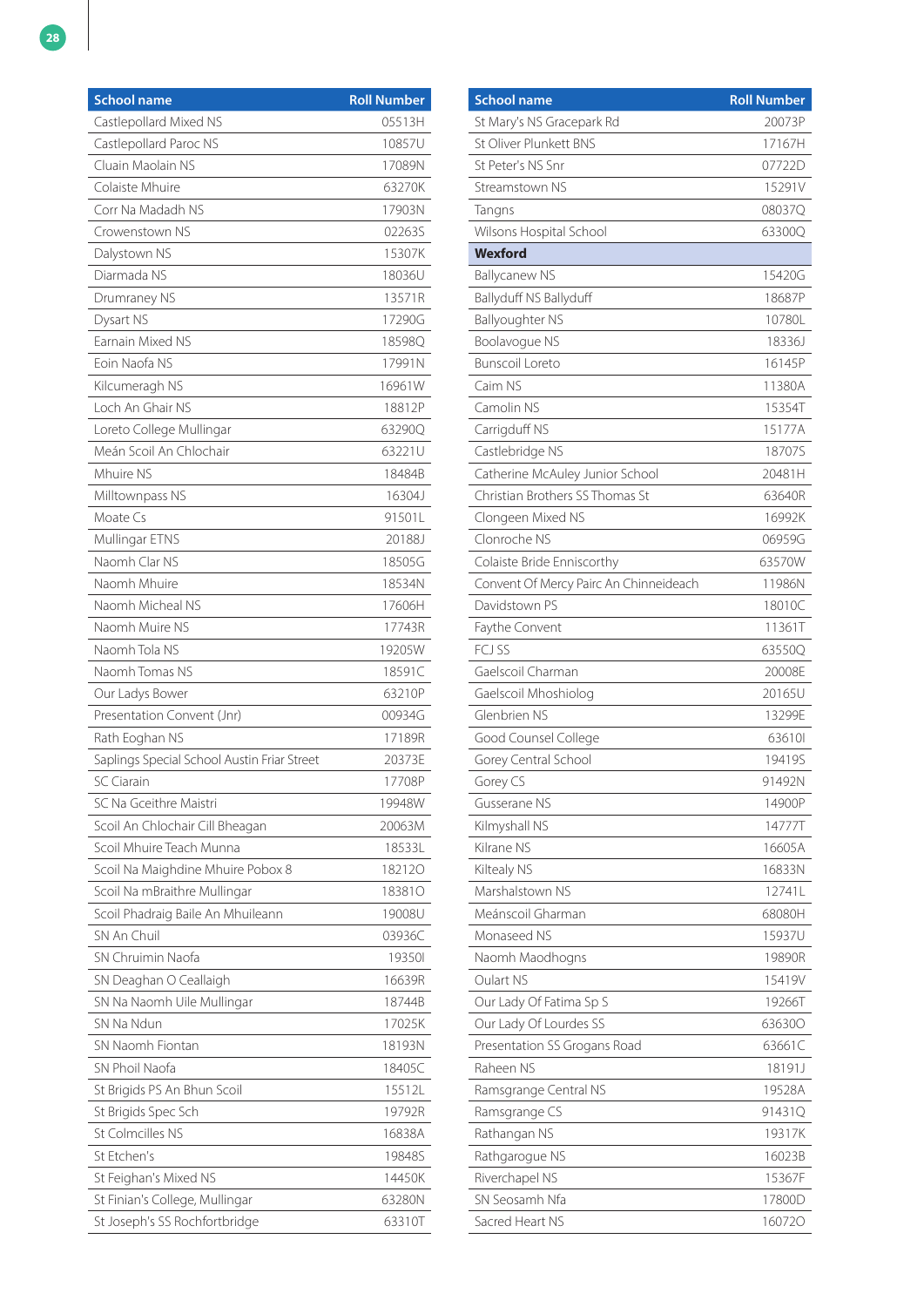| <b>School name</b>                           | <b>Roll Number</b> |
|----------------------------------------------|--------------------|
| Scoil Eoin Baiste                            | 17734Q             |
| Scoil Ghormáin Naofa                         | 17768K             |
| Scoil Mhuire Broadway                        | 19741A             |
| Scoil Mhuire Coolcotts                       | 19739N             |
| Scoil Mhuire Horeswood                       | 19604N             |
| Scoil Na mBraithre Christian Brothers School | 17217T             |
| Screen NS                                    | 18839M             |
| Shielbaggan School                           | 091841             |
| SN Abbain                                    | 17526J             |
| SN An Ghleanna                               | 17005E             |
| SN Baile An Phiarsaigh                       | 18558E             |
| SN Baile Thomais                             | 154070             |
| SN Baile Ui Coileain                         | 17194K             |
| SN Bearna Na h-Aille                         | 16828U             |
| SN Bhaile Mhuirne                            | 18684J             |
| SN Bhantiarna Lourdes                        | 03633H             |
| SN Caislean Dochraill                        | 17519M             |
| SN Chaomhain Torrchoill                      | 17235V             |
| SN Clochar Mhuire                            | 17373K             |
| SN Clochar Mhuire Rosslare                   | 168790             |
| SN Coill An Iarainn                          | 17858L             |
| <b>SN Fionntain</b>                          | 17443F             |
| SN Mhaodhoig                                 | 17450C             |
| SN Mhuire Baile Bearna                       | 17913Q             |
| SN Mhuire Ballyhogue                         | 17841R             |
| SN Mhuire Danescastle                        | 14254K             |
| SN Mhuire Tagoat                             | 17769M             |
| SN Moin Na gCaor                             | 18308E             |
| SN Naomh Padraig Bearna Chle                 | 017820             |
| SN Nmh Brighde                               | 16841M             |
| SN Nmh Seosaimh                              | 175540             |
| SN Olibheir Beannuithe                       | 17656W             |
| SN Padraig Craanford                         | 17354G             |
| SN Padraig Nfa                               | 18315B             |
| SN Phadraig Crossabeg                        | 17017L             |
| SN Rath An Iubhair                           | 17707N             |
| St Aidan's Parish School                     | 20003R             |
| St Colman's NS                               | 15962T             |
| St Edan's NS                                 | 18714P             |
| St Garvan's NS Carrowreigh                   | 17612C             |
| St Joseph's NS Donard                        | 17638U             |
| St Leonard's NS                              | 14909K             |
| St Margaret's NS Curracloe                   | 14492D             |
| St Mary's CBS Millpark Road                  | 63560T             |
| St Mary's NS                                 | 17812K             |
| St Mary's SS Irishtown                       | 63620L             |
| St Patrick's NS Ballyroebuck                 | 12841P             |
| St Patrick's Spec School                     | 19240B             |
| St Peter's College                           | 63650U             |
| St Senan's National Sch                      | 08221J             |
| Tombrack NS                                  | 15940J             |

| <b>School name</b>                | <b>Roll Number</b> |
|-----------------------------------|--------------------|
| <b>Wicklow</b>                    |                    |
| All Saints NS                     | 14972R             |
| Annacurra NS                      | <b>173040</b>      |
| <b>Arklow CBS</b>                 | 61770U             |
| Ballintemple NS Ballintemple      | 13224T             |
| Blessington Educate Together      | 20242M             |
| Blessington No. 1 School          | 06176U             |
| Bray School Project NS            | 19754J             |
| Brittas Bay Mixed NS              | 11372B             |
| Carnew NS                         | 18242A             |
| Carysfort Mixed NS                | 14045B             |
| Clochar Muire NS                  | 17228B             |
| Delgany NS                        | 136790             |
| Donard NS                         | 17920N             |
| Donoughmore NS                    | 12413R             |
| East Glendalough School           | 81016V             |
| <b>ETSS Wicklow</b>               | 68345R             |
| Gael Scoil Na Lochanna            | 202430             |
| Gaelscoil An Inbhir Mhoir         | 20080M             |
| Gaelscoil Chill Mhantáin          | 20045K             |
| Gaelscoil Ui Cheadaigh            | 20016D             |
| Glebe NS Wicklow                  | 14398L             |
| Glenealy 1 NS                     | 00984V             |
| Grange Con NS                     | 00973Q             |
| Greystones ETNS                   | 20300A             |
| Hollywood NS                      | 18054W             |
| Holy Rosary School                | 17576B             |
| Jonathan Swift NS                 | 14269A             |
| Kilcommon NS                      | 180330             |
| Kilmacanogue NS                   | 18365Q             |
| Kiltegan NS                       | 12688K             |
| Lacken Mixed NS                   | 101110             |
| Loreto SS Vevay Rd                | 61820J             |
| Marino School NS                  | 18281K             |
| Moin An Bhealaigh NS              | 10131U             |
| Na Coroine Muire Mixed            | 17826V             |
| Naomh Brid NS                     | 18470N             |
| Padraig Naofa NS Avoca            | 18198A             |
| Padraig Naofa NS St Patricks Road | 15676S             |
| Presentation College Putland Road | 61800D             |
| Rathcoyle NS                      | 18434J             |
| Rathdrum Boys' NS                 | 17265H             |
| Scoil Chualann                    | 19584K             |
| Scoil Mhuire Na Naird             | 19748O             |
| Scoil Naomh Caoimhghin            | 17720F             |
| Scoil Naomh Iosaf Baltinglass     | 20039P             |
| Scoil Nioclais Naofa              | 17810G             |
| Scoil Padraig Naofa               | 175370             |
| Scoil San Eoin                    | 14829M             |
| Shillelagh No 1 NS                | 15359G             |
| SN Muire Is Gearard               |                    |
|                                   | 172230             |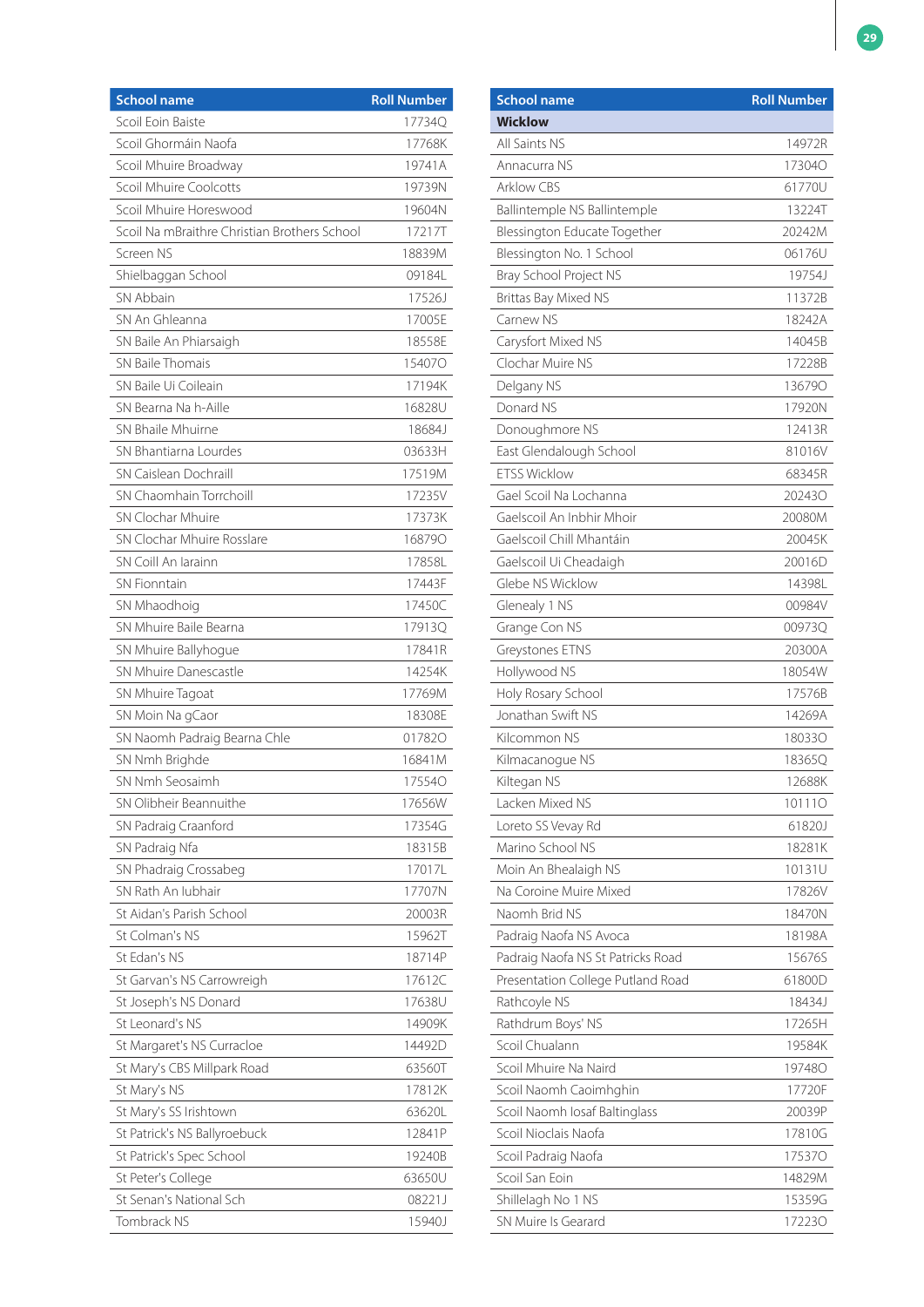| <b>School name</b>                       | <b>Roll Number</b> |
|------------------------------------------|--------------------|
| <b>SN Muire Mixed</b>                    | 175000             |
| SN Naomh Brid Talbotstown                | 18502A             |
| SN Padraig Naofa Curtlestown             | 18357R             |
| SN Treasa Naomha                         | 176691             |
| St Andrew's NS Bray And New Court School | 13597M             |
| St Brigid's NS                           | 17907V             |
| St Brigid's School Greystones            | 16573N             |
| St Catherine's Special School            | 19522L             |
| St Coen's NS                             | 20208M             |
| St Cronan's BNS                          | 16872A             |
| St David's Holy Faith Secondary          | 61830M             |
| St Francis NS                            | 19734D             |
| St Gerard's School                       | 618111             |
| St John's SNS                            | 20469R             |
| St Josephs NS Templerainey               | 17181B             |
| St Kieran's Spec School                  | 19599A             |
| St Kilian's CS                           | 91376L             |
| St Laurence's NS Roundwood               | 16634H             |
| St Laurence's NS                         | 19573F             |
| St Mary's Arklow                         | 61780A             |
| St Mary's Junior School                  | 17091A             |
| St Michael & Peter Junior School         | 20470C             |
| St Patrick's NS                          | 12554M             |
| St Peter's PS                            | 18464S             |
| St Saviour's NS                          | 12529N             |
| Stratford Lodge NS                       | 19339U             |
| Woodbrook College                        | 61790D             |

A further 863 that were requested to report had not made complete submissions by the reporting deadline. Those Schools are listed alphabetically by county below.

| <b>Legend</b> |                                         |
|---------------|-----------------------------------------|
| <b>BNS</b>    | <b>Boys National School</b>             |
| <b>GNS</b>    | <b>Girls National School</b>            |
| <b>NS</b>     | National School                         |
| <b>PS</b>     | Primary School                          |
| <b>SN</b>     | Scoil Naisiunta                         |
| SS            | Secondary School                        |
| <b>FTNS</b>   | <b>Educate Together National School</b> |

| <b>School Name</b>               | <b>Roll Number</b> |
|----------------------------------|--------------------|
| <b>Carlow</b>                    |                    |
| <b>Ballyconnell NS</b>           | 00977B             |
| Our Ladys NS Nurney              | 17796P             |
| Presentation De La Salle College | 61150N             |
| Scoil Muire Gan Smal Ard Aitinn  | 18024N             |
| SN Bhride                        | 040771             |
| SN Fiontain Naofa                | 18609S             |
| SN Muire Gan Smal Green Lane     | 18363M             |
| Cavan                            |                    |
| Bailieboro Model NS              | 05627W             |
| <b>Bailieboro NS</b>             | 18059J             |
| <b>Ballyconnell Mixed NS</b>     | 16093W             |
| Butlersbridge NS                 | 19326L             |
| Coronea NS                       | 16767D             |
| Gaelscoil Bhreifne               | 20026G             |
| Kill NS                          | 19285A             |
| Kilnaleck Mixed NS               | 01356U             |
| Scoil Bhride Killeshandra        | 16390F             |
| Scoil Bhride Mountnugent         | 14732U             |
| SN Maodhog                       | 17630E             |
| SN Padraig Lios Bo Duibhe        | 18340A             |
| St Brigid's NS                   | 18833A             |
| St Clare's College               | 61051L             |
| St Mary's NS Arva                | 16316Q             |
| St Michael's NS Cootehill        | 202771             |
| Clare                            |                    |
| Ballyea Mixed NS                 | 13418J             |
| Ballyvaughan NS                  | 17633K             |
| <b>BuNScoil Na mBraithre</b>     | 16677C             |
| Chriost Ri                       | 19559L             |
| Clooney NS                       | 152791             |
| Doolin Mixed NS                  | 175171             |
| Doonbeg NS                       | 11765U             |
| <b>Fnnis FTNS</b>                | 20086B             |
| Holy Family Junior School        | 17957N             |
| Holy Family SNR                  | 07315N             |
| Labasheeda Central NS            | 19386G             |
| Lakyle NS                        | 15981A             |
| Moveen NS                        | 13876Q             |
|                                  |                    |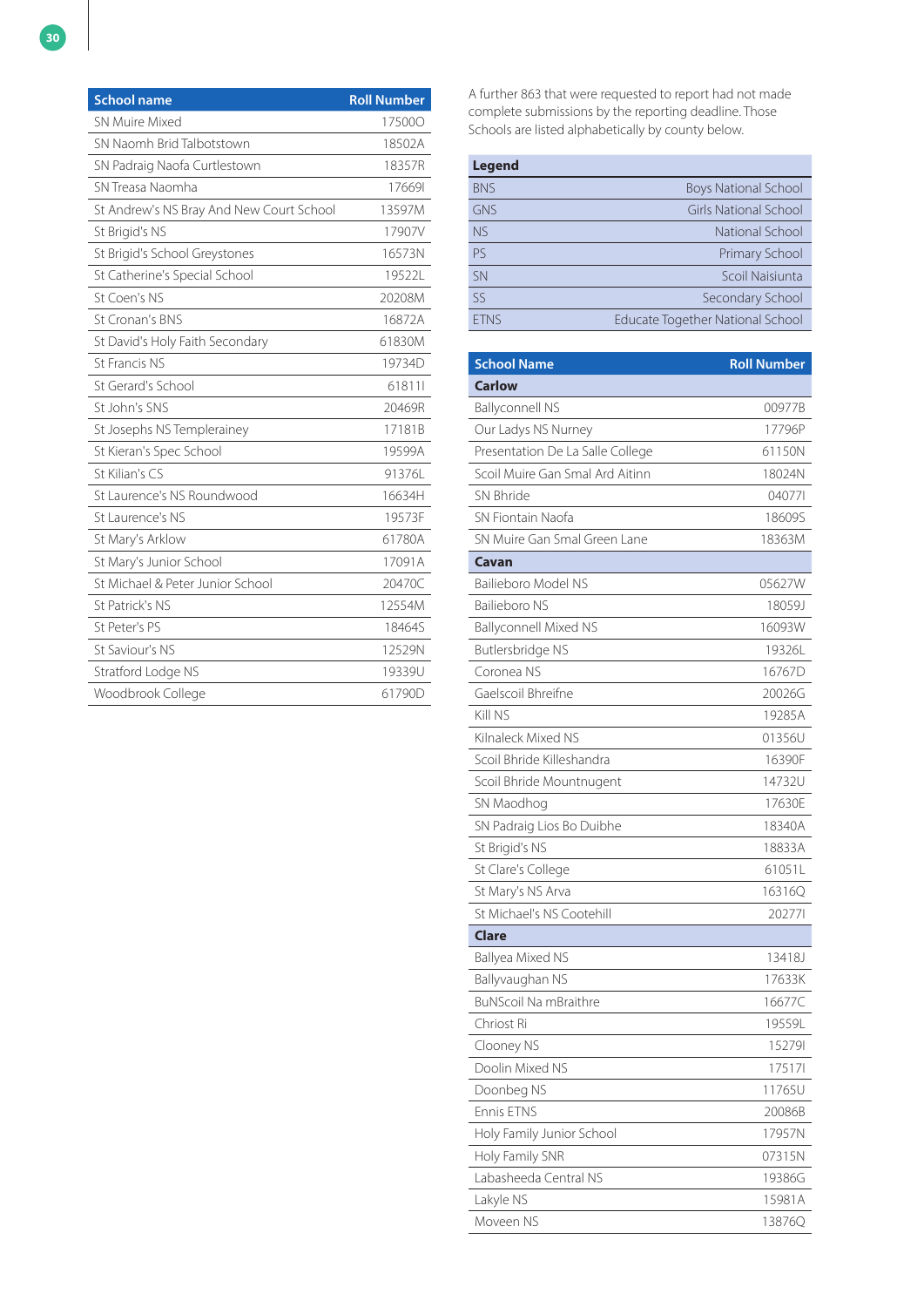| <b>School Name</b>                       | <b>Roll Number</b> |
|------------------------------------------|--------------------|
| O Callaghans Mills NS                    | 05253H             |
| Raheen Wood Steiner NS                   | 20312H             |
| Scoil Na Maighdine Mhuire Cora Chaithlin | 20127M             |
| Shannon Airport 1 NS                     | 187391             |
| Sixmilebridge NS                         | 16908S             |
| <b>SN Cill Muire</b>                     | 13942D             |
| SN Cluain An Atha                        | 17246D             |
| SN Inis Cealtrach                        | 18109V             |
| SN Ma Sheasta                            | 18565B             |
| SN Realt Na Mara                         | 20078C             |
| St Clare's Special Sch                   | 19233E             |
| St Fachnan & St Attracta's NS            | 20149W             |
| St Mochulla's NS                         | 20075T             |
| <b>Cork</b>                              |                    |
| <b>Ballintemple NS</b>                   | 15781P             |
| <b>Ballintotas NS</b>                    | 15165Q             |
| Ballygown NS                             | 182660             |
| Ballyhea NS                              | 17112F             |
| Baltydaniel NS                           | 12447L             |
| Barryroe NS                              | 19249T             |
| <b>Bunscoil Na Toirbhirte</b>            | 16128P             |
| Cahermore New Central S                  | 19501D             |
| Cara Junior School                       | 20354A             |
| Castlealack NS                           | 089721             |
| Clondrohid NS                            | 14839P             |
| Clonpriest NS                            | 15516T             |
| Colaiste An Phiarsaigh                   | 62301N             |
| Colaiste Muire                           | 62180E             |
| Convent NS                               | 16159D             |
| Cork ETSS                                | 68263P             |
| Cork University Hos School               | 20119N             |
| Derrinacahara NS                         | 13543M             |
| Desertserges NS                          | 16863W             |
| Drinagh Mixed NS                         | 19918N             |
| Dromagh Mixed NS                         | 15380U             |
| Dromina NS                               | 11262R             |
| Dromleigh NS                             | 01687U             |
| Dunmanway BNS                            | 14784Q             |
| Firmount Mixed NS                        | 01692N             |
| Gael Scoil Thomáis Dáibhís               | 19886D             |
| Gaelcholáiste Mhuire                     | 62531H             |
| Gaelscoil An Chaisleáin                  | 205001             |
| Gaelscoil Chionn tSáile                  | 20265B             |
| Gaelscoil Dr M Ui Shuilleabhain          | 20009G             |
| Gaelscoil Droichead Na Banndan           | 20025E             |
| Gaelscoil Mhainistir Na Corann           | 20107G             |
| Gaelscoil Mhichíl Uí Choileáin           | 20006A             |
| Gaelscoil Na Dúglaise                    | 19882S             |
| Gaelscoile Cobh                          | 19899M             |
| Holy Family SS Charleville               | 19433M             |
| Inchigeela NS                            | 129670             |

| <b>School Name</b>               | <b>Roll Number</b> |
|----------------------------------|--------------------|
| Kanturk BNS                      | 14052V             |
| Kilbrittain Mixed NS             | 14116V             |
| Kilcoe NS                        | 14227H             |
| Kilgariffe NS                    | 10499U             |
| Kyle NS                          | 04442F             |
| Liscarrol NS                     | 12015F             |
| Little Island NS                 | 18497K             |
| Mayfield CS                      | 91400F             |
| Midleton Educate Together School | 20336V             |
| Mocomhog NS                      | 17011W             |
| Mount St Michael Rosscarbery     | 62470N             |
| Muire Gan Smal C                 | 171051             |
| Nagle Rice SS                    | 62210K             |
| Nmh Pol Special School           | 19203S             |
| Realt Na Maidine                 | 18734V             |
| Regina Mundi College             | 62691G             |
| Ringaskiddy Lower Harbour NS     | 20049S             |
| <b>Rochestown FTNS</b>           | 20413N             |
| Rylane NS                        | 16335U             |
| Scoil Aisling                    | 20331L             |
| Scoil An Athar Tadhg             | 19415K             |
| Scoil Bhride GNS Crosshaven      | 13910N             |
| Scoil Chaitriona Ballynoe        | 18472R             |
| Scoil Chroi Iosa                 | 20399W             |
| Scoil Chuil Aodha Barr D Inse    | 20222G             |
| Scoil Colmcille                  | 166800             |
| Scoil Ghobnatan                  | 19256Q             |
| Scoil Maria Assumpta             | 20389T             |
| Scoil Mháirtin                   | 20204E             |
| Scoil Mhuire Gan Smal Blarney    | 62090D             |
| Scoil Mhuire Lourdes             | 20550A             |
| Scoil Mhuire Na Trocaire         | 19989N             |
| Scoil Mhuire NS                  | 20088F             |
| Scoil Na mBráithre Chríostaí     | 62440E             |
| Scoil Na nOg                     | 18422C             |
| Scoil Naomh Aine Charleville     | 17156C             |
| Scoil Naomh Seosamh Skibbereen   | 08430S             |
| Scoil Oilibheir                  | 19730S             |
| Scoil Padre Pio NS               | 18217B             |
| Scoil Ursula                     | 05940D             |
| Shanbally NS                     | 13889C             |
| SN An Gharrain                   | 18020F             |
| SN An Spioraid Naomh C           | 19000E             |
| SN Baile Nora                    | 184280             |
| SN Baile Ui Chroinin             | 18475A             |
| <b>SN Bhiorainn</b>              | 04186N             |
| SN Cill Criodain                 | 19351K             |
| SN Cill Mhuire B                 | 17972J             |
| SN Cill Ruadhain Glanmire        | 17505B             |
| <b>SN Cillmin</b>                | 19224D             |
| SN Cnoc An Bhile                 | 04152T             |
|                                  |                    |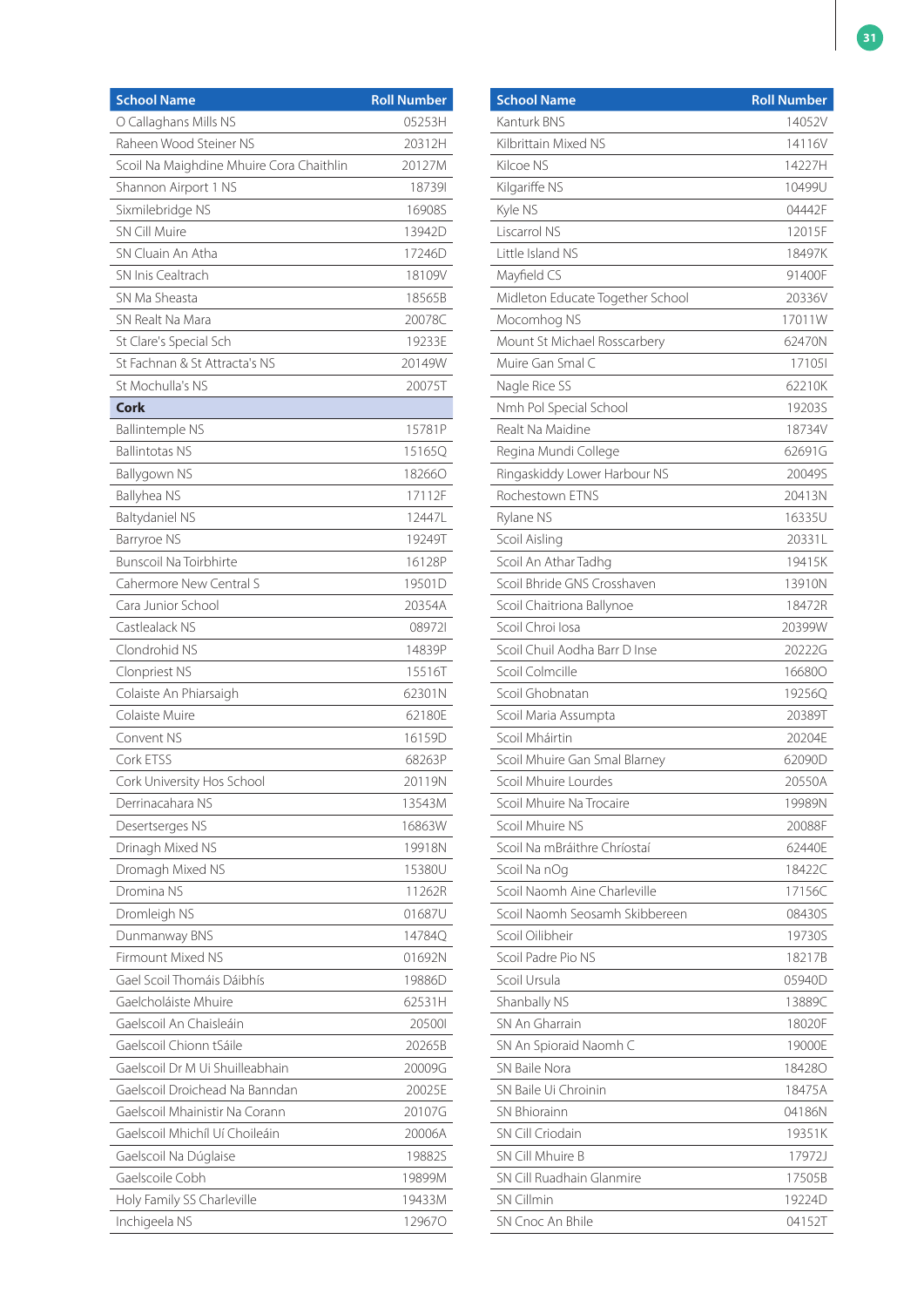| <b>School Name</b>                   | <b>Roll Number</b> |
|--------------------------------------|--------------------|
| SN Cnoc Sceach                       | 17152R             |
| SN Mhuire B                          | 18301N             |
| SN Mhuire Gleann An Phreachain       | 178481             |
| SN Mhuire Mixed                      | 18128C             |
| SN Moing Na Miol                     | 17921P             |
| SN Muire Na Doirini                  | 18461M             |
| SN Naomh Padraig Mallow              | 17887S             |
| SN Naomh Sheamuis                    | 17050J             |
| SN Padraig Naofa DilloNS Cross       | 18154D             |
| SN Rath A Bharraigh                  | 17715M             |
| Sonas Special Primary Junior School  | 201620             |
| South Abbey NS                       | 10724B             |
| St Columba's BNS, Douglas            | 13828F             |
| St Francis Capuchin College          | 62460K             |
| St Killian's Spec Sch                | 19410A             |
| St Luke's NS Douglas                 | 12012W             |
| St Mary's Spec Sch                   | 19759T             |
| St Mary's SS Charleville             | 62450H             |
| St Peter's NS                        | 19761G             |
| St Vincent's SS St Marys Road        | 62590A             |
| Ursuline SS, Blackrock, Cork         | 62650P             |
| Watergrasshill NS                    | 16271U             |
| <b>Donegal</b>                       |                    |
| <b>Bruckless NS</b>                  | 16664Q             |
| Cashelshanaghan NS                   | 15170J             |
| Clonmany Mixed NS                    | 16642G             |
| Comhscoil Chonmha SN                 | 05230S             |
| Cranford NS                          | 19009W             |
| Gaelscoil Bhun Cranncha              | 20097G             |
| Gaelscoil Eirne                      | 20167B             |
| Letterkenny Educate Together         | 20235P             |
| Loreto CS                            | 91500J             |
| Loreto SS Letterkenny                | 62840U             |
| Portlean NS                          | 192351             |
| Raphoe Central NS                    | 16138S             |
| Scoil Adhamhnain                     | 17828C             |
| Scoil An Linbh Íosa                  | 17598L             |
| Scoil Bhride Conmhagh                | 18737E             |
| Scoil Chartha Naofa                  | 19685Q             |
| Scoil Cuilm Cille                    | 17469A             |
| Scoil Eoghan                         | 20054L             |
| Scoil Íosagáin Buncrana              | 19967D             |
| Scoil Mhuire B & C                   | 199270             |
| Scoil Mhuire B&C Doire Beaga         | 14502D             |
| Scoil Mhuire Glenties                | 19912B             |
| Scoil Naomh Cholmcille Oilean Thorai | 051641             |
| Scoil Naomh Dubhthach                | 17130H             |
| Scoil Naomh Fiachra                  | 12077E             |
| Scoil Naomh Padraig Boys             | 18605K             |
| Scoil Phadraig Rath Seinche          | 18520C             |
| SN Dumhach Beag                      | 16242N             |

| <b>School Name</b>                | <b>Roll Number</b> |
|-----------------------------------|--------------------|
| SN Arainn Mhor I                  | 15955W             |
| SN Baile Raighin                  | 19411C             |
| SN Cholmcille Baile Na Finne      | 19260H             |
| SN Cnoc Na Naomh                  | 16671N             |
| SN Gort An Choirce                | 16819T             |
| SN Min An Aoire                   | 18295V             |
| SN Na gCluainte                   | 17180W             |
| SN Naomh Colmchille Drumoghill NS | 16995Q             |
| SN Naomh Colmchille Killmacrennan | 17036P             |
| SN Naomh Samhthann                | 17040G             |
| SN Taodhbhog                      | 17553M             |
| St Bernadette Spec Sch            | 19592J             |
| St Columb's NS                    | 15763N             |
| <b>Dublin County</b>              |                    |
| <b>Baile Falbach</b>              | 17472M             |
| <b>Ballinteer ETNS</b>            | 20400E             |
| <b>Ballyboghill NS</b>            | 19001G             |
| Benincasa Special School          | 18863J             |
| Carmona Special NS                | 20121A             |
| Coláiste Foin                     | 60041D             |
| Coláiste Ghlór Na Mara            | 68082L             |
| Crannog Nua Special School        | 20136N             |
| Dominican College Sion Hill       | 60070K             |
| Dun Laoghaire ETNS                | 205030             |
| Gaelscoil Phadraig                | 20056P             |
| Gaelscoil Ros Eo                  | 20334R             |
| Holmpatrick NS                    | 14180H             |
| Malahide/Portmarnock ETSS         | 68308L             |
| Our Lady Of Good Counsel Boys NS  | 19320W             |
| Rathdown School                   | 60090Q             |
| Red Door Special School           | 20381D             |
| Scoil Colmcille Jun NS            | 19641T             |
| Scoil Colmcille Senior            | 19438W             |
| Scoil Mhuire                      | 19817H             |
| Scoil Moibhi                      | 15569R             |
| Scoil N Breandan                  | 16844S             |
| SN Naomh Mhuire                   | 17055T             |
| <b>SN Caitriona</b>               | 19624T             |
| SN Mhuire Garristown              | 17559B             |
| SN Padraig Naofa Gleann Cuillin   | 17507F             |
| St Andrew's NS Lucan              | 12014D             |
| St Benildus College               | 60261R             |
| St Brigid's NS Merville Rd        | 16794G             |
| St John The Evangelist NS         | 20194E             |
| St Kevin's NS                     | 19979K             |
|                                   |                    |
| St Margaret's NS                  | 18038B             |
| St Michael's Spec Sch             | 19757P             |
| St Oliver Plunkett                | 17914S             |
| St Patrick's Snr Mixed            | 163320             |
| Stepaside ETNS                    | 20401G             |
| Stepaside ETSS                    | 68241F             |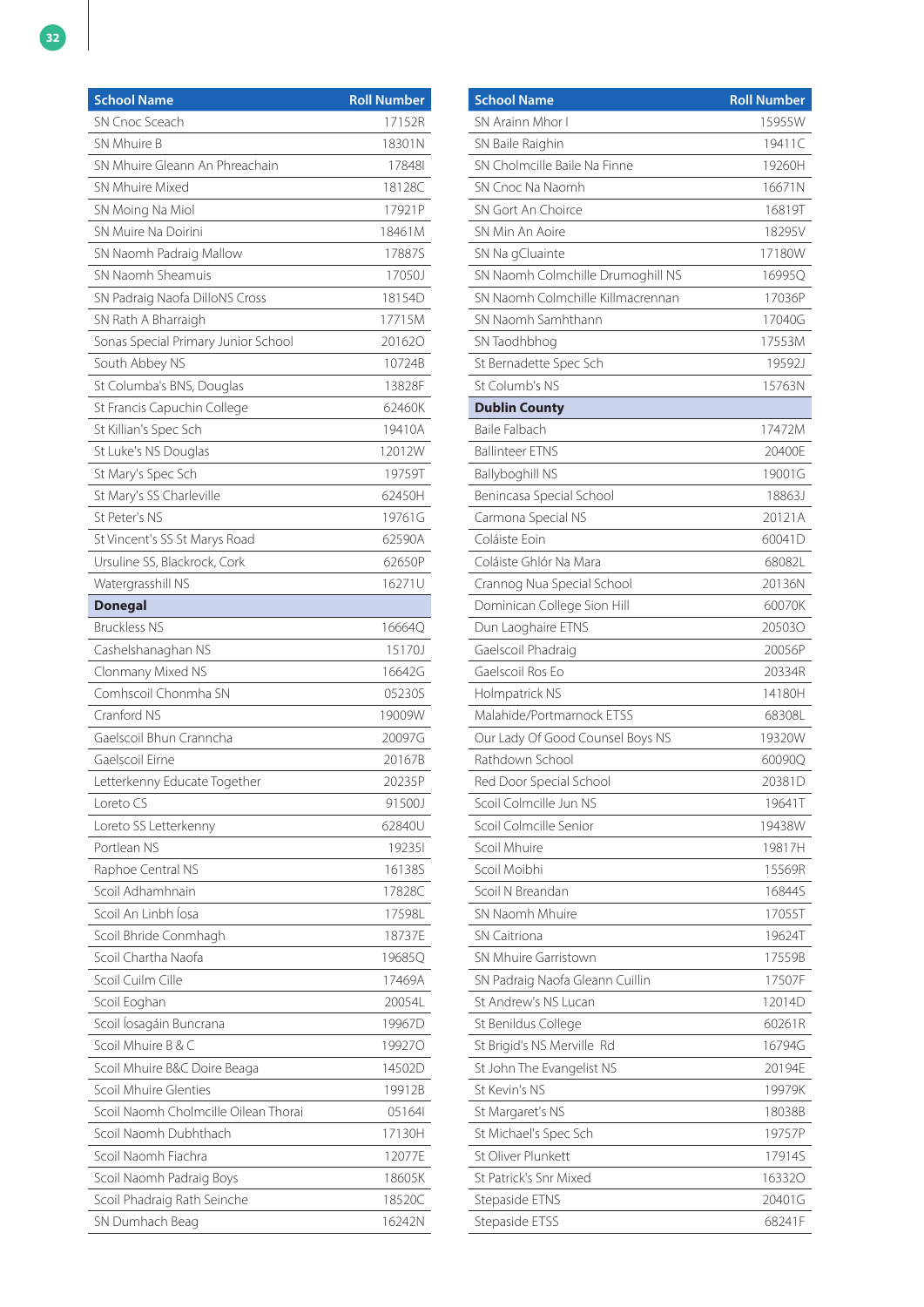| <b>School Name</b>                     | <b>Roll Number</b> |
|----------------------------------------|--------------------|
| <b>Dublin 1</b>                        |                    |
| Central Infs School                    | 01795A             |
| Central Senior Mixed NS                | 00752A             |
| Naomh Lorcan O Tuathail                | 17110B             |
| O'Connell School                       | 60440R             |
| Scoil Chaoimhin                        | 19831B             |
| St Laurence O'Toole Junior Boys        | 11776C             |
| St Laurence O'Tooles Girls School      | 20228S             |
| <b>Dublin 2</b>                        |                    |
| Catherine McAuley NSC                  | 19705T             |
| Catholic University School             | 60540V             |
| <b>CBS Westland Row</b>                | 60490J             |
| Loreto College 53 St Stephens Green    | 60820E             |
| Scoil Caitriona Na mBraithre           | 19896G             |
| <b>Dublin 3</b>                        |                    |
| Mount Temple Comprehensive School      | 81002K             |
| SN Eoin Baisde                         | 17936F             |
| <b>Dublin 4</b>                        |                    |
| Enable Ireland Sandymount School       | 18370J             |
| John Scottus NS                        | 20103V             |
| Scoil Mhuire Gilford Road              | 118941             |
| Scoil Muire                            | 20545H             |
| Shellybanks ETNS                       | 20441S             |
| <b>Dublin 5</b>                        |                    |
| Abacas Kilbarrack                      | 203751             |
| Cromcastle Green BNS                   | 19297H             |
| Mercy College Coolock                  | 60871V             |
| Scoil Assaim B                         | 17976R             |
| Scoil Chiarain                         | 17732M             |
| SN Caitriona C                         | 183611             |
| <b>SN Caitriona Naionain</b>           | 18362K             |
| St Benedict's And St Mary's NS         | 20281W             |
| St David's CBS                         | 60471F             |
| St Fithne's Senior GNS                 | 18969C             |
| St Michael's House Special NS Foxfield | 20279M             |
| <b>Dublin 6</b>                        |                    |
| Alexandra College                      | 60910F             |
| Clochar Lughaidh Naoidh                | 17211H             |
| <b>Dublin 6W</b>                       |                    |
| Gaelscoil Mologa                       | 199071             |
| St Clare's Convent NS                  | 16651H             |
| <b>Dublin 7</b>                        |                    |
| Dublin 7 ETNS                          | 20131D             |
| Gaelscoil Bharra                       | 200470             |
| Presentation PS George's Hill          | 05933G             |
| St Vincent's Home NS                   | 190391             |
| <b>Dublin 8</b>                        |                    |
| Presentation PS Blackpitts             | 13611D             |
| Sancta Maria CBS                       | 17893n             |
| Scoil Treasa Naofa Petrie Road         | 19933J             |
| SN Muire Gan Smal B                    | 17083B             |

| <b>School Name</b>                   | <b>Roll Number</b> |
|--------------------------------------|--------------------|
| St Audoen's NS                       | 20104A             |
| St Enda's PS                         | 14556D             |
| St James's PS                        | 20429F             |
| St Patrick's Cathedral Choir School  | 19480V             |
| St Patrick's Cathedral GS            | 606601             |
| <b>Dublin 9</b>                      |                    |
| Bantiarna Na mBuanna B               | 18910P             |
| Gaelscoil Bhaile Munna               | 20015B             |
| Our Lady Of Victories Infant NS      | 19242F             |
| St Michael's Hse Spec Sc Ballymun Rd | 18763F             |
| St Paul's Hospital Special School    | 193161             |
| St Vincent De Paul's Girls School    | 16753P             |
| St Vincent's Convent Inf NS          | 16754R             |
| <b>Dublin 10</b>                     |                    |
| De La Salle NS                       | 20391G             |
| St Michael's NS Dominican Convent    | 19662E             |
| St Raphael's NS                      | 19663G             |
| St Ultan's NS                        | 20092T             |
| <b>Dublin 11</b>                     |                    |
| Gaelscoil Ui Earcain                 | 20220C             |
| New Cross College                    | 68181N             |
| St Brigid's Senior Girls School      | 19929S             |
| <b>St Canice's BNS</b>               | 18682F             |
| St Canice's GNS                      | 18683H             |
| St Joseph's GNS                      | 19015R             |
| St Joseph's Senior NS                | 195831             |
| St Malachy's NS                      | 19619D             |
| St Mary's SS Holy Faith Convent      | 60770P             |
| <b>Dublin 12</b>                     |                    |
| Drimnagh Castle CBS NS               | 19837N             |
| Muire Na Dea Coirle G                | 173551             |
| Scoil Iosagain Aughavannagh Road     | 17603B             |
| Scoil Mhuire Ogh 1                   | 16964F             |
| Setanta Special School               | 20028K             |
| SN Naomh Cillin                      | 16983J             |
| <b>Dublin 13</b>                     |                    |
| St Fintan's NS                       | 195491             |
| St Francis Of Assisi NS              | 203041             |
| St Kevins' Junior NS                 | 19538D             |
| St Paul's Junior NS                  | 19471U             |
| St Paul's Sen NS                     | 19618B             |
| <b>Dublin 14</b>                     |                    |
| Gaelcholáiste An Phiarsaigh          | 68161H             |
| Mount Anville SS                     | 60140F             |
| Our Lady's NS                        | 19922E             |
| <b>Dublin 15</b>                     |                    |
| <b>Edmund Rice College</b>           | 68306H             |
| Gaelscoil An Chuilinn                | 20394M             |
| Le Chéile SS                         | 68083N             |
| Mary Mother Of Hope Senior NS        | 20137P             |
|                                      |                    |
| Powerstown ETNS                      | 20384J             |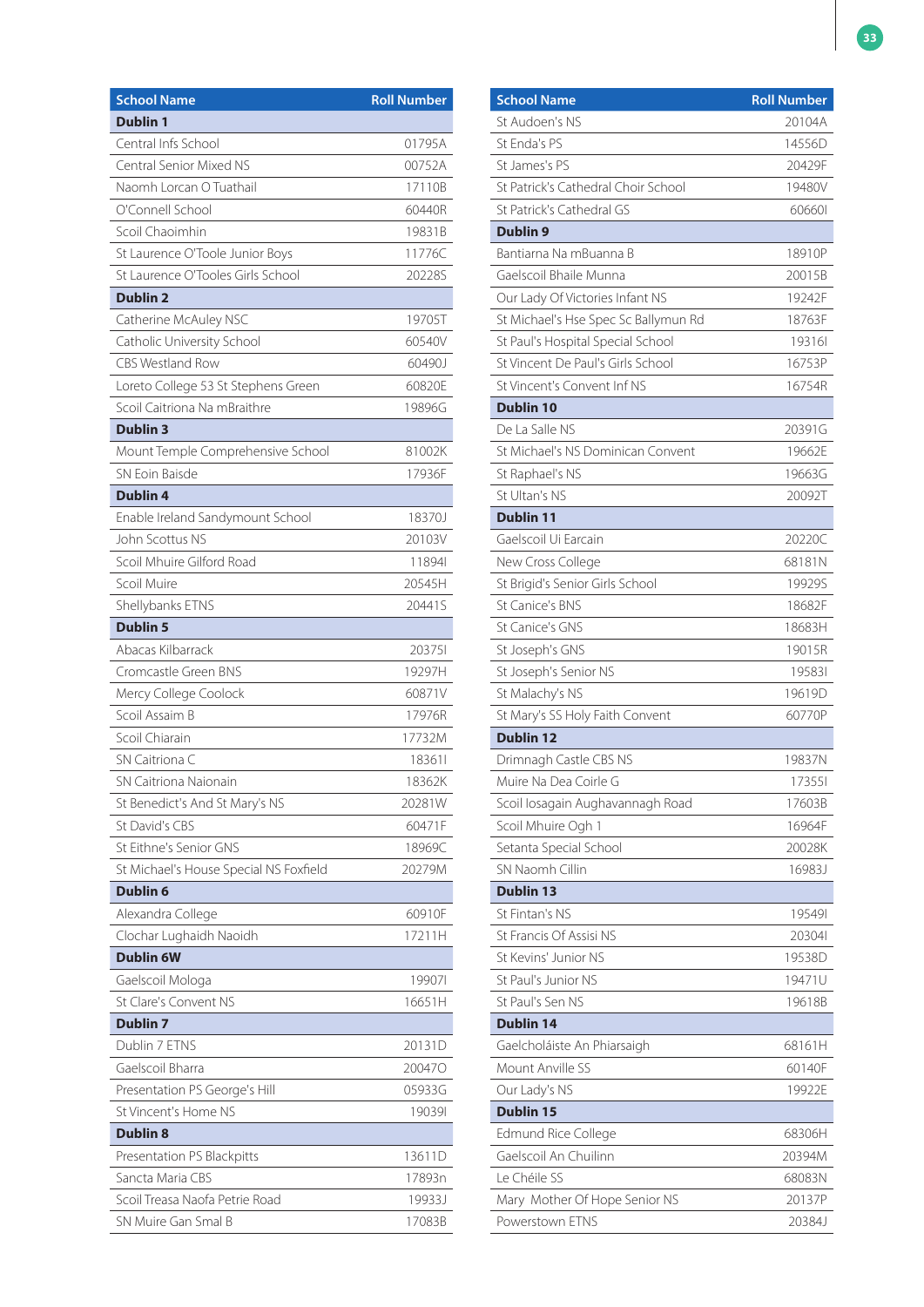| <b>School Name</b>                         | <b>Roll Number</b> |
|--------------------------------------------|--------------------|
| <b>SN Mhuire Sois</b>                      | 19605P             |
| St Francis Xavier J NS                     | 19435Q             |
| St Francis Xavier Senior NS                | 19470S             |
| <b>Tyrrelstown ETNS</b>                    | 20201V             |
| <b>Dublin 16</b>                           |                    |
| <b>Bishop Galvin NS</b>                    | 19494J             |
| Bishop Shanahan NS                         | 19658N             |
| Saplings Special School Ballyroan Crescent | 20372C             |
| Scoil Na Maighdine Mhuire Boy              | 19314E             |
| <b>Dublin 17</b>                           |                    |
| Darndale NS Junior                         | 19454U             |
| Gaelscoil Cholmcille                       | 20052H             |
| Malahide/Portmarnock ETNS                  | 20445D             |
| Our Lady Immac Sen NS                      | 19524P             |
| St Francis Junior NS                       | 17104G             |
| St Thomas Special Sch                      | 19793T             |
| <b>Dublin 18</b>                           |                    |
| Holy Trinity NS Glencairn                  | 20190T             |
| Rathmichael NS                             | 11873A             |
| St Brigid's Girls NS                       | 16353W             |
| St Laurence College                        | 60262T             |
| St Michael's Hse Spec Sc St Michaels       | 18671A             |
| House                                      |                    |
| <b>Dublin 20</b>                           |                    |
| Ballydowd High Support Special School      | 20390E             |
| Stewarts School                            | 19032R             |
| The King's Hospital                        | 60272W             |
| <b>Dublin 22</b>                           |                    |
| Gaelscoil Chluain Dolcain                  | 19855P             |
| <b>Dublin 24</b>                           |                    |
| An Chroi Ro Naofa Sois                     | 19652B             |
| Firhouse ETNS                              | 20411J             |
| Gaelscoil Na Giúise                        | 20412L             |
| Killinarden CS                             | 91337B             |
| Old Bawn CS                                | 91336W             |
| Scoil Carmel Teach Giuise                  | 17899C             |
| Scoil Chaitlin Maude                       | 19872P             |
| Scoil N An Croi Ro Naofa                   | 19543T             |
| SN Aenghusa                                | 19576L             |
| St Aidan's CS                              | 91338D             |
| St Anne's PS                               | 20173T             |
| St Rose's Special School                   | 200100             |
| The Adelaide & Meath Hospital              | 19207D             |
| <b>Galway</b>                              |                    |
| Ainbhthin Noafa                            | 14590D             |
| <b>Ballinderreen Mixed NS</b>              | 07551C             |
| <b>Ballyconeely NS</b>                     | 19290Q             |
| Ballymacward Central Sc                    | 19283T             |
| Bunscoil Phádraig Naofa                    | 17282H             |
| Claregalway ETNS                           | 20211B             |
| Cloughanower NS                            | 14448A             |

| <b>School Name</b>                  | <b>Roll Number</b> |
|-------------------------------------|--------------------|
| Gaelscoil Iarfhlatha                | 200611             |
| Gaelscoil Na Bhfili                 | 20264W             |
| Gaelscoil Riabhach                  | 20123E             |
| Gaelscoil Riada                     | 20237T             |
| Galway Steiner NS                   | 20462D             |
| Garrafrauns Central Sch             | 19391W             |
| Gort NS                             | 20465J             |
| Gortanumera NS                      | 08379V             |
| Kilchreest NS                       | 19544V             |
| Kilcolgan ETNS                      | 20326S             |
| Kilconly NS                         | 154751             |
| Knocknacarra ETNS                   | 20410H             |
| Lake View School                    | 192010             |
| Mercy College                       | 631711             |
| Naomh Colman Mac Duaigh             | 19377F             |
| Our Lady's College Galway           | 68285C             |
| Presentation PS Tuam                | 18042P             |
| Rosedale School                     | 20070J             |
| Scoil Sailearna                     | 12706J             |
| Scoil Bhride An Cnoc Bhreac         | 17934B             |
| Scoil Bhríde Mionloch               | 17759J             |
| Scoil Bhrige Agus Bhreandain Naofa  | 19997M             |
| Scoil Bride Brierfield              | 18309G             |
| Scoil Einne                         | 20115F             |
| Scoil Iarlatha Naofa                | 17863E             |
| Scoil Mhuire Primary Sch            | 12250P             |
| Scoil Na Trionoide Naofa Muirbheach | 19226H             |
| Scoil Naomh Chuan                   | 18441G             |
| Scoil Naomh Fanna                   | 18112K             |
| Scoil Naomh Einde                   | 18929N             |
| Scoil Ronain                        | 14724V             |
| SN An Droma Ballinakill             | 17331R             |
| SN Ard                              | 14421D             |
| SN Ath Eascrach Chuain              | 16982H             |
| SN Baile An Leasa                   | 17760R             |
| SN Breandan Naofa Doire Jubhair     | 17547R             |
| SN Bride Naofa                      | 17782E             |
| SN Brighdhe Naofa                   | 17772B             |
| SN Caitriona Naofa Eachdruim        | 17613E             |
| SN Caomhain                         | 17289V             |
| SN Cearn Mor                        | 19828M             |
| SN Ciarain Naofa                    | 17869Q             |
| SN Cill Solain                      | 18113M             |
| <b>SN Cill Tartain</b>              | 17789S             |
| <b>SN Colmcille</b>                 | 17221K             |
| SN Eanna                            | 12502Q             |
| SN Gort Na Gaoithe                  | 181111             |
| SN lognaid                          | 19371Q             |
| SN Mhic Dara                        | 19932H             |
| SN Muine Mhea                       | 18746F             |
| SN N Breandain                      | 18163E             |
|                                     |                    |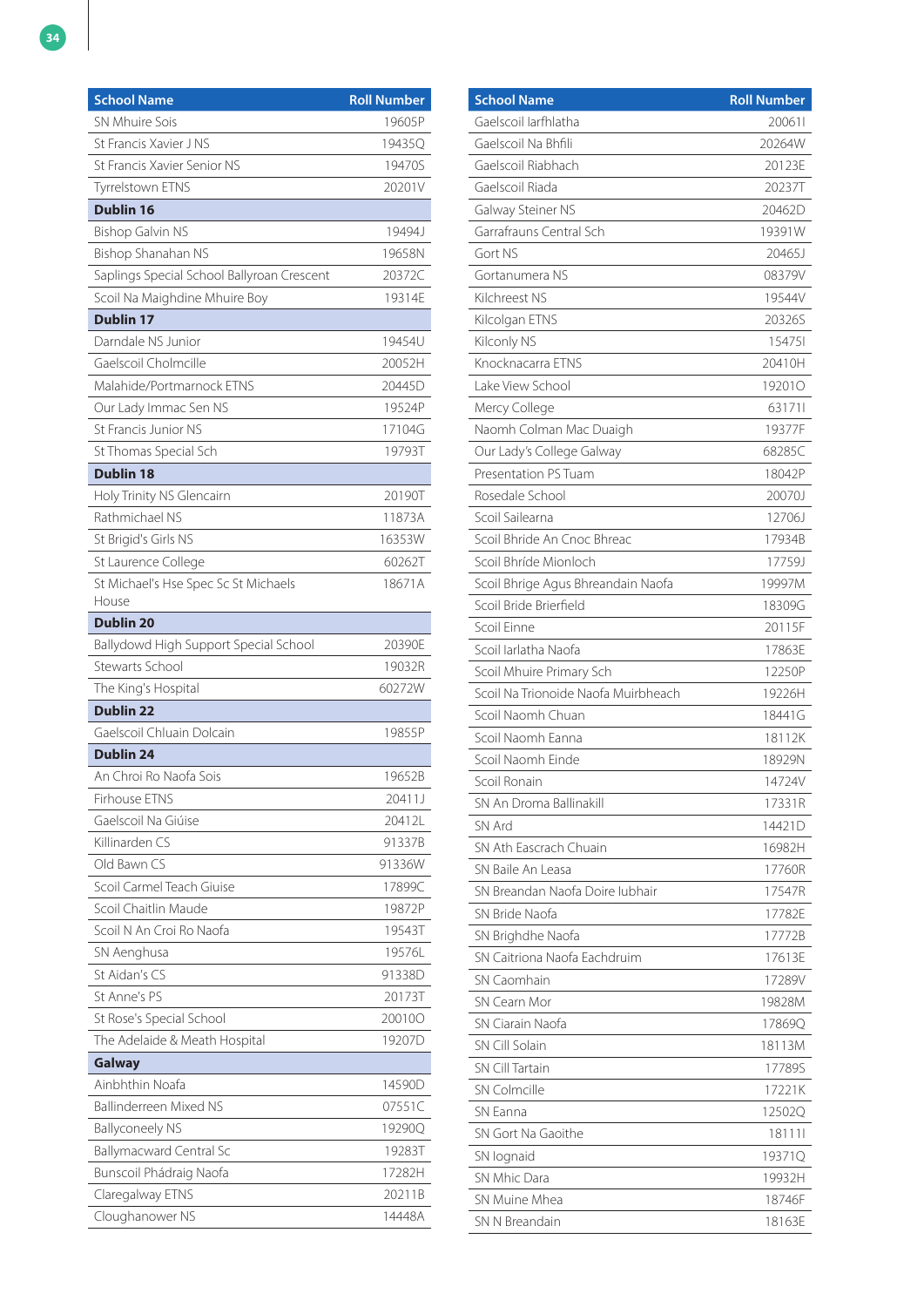| <b>School Name</b>                  | <b>Roll Number</b> |
|-------------------------------------|--------------------|
| SN Na Cealltraighe                  | 170951             |
| SN Na Heaglaise                     | 15027E             |
| SN Naomh losef Cong                 | 13686L             |
| SN Naomh Padraig Creagmore          | 16936A             |
| SN Naomh Treasa Killure             | 10095T             |
| SN Naomh Uinseann                   | 16857E             |
| SN Padraic Naofa                    | 177841             |
| SN Padraig Naofa Lisin Na Heilte    | 142730             |
| SN Pairc Na Slinne                  | 17242S             |
| SN Uachtar Ard                      | 201990             |
| SN Ui Cheithearnaigh                | 19969H             |
| St Brendan's NS                     | 15997P             |
| St Colman's Mixed NS                | 19276W             |
| St Cuan's College                   | 62930V             |
| St Joseph's NS Woodford             | 15958F             |
| St Oliver Plunkett NS               | 19380R             |
| Tígh Nan Dooley Child Education And | 20329B             |
| Development Centre                  |                    |
| Togala Mhuire                       | 18097R             |
| <b>Kerry</b>                        |                    |
| Ballymacelligott 1 NS               | 097821             |
| Castlemaine NS                      | 18832V             |
| Cil Conla NS                        | 18214S             |
| Coláiste Bhréanainn                 | 61320M             |
| Coolard Mixed NS                    | 12587E             |
| Curraheen Mixed NS                  | 15978L             |
| Dromclough NS                       | 19957A             |
| Freastogail Mhuire Mixed            | 17915U             |
| Gaelscoil Faithleann                | 199411             |
| Gaelscoil Naomh Aogain              | 19917L             |
| Glenflesk NS                        | 093020             |
| Knocknagoshel NS                    | 09708T             |
| Lissivigeen Mixed NS                | 08791E             |
| Meanscoil Phadraig Naofa            | 61250R             |
| Nagle Rice PS                       | 20229U             |
| Presentation SS Listowel            | 61380H             |
| Realt Na Maidne                     | 198460             |
| Scoil An Fheirtéaraigh              | 10755M             |
| Scoil Chorp Chríost                 | 10775S             |
| Scoil Eoin                          | 05348S             |
| Scoil Mhuire, Brosna                | 182830             |
| Scoil Naomh Iosef Ballyheigue       | 18856M             |
| Scoil Nuachabhail                   | 10326M             |
| Scoil Réalt Na Mara                 | 12820H             |
| SN An Chroi Naofa                   | 16871V             |
| SN An Ghleanna Baile An Sceilg      | 08147A             |
| SN Ceann Tra Meascaithe             | 15592M             |
| <b>SN Cill Cruinn</b>               | 17072T             |
| SN Mainistir O dTorna               | 18665F             |
| SN Mhuire De Lourdes                | 10957B             |
| SN Na Srona                         | 17747C             |
|                                     |                    |

| <b>School Name</b>                   | <b>Roll Number</b> |
|--------------------------------------|--------------------|
| SN Naomh Mhichil                     | 19436S             |
| SN Oilibhear Naofa                   | 19492F             |
| Spa NS                               | 187021             |
| St John's NS                         | 20197K             |
| St Michael's College Listowel        | 61370E             |
| Tiernaboul NS                        | 15644F             |
| <b>Kildare</b>                       |                    |
| Almhaine NS                          | 17567A             |
| Brannoxtown NS                       | 16817P             |
| Churchtown NS                        | 07790U             |
| Clongowes Wood College               | 61720F             |
| Curragh Camp GNS                     | 16636L             |
| Gaelscoil Mhic Aodha                 | 20428D             |
| Kildare Town Educate Together        | 20403K             |
| Leixlip CS                           | 91371B             |
| Maynooth ETNS                        | 20292E             |
| Mercy Convent PS, Naas, Co. Kildare  | 15040T             |
| Newtown NS Enfield                   | 18650P             |
| Rathangan BNS                        | 15957D             |
| Salesian College                     | 61661P             |
| Scoil Dara                           | 61691B             |
| Scoil Naomh Lorcáin                  | 18063A             |
| Scoil Naomh Padraig Hazelhatch Road  | 20257C             |
| SN Brighde Milltown                  | 16654N             |
| SN Cill Daingin                      | 186751             |
| SN Colmcill Naofa                    | 177870             |
| SN Connlaodh Naofa N                 | 17873H             |
| SN Na Maighdine Mhuire               | 18287W             |
| SN Naomh Padraig                     | 16635J             |
| SN Naomh Pheadar                     | 167071             |
| SN Nmh Mhuire                        | 16777G             |
| St Anne's Special School             | 19277B             |
| St Brigid's PS Kildare Town          | 20427B             |
| St Conleth's And Mary's NS           | 17872F             |
| St David's NS                        | 11893G             |
| St Patrick's NS Johnstownbridge      | 18130M             |
| <b>Kilkenny</b>                      |                    |
| <b>Ballyragget Boys</b>              | 02749V             |
| <b>Bunscoil McAuley Rice</b>         | 20255V             |
| Colmcille Mixed NS                   | 17911M             |
| CS Castlecomer                       | 91360T             |
| Kilmoganny Mixed NS                  | 07481H             |
| Presentation SS Loughboy             | 61590S             |
| Scoil Bhride B7c                     | 18078N             |
| Scoil Lachtain                       | 00796U             |
| Scoil Mhichil Naofa                  | 17758H             |
| Scoil Naomh Bhríde NS                | 17649C             |
| SN Mhichil Naofa Galmoy              | 17222M             |
| SN Moin Ruadh Mixed                  | 17590S             |
| SN Naomh Colmain Clarach Higginstown | 16116              |
| St Canice's Co-Ed NS                 | 19626A             |
|                                      |                    |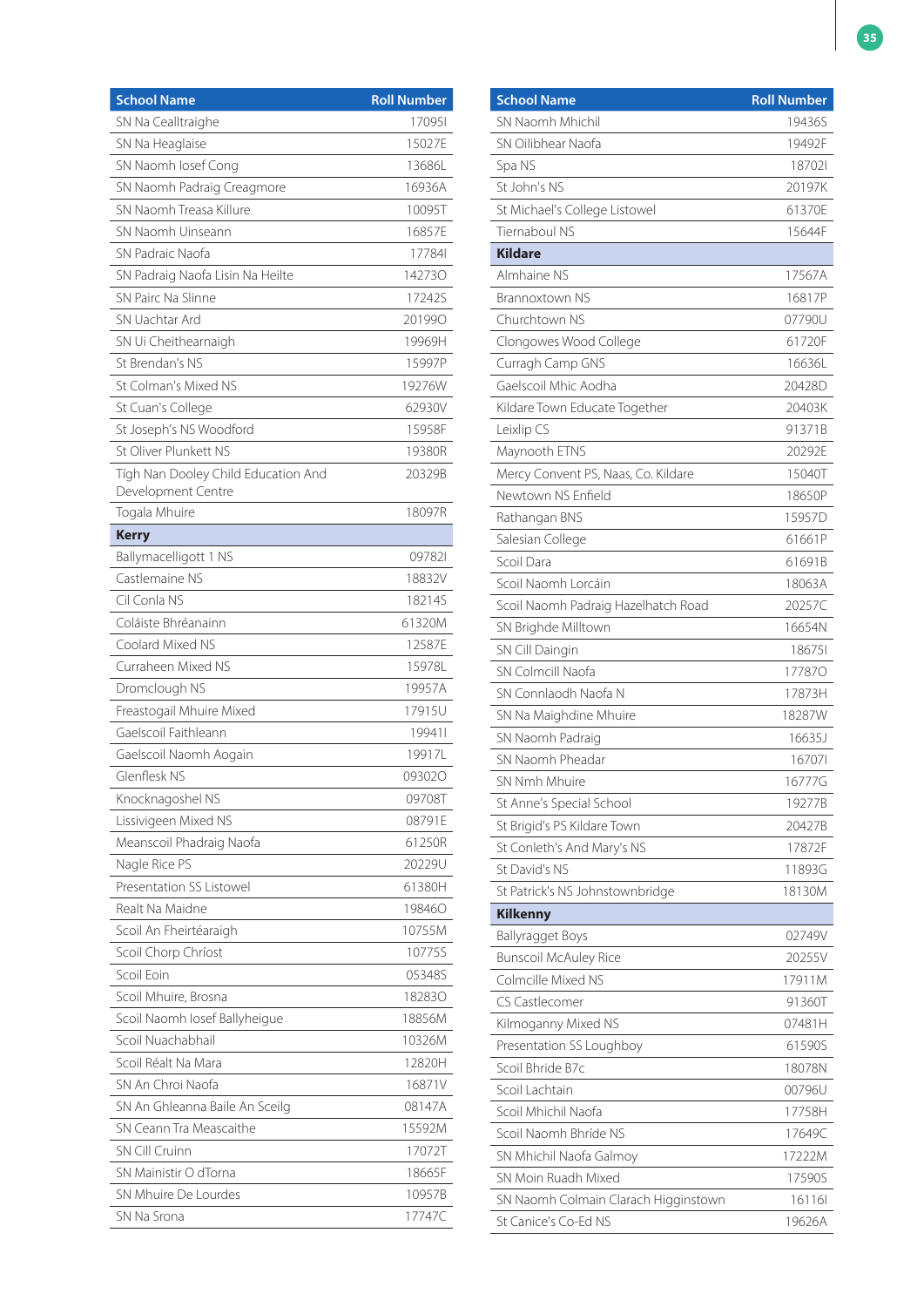| <b>School Name</b>              | <b>Roll Number</b> |
|---------------------------------|--------------------|
| The High Support Special School | 20132F             |
| The Rower Mixed NS              | 15160G             |
| Laois                           |                    |
| Cill An Iubhair NS              | 17084D             |
| Cloch An tSionnaigh NS          | 15562D             |
| Gaelscoil Phort Laoise          | 200810             |
| Heywood CS                      | 91427C             |
| Mountmellick Boys NS            | 16070K             |
| Mountmellick CS                 | 91426A             |
| Na Carraige NS                  | 18206T             |
| Paddock NS                      | 13173F             |
| Presentation PS Station Road    | 155561             |
| Rath Mixed NS                   | 13741Q             |
| Rathdomhnaigh NS                | 18075H             |
| Scoil An Chroi Ro Naofa         | 18014K             |
| Scoil Bhride NS                 | 19747M             |
| Scoil Mhuire Abbeyleix          | 19750B             |
| Scoil Padraig                   | 17064U             |
| Scoil Phadraig Portarlington    | 17827A             |
| Scoil Tíghearnach Naofa         | 19791P             |
| SN Baile Finn                   | 15537E             |
| SN Cuil An tSudaire 2           | 18203N             |
| SN Fionntan Naofa               | 17489G             |
| St Coleman's NS                 | 20353V             |
| St Fintan's NS                  | 07636K             |
| <b>St Francis SS</b>            | 19337Q             |
| St Mary's CBS Borris Road       | 63430G             |
| Leitrim                         |                    |
| Achadh Na Sileann               | 19365V             |
| Aughawillan NS                  | 16932P             |
| Drumeela NS                     | 148981             |
| Gaelscoil Chluainín             | 202600             |
| Gaelscoil Liatroma              | 20212D             |
| Mohill NS                       | 20203C             |
| St Hugh's NS                    | 18181G             |
| St Michael's NS Glenfarne       | 192550             |
| Limerick                        |                    |
| Abbeyfeale BNS 1                | 16264A             |
| Ardpatrick NS                   | 08419H             |
| Ardscoil Ris                    | 64201T             |
| <b>Bohermore NS</b>             | 08342V             |
| Carnane Mixed NS                | 09132P             |
| Carrickerry NS                  | 11280T             |
| Catherine McAuley Sp S          | 186921             |
| Cloverfield NS                  | 15700M             |
| Colaiste Mhichil                | 64200R             |
| Convent Of Mercy NS Abbeyfeale  | 17060M             |
| Doon Convent NS                 | 14625T             |
| Gaelscoil An Raithin            | 20181S             |
| Gaelscoil O Doghair             | 19883U             |
| Gaelscoil Sheoirse Clancy       | 19931F             |

| <b>School Name</b>                     | <b>Roll Number</b> |
|----------------------------------------|--------------------|
| Glenbrohane NS                         | 12613C             |
| Kilteely NS                            | 14005M             |
| Laurel Hill Coláiste FCJ               | 64270P             |
| Laurel Hill SS FCJ                     | 64260M             |
| Le Cheile NS                           | 204590             |
| Mid West School H Imp                  | 19719H             |
| Nicker NS                              | 14231V             |
| Our Lady's Abbey                       | 09296W             |
| Pallaskenry NS                         | 12631E             |
| Scoil Fhionáin                         | 13026P             |
| Scoil Ide Naofa                        | 18426K             |
| Scoil Mhuire Effin                     | 17299B             |
| Scoil Naomh Mhuire Cnoc Ui Coileain    | 17593B             |
| Scoil Naomh Muire                      | 18236F             |
| Scoil Padraig Naofa C                  | 16444C             |
| SN Beal Atha Grean                     | 19323F             |
| SN Naomh Padraig Abbeyfeale            | 12368P             |
| St Canice's Special School             | 20117J             |
| St Clement's College                   | 64220A             |
| St Gabriel's School                    | 19603L             |
| St Mary's NS Island Road               | 204050             |
| St Vincent's Sp School                 | 19200M             |
| <b>Longford</b>                        |                    |
| Fermoyle Mixed NS                      | 13320P             |
| Naomh Dominic NS                       | 15154L             |
| Naomh Padraigns Muckerstaff            | 13752V             |
| Scoil Mhuire                           | 17644P             |
| St Columba's Mixed NS                  | 12813K             |
| St Mary's NS Edgeworthstown            | 20124G             |
| Stonepark NS                           | 14386E             |
| The Sacred Heart Primary NS            | 20101R             |
| Louth                                  |                    |
| Castletown Rd Convent                  | 14651U             |
| Dulargy Mixed NS                       | 13670T             |
| Presentation Convent Ballymakenny Road | 00851C             |
| Réalt Na Mara School                   | 20339E             |
| SN San Nioclas Nicholas St             | 183470             |
| Scoil Na mBraithre SN                  | 17059E             |
| SN An tSlanaitheora B                  | 19246N             |
| SN An tSlanaitheora C                  | 19247P             |
| SN Aonghusa                            | 19740V             |
| SN Bhride Ard Achaidh                  | 17965M             |
| <b>SN Eoin Baiste</b>                  | 20163Q             |
| SN Mhuire Muchgrange                   | 18034Q             |
| SN Muire Gan Smal Cartown              | 18045V             |
| St Mary's College                      | 63890R             |
| St Mary's Diocesan School              | 63841E             |
| St Mary's Parish PS                    | 20205G             |
| St Nicholas Monastery NS               | 16469S             |
| <b>Mayo</b>                            |                    |
| <b>Ballintubber NS Claremorris</b>     | 07374G             |
|                                        |                    |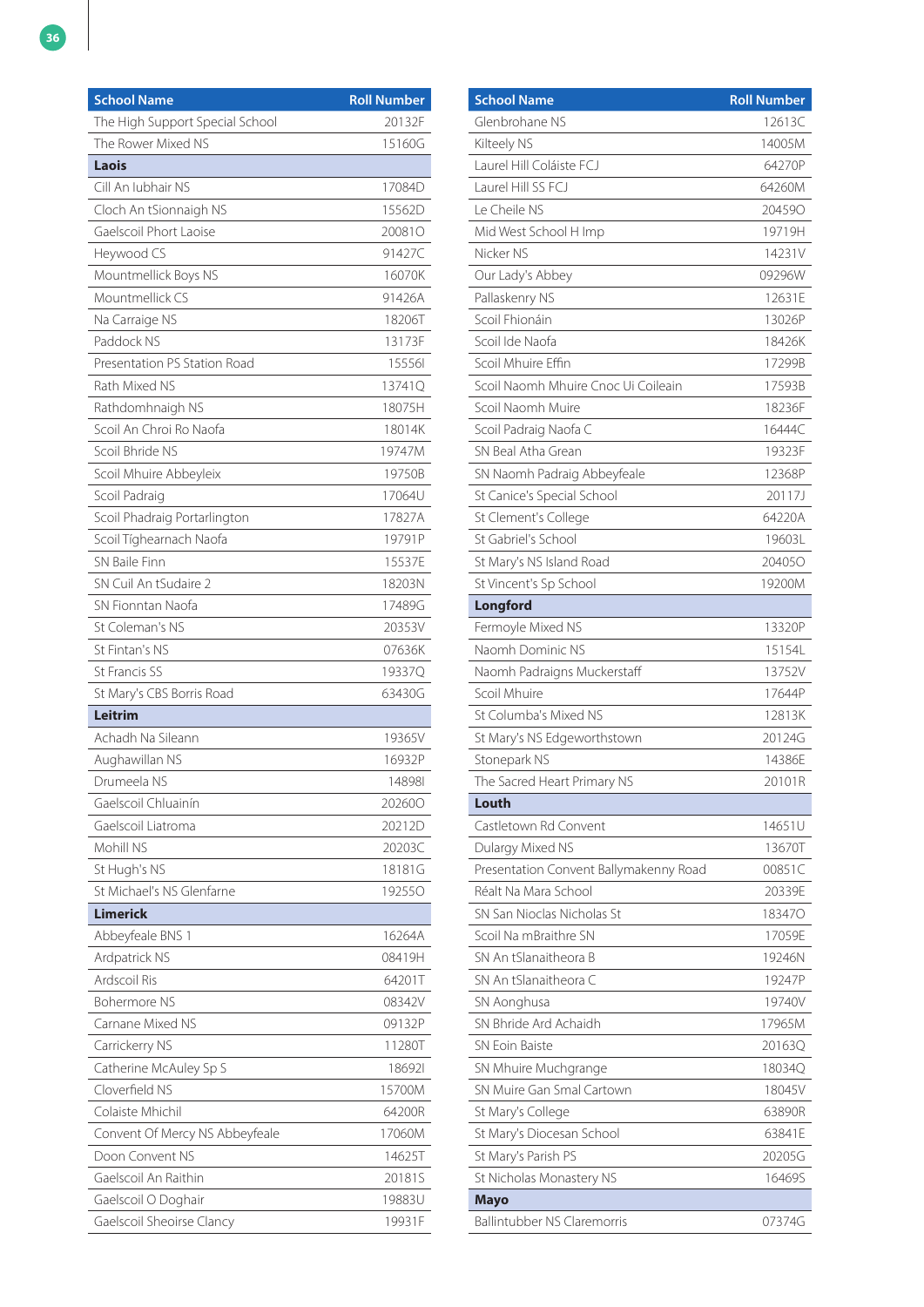| Beannchor NS<br>13684H<br>Bofield Mixed NS<br>144180<br><b>Breaffy NS</b><br>13781F<br><b>Breafy NS</b><br>15555G<br>Carracastle Central NS<br>19651W<br>Carraholly NS<br>17483R<br>Ceara NS<br>16630W<br>Cloonlyon NS<br>12936D<br>Corclough NS<br>15014S<br>Culmore NS<br>16780S<br><b>Foxford Central NS</b><br>19812U<br>Geesala Central School<br>19776T<br>Killasser NS<br>16269K<br>20513R<br>Kilmurry NS<br>Newport Central<br>19451O<br>Newtownwhite ETNS<br>09040K<br>15257V<br>Quignamanger NS<br>Rice College Castlebar Road<br>64700O<br>Saint John's NS<br>16289Q<br>Scoil Iosa<br>20275E<br>Scoil Phádraig<br>20230F<br>18562S<br>SN An Teaghlaigh<br>SN An Trian Lair<br>13389F<br>SN Athracht Nfa Buach<br>18003F<br>SN B Curnanool<br>14497N<br>SN Ball Aluinn<br>17119T<br>SN Beal A Bhulain<br>14866S<br>SN Beal Atha Na Hein<br>13444K<br>SN Ceathru An Chlochar<br>12816Q<br>SN Dhumha Thuama<br>14193Q<br>123731<br>SN Eachleime<br>SN Gort An Eadain<br>13773G<br>14205U<br>SN Mainistir Muigheo<br>SN Naomh Feichin<br>07075T<br>SN Naomh Iosaf<br>18818E<br>SN Naomh Padraig Corrabheagain<br>12206M<br>SN Naomh Proinnsias<br>176151<br>SN Naomh Seosamh<br>18754E<br>SN Naomh Sheosamh Shrule<br>16984L<br>SN Nmh Treasa<br>18145C<br>St Aidan's NS<br>19903A<br>St John's NS<br>155391<br>St Joseph's SS Castlebar<br>64590K<br>St Mary's NS Aghamore<br>15030Q<br>St Patrick's Central NS<br>19911W<br>St Peter's NS Snugboro<br>19916J<br><b>Meath</b><br>Ashbourne ETNS<br>20396Q<br>17175G<br>Bohermeen NS<br>Dunderry NS<br>17560J | <b>School Name</b> | <b>Roll Number</b> |
|----------------------------------------------------------------------------------------------------------------------------------------------------------------------------------------------------------------------------------------------------------------------------------------------------------------------------------------------------------------------------------------------------------------------------------------------------------------------------------------------------------------------------------------------------------------------------------------------------------------------------------------------------------------------------------------------------------------------------------------------------------------------------------------------------------------------------------------------------------------------------------------------------------------------------------------------------------------------------------------------------------------------------------------------------------------------------------------------------------------------------------------------------------------------------------------------------------------------------------------------------------------------------------------------------------------------------------------------------------------------------------------------------------------------------------------------------------------------------------------------------------------------------------------------------------------------|--------------------|--------------------|
|                                                                                                                                                                                                                                                                                                                                                                                                                                                                                                                                                                                                                                                                                                                                                                                                                                                                                                                                                                                                                                                                                                                                                                                                                                                                                                                                                                                                                                                                                                                                                                      |                    |                    |
|                                                                                                                                                                                                                                                                                                                                                                                                                                                                                                                                                                                                                                                                                                                                                                                                                                                                                                                                                                                                                                                                                                                                                                                                                                                                                                                                                                                                                                                                                                                                                                      |                    |                    |
|                                                                                                                                                                                                                                                                                                                                                                                                                                                                                                                                                                                                                                                                                                                                                                                                                                                                                                                                                                                                                                                                                                                                                                                                                                                                                                                                                                                                                                                                                                                                                                      |                    |                    |
|                                                                                                                                                                                                                                                                                                                                                                                                                                                                                                                                                                                                                                                                                                                                                                                                                                                                                                                                                                                                                                                                                                                                                                                                                                                                                                                                                                                                                                                                                                                                                                      |                    |                    |
|                                                                                                                                                                                                                                                                                                                                                                                                                                                                                                                                                                                                                                                                                                                                                                                                                                                                                                                                                                                                                                                                                                                                                                                                                                                                                                                                                                                                                                                                                                                                                                      |                    |                    |
|                                                                                                                                                                                                                                                                                                                                                                                                                                                                                                                                                                                                                                                                                                                                                                                                                                                                                                                                                                                                                                                                                                                                                                                                                                                                                                                                                                                                                                                                                                                                                                      |                    |                    |
|                                                                                                                                                                                                                                                                                                                                                                                                                                                                                                                                                                                                                                                                                                                                                                                                                                                                                                                                                                                                                                                                                                                                                                                                                                                                                                                                                                                                                                                                                                                                                                      |                    |                    |
|                                                                                                                                                                                                                                                                                                                                                                                                                                                                                                                                                                                                                                                                                                                                                                                                                                                                                                                                                                                                                                                                                                                                                                                                                                                                                                                                                                                                                                                                                                                                                                      |                    |                    |
|                                                                                                                                                                                                                                                                                                                                                                                                                                                                                                                                                                                                                                                                                                                                                                                                                                                                                                                                                                                                                                                                                                                                                                                                                                                                                                                                                                                                                                                                                                                                                                      |                    |                    |
|                                                                                                                                                                                                                                                                                                                                                                                                                                                                                                                                                                                                                                                                                                                                                                                                                                                                                                                                                                                                                                                                                                                                                                                                                                                                                                                                                                                                                                                                                                                                                                      |                    |                    |
|                                                                                                                                                                                                                                                                                                                                                                                                                                                                                                                                                                                                                                                                                                                                                                                                                                                                                                                                                                                                                                                                                                                                                                                                                                                                                                                                                                                                                                                                                                                                                                      |                    |                    |
|                                                                                                                                                                                                                                                                                                                                                                                                                                                                                                                                                                                                                                                                                                                                                                                                                                                                                                                                                                                                                                                                                                                                                                                                                                                                                                                                                                                                                                                                                                                                                                      |                    |                    |
|                                                                                                                                                                                                                                                                                                                                                                                                                                                                                                                                                                                                                                                                                                                                                                                                                                                                                                                                                                                                                                                                                                                                                                                                                                                                                                                                                                                                                                                                                                                                                                      |                    |                    |
|                                                                                                                                                                                                                                                                                                                                                                                                                                                                                                                                                                                                                                                                                                                                                                                                                                                                                                                                                                                                                                                                                                                                                                                                                                                                                                                                                                                                                                                                                                                                                                      |                    |                    |
|                                                                                                                                                                                                                                                                                                                                                                                                                                                                                                                                                                                                                                                                                                                                                                                                                                                                                                                                                                                                                                                                                                                                                                                                                                                                                                                                                                                                                                                                                                                                                                      |                    |                    |
|                                                                                                                                                                                                                                                                                                                                                                                                                                                                                                                                                                                                                                                                                                                                                                                                                                                                                                                                                                                                                                                                                                                                                                                                                                                                                                                                                                                                                                                                                                                                                                      |                    |                    |
|                                                                                                                                                                                                                                                                                                                                                                                                                                                                                                                                                                                                                                                                                                                                                                                                                                                                                                                                                                                                                                                                                                                                                                                                                                                                                                                                                                                                                                                                                                                                                                      |                    |                    |
|                                                                                                                                                                                                                                                                                                                                                                                                                                                                                                                                                                                                                                                                                                                                                                                                                                                                                                                                                                                                                                                                                                                                                                                                                                                                                                                                                                                                                                                                                                                                                                      |                    |                    |
|                                                                                                                                                                                                                                                                                                                                                                                                                                                                                                                                                                                                                                                                                                                                                                                                                                                                                                                                                                                                                                                                                                                                                                                                                                                                                                                                                                                                                                                                                                                                                                      |                    |                    |
|                                                                                                                                                                                                                                                                                                                                                                                                                                                                                                                                                                                                                                                                                                                                                                                                                                                                                                                                                                                                                                                                                                                                                                                                                                                                                                                                                                                                                                                                                                                                                                      |                    |                    |
|                                                                                                                                                                                                                                                                                                                                                                                                                                                                                                                                                                                                                                                                                                                                                                                                                                                                                                                                                                                                                                                                                                                                                                                                                                                                                                                                                                                                                                                                                                                                                                      |                    |                    |
|                                                                                                                                                                                                                                                                                                                                                                                                                                                                                                                                                                                                                                                                                                                                                                                                                                                                                                                                                                                                                                                                                                                                                                                                                                                                                                                                                                                                                                                                                                                                                                      |                    |                    |
|                                                                                                                                                                                                                                                                                                                                                                                                                                                                                                                                                                                                                                                                                                                                                                                                                                                                                                                                                                                                                                                                                                                                                                                                                                                                                                                                                                                                                                                                                                                                                                      |                    |                    |
|                                                                                                                                                                                                                                                                                                                                                                                                                                                                                                                                                                                                                                                                                                                                                                                                                                                                                                                                                                                                                                                                                                                                                                                                                                                                                                                                                                                                                                                                                                                                                                      |                    |                    |
|                                                                                                                                                                                                                                                                                                                                                                                                                                                                                                                                                                                                                                                                                                                                                                                                                                                                                                                                                                                                                                                                                                                                                                                                                                                                                                                                                                                                                                                                                                                                                                      |                    |                    |
|                                                                                                                                                                                                                                                                                                                                                                                                                                                                                                                                                                                                                                                                                                                                                                                                                                                                                                                                                                                                                                                                                                                                                                                                                                                                                                                                                                                                                                                                                                                                                                      |                    |                    |
|                                                                                                                                                                                                                                                                                                                                                                                                                                                                                                                                                                                                                                                                                                                                                                                                                                                                                                                                                                                                                                                                                                                                                                                                                                                                                                                                                                                                                                                                                                                                                                      |                    |                    |
|                                                                                                                                                                                                                                                                                                                                                                                                                                                                                                                                                                                                                                                                                                                                                                                                                                                                                                                                                                                                                                                                                                                                                                                                                                                                                                                                                                                                                                                                                                                                                                      |                    |                    |
|                                                                                                                                                                                                                                                                                                                                                                                                                                                                                                                                                                                                                                                                                                                                                                                                                                                                                                                                                                                                                                                                                                                                                                                                                                                                                                                                                                                                                                                                                                                                                                      |                    |                    |
|                                                                                                                                                                                                                                                                                                                                                                                                                                                                                                                                                                                                                                                                                                                                                                                                                                                                                                                                                                                                                                                                                                                                                                                                                                                                                                                                                                                                                                                                                                                                                                      |                    |                    |
|                                                                                                                                                                                                                                                                                                                                                                                                                                                                                                                                                                                                                                                                                                                                                                                                                                                                                                                                                                                                                                                                                                                                                                                                                                                                                                                                                                                                                                                                                                                                                                      |                    |                    |
|                                                                                                                                                                                                                                                                                                                                                                                                                                                                                                                                                                                                                                                                                                                                                                                                                                                                                                                                                                                                                                                                                                                                                                                                                                                                                                                                                                                                                                                                                                                                                                      |                    |                    |
|                                                                                                                                                                                                                                                                                                                                                                                                                                                                                                                                                                                                                                                                                                                                                                                                                                                                                                                                                                                                                                                                                                                                                                                                                                                                                                                                                                                                                                                                                                                                                                      |                    |                    |
|                                                                                                                                                                                                                                                                                                                                                                                                                                                                                                                                                                                                                                                                                                                                                                                                                                                                                                                                                                                                                                                                                                                                                                                                                                                                                                                                                                                                                                                                                                                                                                      |                    |                    |
|                                                                                                                                                                                                                                                                                                                                                                                                                                                                                                                                                                                                                                                                                                                                                                                                                                                                                                                                                                                                                                                                                                                                                                                                                                                                                                                                                                                                                                                                                                                                                                      |                    |                    |
|                                                                                                                                                                                                                                                                                                                                                                                                                                                                                                                                                                                                                                                                                                                                                                                                                                                                                                                                                                                                                                                                                                                                                                                                                                                                                                                                                                                                                                                                                                                                                                      |                    |                    |
|                                                                                                                                                                                                                                                                                                                                                                                                                                                                                                                                                                                                                                                                                                                                                                                                                                                                                                                                                                                                                                                                                                                                                                                                                                                                                                                                                                                                                                                                                                                                                                      |                    |                    |
|                                                                                                                                                                                                                                                                                                                                                                                                                                                                                                                                                                                                                                                                                                                                                                                                                                                                                                                                                                                                                                                                                                                                                                                                                                                                                                                                                                                                                                                                                                                                                                      |                    |                    |
|                                                                                                                                                                                                                                                                                                                                                                                                                                                                                                                                                                                                                                                                                                                                                                                                                                                                                                                                                                                                                                                                                                                                                                                                                                                                                                                                                                                                                                                                                                                                                                      |                    |                    |
|                                                                                                                                                                                                                                                                                                                                                                                                                                                                                                                                                                                                                                                                                                                                                                                                                                                                                                                                                                                                                                                                                                                                                                                                                                                                                                                                                                                                                                                                                                                                                                      |                    |                    |
|                                                                                                                                                                                                                                                                                                                                                                                                                                                                                                                                                                                                                                                                                                                                                                                                                                                                                                                                                                                                                                                                                                                                                                                                                                                                                                                                                                                                                                                                                                                                                                      |                    |                    |
|                                                                                                                                                                                                                                                                                                                                                                                                                                                                                                                                                                                                                                                                                                                                                                                                                                                                                                                                                                                                                                                                                                                                                                                                                                                                                                                                                                                                                                                                                                                                                                      |                    |                    |
|                                                                                                                                                                                                                                                                                                                                                                                                                                                                                                                                                                                                                                                                                                                                                                                                                                                                                                                                                                                                                                                                                                                                                                                                                                                                                                                                                                                                                                                                                                                                                                      |                    |                    |
|                                                                                                                                                                                                                                                                                                                                                                                                                                                                                                                                                                                                                                                                                                                                                                                                                                                                                                                                                                                                                                                                                                                                                                                                                                                                                                                                                                                                                                                                                                                                                                      |                    |                    |
|                                                                                                                                                                                                                                                                                                                                                                                                                                                                                                                                                                                                                                                                                                                                                                                                                                                                                                                                                                                                                                                                                                                                                                                                                                                                                                                                                                                                                                                                                                                                                                      |                    |                    |
|                                                                                                                                                                                                                                                                                                                                                                                                                                                                                                                                                                                                                                                                                                                                                                                                                                                                                                                                                                                                                                                                                                                                                                                                                                                                                                                                                                                                                                                                                                                                                                      |                    |                    |
|                                                                                                                                                                                                                                                                                                                                                                                                                                                                                                                                                                                                                                                                                                                                                                                                                                                                                                                                                                                                                                                                                                                                                                                                                                                                                                                                                                                                                                                                                                                                                                      |                    |                    |
|                                                                                                                                                                                                                                                                                                                                                                                                                                                                                                                                                                                                                                                                                                                                                                                                                                                                                                                                                                                                                                                                                                                                                                                                                                                                                                                                                                                                                                                                                                                                                                      |                    |                    |
|                                                                                                                                                                                                                                                                                                                                                                                                                                                                                                                                                                                                                                                                                                                                                                                                                                                                                                                                                                                                                                                                                                                                                                                                                                                                                                                                                                                                                                                                                                                                                                      |                    |                    |
|                                                                                                                                                                                                                                                                                                                                                                                                                                                                                                                                                                                                                                                                                                                                                                                                                                                                                                                                                                                                                                                                                                                                                                                                                                                                                                                                                                                                                                                                                                                                                                      |                    |                    |
|                                                                                                                                                                                                                                                                                                                                                                                                                                                                                                                                                                                                                                                                                                                                                                                                                                                                                                                                                                                                                                                                                                                                                                                                                                                                                                                                                                                                                                                                                                                                                                      | Gaelscoil Na Cille | 19779C             |

| <b>School Name</b>                 | <b>Roll Number</b> |
|------------------------------------|--------------------|
| Gaelscoil Na Mí                    | 20382F             |
| Gaelscoil Thulach Na nÓg           | 20082Q             |
| Navan ETNS                         | 20164S             |
| Our Lady Of Mercy NS               | 12068D             |
| Ratoath Junior NS                  | 00885T             |
| Scoil An Spioraid Naoimh           | 20017F             |
| Scoil Mhichil Na Buachailli        | 05630L             |
| SN An Obair                        | 16774A             |
| SN An Rath Mhor                    | 17494W             |
| SN Bheinin Naofa C                 | 17840P             |
| SN Caitriona Naofa Baile Oirthir   | 18174J             |
| SN Cill Bhrighde                   | 17513A             |
| SN Colmcille Scrin                 | 17521W             |
| SN Cros Ban                        | 17705J             |
| SN Fiach                           | 18358T             |
| SN Mhuire Robinstown               | 17520U             |
| SN Naomh Padraig Slane             | 18040L             |
| SN Padraig Naofa Ard Achatha       | 17629T             |
| SN Realt Na Mara (B)               | 18762D             |
| SN Realt Na Mara (C)               | 18767N             |
| St Finian NS                       | 18195R             |
| St Josephsmercy Convent NS         | 16100Q             |
| <b>St Patrick NS</b>               | 19292U             |
| St Peter's NS                      | 20191V             |
| St Ultan's Special Sch             | 19216E             |
| Ughtyneill NS                      | 12897T             |
| <b>Monaghan</b>                    |                    |
| Annyalla NS                        | 168420             |
| Castleblayney Convent              | 16202B             |
| Clontibret NS                      | 10751E             |
| Gaelscoil Éois                     | 20055N             |
| Gaelscoil Lorgan                   | 20327U             |
| Lisdoonan NS                       | 15143G             |
| Mhuire Gransla                     | 18482U             |
| Scoil Enda                         | 17126Q             |
| Scoil Mhuire Rockcorry             | 10429W             |
| Scoil Naomh Mhuire Cluain Tiobraid | 18539A             |
| SN Comhghall                       | 17776J             |
| St Joseph's Boys NS                | 170990             |
| <b>Offaly</b>                      |                    |
| Clonaghadoo NS                     | 16160L             |
| Croinchoill NS                     | 18267Q             |
| Gaelscoil An Eiscir Riada          | 19990V             |
| Sacred Heart SS Daingean Road      | 65620V             |
| Scoil Bhríde PS                    | 20267F             |
| SN Chartaigh Naofa                 | 20273A             |
| SN Chiarain Naofa Breach Choill    | 17753U             |
| SN Mhuire Bainrioghan              | 17336E             |
| SN Mhuire Naofa An Rod             | 18335H             |
| SN Naomh Brogain                   | 15983E             |
| SN Phadraig Baile Bhriain          | 18328K             |
|                                    |                    |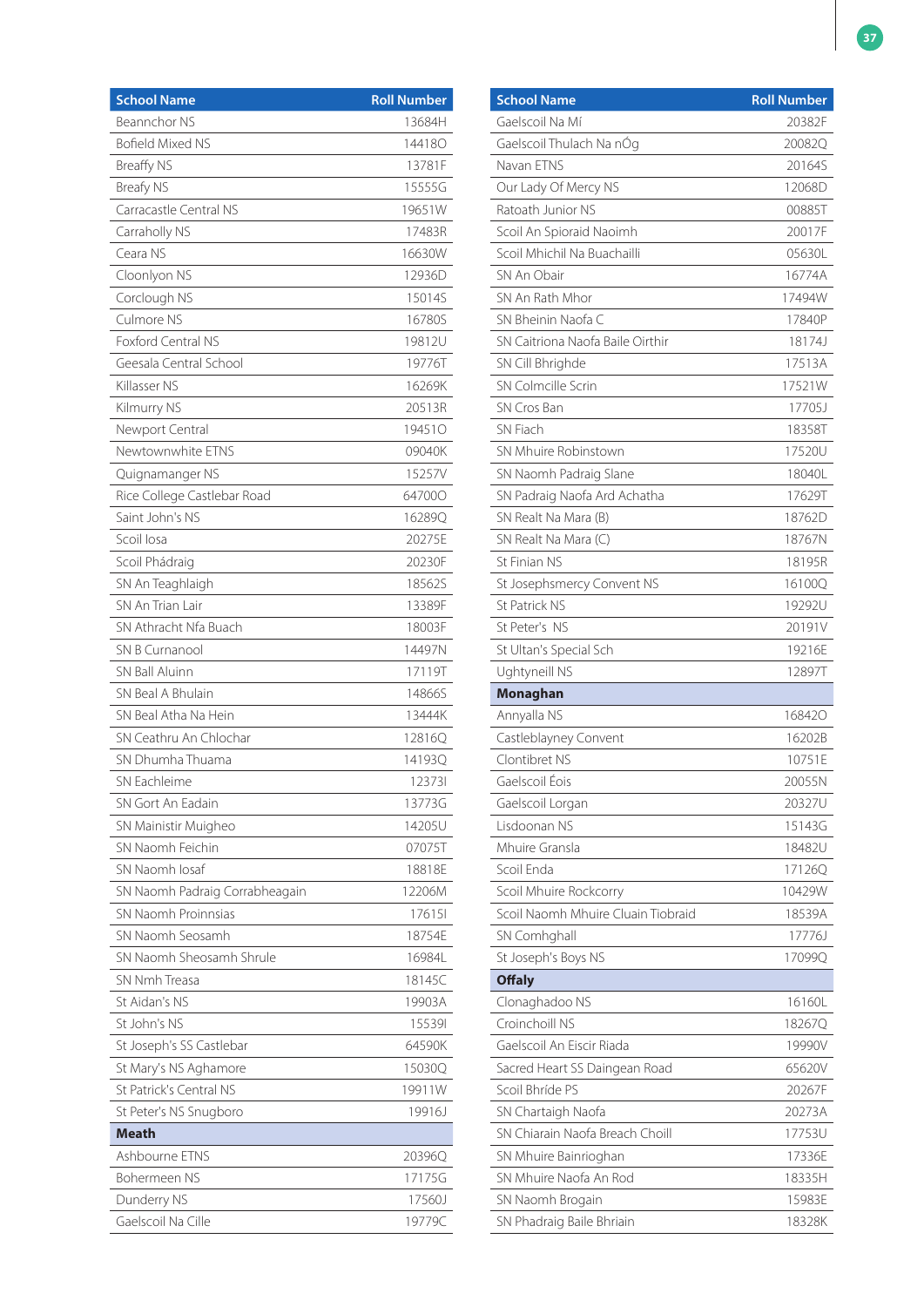| <b>School Name</b>                    | <b>Roll Number</b> |
|---------------------------------------|--------------------|
| SN Proinsias Naofa                    | 18406E             |
| Tullamore ETNS                        | 20189L             |
| <b>Roscommon</b>                      |                    |
| Aughrim NS                            | 14684M             |
| Ciaran Naofa                          | 18194P             |
| Cloonfad NS                           | 15557K             |
| Clover Hill NS                        | 13262E             |
| Gaelscoil De Híde Cnoc Na Cruibe      | 20126K             |
| Kilteevan NS                          | 14966W             |
| Mount Talbot NS                       | 14056G             |
| Scoil Mhuire Strokestown              | 65100S             |
| Scoil Mhuire                          | 15531P             |
| Scoil Micheal Naofa                   | 19789F             |
| SN Mhuire Kilmurray                   | 17492S             |
| SN Naomh Eoin Ballinameen             | 149251             |
| SN Naomh Eoin Lecarrow                | 18272J             |
| SN Naomh Treasa Carraigin Rua         | 18454P             |
| St Bridget's NS                       | 19815D             |
| Strabaggan NS                         | 19257S             |
| Tarmon NS                             | 137571             |
| Taughmaconnell NS                     | 15614T             |
| <b>Sligo</b>                          |                    |
| Gaelscoil Chnoc Na Re                 | 200441             |
| Killeenduff NS                        | 09691F             |
| SN Eoin Naofa                         | 17838F             |
| SN Mhuire Caislean Geal               | 15337T             |
| <b>SN Molaoise</b>                    | 18575E             |
| SN Ursula                             | 18979F             |
| Sooey NS                              | 18053U             |
| St Brendan's NS Cartron               | 198261             |
| St Joseph's Special School Ballytivan | 19340F             |
| St Mary's College Ballysadare         | 65130E             |
| St Paul's NS Collooney                | 19416M             |
| Taunagh NS                            | 13196R             |
| Ursuline College Sligo                | 65180T             |
| <b>Tipperary</b>                      |                    |
| Barnane NS                            | 18379E             |
| <b>Birdhill NS</b>                    | 13991Q             |
| <b>Bishop Harty NS</b>                | 15560W             |
| <b>Boher NS Ballina</b>               | 09190G             |
| Cahir BNS                             | 18716T             |
| CBS                                   | 65270U             |
| Cistercian College                    | 65410K             |
| Clonoulty Central NS                  | 19690J             |
| Cloughjordan NS                       | 17543J             |
| Dualla NS                             | 02237R             |
| Gaelscoil Chluain Meala               | 20007C             |
| Gurtagarry NS                         | 11384              |
| Holy Family NS, Templeuohy            | 16250M             |
| Killea NS                             | 14460N             |
| Knockavilla NS                        | 14426N             |

| <b>School Name</b>                            | <b>Roll Number</b> |
|-----------------------------------------------|--------------------|
| Newtown NS Solohead                           | 08316U             |
| Portroe NS                                    | 113671             |
| Rosegreen NS                                  | 11605V             |
| Scoil Teampall Toinne                         | 20129Q             |
| Silvermines NS                                | 15696B             |
| SN An Grainseach                              | 18062V             |
| SN Cill Ruadhain Nenagh                       | 18369B             |
| SN Colmain Naofa                              | 17640H             |
| SN Flannain Naofa                             | 17512V             |
| SN Na mBuachailli                             | 17940T             |
| SN Odhran Naofa                               | 180870             |
| SN Rath Chaomhghin                            | 17542H             |
| St Anne's Special Sch                         | 193700             |
| St Colmcille's PS                             | 16979S             |
| St Francis NS Garryshane                      | 18512D             |
| St John The Baptist Boys School               | 20155R             |
| St John's                                     | 01594N             |
| St Joseph's Special School Ferryhouse         | 19687U             |
| St Mary's Convent G                           | 17103E             |
| St Mary's Jnr BNS                             | 16344V             |
| St Mary's NS Irishtown                        | 16728Q             |
| St Mary's SS, Newport, Co. Tipperary V94 Ry18 | 65400H             |
| Tankerstown NS                                | 19305D             |
| <b>Waterford</b>                              |                    |
| Ard Scoil Na Mara                             | 68141B             |
| Ballyduff B 2 NS                              | 15540Q             |
| Gaelscoil Na Ndeise                           | 20050D             |
| Gaelscoil Philib Barún                        | 19885B             |
| Gaelscoil Phort Lairge                        | 19853L             |
| Killea Boys NS                                | 14568K             |
| Newtown School                                | 65010R             |
| Scoil Gearbhain                               | 19814B             |
| Scoil Naomh Gobnait                           | 18488J             |
| SN An Garrain Bhain                           | 171591             |
| SN Cill Rosanta                               | 017110             |
| St James's NS                                 | 19726E             |
| St Martin's Special School                    | 19108B             |
| St Paul's BNS                                 | 20219R             |
| St Stephen's NS                               | 150461             |
| The Jonah Special School                      | 20380B             |
| <b>Waterford ETNS</b>                         | 20160K             |
| Westmeath                                     |                    |
| Baile Na gCeallach NS                         | 16868J             |
| Ballinahowen NS                               | 19632S             |
| Cill Cleithe NS                               | 17806P             |
| Cluain Buinne NS                              | 17102C             |
| Curraghmore NS                                | 17327D             |
| Gaelscoil An Choillín                         | 20238V             |
| Gaelscoil An Mhuilinn                         | 20002P             |
| Kilpatrick NS                                 | 19607T             |
| Lochan An Bhealaigh NS                        | 18262G             |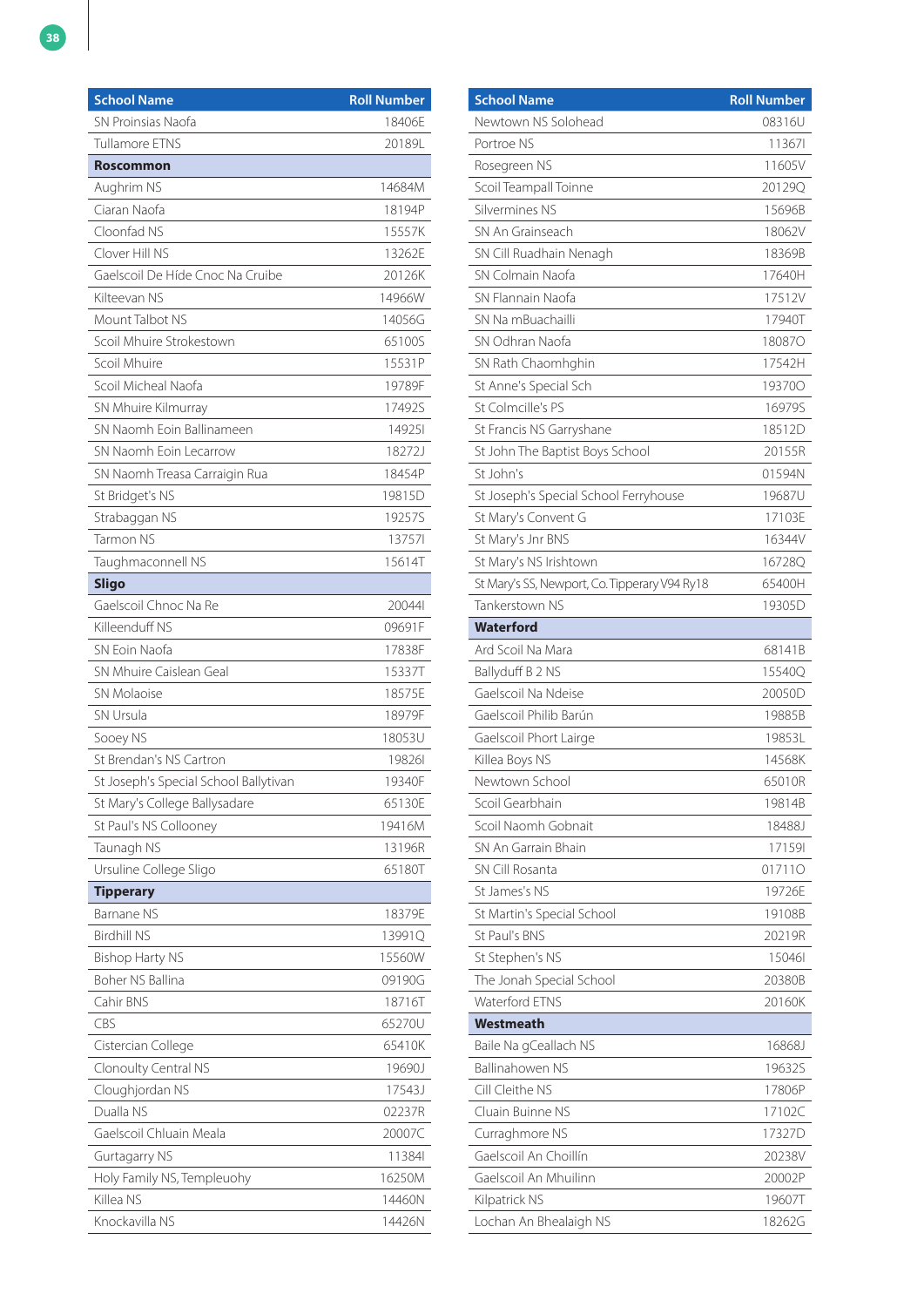| <b>School Name</b>        | <b>Roll Number</b> |
|---------------------------|--------------------|
| Magh Mora NS              | 17432A             |
| Marist College            | 63190M             |
| Mhichil Naofa NS          | 17182D             |
| Naomh Josef NS            | 18640M             |
| Odhran Naofa NS           | 17932U             |
| Scoil Cholmain Naofa      | 19650U             |
| SN An Cusan               | 18864L             |
| SN Aodha Naofa            | 178821             |
| SN Ard Cianain            | 17054R             |
| SN Bhride Emper           | 00941D             |
| SN Phadraig Baile Eamainn | 08100U             |
| St Anne's NS Tyrrellpass  | 05916G             |
| St Francis PS             | 204391             |
| St Hilda's Sp Sch         | 19261J             |
| Wexford                   |                    |
| Ballaghkeene NS           | 146680             |